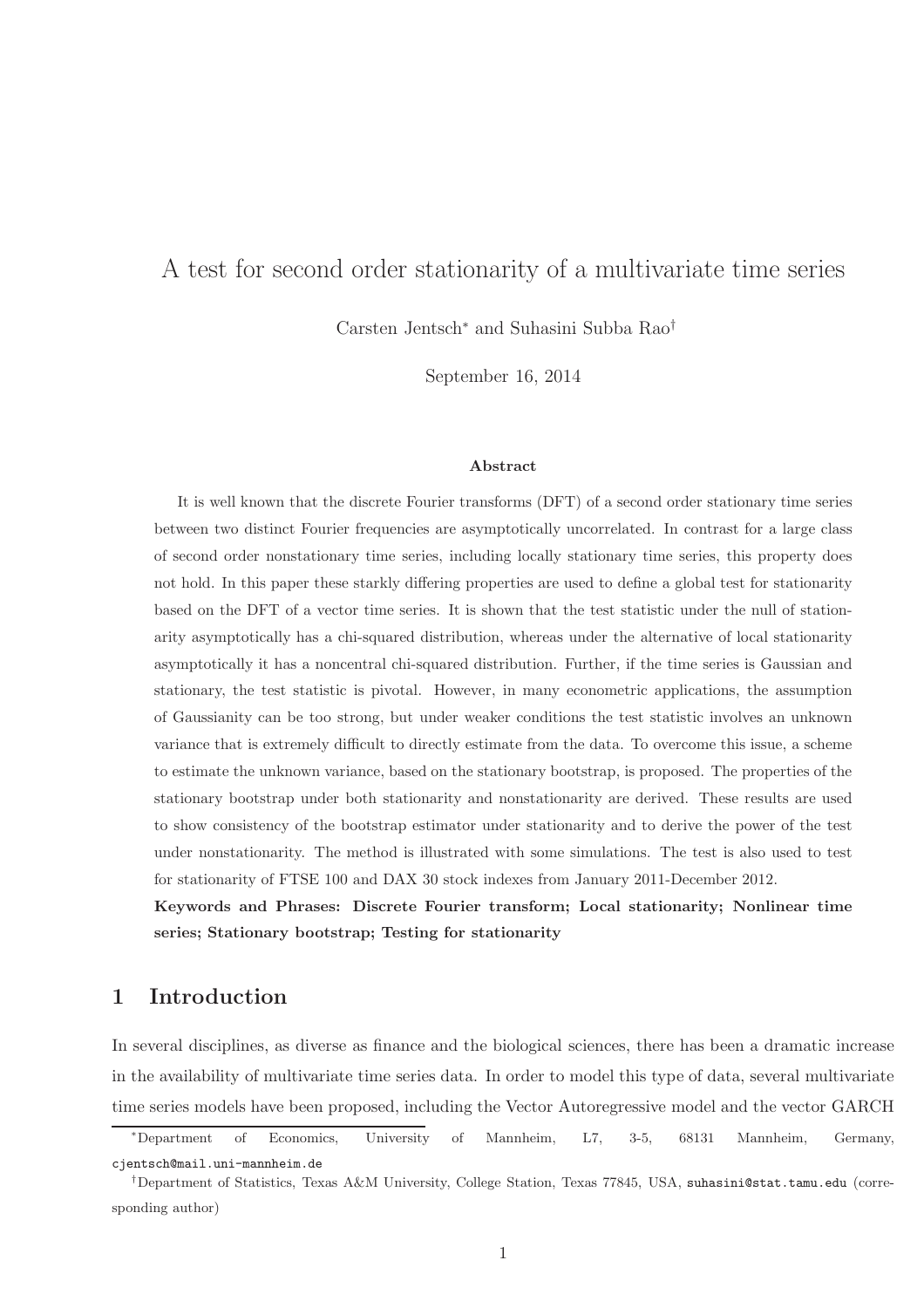model, to name but a few (see, for example, Lütkepohl (2005) and Laurent, Rombouts, and Violante (2012)). The majority of these models are constructed under the assumption that the underlying time series is stationary. For some time series this assumption can be too strong, especially over relatively long periods of time. However, relaxing this assumption, to allow for nonstationary time series models, can lead to complex models with a large number of parameters, which may not be straightforward to estimate. Therefore, before fitting a time series model, it is important to check whether or not the multivariate time series is second order stationary.

Over the years, various tests for second order stationarity for univariate time series have been proposed. These include, Priestley and Subba Rao (1969), Loretan and Phillips (1994), von Sachs and Neumann (1999), Paparoditis (2009, 2010), Dahlhaus and Polonik (2009), Dwivedi and Subba Rao (2011), Dette, Preuss, and Vetter (2011), Dahlhaus (2012), Example 10, Jentsch (2012), Lei, Wang, and Wang (2012) and Nason (2013). However, as far as we are aware there does not exist any tests for second order stationarity of multivariate time series (Jentsch (2012) does propose a test for multivariate stationarity, but the test was designed to the detect the alternative of a multivariate periodically stationary time series). One crude solution is to individually test for stationarity for each of the univariate processes. However, there are a few drawbacks with this approach. The first is that most multiple testing schemes use a Bonferroni correction, which results in a test statistic which is extremely conservative. The second problem is that such a strategy can lead to misleading conclusions. For example if each of the marginal time series are second order stationary, but the cross-covariances are second order nonstationary, the above testing scheme would not be able detect the alternative. Therefore there is a need to develop a test for stationarity of a multivariate time series, which is the aim in this paper.

The majority of the univariate tests, are local, in the sense that they are based on comparing the local spectral densities over various segments. This approach suffers from some possible disadvantages. In particular, the spectral density may locally vary over time, but this does not imply that the process is second order nonstationary, for example Hidden Markov models can be stationary but the spectral density can vary according to the regime. For these reasons, we propose a global test for multivariate second order stationarity.

Our test is motivated by the tests for detecting periodic stationarity (see, for example, Goodman (1965), Hurd and Gerr (1991), Bloomfield, Hurd, and Lund (1994) and S. Olhede and Ombao (2013)) and the test for second order stationarity proposed in Dwivedi and Subba Rao (2011), all these tests use fundamental properties of the discrete Fourier transform (DFT). More precisely, the above mentioned periodic stationarity tests are based on the property that the discrete Fourier transform is correlated if the difference in the frequencies is a multiple of  $2\pi/P$  (where P denotes the periodicity), whereas Dwivedi and Subba Rao (2011) use the idea that the DFT asymptotically uncorrelates stationary time series, but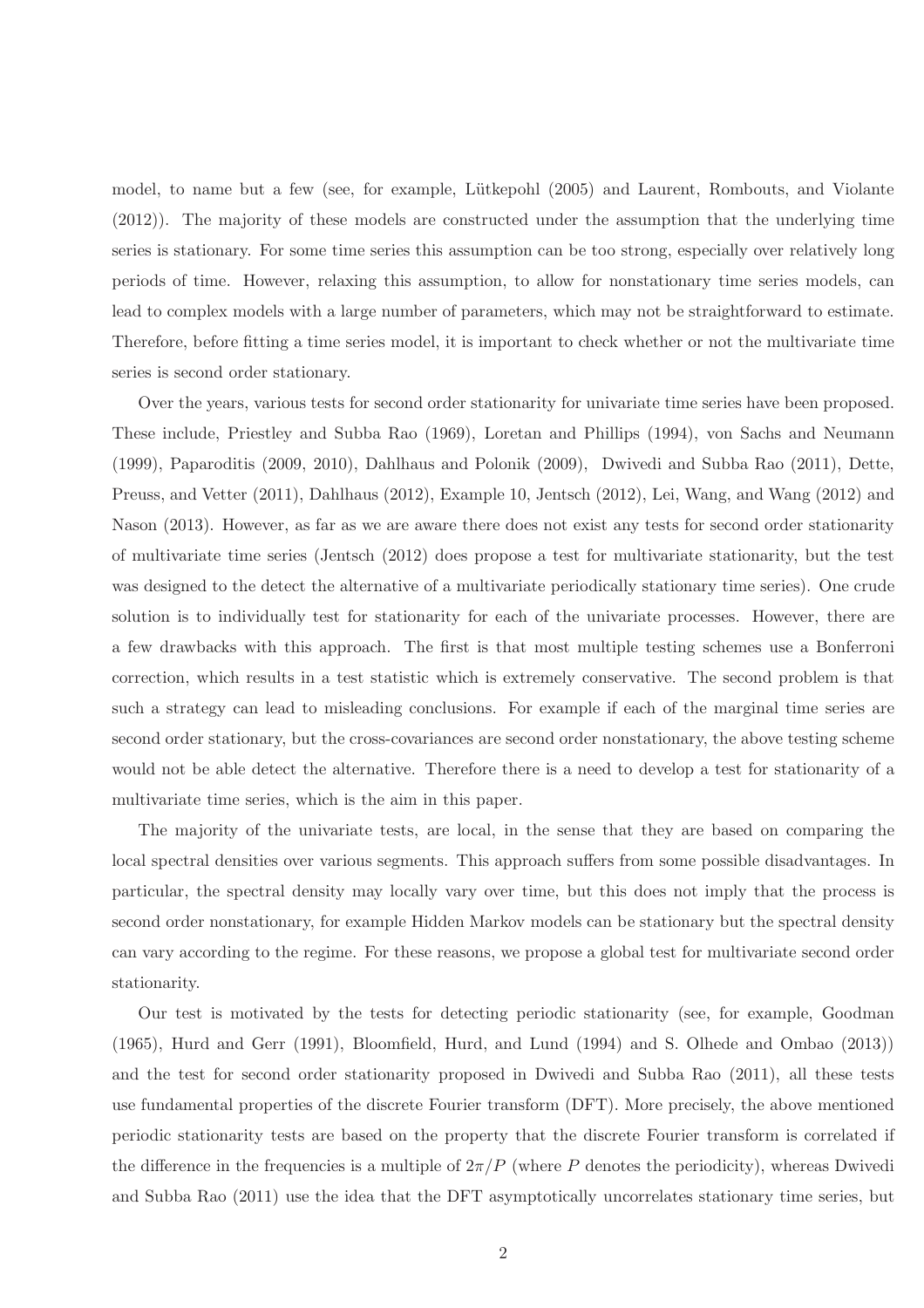not nonstationary time series. Motivated by Dwivedi and Subba Rao (2011), in this paper, we exploit the uncorrelating property of the DFT to construct the test. However, the test proposed here differs from Dwivedi and Subba Rao (2011) in several important ways, these include (i) our test takes into account the multivariate nature of the time series, (ii) the test proposed here is defined such that it can detect a wider range of alternatives and (iii) the test in Dwivedi and Subba Rao (2011) assumes Gaussianity or linearity of the underlying time series (and calculates the power under the assumption of Gaussianity), which in several econometric applications is unrealistic, whereas our test allows for testing of nonlinear stationary time series.

In Section 2, we motivate the test statistic by comparing the covariance between the DFT of stationary and nonstationary time series, where we focus on the large class of nonstationary processes called locally stationary time series (see Dahlhaus (1997), Dahlhaus and Polonik (2006) and Dahlhaus (2012) for a review). Based on these observations, we define DFT covariances which in turn are used to define a Portmanteau-type test statistic. Under the assumption of Gaussianity, the test statistic is pivotal, however for non-Gaussian time series the test statistic involves a variance which is unknown and extremely difficult to estimate. If we were to ignore this variance (and thus implicitly assume Gaussianity) then the test can be unreliable. Therefore in Section 2.4 we propose a bootstrap procedure, based on the stationary bootstrap (first proposed in Politis and Romano (1994)), to estimate the variance. In Section 3, we derive the asymptotic sampling properties of the DFT covariance. We show that under the null hypothesis, the mean of the DFT covariance is asymptotically zero. In contrast, under the alternative of local stationarity, we show that the DFT covariance estimates nonstationary characteristics in the time series. These results are used to derive the sampling distribution of the test statistic. Since the stationary bootstrap is used to estimate the unknown variance, in Section 4, we analyze the stationary bootstrap when the underlying time series is stationary and nonstationary. Some of these results may be of independent interest. In Section 5 we show that under (fourth order) stationarity the bootstrap variance estimator is a consistent estimator of the true variance. In addition, we analyze the bootstrap variance estimator under nonstationarity and show that it has an influence on the power of the test. The test statistic involves some tuning parameters and in Section 6.1, we give some suggestions on how to select these tuning parameters. In Section 6.2, we analyze the performance of the test statistic under both the null and the alternative and compare the test statistic when the variance is estimated using the bootstrap and when Gaussianity is assumed. In the simulations we include both stationary GARCH and Markov switching models and for nonstationary models we consider time-varying linear models and the random walk. In Section 6.3, we apply our method to analyze the FTSE 100 and DAX 30 stock indexes. Typically, stationary GARCH-type models are used to model this type of data. However, even over the relatively short period January 2011-December 2012, the results from our test suggest that the log returns are nonstationary.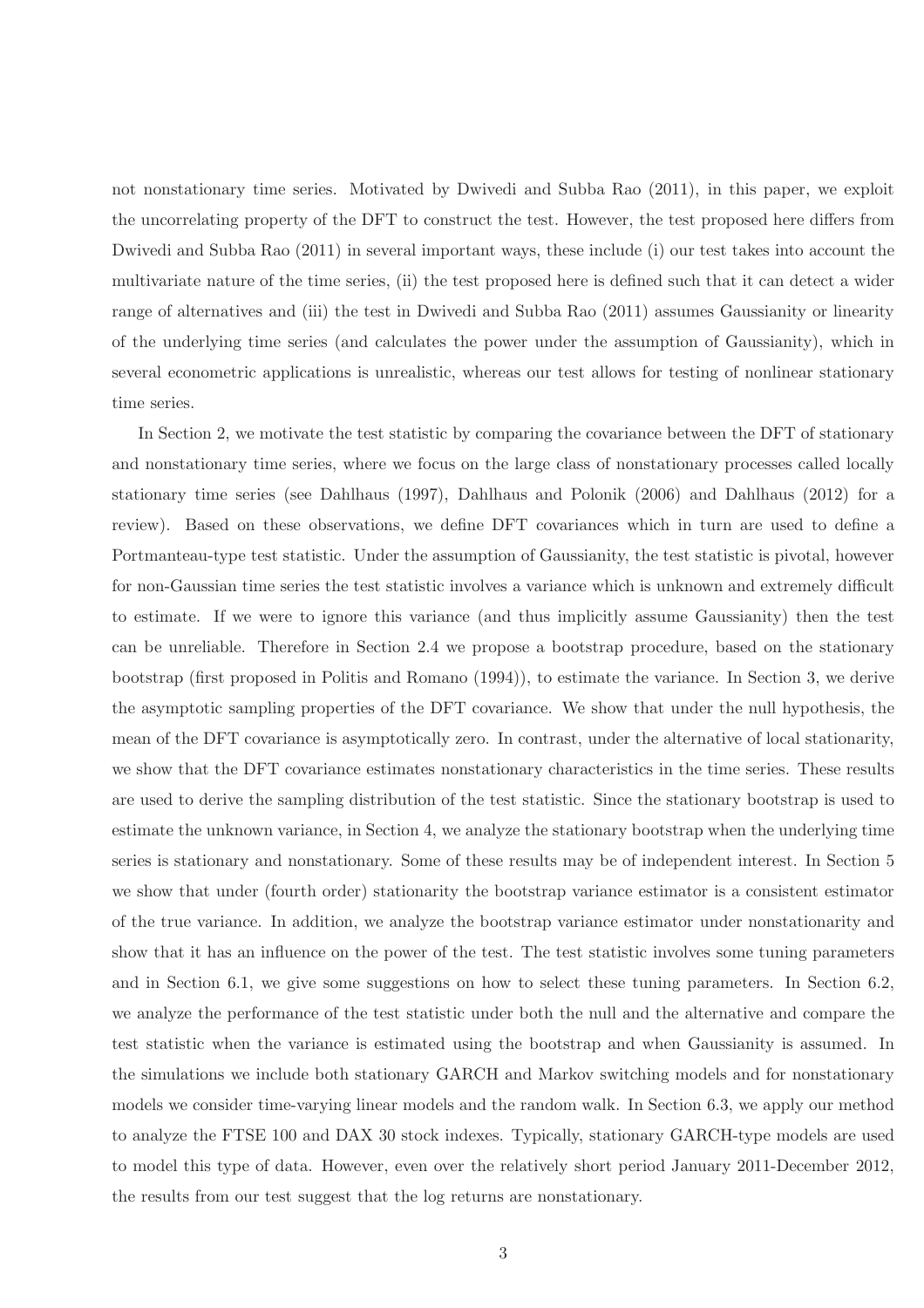The proofs can be found in the Appendix.

## 2 The test statistic

## 2.1 Motivation

Let us suppose  $\{\underline{X}_t = (X_{t,1}, \ldots, X_{t,d})', t \in \mathbb{Z}\}\$  is a d-dimensional constant mean, multivariate time series and we observe  ${\{\underline{X}_t\}}_{t=1}^T$ . We define the vector discrete Fourier transform (DFT) as

$$
\underline{J}_T(\omega_k) = \frac{1}{\sqrt{2\pi T}} \sum_{t=1}^T \underline{X}_t e^{-it\omega_k}, \quad k = 1, \dots, T,
$$

where  $\omega_k = 2\pi \frac{k}{T}$  $\frac{k}{T}$  are the Fourier frequencies. Suppose that  $\{\underline{X}_t\}$  is a second order stationary multivariate time series, where the autocovariance matrices of  $\{X_t\}$  satisfy

$$
\sum_{h=-\infty}^{\infty} |h| \cdot |\text{cov}(X_{h,j_1}, X_{0,j_2})| < \infty \text{ for all } j_1, j_2 = 1, \dots, d.
$$
 (2.1)

It is well known for  $k_1 - k_2 \neq 0$ , that  $\text{cov}(J_{T,m}(\omega_{k_1}), J_{T,n}(\omega_{k_2})) = O(\frac{1}{T})$  $(\frac{1}{T})$  (uniformly in T,  $k_1$  and  $k_2$ ), in other words the DFT has transformed a stationary time series into a sequence which is approximately uncorrelated. The behavior in the case that the vector time series is second order *nonstationary* is very different. To obtain an asymptotic expression for the covariance between the DFTs, we will use the rescaling device introduced by Dahlhaus (1997) to study locally stationary time series, which is a class of nonstationary processes.  $\{\underline{X}_{t,T}\}\$ is called a locally second order stationary time series, if its covariance structure changes slowly over time such that there exist smooth matrix functions  $\{\kappa(\cdot;r)\}_r$  which can approximate the time-varying covariance matrices. More precisely,  $|\text{cov}(\underline{X}_{t,T}, \underline{X}_{\tau,T}) - \kappa(\frac{\tau}{T})|$  $\frac{\tau}{T}$ ;  $t-\tau$ )|1  $\leq$  $T^{-1}\kappa(t-\tau)$ , where  $\sum_h \kappa(h) < \infty$ . An example of a locally stationary model which satisfies these conditions is the time-varying moving average model defined in Dahlhaus (2012), equations (63)–(65) (with  $\ell(j)$  =  $\log(|j|)^{1+\varepsilon}|j|^2$  for  $|j|\neq 0$ ). It is worth mentioning that Dahlhaus (2012) uses the slightly weaker condition  $\ell(j) = \log(|j|)^{1+\epsilon}|j|$ . In the Appendix (Lemma A.8), we show that

$$
cov(\underline{J}_T(\omega_{k_1}), \underline{J}_T(\omega_{k_2})) = \int_0^1 \mathbf{f}(u; \omega_{k_1}) \exp(-i2\pi u(k_1 - k_2)) du + O\left(\frac{1}{T}\right), \tag{2.2}
$$

uniformly in T,  $k_1$  and  $k_2$ , where  $\mathbf{f}(u; \omega) = \frac{1}{2\pi} \sum_{h=-\infty}^{\infty} \kappa(u; h) \exp(-ih\omega)$  is the local spectral density matrix (see Lemma A.8 for details). We recall if  $\{\underline{X}_t\}_t$  is second order stationary then the 'spectral density' function  $\mathbf{f}(u; \omega)$  does not depend on u and the above expression reduces to  $\text{cov}(\underline{J}_T(\omega_{k_1}), \underline{J}_T(\omega_{k_2})) = O(\frac{1}{T})$  $\frac{1}{T})$ for  $k_1 - k_2 \neq 0$ . It is interesting to observe that for locally stationary time series its DFT sequence mimics the behavior of a time series, in the sense that the correlation between the DFTs decays the further apart the frequencies.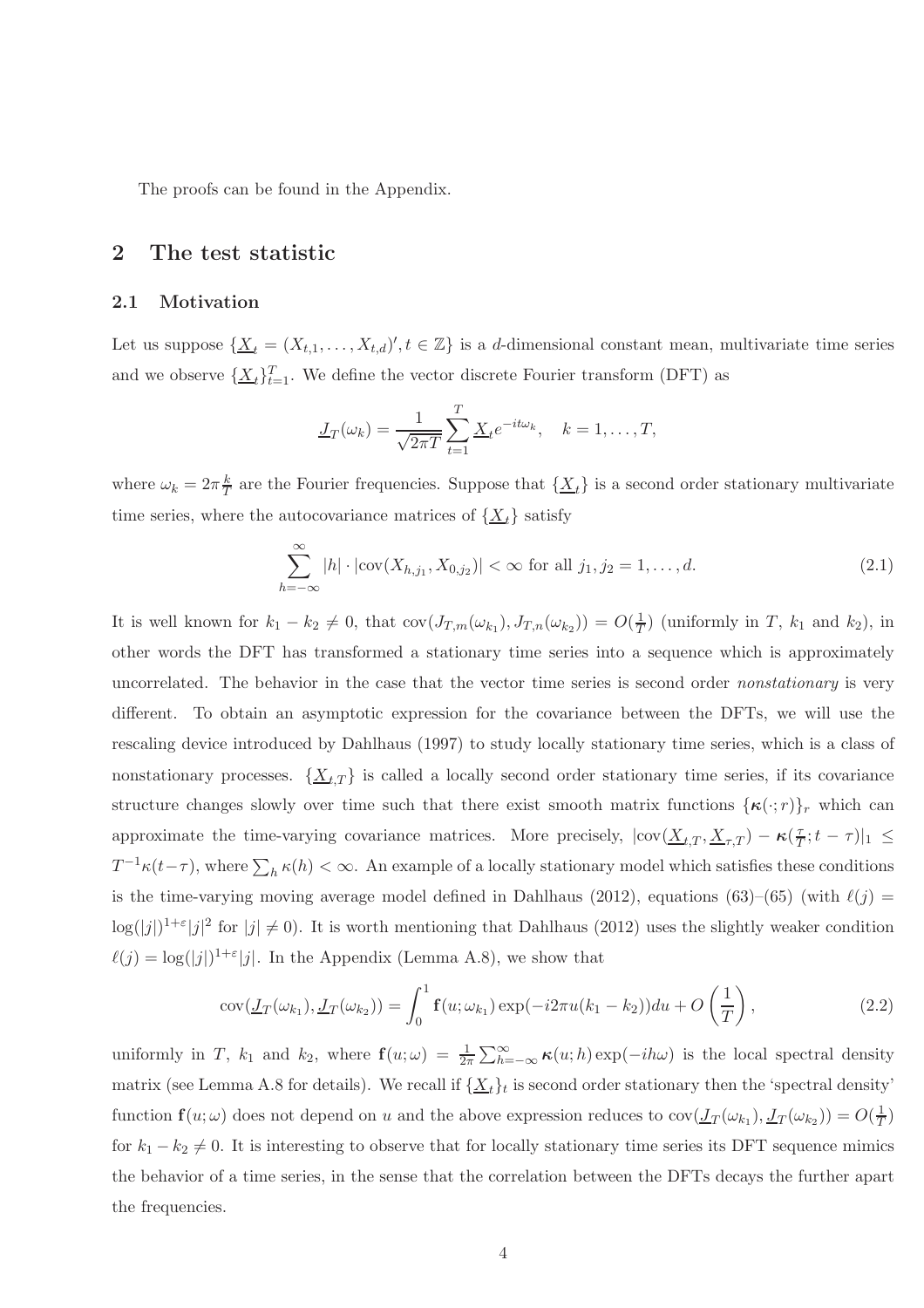A further, related motivation for our test is that a time series  $\{\underline{X}_t\}$  is second order stationary if and only if it admits the Fourier-Stieltjes integral (Cramér Representation)

$$
\underline{X}_t = \int_0^{2\pi} \exp(it\omega) d\underline{Z}(\omega),\tag{2.3}
$$

where  $\{\underline{Z}(\omega); \omega \in [0, 2\pi]\}\$  is an orthogonal increment vector process (see for example, Yaglom (1987), Chapter 2). The DFT  $\mathcal{J}_T(\omega_k)$  can be considered as an estimator of the increment  $d\underline{Z}(\omega_k)$ . The representation (2.3) can be generalized to include an increments process  $\{\underline{Z}(\omega); \omega \in [0, 2\pi]\}\$  which no longer has orthogonal increments. By doing so we induce second order nonstationarity within the time series, this general representation is called a Harmonizable time series (see for example, Yaglom (1987) and Lii and Rosenblatt (2002)). It is worth noting that periodically stationary time series have this representation as well as locally stationary time series, since we can represent  $\{\underline{X}_{t,T}\}$  as

$$
\underline{X}_{t,T} = \int_0^{2\pi} \exp(it\omega) d\underline{Z}_T(\omega),\tag{2.4}
$$

where  $Z_T(\omega) = \frac{1}{\sqrt{2\pi}}$  $\frac{1}{2\pi T}\sum_{k=1}^{\lfloor \frac{\omega}{2\pi}T \rfloor} \underline{J}_T(\omega_k)$ , noting that the correlation between the increments is given in (2.2). Therefore, testing for uncorrelatedness of the DFTs is effectively the same as testing for uncorrelatedness of the increment process.

## 2.2 The weighted DFT covariance

The discussion in the previous section suggests that to test for stationarity, we can transform the time series into the frequency domain and test if the vector sequence  $\{\underline{J}_T(\omega_k)\}\$ is asymptotically uncorrelated. Testing for uncorrelatedness of a multivariate time series is a well established technique in time series analysis (see, for example, Hosking (1980, 1981) and Escanciano and Lobato (2009)). Most of these tests are based on constructing a test statistic which is a function of sample autocovariance matrices of the time series. Motivated by these methods, we will define the weighted (standardized) covariance DFT and use this to define the test statistic.

To summarize the previous section, if  $\{\underline{X}_t\}$  is a second order stationary time series which satisfies (2.1), then  $E(\underline{J}_T(\omega_k)) = 0$  (for  $k \neq 0, T/2, T$ ) and  $var(\underline{J}_T(\omega_k)) \to \mathbf{f}(\omega_k)$  as  $T \to \infty$ , where  $\mathbf{f} : [0, 2\pi] \to \mathbb{C}^{d \times d}$ with

$$
\mathbf{f}(\omega) = \{f_{j_1,j_2}(\omega); j_1, j_2 = 1, \ldots, d\} = \frac{1}{2\pi} \sum_{h=-\infty}^{\infty} \kappa(h) \exp(-ih\omega)
$$

is the spectral density matrix of  $\{\underline{X}_t\}$ , where  $\kappa(r) = \text{cov}(\underline{X}_r, \underline{X}_0)$ . If the spectral density  $f(\omega)$  is nonsingular on  $[0, 2\pi]$ , then its Cholesky decomposition is unique and well defined on  $[0, 2\pi]$ . More precisely,

$$
\mathbf{f}(\omega) = \mathcal{B}(\omega)\overline{\mathcal{B}(\omega)}',\tag{2.5}
$$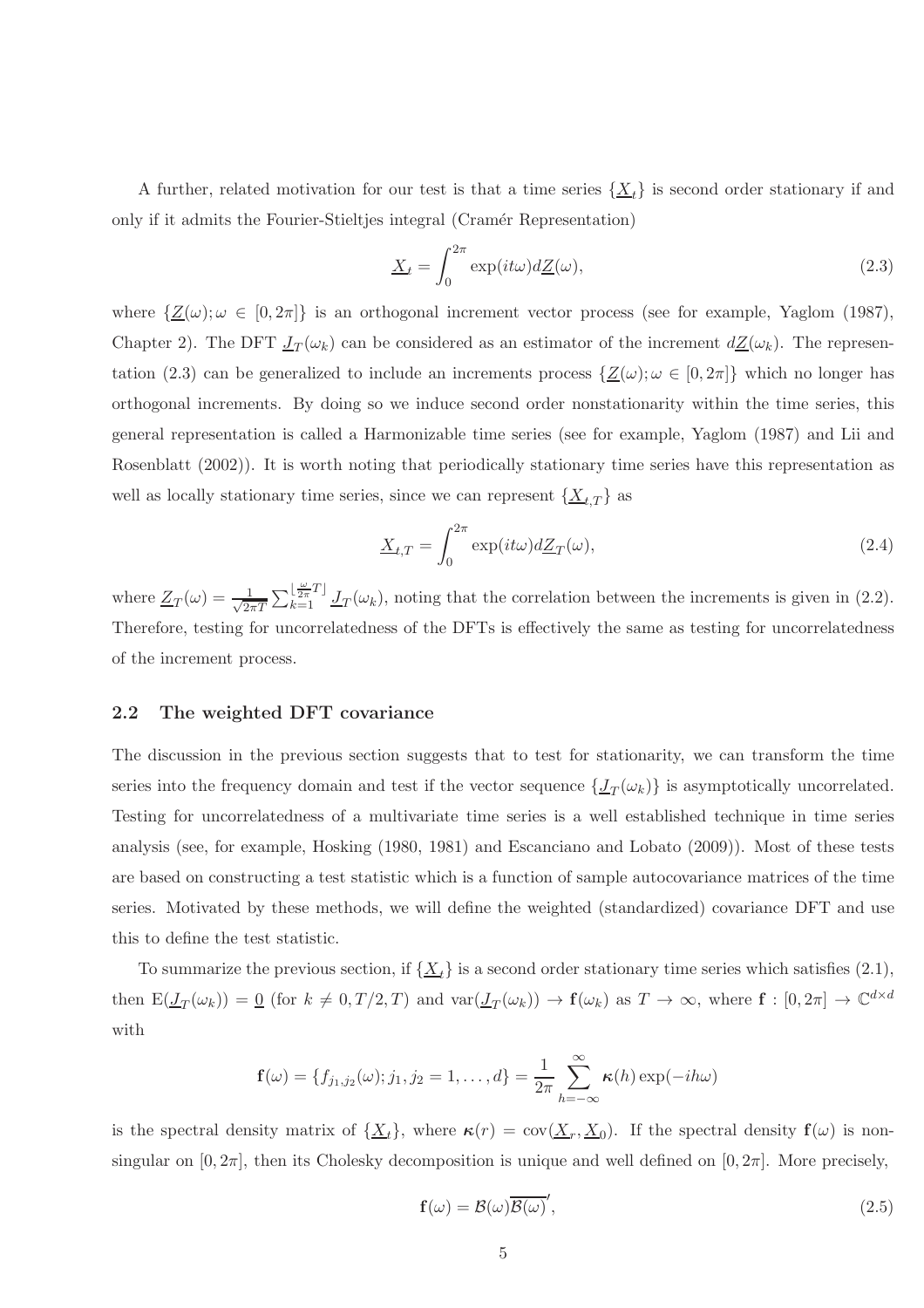where  $\mathcal{B}(\omega)$  is a lower triangular matrix and  $\overline{\mathcal{B}(\omega)}$  denotes the transpose and complex conjugate of  $\mathcal{B}(\omega)$ . Let  $\mathbf{L}(\omega_k) := \mathcal{B}^{-1}(\omega_k)$ , thus  $\mathbf{f}^{-1}(\omega_k) = \overline{\mathbf{L}(\omega_k)}' \mathbf{L}(\omega_k)$ . Therefore, if  $\{\underline{X}_t\}$  is a second order stationary time series, then the vector sequence,  $\{L(\omega_1)I_T(\omega_1), \dots, L(\omega_T)I_T(\omega_T)\}$ , is asymptotically an uncorrelated sequence with a constant variance.

Of course, in reality the spectral density matrix  $f(\omega)$  is unknown and has to be estimated from the data. Let  $\mathbf{f}_T(\omega)$  be a nonparametric estimate of  $\mathbf{f}(\omega)$ , where

$$
\widehat{\mathbf{f}}_T(\omega) = \frac{1}{2\pi T} \sum_{t,\tau=1}^T \lambda_b(t-\tau) \exp(-i(t-\tau)\omega) \left(\underline{X}_t - \overline{\underline{X}}\right) \left(\underline{X}_\tau - \overline{\underline{X}}\right)' \quad \omega \in [0, 2\pi] \quad \omega \in [0, 2\pi],
$$

 $\{\lambda_b(r) = \lambda(br)\}\$ are the lag weights and  $\overline{X} = \frac{1}{T}$  $\frac{1}{T} \sum_{t=1}^{T} \underline{X}_{t}$ . Below we state the assumptions we require on the lag window, which we use throughout this article.

- Assumption 2.1 (The lag window and bandwidth) (K1) The lag window  $\lambda : \mathbb{R} \to \mathbb{R}$ , where  $\lambda(\cdot)$ has a compact support [1,1], is symmetric about 0 with  $\lambda(0) = 1$  such that the derivative  $\lambda'(u)$ exists in (0, 1) and is bounded. Some consequences of the above conditions are  $\sum_h |\lambda_b(h)| = O(b^{-1}),$  $\sum_h |h| \cdot |\lambda_b(h)| = O(b^{-2})$  and  $|\lambda_b(h) - 1| \le \sup_u |\lambda'(u)| \cdot |hb|.$
- $(K2)$   $T^{-1/2}$  <<  $b$  <<  $T^{-1/4}$ .

Let  $\hat{\mathbf{f}}_T(\omega_k) = \hat{\mathcal{B}}(\omega_k) \overline{\hat{\mathcal{B}}(\omega_k)}$ , where  $\hat{\mathcal{B}}(\omega_k)$  is the (lower-triangular) Cholesky decomposition of  $\hat{\mathbf{f}}_T(\omega_k)$  and  $\widehat{\mathbf{L}}(\omega_k) := \widehat{\mathcal{B}}^{-1}(\omega_k)$ . Thus  $\widehat{\mathcal{B}}(\omega_k)$  and  $\widehat{\mathbf{L}}(\omega_k)$  are estimators of  $\mathcal{B}(\omega_k)$  and  $\mathbf{L}(\omega_k)$  respectively.

Using the above spectral density matrix estimator, we now define the weighted DFT covariance matrix at lags r and  $\ell$ 

$$
\widehat{\mathbf{C}}_T(r,\ell) = \frac{1}{T} \sum_{k=1}^T \widehat{\mathbf{L}}(\omega_k) \underline{J}_T(\omega_k) \overline{\underline{J}_T(\omega_{k+r})'} \widehat{\mathbf{L}}(\omega_{k+r})' \exp(i\ell\omega_k), \quad r > 0 \text{ and } \ell \in \mathbb{Z}.
$$
 (2.6)

We observe that due to the periodicity of the DFT,  $\hat{C}_T(r, \ell)$  is also periodic in r with  $\hat{C}_T(r, \ell) = \hat{C}_T (r+T, \ell)$ for all integers  $r > 0$ . To understand the motivation behind this definition, we recall that if the time series is second order stationary, then  $\mathbf{L}(\omega_k) \underline{J}_T(\omega_k)$  is the DFT of a prewhitened multivariate time series. If the time series is nonstationary then  $\mathbf{L}(\omega_k) \underline{J}_T(\omega_k)$  can be considered as the DFT of some linearly transformed multivariate time series. The correlations between  $\{L(\omega_k)L_T(\omega_k);k\}$  are used to detect for nonstationarities in this transformed time series. However, if we restrict the DFT covariance to only  $\{\hat{\mathbf{C}}_T (r, 0); r\}$  then we will only be able to detect changes in the variance of the transformed time series. For the majority of nonstationary time series, the 'nonstationarity' can be detected here, but there can arise exceptional situations where changes can only be found in the higher order covariance lags and not the variance. By generalizing the covariance to  $\hat{\mathbf{C}}_T (r, \ell)$  the DFT covariance is able to detect changes in the transformed time series at covariance lag  $\ell$ . The precise details can be found in Section 3.3. It is worth mentioning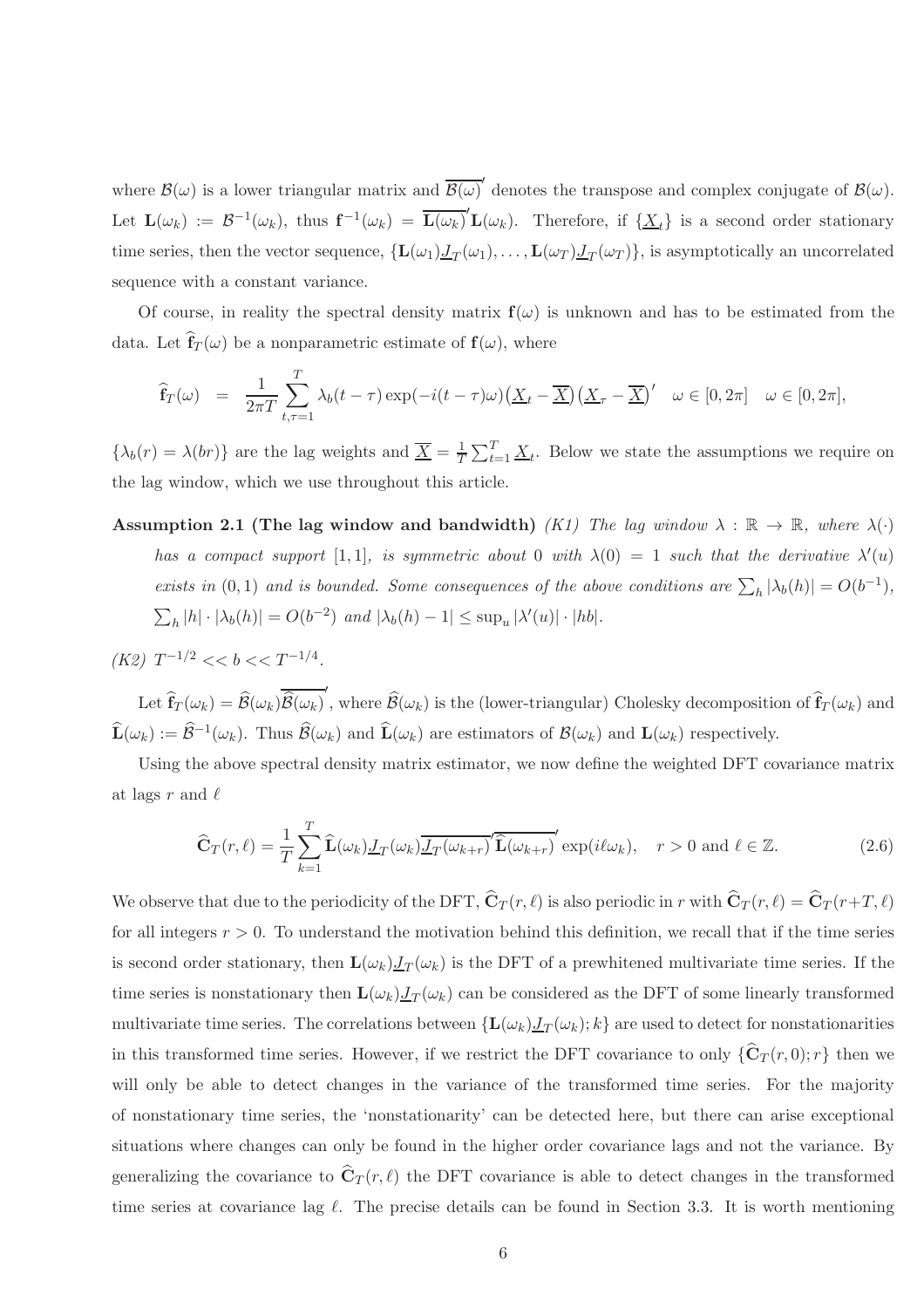that there is a connection between  $\hat{\mathbf{C}}_T (r, \ell)$  and classical frequency domain methods for stationary time series. For example, if we were to allow  $r = 0$  we observe that in the univariate case  $\hat{\mathbf{C}}_T (0, 0)$  corresponds to the classical Whittle likelihood (where  $\widehat{L}(\omega_k)$  is replaced with the square-root inverse of a spectral density function which has a parametric form, see for example, Whittle (1953), Walker (1963) and Eichler (2012)). Likewise, by removing  $\mathbf{L}(\omega_k)$  from the definition, we find that  $\mathbf{C}_T (0, \ell)$  corresponds to the sample Yule-Walker autocovariance of  $\{\underline{X}_t\}$  at lag  $\ell$ .

**Example 2.1** We illustrate the above for the univariate case  $(d = 1)$ . If the time series is second order stationary, then  $E|J_T(\omega)|^2 \to f(\omega)$ , which means  $E|f(\omega)^{-1/2}J_T(\omega)|^2 \to 1$ . The corresponding weighted DFT covariance is

$$
\widehat{C}_T(r,\ell) = \frac{1}{T} \sum_{k=1}^T \frac{J_T(\omega_k) \overline{J_T(\omega_{k+r})}}{\widehat{f}_T(\omega_k)^{1/2} \widehat{f}_T(\omega_{k+r})^{1/2}} \exp(i\ell \omega_k), \quad r > 0 \text{ and } \ell \in \mathbb{Z}.
$$

We will show later in this section that under Gaussianity, the asymptotic variance of  $\hat{\mathbf{C}}_T (r, \ell)$  does not depend on any nuisance parameters. One can also define the DFT covariance without standardizing with  $f(\omega)^{-1/2}$ . However, the variance of the non-standardized DFT covariance is a function of the spectral density function and only detects changes in the autocovariance function at lag  $\ell$ .

In later sections, we derive the asymptotic distribution properties of  $\mathbf{C}_T (r, \ell)$ . In particular, we show that under second order stationarity (and some additional technical conditions) and for all fixed  $m, n \in \mathbb{N}$ , we have weak convergence

$$
\sqrt{T}\begin{pmatrix}\Re\widehat{\mathbf{K}}_n(1) \\
\Im\widehat{\mathbf{K}}_n(1) \\
\vdots \\
\Re\widehat{\mathbf{K}}_n(m) \\
\Im\widehat{\mathbf{K}}_n(m)\n\end{pmatrix} \n\begin{pmatrix}\n\mathbf{W}_n & 0 & 0 & \dots & 0 \\
0 & \mathbf{W}_n & 0 & \dots & 0 \\
\vdots & \ddots & \ddots & \ddots & \vdots \\
0 & 0 & \ddots & \mathbf{W}_n & 0 \\
0 & 0 & \dots & 0 & \mathbf{W}_n\n\end{pmatrix},
$$
\n(2.7)

as  $T \to \infty$ , where  $\Re Z$  and  $\Im Z$  are the real and the imaginary parts of a random variable  $Z$ ,  $\underline{0}_d$  denotes the d-dimensional zero vector and

$$
\widehat{\mathbf{K}}_n(r) = \left(\text{vech}(\widehat{\mathbf{C}}_T(r,0))', \text{vech}(\widehat{\mathbf{C}}_T(r,1))', \dots, \text{vech}(\widehat{\mathbf{C}}_T(r,n-1))'\right)'
$$
(2.8)

with vech( $\widehat{\mathbf{C}}_T(r,\ell)$ ) defined in (2.12) (see Theorem 3.3 for the details). This result is used to define the test statistic in Section 2.3. However, in order to construct the test statistic, we need to understand  $\mathbf{W}_n$ . Therefore, for the remainder of this section, we will discuss  $(2.7)$  and the form that  $\mathbf{W}_n$  takes for various stationary time series (the remainder of this section can be skipped on first reading).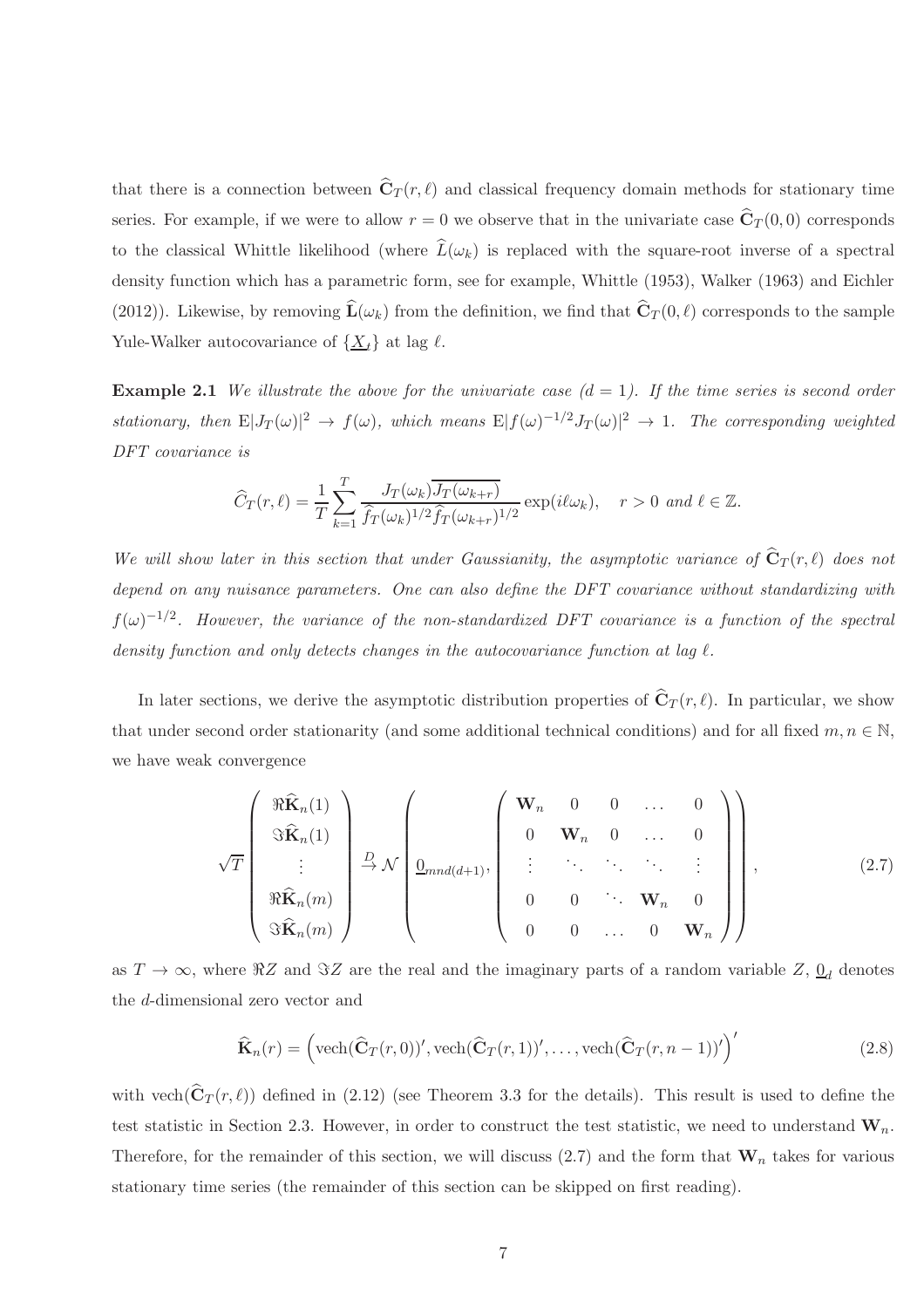#### The DFT covariance of univariate stationary time series

We first consider the case that  $\{X_t\}$  is a univariate  $(d = 1)$ , fourth order stationary (to be precisely defined in Assumption 3.1) time series. To detect nonstationarity, we will consider the DFT covariance over various lags of  $\ell$  and define the vector

$$
\widehat{\mathbf{K}}_n(r) = \left( \widehat{\mathbf{C}}_T(r,0), \ldots, \widehat{\mathbf{C}}_T(r,n-1) \right)'.
$$

Since  $\hat{\mathbf{K}}_n(r)$  is a complex random vector we consider separately the real and imaginary parts denoted by  $\Re\widehat{\mathbf{K}}_n(r)$  and  $\Im\widehat{\mathbf{K}}_n(r)$ , respectively. In the simple case that  $\{X_t\}$  is a univariate stationary Gaussian time series, it can be shown that the asymptotic normality result in (2.7) holds, where

$$
\mathbf{W}_n = \frac{1}{2} \text{diag}(2, \underbrace{1, 1, \dots, 1}_{n-1}).
$$
\n(2.9)

and  $\underline{0}_d$  denotes the d-dimensional zero vector. Therefore, for stationary Gaussian time series, the distribution of  $\mathbf{K}_n(r)$  is asymptotically pivotal (does not depend on any unknown parameters). However, if we were to relax the assumption of Gaussianity, then a similar result holds but  $W_n$  is more complex, that is,

$$
\mathbf{W}_n = \frac{1}{2} \text{diag}(2, \underbrace{1, 1, \dots, 1}_{n-1}) + \mathbf{W}_n^{(2)},
$$

where the  $(\ell_1 + 1, \ell_2 + 1)$ th element of  $\mathbf{W}^{(2)}$  is  $\mathbf{W}^{(2)}_{\ell_1+1,\ell_2+1} = \frac{1}{2}$  $\frac{1}{2} \kappa^{(\ell_1,\ell_2)}$  with

$$
\kappa^{(\ell_1,\ell_2)} = \frac{1}{2\pi} \int_0^{2\pi} \int_0^{2\pi} \frac{f_4(\lambda_1, -\lambda_1, -\lambda_2)}{f(\lambda_1)f(\lambda_2)} \exp(i\ell_1\lambda_1 - i\ell_2\lambda_2) d\lambda_1 d\lambda_2
$$
\n(2.10)

and  $f_4$  is the tri-spectral density  $f_4(\lambda_1, \lambda_2, \lambda_3) = \frac{1}{(2\pi)^3} \sum_{h_1, h_2, h_3 = -\infty}^{\infty} \kappa_4(h_1, h_2, h_3) exp(-i(h_1\lambda_1 + h_2\lambda_2 + h_3\lambda_3))$  $(h_3\lambda_3)$  and  $\kappa_4(t_1,t_2,t_3) = \text{cum}(X_{t_1}, X_{t_2}, X_{t_3}, X_0)$  (for statistical properties of the tri-spectral density see Brillinger (1981), Subba Rao and Gabr (1984) and Terdik (1999)).  $\kappa^{(\ell_1,\ell_2)}$  can be rewritten in terms of fourth order cumulants by observing that if we define the pre-whitened time series  $\{Z_t\}$  (where  $\{Z_t\}$ ) is a linear transformation of  $\{X_t\}$  which is uncorrelated) then

$$
\kappa^{(\ell_1,\ell_2)} = \sum_{h \in \mathbb{Z}} \operatorname{cum}(Z_h, Z_{h+\ell_1}, Z_{\ell_2}, Z_0). \tag{2.11}
$$

The expression for  $\mathbf{W}_n^{(2)}$  is unwieldy, but in certain situations (besides the Gaussian case) it has a simple form. For example, in the case that the time series  $\{X_t\}$  is non-Gaussian, but linear with transfer function  $A(\lambda)$ , and innovations with variance  $\sigma^2$  and fourth order cumulant  $\kappa_4$ , respectively, then the above reduces to

$$
\kappa^{(\ell_1,\ell_2)} = \int \frac{\kappa_4 |A(\lambda_1)A(\lambda_2)|^2}{\sigma^4 |A(\lambda_1)^2 |A(\lambda_2)|^2} \exp(i\ell_1\lambda_1 - i\ell_2\lambda_2) d\lambda_1 d\lambda_2 = \frac{\kappa_4}{\sigma^4} \delta_{\ell_1,0} \delta_{\ell_2,0},
$$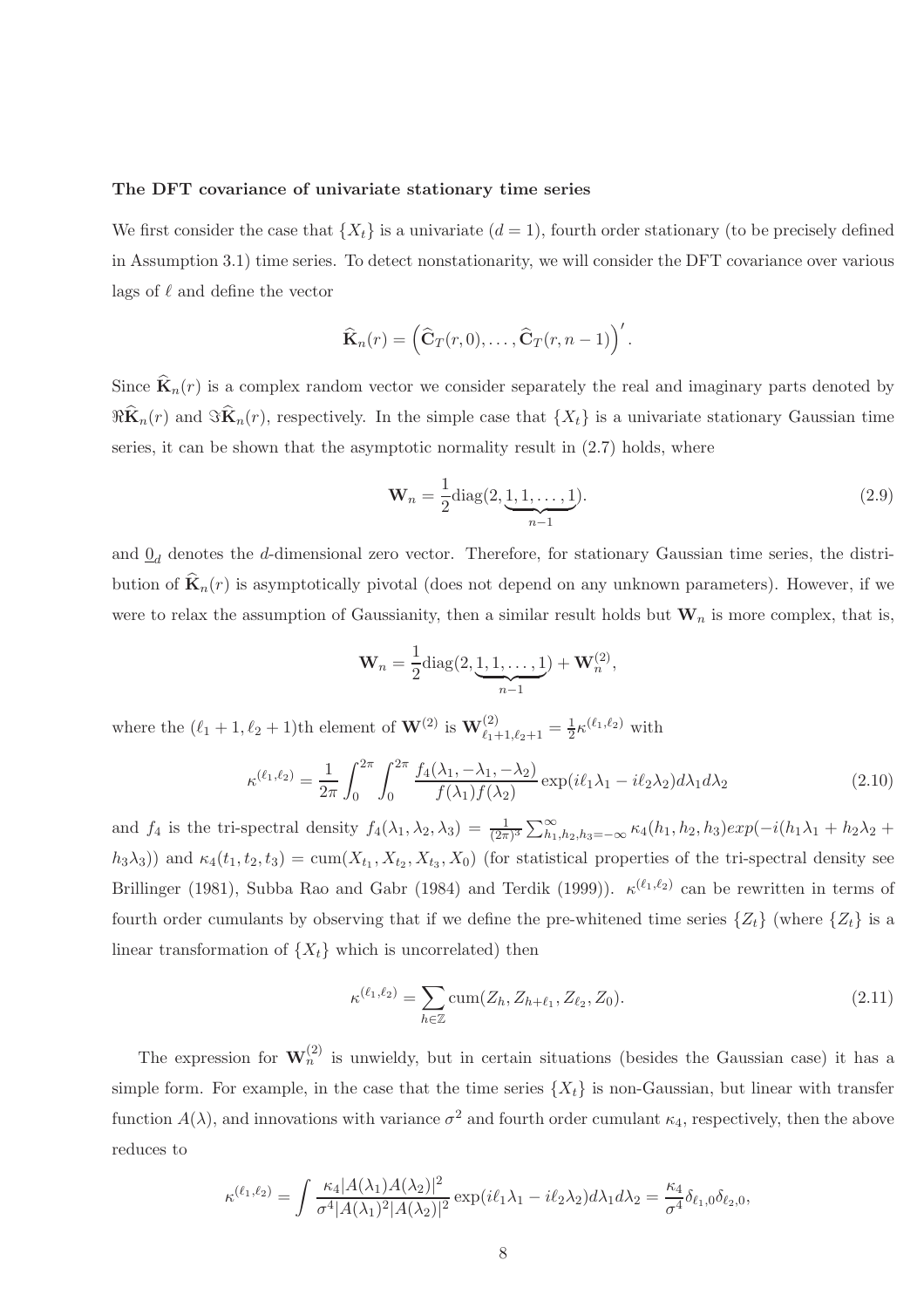where  $\delta_{jk}$  is the Kronecker delta. Therefore, for (univariate) linear time series, we have that the  $(1, 1)$ entry of  $\mathbf{W}_n^{(2)}$  equals  $\frac{\kappa_4}{\sigma^4}$  with all other entries being zero and  $\mathbf{W}_n$  is still a diagonal matrix. This example illustrates that even in the univariate case the complexity of the variance of the DFT covariance  $\hat{\mathbf{K}}_n(r)$ increases the more we relax the assumptions on the distribution. Regardless of the distribution of  $\{X_t\}$ , so long as it satisfies (2.1) (and some mixing-type assumptions), then  $\hat{\mathbf{K}}_n(r)$  is asymptotically normal and centered about zero.

## The DFT covariance of multivariate stationary time series

We now consider the distribution of  $\hat{\mathbf{C}}_T (r, \ell)$  in the multivariate case. We will show in Lemma A.11 (in the Appendix) that the covariance matrix of (vectorized)  $\hat{\mathbf{C}}_T (r, 0)$  is singular. To avoid the singularity, we will only consider the lower triangular vectorized version of  $\mathbf{C}_T(r,\ell)$ , i.e.

$$
\text{vech}(\hat{\mathbf{C}}_T(r,\ell)) = (\hat{c}_{1,1}(r,\ell), \hat{c}_{2,1}(r,\ell), \dots, \hat{c}_{d,1}(r,\ell), \hat{c}_{2,2}(r,\ell), \dots, \hat{c}_{d,2}(r,\ell), \dots, \hat{c}_{d,d}(r,\ell))',\tag{2.12}
$$

where  $\widehat{c}_{j_1,j_2}(r,\ell)$  is the  $(j_1,j_2)$ th element of  $\mathbf{C}_T(r,\ell)$ , and we use this to define the  $nd(d+1)/2$ -dimensional vector  $\mathbf{K}_n(r)$  (given in (2.8)). In the case that  $\{\underline{X}_t\}$  is a Gaussian stationary time series we obtain a result analogous to (2.9) where similar to the univariate case  $W_n$  is a diagonal matrix with  $W_n =$  $diag(\mathbf{W}_0^{(1)}, \dots, \mathbf{W}_{n-1}^{(1)}),$  where

$$
\mathbf{W}_{\ell}^{(1)} = \begin{cases} \frac{1}{2} I_{d(d+1)/2} & \ell \neq 0\\ \text{diag}(\lambda_1, \dots, \lambda_{d(d+1)/2}) & \ell = 0 \end{cases}
$$
(2.13)

with

$$
\lambda_j = \begin{cases} 1, & j \in \left\{1 + \sum_{n=m+1}^d n \text{ for } m \in \{1, 2, \dots, d\}\right\} \\ \frac{1}{2}, & \text{otherwise} \end{cases}.
$$

However, in the non-Gaussian case  $\mathbf{W}_n$  is equal to the above diagonal matrix plus an additional (not necessarily diagonal) matrix consisting of the fourth order spectral densities, i.e.  $\mathbf{W}_n$  consists of  $n^2$  square blocks of dimension  $d(d+1)/2$ , where the  $(\ell_1+1, \ell_2+1)$ th block is

$$
(\mathbf{W}_n)_{\ell_1+1,\ell_2+1} = \mathbf{W}_{\ell_1}^{(1)} \delta_{\ell_1,\ell_2} + \mathbf{W}_{\ell_1,\ell_2}^{(2)},
$$
\n(2.14)

with  $\mathbf{W}_{\ell}^{(1)}$  and  $\mathbf{W}_{\ell_1,\ell_2}^{(2)}$  defined in (2.13) and in (2.17) below. In order to appreciate the structure of  $\mathbf{W}_{\ell_1,\ell_2}^{(2)}$ , we first consider some examples. We start by defining the multivariate version of (2.10)

$$
\kappa^{(\ell_1,\ell_2)}(j_1,j_2,j_3,j_4) = \frac{1}{2\pi} \int_0^{2\pi} \int_0^{2\pi} \sum_{s_1,s_2,s_3,s_4=1}^d L_{j_1s_1}(\lambda_1) \overline{L_{j_2s_2}(\lambda_1) L_{j_3s_3}(\lambda_2)} L_{j_4s_4}(\lambda_2) \exp(i\ell_1\lambda_1 - i\ell_2\lambda_2) \times f_{4;s_1,s_2,s_3,s_4}(\lambda_1, -\lambda_1, -\lambda_2) d\lambda_1 d\lambda_2,
$$
\n(2.15)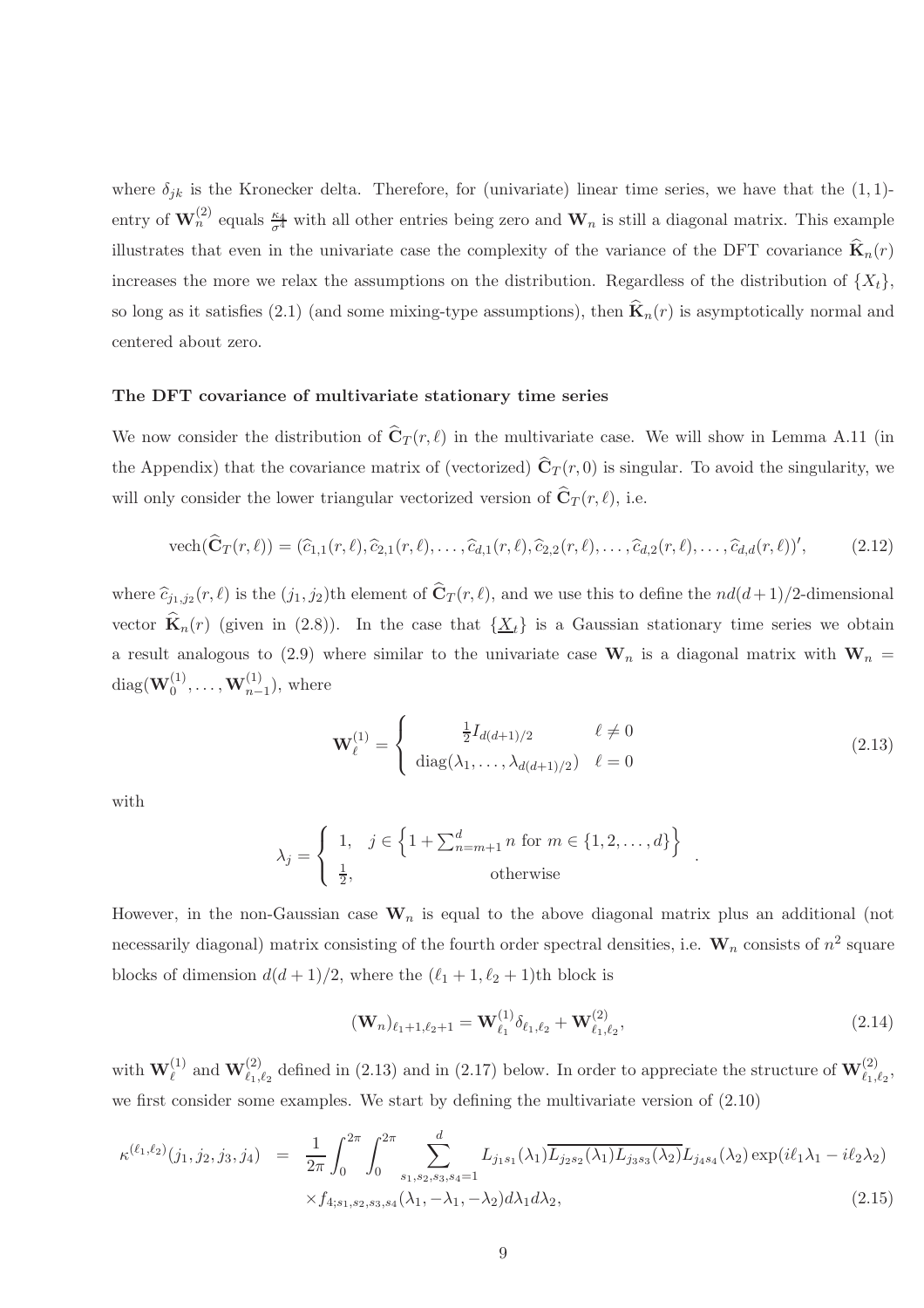where

$$
f_{4,s_1,s_2,s_3,s_4}(\lambda_1,\lambda_2,\lambda_3) = \frac{1}{(2\pi)^3} \sum_{h_1,h_2,h_3=-\infty}^{\infty} \kappa_{4,s_1,s_2,s_3,s_4}(h_1,h_2,h_3) \exp(-i(h_1\lambda_1+h_2\lambda_2+h_3\lambda_3))
$$

is the joint tri-spectral density of  $\{\underline{X}_t\}$  and

$$
\kappa_{4;s_1,s_2,s_3,s_4}(h_1,h_2,h_3) = \text{cum}(X_{h_1,s_1}, X_{h_2,s_2}, X_{h_3,s_3}, X_{0,s_4}).\tag{2.16}
$$

Example 2.2 (Structure of W<sub>n</sub>) For  $n \in \mathbb{N}$  and  $\ell_1, \ell_2 \in \{0, \ldots, n-1\}$ , we have  $(\mathbf{W}_n)_{\ell_1+1,\ell_2+1}$  $\mathbf{W}_{\ell_1}^{(1)}\delta_{\ell_1,\ell_2}+\mathbf{W}_{\ell_1,\ell_2}^{(2)},\textit{where:}$ 

(i) For 
$$
d = 2
$$
, we have  $\mathbf{W}_0^{(1)} = \frac{1}{2} diag(2, 1, 2)$  and for  $\ell \ge 1$   $\mathbf{W}_{\ell}^{(1)} = \frac{1}{2} I_3$  and

$$
\mathbf{W}^{(2)}_{\ell_1,\ell_2} = \frac{1}{2} \left( \begin{array}{cc} \kappa^{(\ell_1,\ell_2)}(1,1,1,1) & \kappa^{(\ell_1,\ell_2)}(1,1,2,1) & \kappa^{(\ell_1,\ell_2)}(1,1,2,2) \\ \kappa^{(\ell_1,\ell_2)}(2,1,1,1) & \kappa^{(\ell_1,\ell_2)}(2,1,2,1) & \kappa^{(\ell_1,\ell_2)}(2,1,2,2) \\ \kappa^{(\ell_1,\ell_2)}(2,2,1,1) & \kappa^{(\ell_1,\ell_2)}(2,2,2,1) & \kappa^{(\ell_1,\ell_2)}(2,2,2,2) \end{array} \right)
$$

- (*ii*) For  $d = 3$ , we have  $\mathbf{W}_0^{(1)} = \frac{1}{2}$  $\frac{1}{2}diag(2,1,1,2,1,2), \ \mathbf{W}_{\ell}^{(1)}=\frac{1}{2}$  $\frac{1}{2}I_6$  for  $\ell \geq 1$  and  $\mathbf{W}^{(2)}_{\ell_1,\ell_2}$  is analogous to (i).
- (iv) For general d and  $n = 1$ , we have  $\mathbf{W}_n = \mathbf{W}_0^{(1)} + \mathbf{W}^{(2)}$ , where  $\mathbf{W}_0^{(1)}$  is the diagonal matrix defined in (2.13) and  $\mathbf{W}^{(2)} = \mathbf{W}_{0,0}^{(2)}$  (which is defined in (2.17), below).

We now define the general form of the block matrix  $\mathbf{W}^{(2)} = (\mathbf{W}_{\ell_1,\ell_2}^{(2)})_{\ell_1,\ell_2=0,\ldots,n-1}$ , that is,

$$
\mathbf{W}_{\ell_1,\ell_2}^{(2)} = \mathbf{E}_d \mathbf{V}_{\ell_1,\ell_2}^{(2)} \mathbf{E}_d, \tag{2.17}
$$

where  $\mathbf{E}_d$  with  $\mathbf{E}_d$ vec(A) = vech(A) is the  $(d(d+1)/2 \times d^2)$  elimination matrix [cf. Lütkepohl (2006), p.662] that transforms the vec-version of a  $(d \times d)$  matrix **A** to its vech-version. The entry  $(j_1, j_2)$  of the  $(d^2 \times d^2)$  matrix  $\mathbf{V}_{\ell_1,\ell}^{(2)}$  $\binom{2}{\ell_1,\ell_2}$  is such that

$$
\left(V_{\ell_1,\ell_2}^{(2)}\right)_{j_1,j_2} = \kappa^{(\ell_1,\ell_2)}\left((j_1-1)\text{mod }d+1,\left\lceil\frac{j_1}{d}\right\rceil,(j_2-1)\text{mod }d+1,\left\lceil\frac{j_2}{d}\right\rceil\right),\tag{2.18}
$$

respectively, where  $[x]$  is the smallest integer greater than or equal to x.

Example 2.3  $(\kappa^{(\ell_1,\ell_2)}(j_1,j_2,j_3,j_4)$  under linearity of  $\{\underline{X}_t\}$ ) Suppose the additional assumption of linearity of the process  $\{\underline{X}_t\}$  is satisfied, that is,  $\{\underline{X}_t\}$  satisfies the representation

$$
\underline{X}_t = \sum_{\nu = -\infty}^{\infty} \Gamma_{\nu} \underline{e}_{t-\nu}, \quad t \in \mathbb{Z}, \tag{2.19}
$$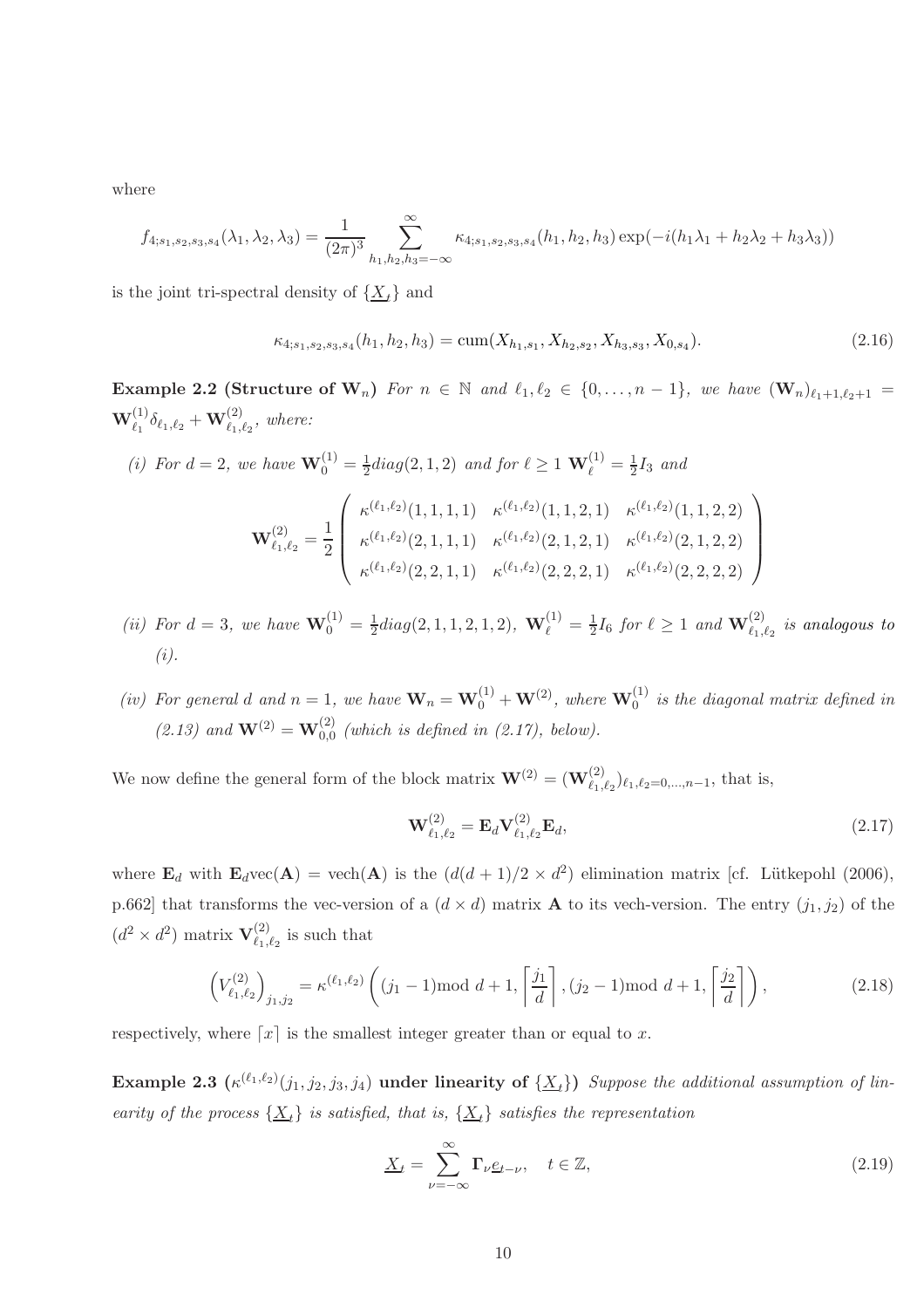where  $\sum_{\nu=-\infty}^{\infty} |\mathbf{\Gamma}_{\nu}|_1 < \infty$ ,  $\mathbf{\Gamma}_0 = \mathbf{I}_d$  and  $\{\underline{e}_t, t \in \mathbb{Z}\}$  are zero mean, i.i.d. random vectors with  $\mathrm{E}(\underline{e}_t \underline{e}'_t) = \Sigma_e$ positive definite and whose fourth moments exist. By plugging-in (2.19) in (2.16) and then evaluating the integrals in (2.15), the quantity  $\kappa^{(\ell_1,\ell_2)}(j_1,j_2,j_3,j_4)$  becomes

$$
\kappa^{(\ell_1,\ell_2)}(j_1,j_2,j_3,j_4) = \sum_{s_1,s_2,s_3,s_4=1}^d \kappa_{4;s_1,s_2,s_3,s_4} \left\{ \frac{1}{2\pi} \int_0^{2\pi} (\mathbf{L}(\lambda_1) \mathbf{\Gamma}(\lambda_1))_{j_1s_1} \overline{(\mathbf{L}(\lambda_1) \mathbf{\Gamma}(\lambda_1))}_{j_2s_2} \exp(i\ell_1\lambda_1) d\lambda_1 \right\}
$$

$$
\times \left\{ \frac{1}{2\pi} \int_0^{2\pi} \overline{(\mathbf{L}(\lambda_2) \mathbf{\Gamma}(\lambda_2))}_{j_3s_3} (\mathbf{L}(\lambda_2) \mathbf{\Gamma}(\lambda_2))_{j_4s_4} \exp(-i\ell_2\lambda_2) d\lambda_2 \right\},
$$

where  $\kappa_{4;s_1,s_2,s_3,s_4} = \text{cum}(e_{0,s_1},e_{0,s_2},e_{0,s_3},e_{0,s_4})$  and  $\Gamma(\omega) = \frac{1}{\sqrt{2}}$  $\frac{1}{2\pi} \sum_{\nu=-\infty}^{\infty} \Gamma_{\nu} e^{-i\nu\omega}$  is the transfer function of  $\{\underline{X}_t\}$ . The shape of  $\kappa^{(\ell_1,\ell_2)}(j_1,j_2,j_3,j_4)$  is now discussed for two special cases of linearity.

(i) If  $\Gamma_{\nu} = 0$  for  $\nu \neq 0$ , we have  $\underline{X}_t = \underline{e}_t$  and  $\kappa^{(\ell_1, \ell_2)}(j_1, j_2, j_3, j_4)$  simplifies to

$$
\kappa^{(\ell_1,\ell_2)}(j_1,j_2,j_3,j_4)=\widetilde{\kappa}_{4;j_1,j_2,j_3,j_4}\delta_{\ell_1,0}\delta_{\ell_2,0},
$$

where 
$$
\Sigma_e^{-1/2} \underline{e}_t = (\tilde{e}_{t,1}, \ldots, \tilde{e}_{t,d})'
$$
 and  $\tilde{\kappa}_{4;s_1,s_2,s_3,s_4} = \text{cum}(\tilde{e}_{0,s_1}, \tilde{e}_{0,s_2}, \tilde{e}_{0,s_3}, \tilde{e}_{0,s_4}).$ 

(ii) The univariate time series  $\{X_{t,k}\}\$ are independent for  $k = 1, \ldots, d$  (the components of  $\{\underline{X}_t\}\$ are independent), then we have

$$
\kappa^{(\ell_1,\ell_2)}(j_1,j_2,j_3,j_4)=\kappa_{4,j}\delta_{\ell_10}\delta_{\ell_20}1(j_1=j_2=j_3=j_4=j),
$$

where  $\kappa_{4,j} = \text{cum}_4(e_{0,j})/\sigma_j^4$  and  $\Sigma_e = \text{diag}(\sigma_1^2, \dots, \sigma_d^2)$ .

## 2.3 The test statistic

We now use the results in the previous section to motivate the test statistic. We have seen in  $(2.7)$ that  ${\{\hat{\mathbf{K}}_n(r)\}_r}$  (and also  $\Re{\hat{\mathbf{K}}_n(r)}$  and  $\Im{\hat{\mathbf{K}}_n(r)}$ ) are asymptotically uncorrelated. Therefore, we simply standardize  $\{\hat{\mathbf{K}}_n(r)\}\$  and define the test statistic

$$
\mathcal{T}_{m,n,d} = T \sum_{r=1}^{m} \left( |\mathbf{W}_n^{-1/2} \Re \widehat{\mathbf{K}}_n(r)|_2^2 + |\mathbf{W}_n^{-1/2} \Im \widehat{\mathbf{K}}_n(r)|_2^2 \right),\tag{2.20}
$$

where  $\hat{\mathbf{K}}_n(r)$  and  $\mathbf{W}_n$  are defined in (2.8) and (2.14), respectively, and  $|A|_2^2 = tr(A'A)$  denotes the squared Frobenius norm of a matrix  $A$ . By using  $(2.7)$ , it is clear that

$$
\mathcal{T}_{m,n,d}\xrightarrow{D}\chi^2_{mnd(d+1)},
$$

where  $\chi^2_{mnd(d+1)}$  is a  $\chi^2$ -distribution with  $mnd(d+1)$  degrees of freedom.

Therefore, using the above result, we reject the null of second order stationarity at the  $\alpha \times 100\%$  level if  $\mathcal{T}_{m,n,d} > \chi^2_{mnd(d+1)}(1-\alpha)$ , where  $\chi^2_{mnd(d+1)}(1-\alpha)$  is the  $(1-\alpha)$ -quantile of the  $\chi^2$ -distribution with  $mnd(d+1)$  degrees of freedom.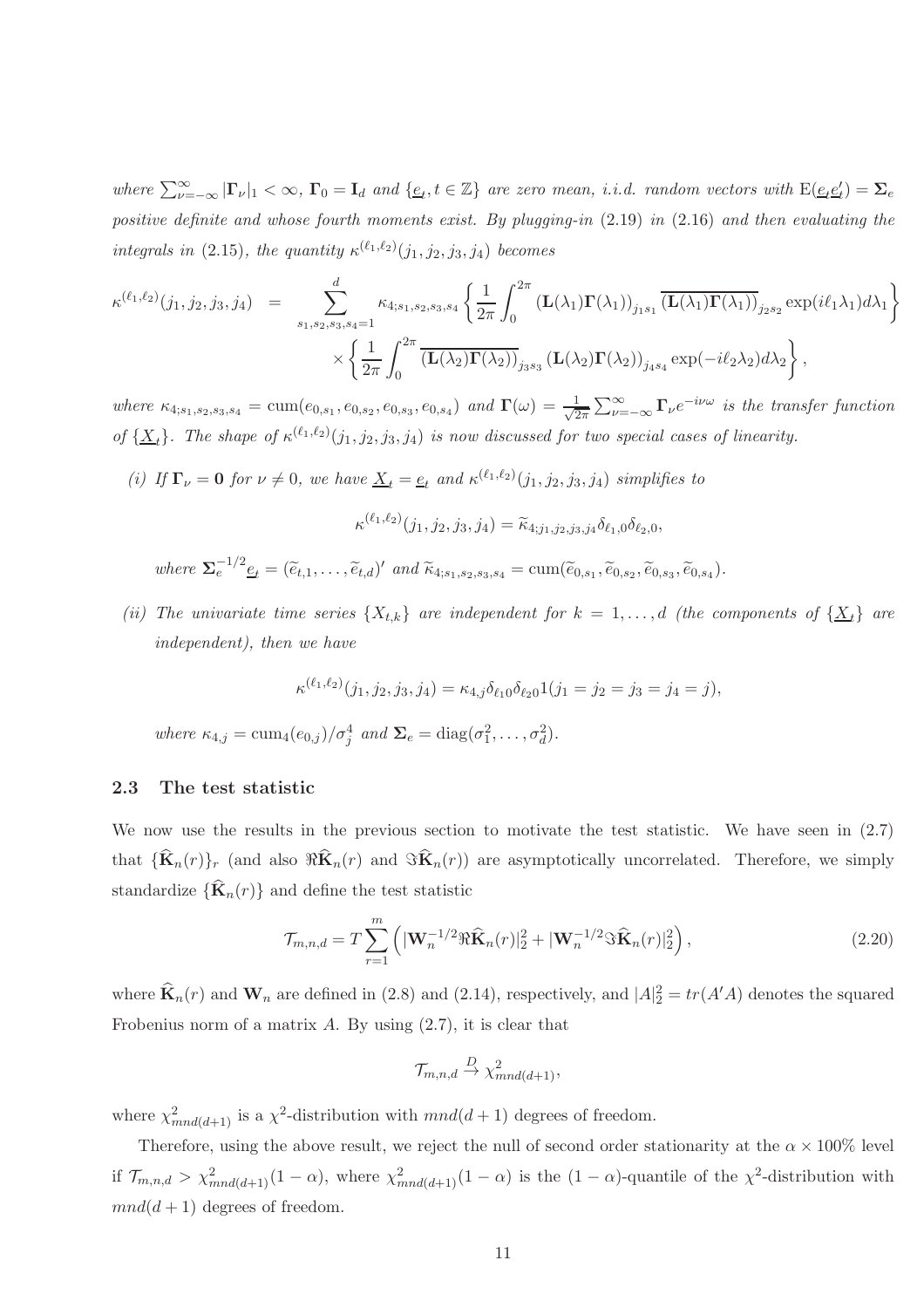**Example 2.4** (i) In the univariate case  $(d = 1)$  using  $n = 1$ , the test statistic reduces to

$$
\mathcal{T}_{m,1,1} = \sum_{r=1}^{m} \frac{|\widehat{\mathbf{C}}_T(r,0)|^2}{1 + \frac{1}{2}\kappa^{(0,0)}},
$$

where  $\kappa^{(0,0)}$  is defined in (2.10).

(ii) In most situations, it is probably enough to use  $n = 1$ . In this case the test statistic reduces to

$$
\mathcal{T}_{m,1,d} = T \sum_{r=1}^m \left( |\mathbf{W}_1^{-1/2} \text{vech}(\Re \widehat{\mathbf{C}}_n(r,0))|_2^2 + |\mathbf{W}_1^{-1/2} \text{vech}(\Im \widehat{\mathbf{C}}_n(r,0))|_2^2 \right).
$$

(iii) If we can assume that  $\{\underline{X}_t\}$  is Gaussian, then  $\mathcal{T}_{m,n,d}$  has the simple form

$$
\mathcal{T}_{m,n,d,G} = T \sum_{r=1}^{m} \left( |(\mathbf{W}_0^{(1)})^{-1/2} \text{vech}(\Re \hat{\mathbf{C}}_T(r,0))|_2^2 + |(\mathbf{W}_0^{(1)})^{-1/2} \text{vech}(\Im \hat{\mathbf{C}}_T(r,0))|_2^2 \right) \n+ 2T \sum_{r=1}^{m} \sum_{\ell=1}^{n-1} \left( |\text{vech}(\Re \hat{\mathbf{C}}_T(r,\ell))|_2^2 + |\text{vech}(\Im \hat{\mathbf{C}}_T(r,\ell))|_2^2 \right),
$$
\n(2.21)

where  $\mathbf{W}_0^{(1)}$  is a diagonal matrix composed of ones and halves defined in (2.13).

The above test statistic was constructed as if the standardization matrix  $\mathbf{W}_n$  were known. However, only in the case of Gaussianity this matrix will be known, for non-Gaussian time series we need to estimate it. In the following section, we propose a bootstrap method for estimating  $\mathbf{W}_n$ .

## 2.4 A bootstrap estimator of the variance  $W_n$

The proposed test does not make any model assumptions on the underlying time series. This level of generality means that the test statistic involves unknown parameters which, in practice, can be extremely difficult to directly estimate. The objective of this section is to construct a consistent estimator of these unknown parameters. We propose an estimator of the asymptotic variance matrix  $\mathbf{W}_n$  using a block bootstrap procedure. There exist several well known block bootstrap methods, (cf. Lahiri (2003) and Kreiss and Lahiri (2012) for a review), but the majority of these sampling schemes, are nonstationary when conditioned on the original time series. An exception is the stationary bootstrap, proposed in Politis and Romano (1994) (see also Parker, Paparoditis, and Politis (2006)), which is designed such that the bootstrap distribution is stationary. As we are testing for stationarity, we use the stationary bootstrap to estimate the variance.

## The bootstrap testing scheme

Step 1. Given the *d*-variate observations  $\underline{X}_1, \ldots, \underline{X}_T$ , evaluate vech( $\Re C_T(r, \ell)$ ) and vech( $\Im C_T(r, \ell)$ ) for  $r =$  $1, \ldots, m$  and  $\ell = 0, \ldots, n - 1$ .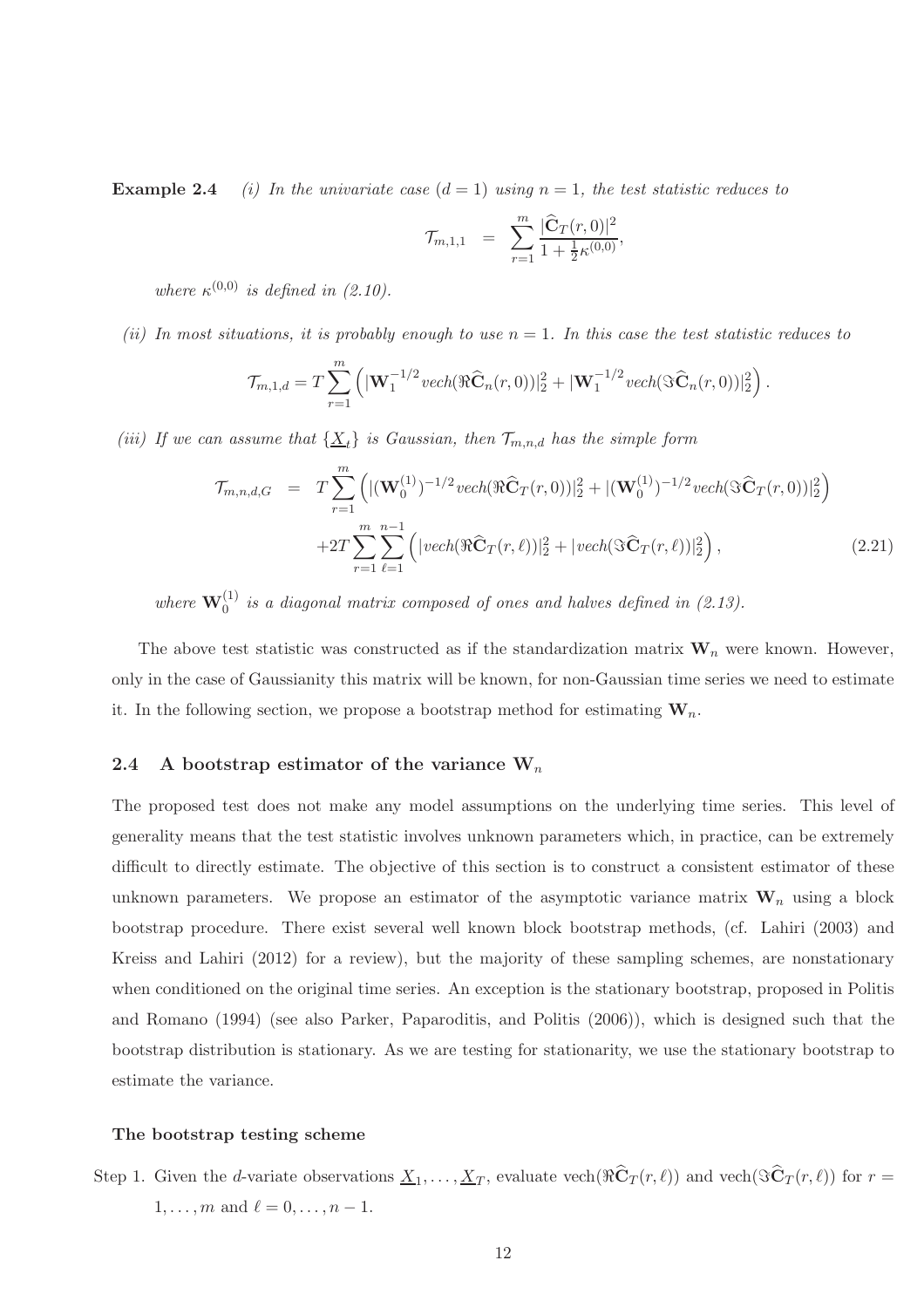Step 2. Define the blocks

$$
B_{I,L} = {\underline{Y_I}, \ldots, \underline{Y_{I+L-1}}},
$$

where  $\underline{Y}_j = \underline{X}_{j \text{mod } T} - \overline{\underline{X}}$  (hence there is wrapping on a torus if  $j > T$ ) and  $\overline{\underline{X}} = \frac{1}{T}$  $\frac{1}{T} \sum_{t=1}^{T} \underline{X}_t$ . We will suppose that the points on the time series  $\{I_i\}$  and the block lengths  $\{L_i\}$  are iid random variables, where  $P(I_i = s) = T^{-1}$  for  $1 \le s \le T$  (discrete uniform distribution) and  $P(L_i = s) = p(1-p)^{s-1}$ for  $s \geq 1$  (geometric distribution).

- Step 3. We draw blocks  $\{B_{I_i,L_i}\}\$ i until the total length of the blocks  $(B_{I_1,L_1},\ldots,B_{I_r,L_r})$  satisfies  $\sum_{i=1}^r L_i \geq T$ and we discard the last  $\sum_{i=1}^{r} L_i - T$  values to get a bootstrap sample  $\underline{X}_1^*, \ldots, \underline{X}_T^*$ .
- Step 4. Define the bootstrap spectral density estimator

$$
\widehat{\mathbf{f}}_T^*(\omega_k) = \frac{1}{T} \sum_{j=-\lfloor \frac{T-1}{2} \rfloor}^{\lfloor \frac{T}{2} \rfloor} K_b(\omega_k - \omega_j) \underline{J}_T^*(\omega_j) \overline{\underline{J}_T^*(\omega_j)},
$$
\n(2.22)

where  $K_b(\omega) = \sum_{r=-\infty}^{\infty} \lambda_b(r) \exp(-ir\omega)$  and  $\underline{J}_T^*(\omega_k) = \frac{1}{\sqrt{2i}}$  $\frac{1}{2\pi T} \sum_{t=1}^{T} (\underline{X}_t^* - \overline{\underline{X}}^*) e^{-it\omega_k}$  is the (centered) bootstrap DFT. Further, denote by  $\mathcal{B}^*(\omega)$  the lower-triangular Cholesky matrix of  $\mathbf{f}_T^*(\omega_k)$ , by  $\mathbf{L}^*(\omega) =$  $(\widehat{\mathcal{B}}^*(\omega))^{-1}$  its inverse and compute the bootstrap DFT covariances

$$
\widehat{\mathbf{C}}_T^*(r,\ell) = \frac{1}{T} \sum_{k=1}^T \widehat{\mathbf{L}}^*(\omega_k) \underline{J_T^*(\omega_k)} \overline{\underline{J_T^*(\omega_{k+r})}}' \widehat{\mathbf{L}}^*(\omega_{k+r})' \exp(i\ell\omega_k).
$$
\n(2.23)

Step 5. Repeat Steps 1 - 4 N times (where N is large), to obtain vech $(\Re \widehat{\mathbf{C}}_T^*(r,\ell))^{(j)}$  and vech $(\Im \widehat{\mathbf{C}}_T^*(r,\ell))^{(j)}$ ,  $j = 1, \ldots, N$ . For  $r = 1, \ldots, m$  and  $\ell_1, \ell_2 = 0, \ldots, n-1$ , we compute the bootstrap covariance estimators of the real parts, that is,

$$
\left(\widehat{\mathbf{W}}_{\mathcal{R}}^{*}(r)\right)_{\ell_{1}+1,\ell_{2}+1} = T\left(\frac{1}{N}\sum_{j=1}^{N}\text{vech}(\Re\widehat{\mathbf{C}}_{T}^{*}(r,\ell_{1}))^{(j)}\text{vech}(\Re\widehat{\mathbf{C}}_{T}^{*}(r,\ell_{2}))^{(j)'}\right) \left(\frac{1}{N}\sum_{j=1}^{N}\text{vech}(\Re\widehat{\mathbf{C}}_{T}^{*}(r,\ell_{2}))^{(j)}\right)\right)
$$
\n
$$
-\left(\frac{1}{N}\sum_{j=1}^{N}\text{vech}(\Re\widehat{\mathbf{C}}_{T}^{*}(r,\ell_{1}))^{(j)}\right)\left(\frac{1}{N}\sum_{j=1}^{N}\text{vech}(\Re\widehat{\mathbf{C}}_{T}^{*}(r,\ell_{2}))^{(j)}\right)^{'}\right)
$$
\n(2.24)

and, similarly, we define its analogues  $(\widehat{\mathbf{W}}_{\Im}^*(r))$ using the imaginary parts.<br> $\ell_1+1,\ell_2+1$ 

Step 6. Define the bootstrap covariance estimator  $(\widehat{\mathbf{W}}^{*}(r))$  $\ell_1+1,\ell_2+1$  as

$$
\left(\widehat{\mathbf{W}}^{*}(r)\right)_{\ell_{1}+1,\ell_{2}+1}=\frac{1}{2}\left[\left(\widehat{\mathbf{W}}^{*}_{\Re}(r)\right)_{\ell_{1}+1,\ell_{2}+1}+\left(\widehat{\mathbf{W}}^{*}_{\Im}(r)\right)_{\ell_{1}+1,\ell_{2}+1}\right],
$$

and let  $\widehat{\mathbf{W}}^{*}(r) = ((\widehat{\mathbf{W}}^{*}(r))_{\ell_1+1,\ell_2+1})_{\ell_1,\ell_2=0,\ldots,n-1}$ be the bootstrap estimator of the blocks of  $\mathbf{W}_{m,n}$ defined in (3.6) that correspond to  $\Re{\bf K}_n(r)$  and  $\Im{\bf K}_n(r)$ .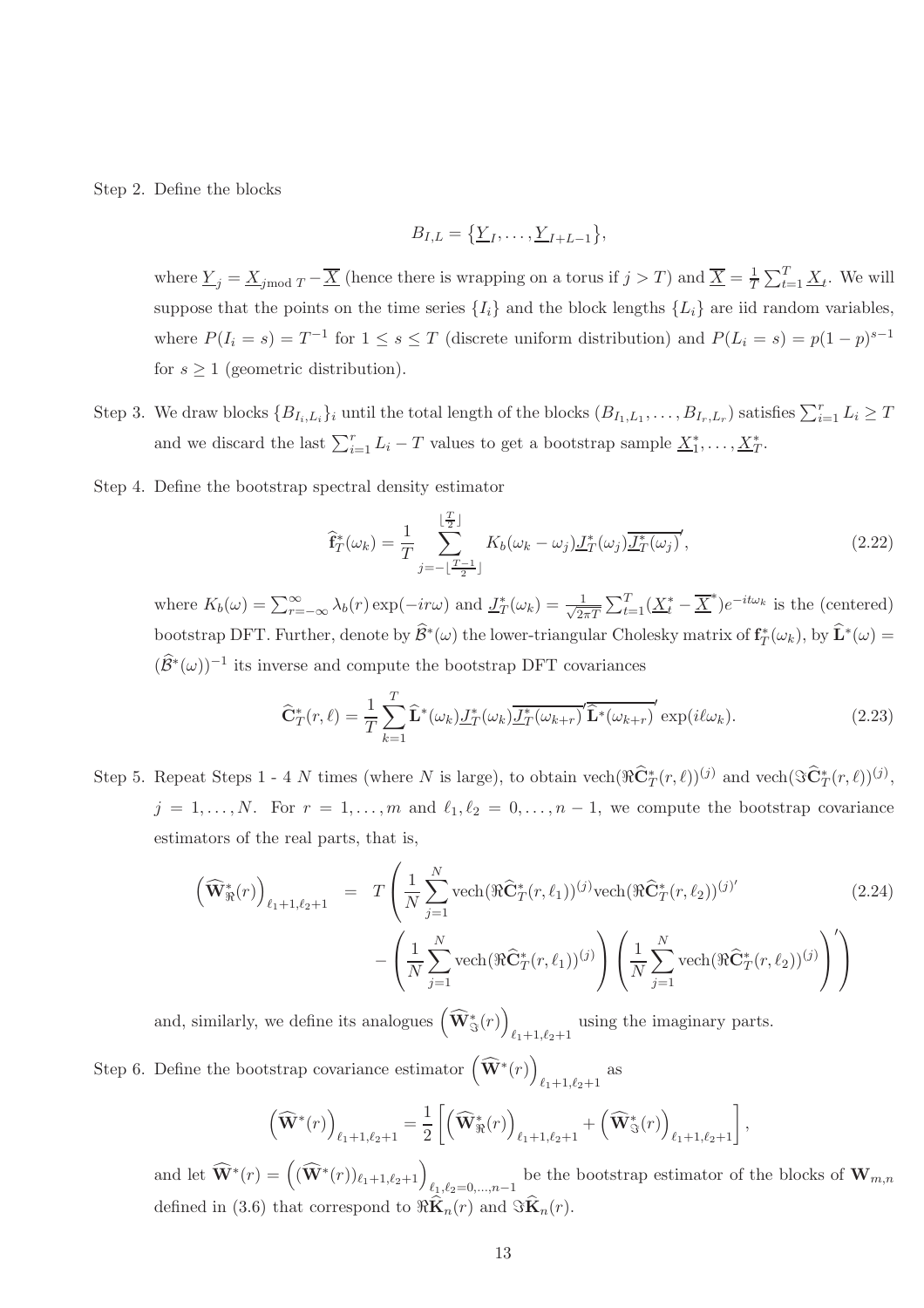Step 7. Finally, define the bootstrap test statistic  $\mathcal{T}_{m,n,d}^*$  as

$$
\mathcal{T}_{m,n,d}^* = T \sum_{r=1}^m \left( |(\widehat{\mathbf{W}}^*(r))^{-1/2} \Re \widehat{\mathbf{K}}_n(r)|_2^2 + |(\widehat{\mathbf{W}}^*(r))^{-1/2} \Im \widehat{\mathbf{K}}_n(r)|_2^2 \right) \tag{2.25}
$$

and reject  $H_0$  if  $\mathcal{T}_{m,n,d}^* > \chi^2_{mnd(d+1)}(1-\alpha)$ , where  $\chi^2_{mnd(d+1)}(1-\alpha)$  is the  $(1-\alpha)$ -quantile of the  $\chi^2$ -distribution with  $mnd(d+1)$  degrees of freedom to obtain a test of asymptotic level  $\alpha \in (0,1)$ .

**Remark 2.1 (Step**  $4^*$ ) A simple variant of the above bootstrap, is to use the spectral density estimator  $\mathbf{f}_T(\omega)$  rather than bootstrap spectral density estimator  $\mathbf{f}_T^*(\omega)$  i.e.

$$
\dot{\mathbf{C}}_T^*(r,\ell) = \frac{1}{T} \sum_{k=1}^T \widehat{\mathbf{L}}(\omega_k) \underline{J_T^*}(\omega_k) \overline{\underline{J_T^*}(\omega_{k+r})'} \widehat{\mathbf{L}}(\omega_{k+r})' \exp(i\ell\omega_k).
$$
\n(2.26)

Using the above bootstrap covariance greatly simplifies the speed of the bootstrap procedure and the theoretical analysis of the bootstrap (in particular the assumptions required). However, empirical evidence suggests that estimating the spectral density matrix at each bootstrap sample gives a better finite sample approximation of the variance (though we cannot theoretically prove that using  $\mathbf{C}^*_T(r,\ell)$  gives a better variance approximation than  $\acute{\mathbf{C}}^*_{T}(r,\ell)$ ).

We observe that because the blocks are random and their length is determined by a geometric distribution, their lengths vary. However, the mean length of a block is approximately  $1/p$  (only approximately since only block lengths less than length T are used in the scheme). As it has to be assumed that  $p \to 0$  and  $Tp \to \infty$  as  $T \to \infty$ , the mean block length increases as the sample size T grows. However, we will show in Section 5 that a sufficient condition for consistency of the stationary bootstrap estimator is that  $T p^4 \to \infty$ as  $T \to \infty$ . This condition constrains the mean length of the block and prevents it growing too fast.

 ${\bf Remark~2.2}$  An interesting variant on the above scheme is to use the bootstrap DFT covariances  $\{{\bf C}^*_T(r,\ell)\}$ to directly construct bootstrap rejection regions for the test statistic. However, in this paper we will only use the  $\chi^2$ -approximation rather than the bootstrap distribution. It is worth noting that the moments of this bootstrap distribution can be evaluated using the results in Section 4.

# 3 Analysis of the DFT covariance under stationarity and nonstationarity of the time series

## 3.1 The DFT covariance  $\widehat{\mathbf{C}}_T (r, \ell)$  under stationarity

Directly deriving the sampling properties of  $\hat{\mathbf{C}}_T (r, \ell)$  is not possible as it involves the estimators  $\hat{\mathbf{L}}(\omega)$ . Instead, in the analysis below, we replace  $\widehat{\mathbf{L}}(\omega)$  by its deterministic limit  $\mathbf{L}(\omega)$ , and consider the quantity

$$
\widetilde{\mathbf{C}}_T(r,\ell) = \frac{1}{T} \sum_{k=1}^T \mathbf{L}(\omega_k) \underline{J}_T(\omega_k) \overline{\underline{J}_T(\omega_{k+r})'} \mathbf{L}(\omega_{k+r})' \exp(i\ell\omega_k).
$$
\n(3.1)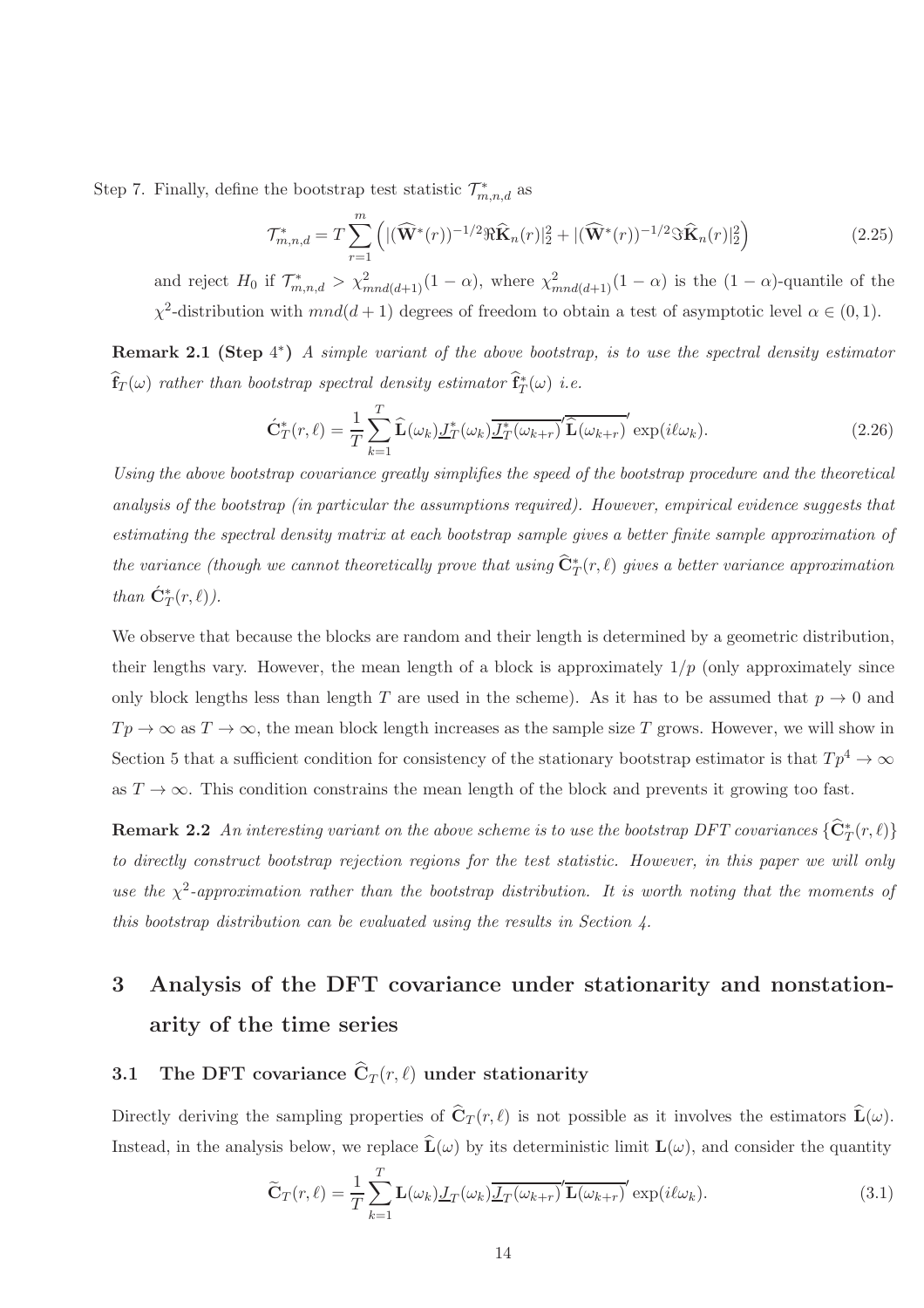Below, we show that  $\hat{\mathbf{C}}_T (r, \ell)$  and  $\tilde{\mathbf{C}}_T (r, \ell)$  are asymptotically equivalent. This allows us to analyze  $\tilde{\mathbf{C}}_T (r, \ell)$ without any loss in generality. We will require the following assumptions.

## 3.1.1 Assumptions

Let  $|\cdot|_p$  denote the  $\ell_p$ -norm of a vector or matrix, i.e.  $|A|_p = (\sum_{i,j} |A_{ij}|^p)^{1/p}$  for some matrix  $A = (a_{ij})$ and let  $||X||_p = (E|X|^p)^{1/p}$ .

Assumption 3.1 (The process  $\{\underline{X}_t\}$ ) (P1) Let us suppose that  $\{\underline{X}_t, t \in \mathbb{Z}\}$  is a d-variate constant mean, fourth order stationary (i.e. the first, second, third and fourth order moments of the time series are invariant to shift),  $\alpha$ -mixing time series which satisfies

$$
\sup_{k \in \mathbb{Z}} \sup_{\substack{A \in \sigma(\underline{X}_{t+k}, \underline{X}_{t+k+1}, \dots) \\ B \in \sigma(\underline{X}_k, \underline{X}_{k-1}, \dots)}} |P(A \cap B) - P(A)P(B)| \leq Ct^{-\alpha}, \quad t > 0,
$$
\n
$$
(3.2)
$$

for constants  $C < \infty$  and  $\alpha > 0$ .

- (P2) For some  $s > \frac{4\alpha}{\alpha 6} > 0$  with  $\alpha$  such that (3.2) holds, we have  $\sup_{t \in \mathbb{Z}} ||\underline{X}_t||_s < \infty$ .
- (P3) The spectral density matrix  $\mathbf{f}(\omega)$  is non-singular on  $[0, 2\pi]$ .
- (P4) For some  $s > \frac{8\alpha}{\alpha 7} > 0$  with  $\alpha$  such that (3.2) holds, we have  $\sup_{t \in \mathbb{Z}} ||\underline{X}_t||_s < \infty$ .
- (P5) For a given lag order n, let  $\mathbf{W}_n$  be the variance matrix defined in (2.14), then  $\mathbf{W}_n$  is assumed to be non-singular.

Some comments on the assumptions are in order. The  $\alpha$ -mixing assumption is satisfied by a wide range of processes, including, under certain assumptions on the innovations, the vector AR models (see Pham and Tran (1985)) and other Markov models which are irreducible (cf. Feigin and Tweedie (1985), Mokkadem (1990), Meyn and Tweedie (1993), Bousamma (1998), Franke, Stockis, and Tadjuidje-Kamgaing (2010)). We show in Corollary A.1 that Assumption (P2) implies  $\sum_{h=-\infty}^{\infty} |h| \cdot |\text{cov}(X_{h,j_1}, X_{0,j_2})| < \infty$  for all  $j_1, j_2 = 1, \ldots, d$  and absolute summability of the fourth order cumulants. In addition, Assumption (P2) is required to show asymptotic normality of  ${\bf C}_T(r,\ell)$  (using a Mixingale proof). Assumption (P4) is slightly stronger than (P2) and it is used to show the asymptotic equivalence of  $\sqrt{T}\widehat{\mathbf{C}}_T(r,\ell)$  and  $\sqrt{T}\widetilde{\mathbf{C}}_T(r,\ell)$ . In the case that the multivariate time series  $\{\underline{X}_t\}$  is geometric mixing, Assumption (P4) implies that for some  $\delta > 0$ ,  $(8 + \delta)$ -moments of  $\{\underline{X}_t\}$  should exist. Assumption (P5) is immediately satisfied in the case that  $\{\underline{X}_t\}$  is a Gaussian time series. In this case  $\mathbf{W}_n$  is a diagonal matrix (see (2.14)).

Remark 3.1 (The fourth order stationarity assumption) Although the purpose of this paper is to derive a test for second order stationarity, we derive the proposed test statistic under the assumption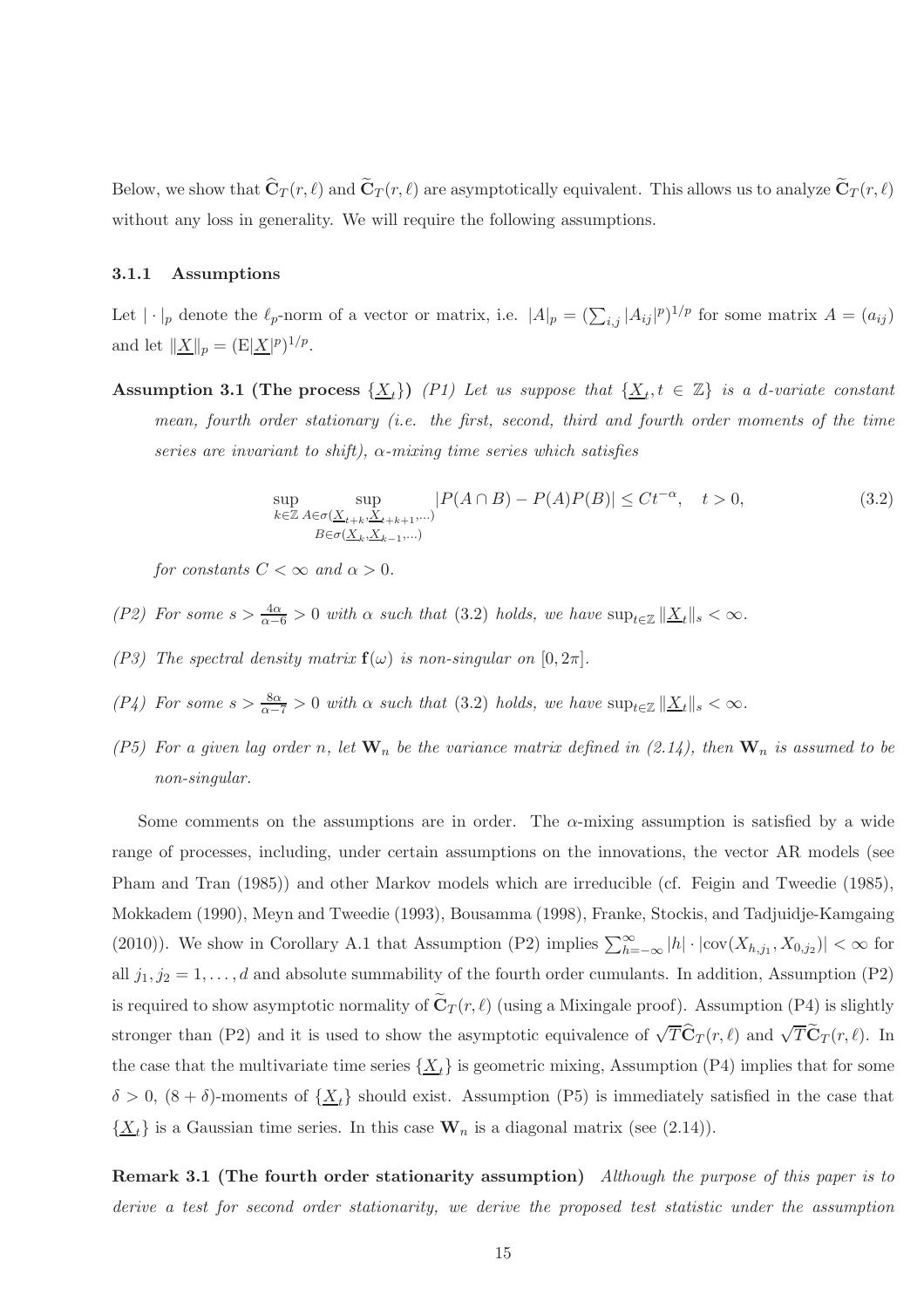of fourth order stationarity of  $\{\underline{X}_t\}$  (see Theorem 3.3). The main advantage of this slightly stronger assumption is that it guarantees that the DFT covariances  $\hat{\mathbf{C}}_T (r_1, \ell)$  and  $\hat{\mathbf{C}}_T (r_2, \ell)$  are asymptotically uncorrelated at different lags  $r_1 \neq r_2$ . For details see the end of the proof of Theorem 3.2, on the bounds of the fourth order cumulant term).

## 3.2 The sampling properties of  $\hat{C}_T (r, \ell)$  under the assumption of fourth order stationarity

Using the above assumptions we have the following result.

Theorem 3.1 (Asymptotic equivalence of  $\mathbf{C}_T (r, \ell)$  and  $\mathbf{C}_T (r, \ell)$  under the null) Suppose Assumption 3.1 is satisfied and let  $\hat{\mathbf{C}}_T (r, \ell)$  and  $\tilde{\mathbf{C}}_T (r, \ell)$  be defined as in (2.6) and (3.1), respectively. Then we have

$$
\sqrt{T} \left| \widehat{\mathbf{C}}_T(r,\ell) - \widetilde{\mathbf{C}}_T(r,\ell) \right|_1 = O_p\left(\frac{1}{b\sqrt{T}} + b + b^2\sqrt{T}\right).
$$

We now obtain the mean and variance of  $\mathbf{C}_T(r,\ell)$  under the stated assumptions. Let  $\tilde{c}_{j_1,j_2}(r,\ell)$  $\widetilde{\mathbf{C}}_T(r,\ell)_{j_1,j_2}$  denote entry  $(j_1,j_2)$  of the unobserved  $(d \times d)$  DFT covariance matrix  $\widetilde{\mathbf{C}}_T(r,\ell)$ .

Theorem 3.2 (First and second order structure of  $\{\widetilde{\mathbf{C}}_T(r,\ell)\})$   $\textit{Suppose} \sum_h |h| \cdot |\text{cov}(X_{h,j_1}, X_{0,j_2})| < \infty$  $\infty$  and  $\sum_{h_1,h_2,h_3} |h_i| \cdot |\text{cum}(X_{h_1,j_1}, X_{h_2,j_2}, X_{h_3,j_3}, X_{0,j_4})| < \infty$  hold for all  $j_1,\ldots,j_4 = 1,\ldots,d$  and  $i = 1,2,3$ (satisfied by Assumption 3.1(P1, P2)). Then, the following assertions are true

- (i) For all fixed  $r \in \mathbb{N}$  and  $\ell \in \mathbb{Z}$ , we have  $E(\widetilde{\mathbf{C}}_T(r,\ell)) = O(\frac{1}{T})$  $\frac{1}{T}$ ).
- (ii) For fixed  $r_1, r_2 \in \mathbb{N}$  and  $\ell_1, \ell_2 \in \mathbb{Z}$  and all  $j_1, j_2, j_3, j_4 \in \{1, \ldots, d\}$ , we have

$$
T\text{cov}\left(\Re\tilde{c}_{j_1,j_2}(r_1,\ell_1),\Re\tilde{c}_{j_3,j_4}(r_2,\ell_2)\right) = \frac{1}{2}\left\{\delta_{j_1j_3}\delta_{j_2j_4}\delta_{\ell_1\ell_2} + \delta_{j_1j_4}\delta_{j_2j_3}\delta_{\ell_1,-\ell_2}\right\}\delta_{r_1,r_2} + \frac{1}{2}\kappa^{(\ell_1,\ell_2)}(j_1,j_2,j_3,j_4)\delta_{r_1,r_2} + O\left(\frac{1}{T}\right)
$$
(3.3)

Tcov  $(\Re \tilde{c}_{j_1,j_2}(r_1,\ell_1), \Im \tilde{c}_{j_3,j_4}(r_2,\ell_2)) = O(\frac{1}{T})$  $(\frac{1}{T})$  and

$$
T\text{cov}\left(\Im\widetilde{c}_{j_1,j_2}(r_1,\ell_1),\Im\widetilde{c}_{j_3,j_4}(r_2,\ell_2)\right) = \frac{1}{2}\left\{\delta_{j_1j_3}\delta_{j_2j_4}\delta_{\ell_1\ell_2} + \delta_{j_1j_4}\delta_{j_2j_3}\delta_{\ell_1,-\ell_2}\right\}\delta_{r_1,r_2} + \frac{1}{2}\kappa^{(\ell_1,\ell_2)}(j_1,j_2,j_3,j_4)\delta_{r_1,r_2} + O\left(\frac{1}{T}\right),\tag{3.4}
$$

where  $\delta_{jk} = 1$  if  $j = k$  and  $\delta_{jk} = 0$  otherwise.

Below we state the asymptotic normality result, which forms the basis of the test statistic.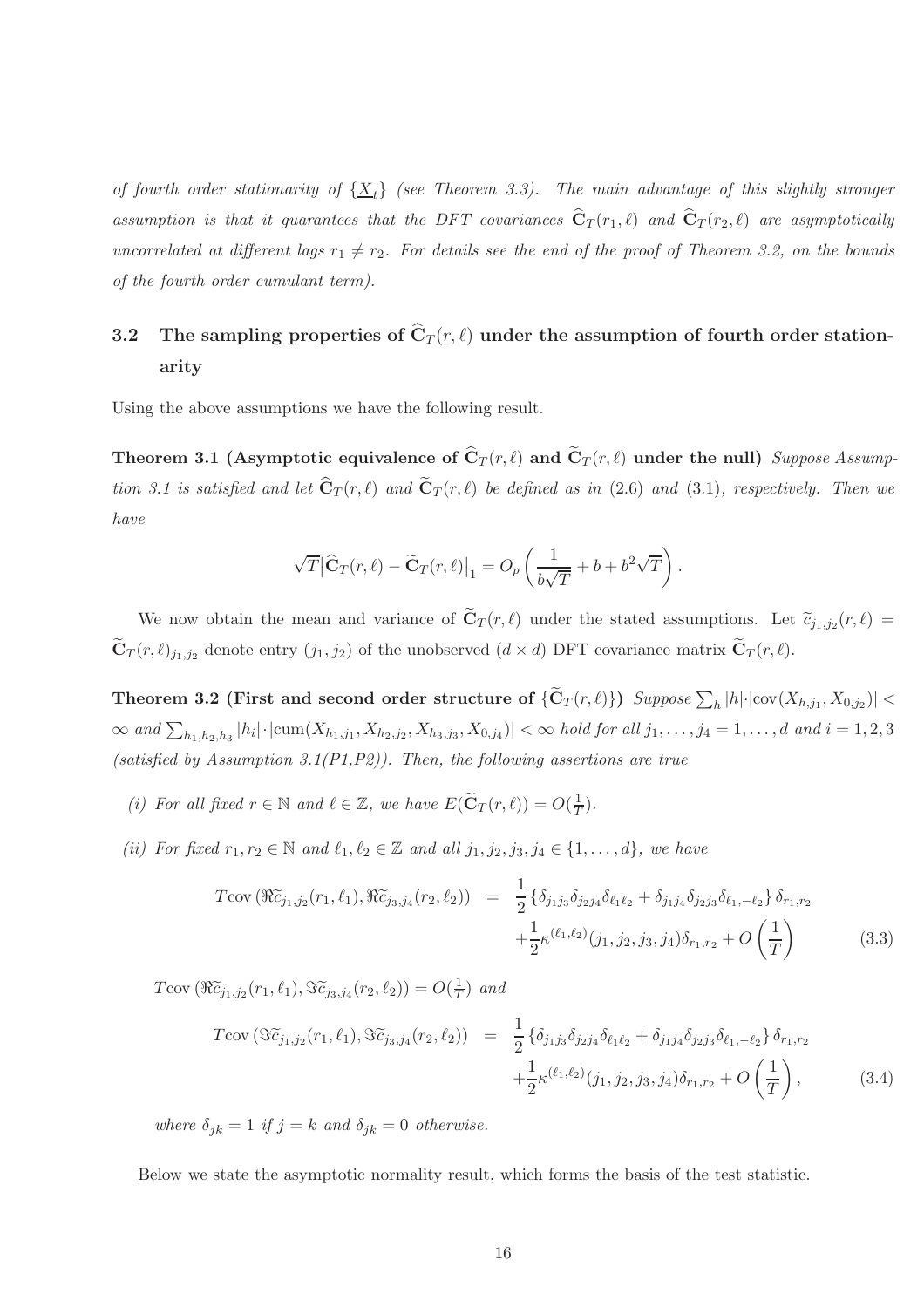Theorem 3.3 (Asymptotic distribution of vech $(\widehat{\mathbf{C}}_T (r, \ell))$  under the null) Suppose Assumptions 2.1 and 3.1 hold. Let the nd(d+1)/2-dimensional vector  $\widehat{\mathbf{K}}_n(r)$  be defined as in (2.8). Then, for fixed  $m, n \in \mathbb{N}$ , we have

$$
\sqrt{T} \begin{pmatrix} \Re \widehat{\mathbf{K}}_n(1) \\ \Im \widehat{\mathbf{K}}_n(1) \\ \vdots \\ \Re \widehat{\mathbf{K}}_n(m) \\ \Im \widehat{\mathbf{K}}_n(m) \end{pmatrix} \xrightarrow{D} \mathcal{N}(\underline{0}_{mnd(d+1)}, \mathbf{W}_{m,n}),
$$
(3.5)

where  $\mathbf{W}_{m,n}$  is a  $(mnd(d+1) \times mnd(d+1))$  block diagonal matrix

$$
\mathbf{W}_{m,n} = diag(\underbrace{\mathbf{W}_n, \dots, \mathbf{W}_n}_{2m \ times}),
$$
\n(3.6)

and  $\mathbf{W}_n$  is defined in (2.17).

The above theorem immediately gives the asymptotic distribution of the test statistic.

Theorem 3.4 (Limiting distribution of  $\mathcal{T}_{m,n,d}$  under the null) Suppose that Assumptions 2.1 and 3.1 are satisfied. Then we have

$$
\mathcal{T}_{m,n,d} \xrightarrow{D} \chi^2_{mnd(d+1)},
$$

where  $\chi^2_{mnd(d+1)}$  is a  $\chi^2$ -distribution with  $mnd(d+1)$  degrees of freedom.

## 3.3 Behavior of  $\hat{\mathbf{C}}_T (r, \ell)$  for locally stationary time series

We now consider the behavior of the DFT covariance  $\hat{\mathbf{C}}_T (r, \ell)$  when the underlying process is second order nonstationary. There are several different alternatives one can consider, including unit root processes, periodically stationary time series, time series with change points etc. However, here we shall focus on time series whose correlation structure changes slowly over time (early work on time-varying time series include Priestley (1965), Subba Rao (1970) and Hallin (1984)). As in nonparametric regression and other work on nonparametric statistics we use the rescaling device to develop the asymptotic theory. The same tool has been used, for example, in nonparametric time series by Robinson (1989) and by Dahlhaus (1997) in his definition of local stationarity. We use rescaling to define a locally stationary process as a time series whose second order structure can be 'locally' approximated by the covariance function of a stationary time series (see Dahlhaus (1997), Dahlhaus and Polonik (2006) and Dahlhaus (2012), for a recent overview of the current state-of-the art).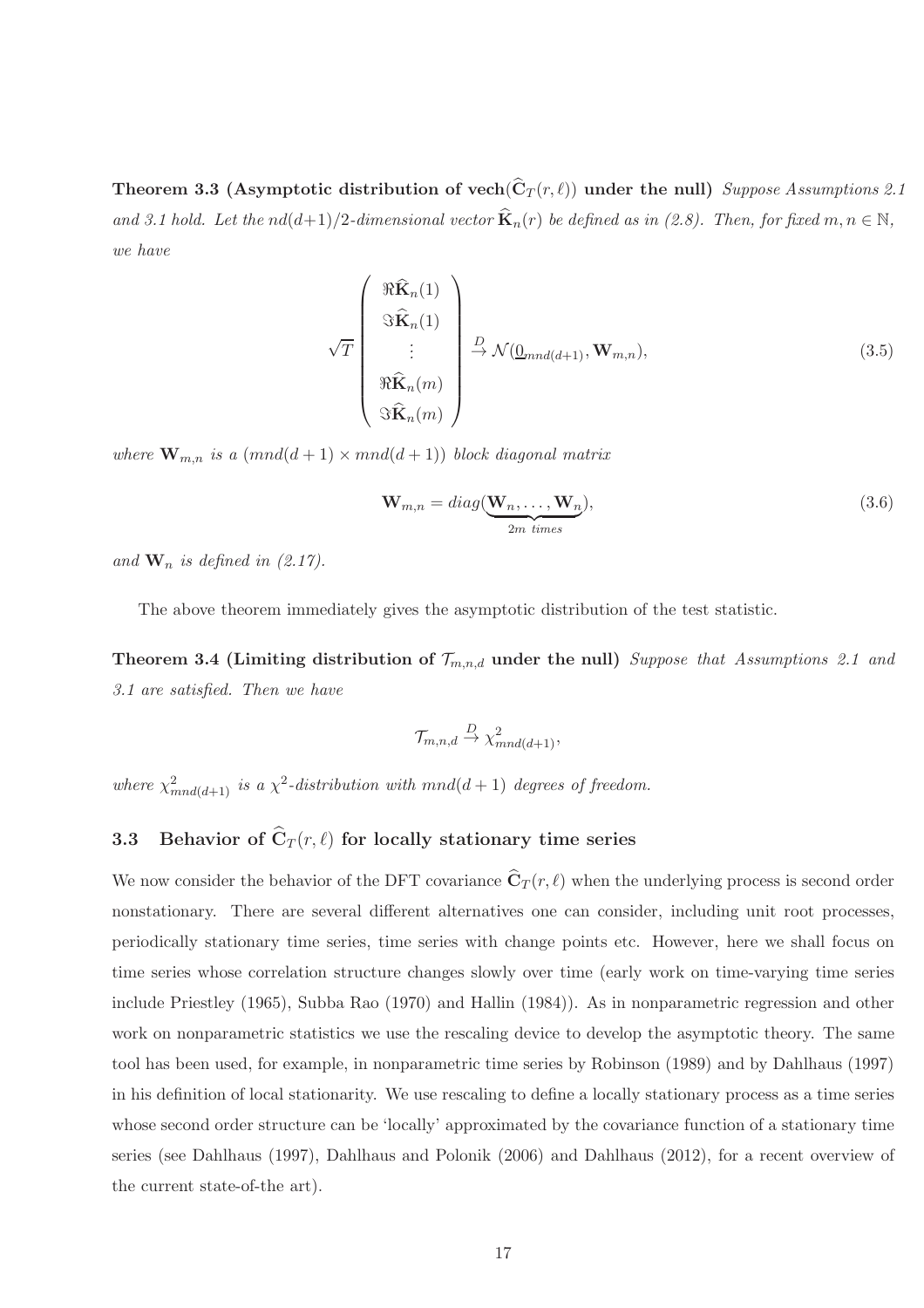#### 3.3.1 Assumptions

In order to prove the results in this paper for the case of local stationarity, we require the following assumptions.

Assumption 3.2 (Locally stationary vector processes) Let us suppose that the locally stationary process  $\{\underline{X}_{t,T}\}\$  is a d-variate, constant mean time series that satisfies the following assumptions:

(L1)  $\{X_{t,T}\}\$ is an  $\alpha$ -mixing time series which satisfies

$$
\sup_{k,T \in \mathbb{Z}} \sup_{A \in \sigma(\underline{X}_{t+k,T}, \underline{X}_{t+k+1,T}, \dots)} |P(A \cap B) - P(A)P(B)| \le Ct^{-\alpha}, \qquad t > 0
$$
\n
$$
\sup_{B \in \sigma(\underline{X}_{k,T}, \underline{X}_{k-1,T}, \dots)} |P(A \cap B) - P(A)P(B)| \le Ct^{-\alpha}, \qquad t > 0
$$
\n
$$
(3.7)
$$

for constants  $C < \infty$  and  $\alpha > 0$ .

- (L2) There exists a covariance function  $\{\kappa(u;h)\}_h$  and function  $\kappa(h)$  such that  $|\text{cov}(\underline{X}_{t_1,T}, \underline{X}_{t_2,T}) \kappa(\frac{t_2}{T}; t_1 t_2)$ 1  $\frac{1}{T}\kappa(t_1-t_2)$ . We assume the functions  $\{\kappa(u;h)\}_h$  satisfy the following conditions:  $\sup_{u\in[0,1]}|\kappa(u;h)|_1\leq$  $C|h|^{-(2+\epsilon)}$  (for  $h \neq 0$ , some  $\varepsilon > 0$  and finite constant C) and  $\sup_{u \in [0,1]} \sum_h h^2|$  $\frac{\partial \kappa(u;h)}{\partial u}|_1 < \infty$ , where on the boundary 0 and 1 we use the right and left derivative (this assumption can be relaxed to  $\kappa(u; h)$  being piecewise continuous, where within each piece the function has a bounded first and second derivative). The function  $\{\kappa(h)\}\$  satisfies  $\sum_h \kappa(h) < \infty$ .
- (L3) For some  $s > \frac{4\alpha}{\alpha 6} > 0$  with  $\alpha$  such that (3.7) holds, we have  $\sup_{t,T} ||\underline{X}_{t,T}||_s < \infty$ .
- (L4) Let  $\mathbf{f}(u; \omega) = \frac{1}{2\pi} \sum_{h=-\infty}^{\infty} \kappa(u; h) \exp(-ih\omega)$ . Then the integrated spectral density  $\mathbf{f}(\omega) = \int_0^1 \mathbf{f}(u; \omega) du$ is non-singular on  $[0, 2\pi]$ . Note that  $(L2)$  implies that  $\sup_u |$  $\frac{\partial \mathbf{f}(u; \omega)}{\partial u}|_1 < \infty.$
- (L5) For some  $s > \frac{8\alpha}{\alpha 7} > 0$  with  $\alpha$  such that (3.7) holds, we have  $\sup_{t,T} ||\underline{X}_{t,T}||_s < \infty$ .

As in the stationary case, it can be shown that several nonlinear time series satisfy Assumption 3.2 (L1) (cf. Fryzlewicz and Subba Rao (2011) and Vogt (2012) who derive sufficient conditions for  $\alpha$ -mixing of a general class of nonstationary time series). Assumption  $3.2(L2)$  is used to show that the covariance changes slowly over time (these assumptions are used in order to derive the limit of the DFT covariance under local stationarity). It is worth pointing out that Assumption 3.2(L2) means that the error of approximation between the covariance of a locally stationary process  $cov(\underline{X}_{t_1,T}, \underline{X}_{t_2,T})$  and the approximating stationary covariance  $\kappa(\frac{t_2}{T};t_1-t_2)$  decays as the distance  $|t_1-t_2|$  grows. This may appear counter intuitive, but our explanation for this assumption is that that the covariances  $cov(\underline{X}_{t_1,T}, \underline{X}_{t_2,T})$  and  $\kappa(\frac{t_2}{T}; t_1 - t_2)$  decay to zero as  $|t_1 - t_2| \to \infty$ , therefore a bound for the difference between the two should reflect this decay. The stronger Assumption (L5) is required to replace  $\widehat{\mathbf{L}}(\omega)$  with its deterministic limit (see below for the limit).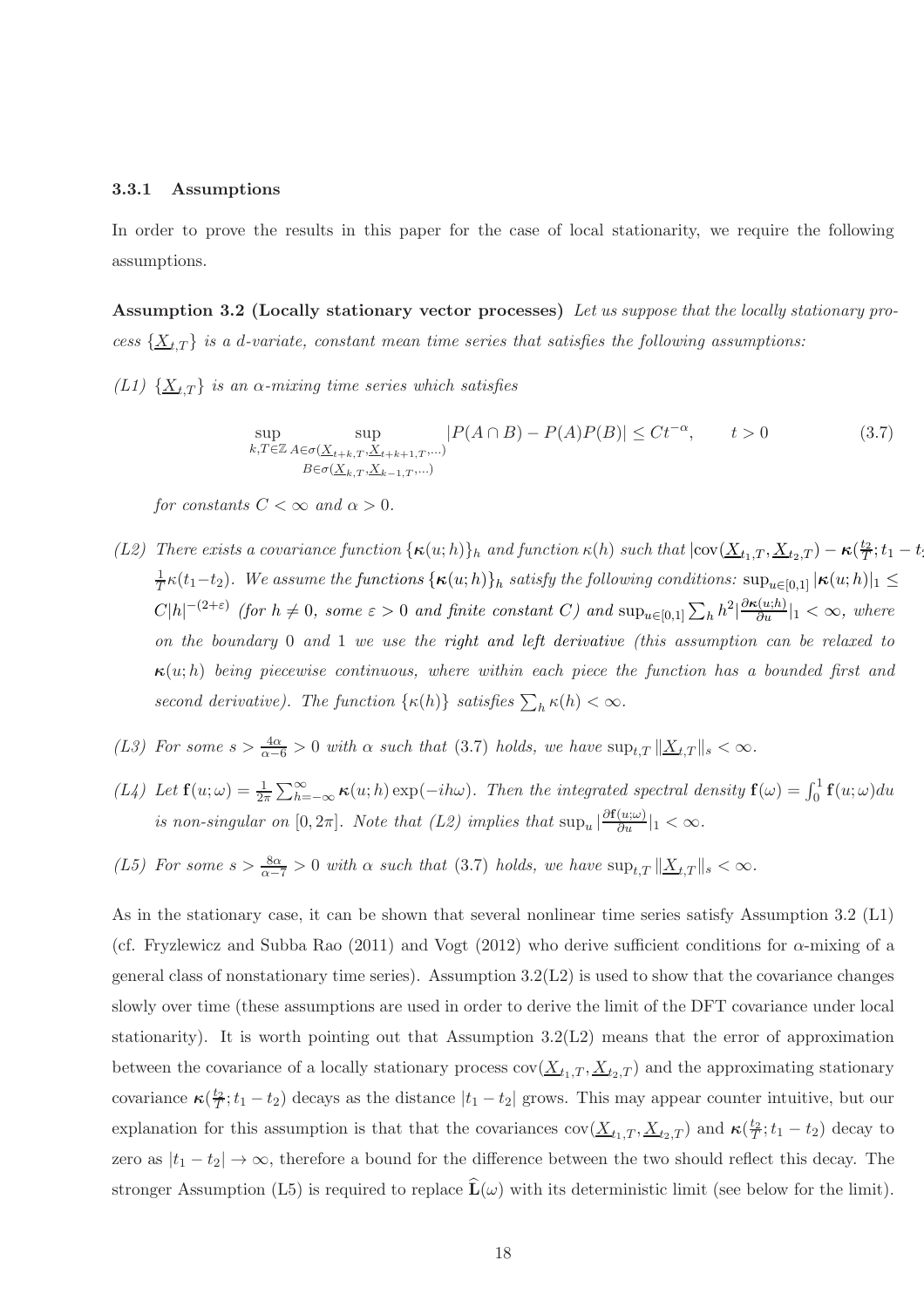## 3.3.2 Sampling properties of  $\hat{\mathbf{C}}_T (r, \ell)$  under local stationarity

As in the stationary case, it is difficult to directly analyze  $\hat{C}_T(r, \ell)$ . Therefore, we show that it can be replaced by  $\tilde{\mathbf{C}}_T(r,\ell)$  (defined in (3.1)), where in the locally stationary case  $\mathbf{L}(\omega)$  are lower-triangular Cholesky matrices which satisfy  $\overline{\mathbf{L}(\omega)}' \mathbf{L}(\omega) = \mathbf{f}^{-1}(\omega)$  and  $\mathbf{f}(\omega) = \int_0^1 \mathbf{f}(u; \omega) du$ .

Theorem 3.5 (Asymptotic equivalence of  $\hat{C}_T (r, \ell)$  and  $\tilde{C}_T (r, \ell)$  under local stationarity) Suppose Assumption 2.1 and 3.2 are satisfied and let  $\hat{\mathbf{C}}_T (r, \ell)$  and  $\tilde{\mathbf{C}}_T (r, \ell)$  be defined as in (2.6) and (3.1), respectively. Then we have

$$
\sqrt{T}\widehat{\mathbf{C}}_T(r,\ell) = \sqrt{T}\bigg(\widetilde{\mathbf{C}}_T(r,\ell) + \mathcal{S}_T(r,\ell) + \mathcal{B}_T(r,\ell)\bigg) + O_P\left(\frac{\log T}{b\sqrt{T}} + b\log T + b^2\sqrt{T}\right) \tag{3.8}
$$

and

$$
\widehat{\mathbf{C}}_T(r,\ell) = \mathrm{E}(\widetilde{\mathbf{C}}_T(r,\ell)) + o_p(1),
$$

where  $\mathcal{B}_T(r,\ell) = O(b)$  and  $\mathcal{S}_T(r,\ell)$  are a deterministic bias and a stochastic term, respectively, which are defined in Appendix A.2, equation (A.8).

Remark 3.2 There are some subtle differences between Theorems 3.1 and 3.5. In particular, the inclusion of the additional terms  $S_T(r,\ell)$  and  $\mathcal{B}_T(r,\ell)$ . We give a rough justification for this difference in the univariate case  $(d = 1)$ . By taking differences, it can be shown that

$$
\hat{C}_T(r,\ell) - \tilde{C}_T(r,\ell) \approx \underbrace{\frac{1}{T} \sum_{k=1}^T \mathbb{E} \left( J_T(\omega_k) \overline{J_T(\omega_{k+r})} \right) \left[ \hat{f}_{k,r} - \mathbb{E} \left( \hat{f}_{k,r} \right) \right] G(\omega_k)}_{S_T(r,\ell)} + \underbrace{\frac{1}{T} \sum_{k=1}^T \mathbb{E} \left( J_T(\omega_k) \overline{J_T(\omega_{k+r})} \right) \left[ \mathbb{E} \left( \hat{f}_{k,r} \right) - \underline{f}_{k,r} \right] G(\omega_k)}_{B_T(r,\ell)},
$$

where  $\underline{f}_{k,r} = (f(\omega_k), f(\omega_{k+r}))'$ ,  $\underline{f}_{k,r} = (f(\omega_k), f(\omega_{k+r}))'$  and  $G(\omega_k)$  is defined in Lemma A.3 (see Appendix A.2 for the details). In the case of second order stationarity, since  $E(J_T(\omega_k) \overline{J_T(\omega_{k+r})}) = O(T^{-1})$ (for  $r \neq 0$ ), the above terms are negligible, whereas in the case that the time series is nonstationary,  $E(J_T(\omega_k)\overline{J_T(\omega_{k+r})})$  is no longer negligible. In the nonstationary univariate case, the  $S_T(r,\ell)$  and  $\mathcal{B}_T(r,\ell)$ become

$$
\mathcal{S}_{T}(r,\ell) = -\frac{1}{2T} \sum_{t,\tau=1}^{T} \lambda_{b}(t-\tau)(X_{t}X_{\tau} - \mathcal{E}(X_{t}X_{\tau}))
$$
  

$$
\times \frac{1}{T} \sum_{k=1}^{T} h(\omega_{k};r)e^{i\ell\omega_{k}} \left(\frac{e^{-i(t-\tau)\omega_{k}}}{\sqrt{f(\omega_{k})^{3}f(\omega_{k+r})}} + \frac{e^{-i(t-\tau)\omega_{k+r}}}{\sqrt{f(\omega_{k})f(\omega_{k+r})^{3}}}\right) + O\left(\frac{1}{T}\right)
$$
  

$$
\mathcal{B}_{T}(r,\ell) = -\frac{1}{2T} \sum_{k=1}^{T} h(\omega_{k},r) \left(\frac{\mathcal{E}[\hat{f}_{T}(\omega_{k})] - f(\omega_{k})}{\mathcal{E}[\hat{f}_{T}(\omega_{k+r})] - f(\omega_{k+r})}\right)^{\prime} \underline{A}(\omega_{k},\omega_{k+r}),
$$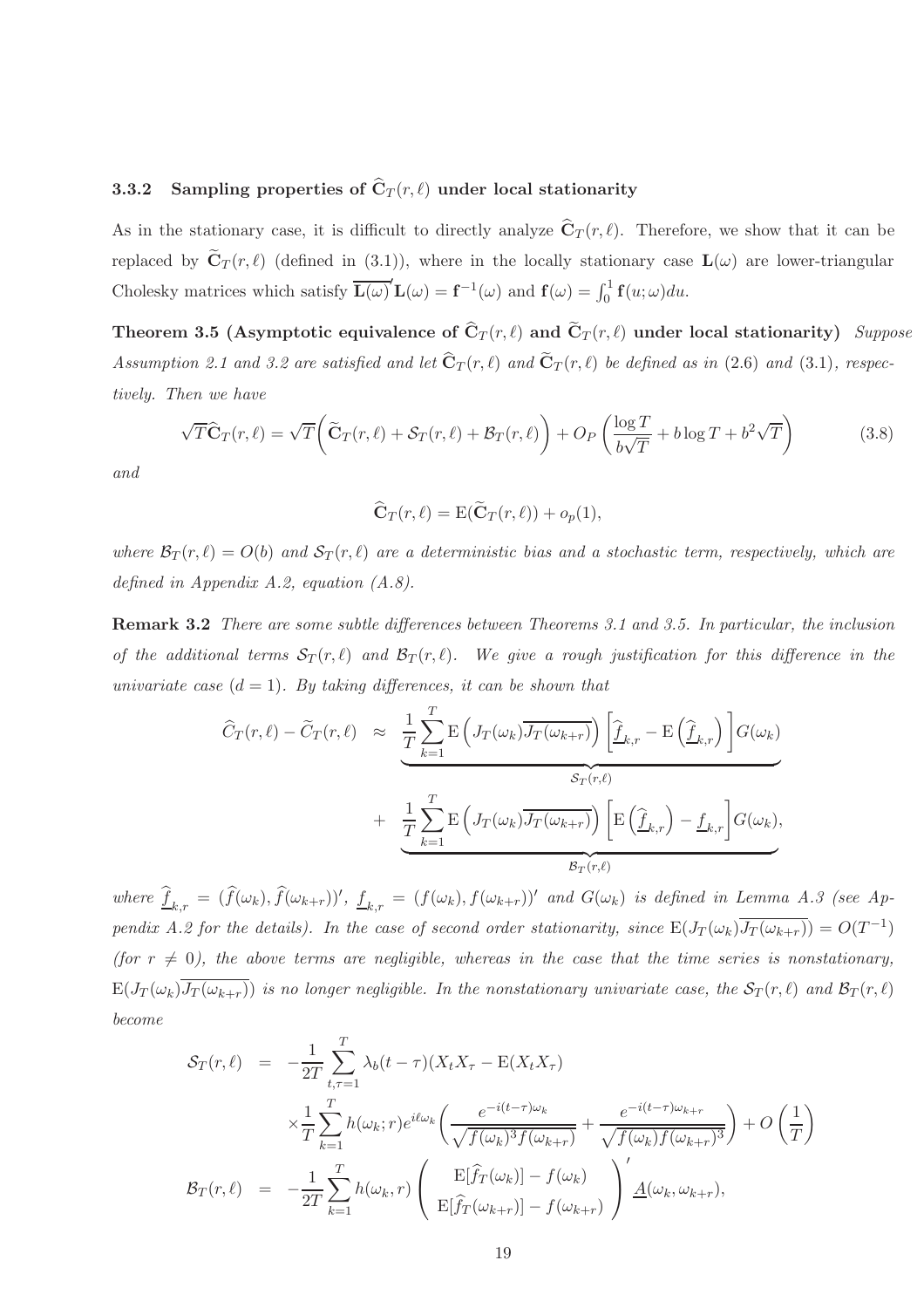where

$$
\underline{A}(\omega_k, \omega_{k+r}) = \begin{pmatrix} \frac{1}{(f(\omega_k)^3 f(\omega_{k+r}))^{1/2}} \\ \frac{1}{(f(\omega_k) f(\omega_{k+r})^{3})^{1/2}} \end{pmatrix}
$$

and  $h(\omega; r) = \int_0^1 f(u; \omega) \exp(2\pi i u r) du$  (see Lemma A.7 for details). A careful analysis will show that  $\mathcal{S}_T(r,\ell)$  and  $\widetilde{\mathbf{C}}_T(r,\ell)$  are both quadratic forms of the same order, this allows us to show asymptotic normality of  $\widehat{\mathbf{C}}_T (r, \ell)$  under local stationarity.

**Lemma 3.1** Suppose Assumption 3.2 is satisfied. Then, for all  $r \in \mathbb{Z}$  and  $\ell \in \mathbb{Z}$ , we have

$$
\mathbf{E}\big(\widetilde{\mathbf{C}}_T(r,\ell)\big) \to \mathbf{A}(r,\ell), \quad \text{and} \quad \widehat{\mathbf{C}}_T(r,\ell) \stackrel{P}{\to} \mathbf{A}(r,\ell)
$$

as  $T \to \infty$ , where

$$
\mathbf{A}(r,\ell) = \frac{1}{2\pi} \int_0^{2\pi} \int_0^1 \mathbf{L}(\omega) \mathbf{f}(u;\omega) \overline{\mathbf{L}(\omega)}' \exp(i2\pi ru) \exp(i\ell\omega) du d\omega.
$$
 (3.9)

Since  $\hat{\mathbf{C}}_T (r, \ell)$  is an estimator of  $\mathbf{A}(r, \ell)$ , we now discuss how to interpret this.

**Lemma 3.2** Let  $A(r, \ell)$  be defined as in (3.9). Then, under Assumption 3.2(L2, L4), we have that

(i)  $\mathbf{L}(\omega)\mathbf{f}(u;\omega)\overline{\mathbf{L}(\omega)}'$  satisfies the representation

$$
\mathbf{L}(\omega)\mathbf{f}(u,\omega)\overline{\mathbf{L}(\omega)}' = \sum_{r,\ell \in \mathbb{Z}} \mathbf{A}(r,\ell) \exp(-i2\pi ru) \exp(-i\ell\omega).
$$

and, consequently, 
$$
\mathbf{f}(u,\omega) = \mathcal{B}(\omega) \bigg( \sum_{r,\ell \in \mathbb{Z}} \mathbf{A}(r,\ell) \exp(-i2\pi ru) \exp(-i\ell\omega) \bigg) \overline{\mathcal{B}(\omega)}'.
$$

- (ii)  $\mathbf{A}(r,\ell)$  is zero for all  $r \neq 0$  and  $\ell \in \mathbb{Z}$  iff  $\{\underline{X}_t\}$  is second order stationary.
- (iii) For all  $\ell \neq 0$  and  $r \neq 0$ ,  $|\mathbf{A}(r,\ell)|_1 \leq K|r|^{-1}|\ell|^{-2}$  (for some finite constant K).

$$
(iv) \ \overline{\mathbf{A}(r,\ell)} = \mathbf{A}(-r,\ell).
$$

We see from part (ii) of the the above lemma that for  $r \neq 0$ , the coefficients  ${A(r, \ell)}$  characterize the nonstationarity. One consequence of Lemma 3.2 is that only for second order stationary time series, we have that

$$
\sum_{r=1}^{m} \sum_{\ell=0}^{n-1} \left( |\mathbf{S}_{r,\ell} \text{vech}(\Re \mathbf{A}(r,\ell))|_{2}^{2} + |\mathbf{S}_{r,\ell} \text{vech}(\Re \mathbf{A}(r,\ell))|_{2}^{2} \right) = 0 \tag{3.10}
$$

for any non-singular matrices  $\{S_{r,\ell}\}\$  and all  $n, m \in \mathbb{N}$ . Therefore, under the alternative of local stationarity, the purpose of the test statistic is to detect the coefficients  $A(r, \ell)$ . Lemma 3.2 highlights another crucial point, that is, under local stationarity  $|\mathbf{A}(r,\ell)|_1$  decays at the rate  $C|r|^{-1}|\ell|^{-2}$ . Thus, the test will lose power if a large number of lags are used.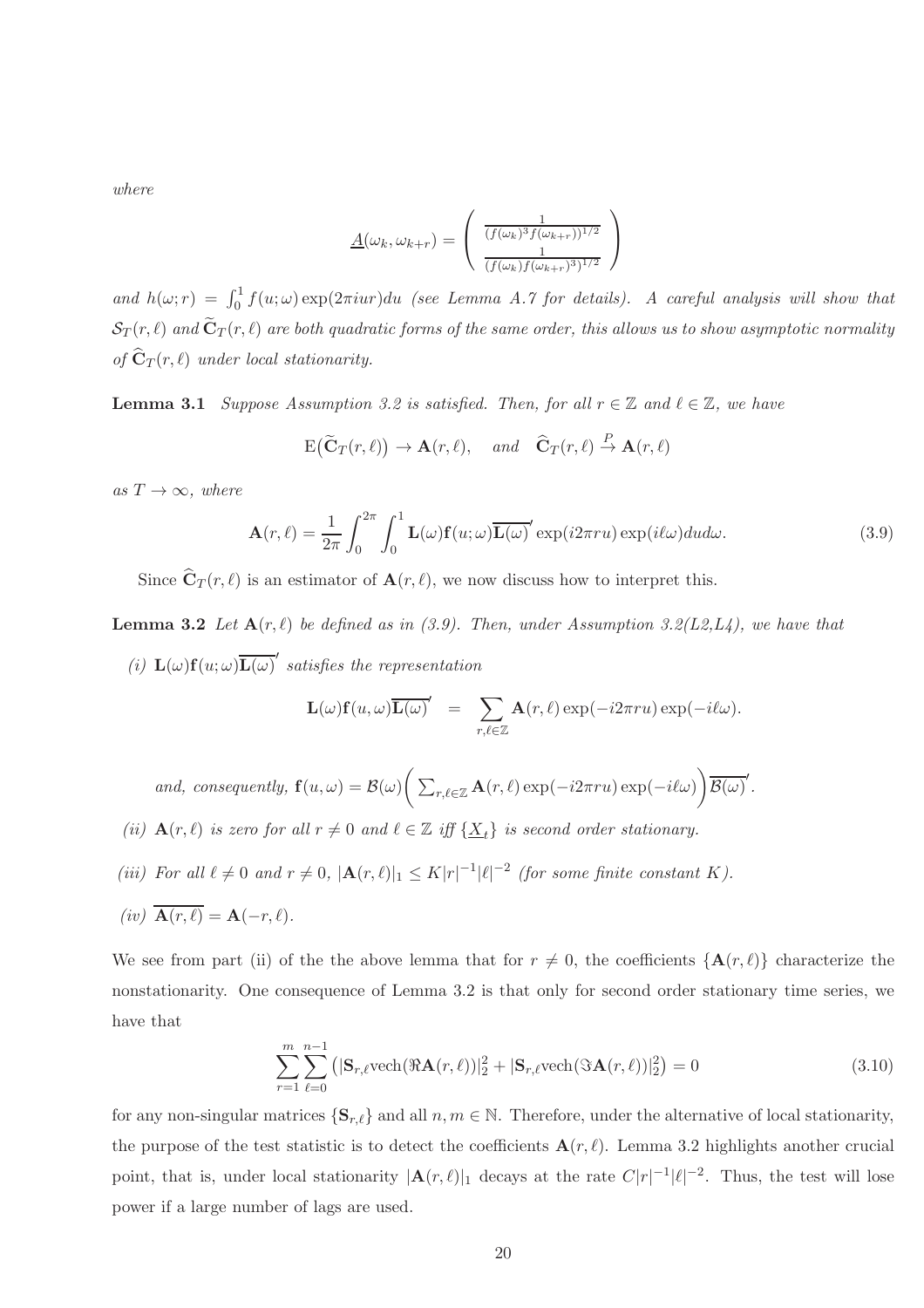**Theorem 3.6 (Limiting distributions of vech** $(\widehat{\mathbf{K}}_n(r))$ ) Let us assume that Assumption 2.1 and 3.2 holds and let  $\widehat{\mathbf{K}}_n(r)$  be defined as in (2.8). Then, for fixed  $m, n \in \mathbb{N}$ , we have

$$
\sqrt{T}\begin{pmatrix}\Re\widehat{\mathbf{K}}_n(1) - \Re\mathbf{A}_n(1) - \Re\mathcal{B}_n(1) \\
\Im\widehat{\mathbf{K}}_n(1) - \Im\mathbf{A}_n(1) - \Im\mathcal{B}_n(1) \\
\vdots \\
\Re\widehat{\mathbf{K}}_n(m) - \Re\mathbf{A}_n(m) - \Re\mathcal{B}_n(m) \\
\Im\widehat{\mathbf{K}}_n(m) - \Im\mathbf{A}_n(m) - \Im\mathcal{B}_n(m)\n\end{pmatrix} \xrightarrow{D} \mathcal{N}\left(\underline{0}_{mnd(d+1)}, \widetilde{\mathbf{W}}_{m,n}\right),
$$

where  $\overline{\mathbf{W}}_{m,n}$  is an  $(mnd(d+1) \times mnd(d+1))$  covariance matrix (which is not necessarily block diagonal),  $\mathbf{A}_n(r) = (vech(\mathbf{A}(r, 0))', \dots, vch(\mathbf{A}(r, n-1)))')'$  are the vectorized Fourier coefficients and  $\mathcal{B}_n(r) =$  $(\text{vech}(\mathcal{B}(r, 0))', \ldots, \text{vech}(\mathcal{B}(r, n-1))')' = O(b).$ 

At this point it is interesting to point out that the quantity  $\mathbf{A}(r,\ell)$  is closely related to the 'Ambiguity function' recently introduced in Hindberg and Olhede (2010). The ambiguity function is the Dicrete Fourier transform over t of the empirical covariances at a given lag  $\ell$  (see equation (1) and in S. C. Olhede (2011)), whereas  $\mathbf{A}(r,\ell)$  is the Fourier coefficient (over u) of  $\frac{1}{2\pi} \int_0^{2\pi} \mathbf{L}(\omega) \mathbf{f}(u;\omega) \overline{\mathbf{L}(\omega)}' \exp(i\ell\omega) d\omega$ .

# 4 Properties of the stationary bootstrap applied to stationary and nonstationary time series

In this section, we consider the moments and cumulants of observations sampled using the stationary bootstrap and its corresponding discrete Fourier transform. We use these results to analyze the bootstrap procedure proposed in Section 2.4. In order to reduce unnecessary notation, we state the results in this section for the univariate case only (all these results easily generalize to the multivariate case). The results in this section may also be of independent interest as they compare the differing characteristics of the stationary bootstrap when the underlying process is stationary and nonstationary. For this reason, this section is self-contained, where the main assumptions are mixing and moment conditions. The justification for the use of these mixing and moment conditions can be found in the proof of Lemma 4.1 (see Appendix A.5).

We start by defining the cyclical and the ordinary sample covariances for  $0 \le h \le T - 1$ 

$$
\widehat{\kappa}^{C}(h) = \frac{1}{T} \sum_{t=1}^{T} Y_{t} Y_{t+h} - (\overline{X})^{2}, \qquad \widehat{\kappa}(h) = \frac{1}{T} \sum_{t=1}^{T-h} X_{t} X_{t+h} - (\overline{X})^{2},
$$

respectively, where  $Y_t = X_{(t-1) \text{mod } T+1}$  and  $\overline{X} = \frac{1}{T}$  $\frac{1}{T} \sum_{t=1}^{T} X_t$ . We will also consider the higher order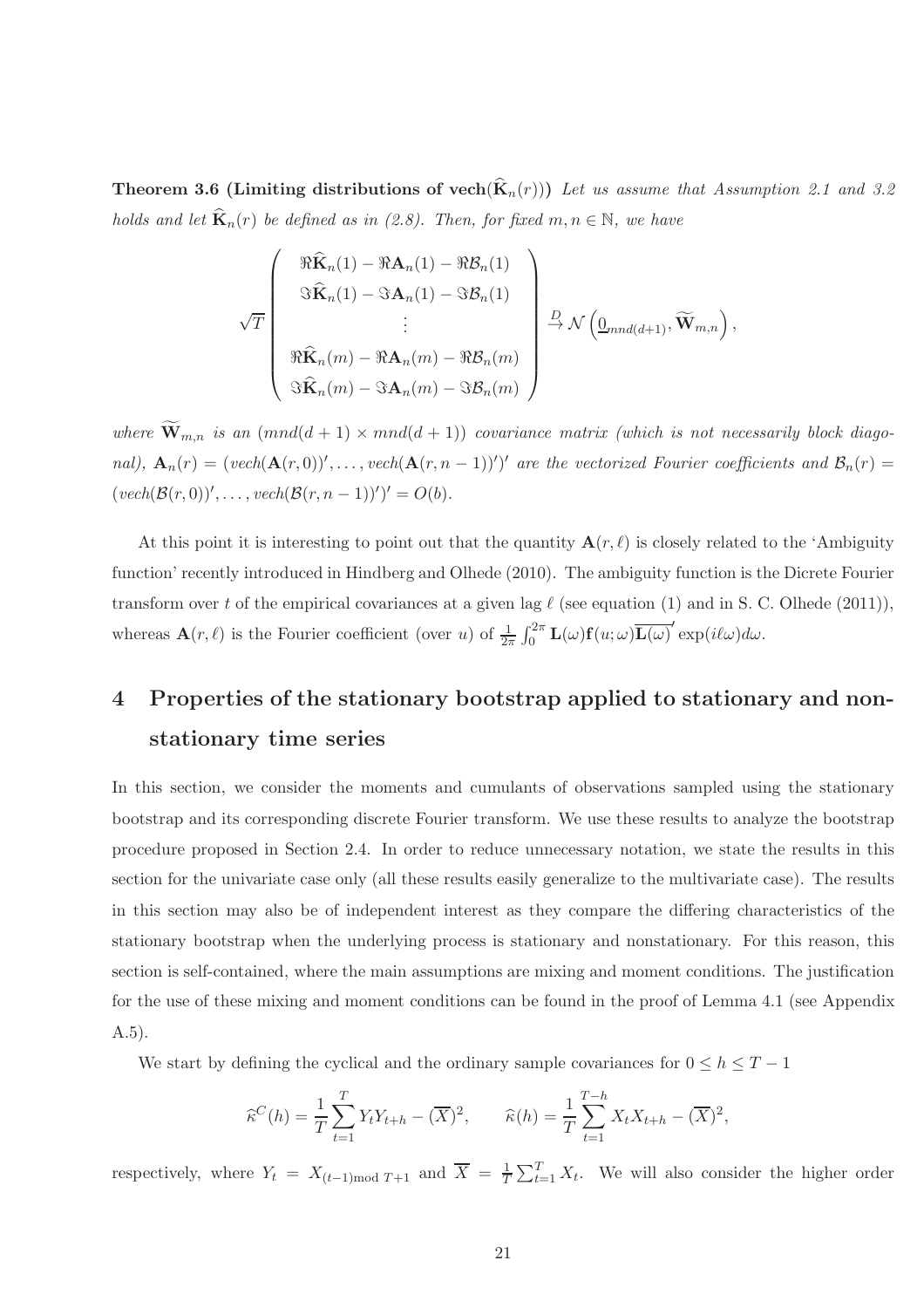cumulants. Therefore we define the corresponding sample moments for  $0 \leq h_1, \ldots, h_{n-1} \leq T-1$  as

$$
\widehat{\mu}_n^C(h_1,\ldots,h_{n-1}) = \frac{1}{T} \sum_{t=1}^T Y_t \prod_{i=1}^{n-1} Y_{t+h_i}, \qquad \widehat{\mu}_n(h_1,\ldots,h_{n-1}) = \frac{1}{T} \sum_{t=1}^{T-\max(h_i)} X_t \prod_{i=1}^{n-1} X_{t+h_i},
$$
\n(4.1)

where the notation  $\max(h_i) = \max\{h_1, \ldots, h_{n-1}\}\$ is used, and the *n*th order cumulants corresponding to these moments

$$
\widehat{\kappa}_n^C(h_1, \dots, h_{n-1}) = \sum_{\pi} (|\pi| - 1)! (-1)^{|\pi| - 1} \prod_{B \in \pi} \widehat{\mu}_{|B|}^C(B),
$$
\n
$$
\widehat{\kappa}_n(h_1, \dots, h_{n-1}) = \sum_{\pi} (|\pi| - 1)! (-1)^{|\pi| - 1} \prod_{B \in \pi} \widehat{\mu}_{|B|}(B),
$$
\n(4.2)

where  $\pi$  runs through all partitions of  $\{0, h_1, \ldots, h_{n-1}\}, B$  are the blocks in the partition  $\pi$  and  $|B|$  denotes the cardinality of the set B. We note these definitions are invariant to the ordering of the  $\{h_1, \ldots, h_{n-1}\}.$ We now define the sampling cumulants in the case that  $h_i < 0$ . Since the cumulants are invariant to ordering we will assume that  $h_1 \leq h_2 \leq \ldots \leq h_{n-1}$ . If  $h_1 < 0$  and  $h_{n-1} - h_1 \leq T - 1$ , then we set  $\hat{\kappa}_n(h_1,\ldots,h_{n-1}) = \hat{\kappa}_n(-h_1,h_2-h_1,\ldots,h_{n-1}-h_1)$ . If  $h_1 \geq 0$  and  $h_{n-1} > T-1$  or  $h_1 < 0$  and  $h_{n-1} - h_1 > T - 1$ , then we set  $\widehat{\kappa}_n(h_1, \ldots, h_{n-1}) = 0$ .  $\widehat{\kappa}_n^C(h_1, \ldots, h_{n-1})$  is defined in a similar way for  $h_1 < 0$ . In order to obtain an expression for the cumulant of the DFT, we require the following lemma. We note that E∗ , cov∗ and cum∗ denote the expectation, covariance and cumulant with respect to the stationary bootstrap measure defined in Step 2 of Section 2.4.

**Lemma 4.1** Let  $\{X_t\}$  be a time series with constant mean and  $\sup_t E|X_t|^n < \infty$ . Let  $\widehat{\mu}_n(h_1,\ldots,h_{n-1})$  be defined as in (4.1). We define the following expected quantities. For  $0 \leq h_1, \ldots, h_{n-1} \leq T-1$ , let

$$
\widetilde{\kappa}_n(h_1,\ldots,h_{n-1}) = \sum_{\pi} (|\pi| - 1)! (-1)^{|\pi|-1} \prod_{B \in \pi} \mathbb{E}[\widehat{\mu}_{|B|}(B)],\tag{4.3}
$$

where  $\pi$  runs through all partitions of  $\{0, h_1, \ldots, h_{n-1}\}$ . Further, define

$$
\overline{\kappa}_n(h_1,\ldots,h_{n-1}) = \sum_{\pi} (|\pi|-1)!(-1)^{|\pi|-1} \prod_{B \in \pi} \left(\frac{1}{T} \sum_{t=1}^T \mathbb{E}(X_{t+i_1} X_{t+i_2} \ldots X_{t+i_{|B|}})\right),\tag{4.4}
$$

where  $B = \{i_1, \ldots, i_{|B|}\}\$ .  $\overline{\kappa}_n(h_1, \ldots, h_{n-1})$  is defined in a similar way to  $\widetilde{\kappa}_n(h_1, \ldots, h_{n-1})$  for  $h_1 < 0$ .

(i) Suppose that  $0 \le t_1 \le t_2 \ldots \le t_{n-1}$ , then

cum<sup>\*</sup>
$$
(X_1^*, X_{1+t_1}^*, \ldots, X_{1+t_{n-1}}^*) = (1-p)^{t_{n-1}} \widehat{\kappa}_n^C(t_1, \ldots, t_{n-1}).
$$

To prove the assertions (ii-iv) below, we require the additional assumption that the time series  $\{X_t\}$  is  $\alpha$ mixing, where for a given  $q \ge 2n$  we have  $\alpha > q$  and for some  $r > q\alpha/(\alpha - q/n)$  we have  $\sup_t ||X_t||_r < \infty$ . Note that this is a technical assumption that is used to give the following moment bounds, the exact details for their use can be found in the proof. Without loss of generality we will assume that  $0 \le h_1 \le h_2 \le \ldots \le h_n$  $h_{n-1}$ .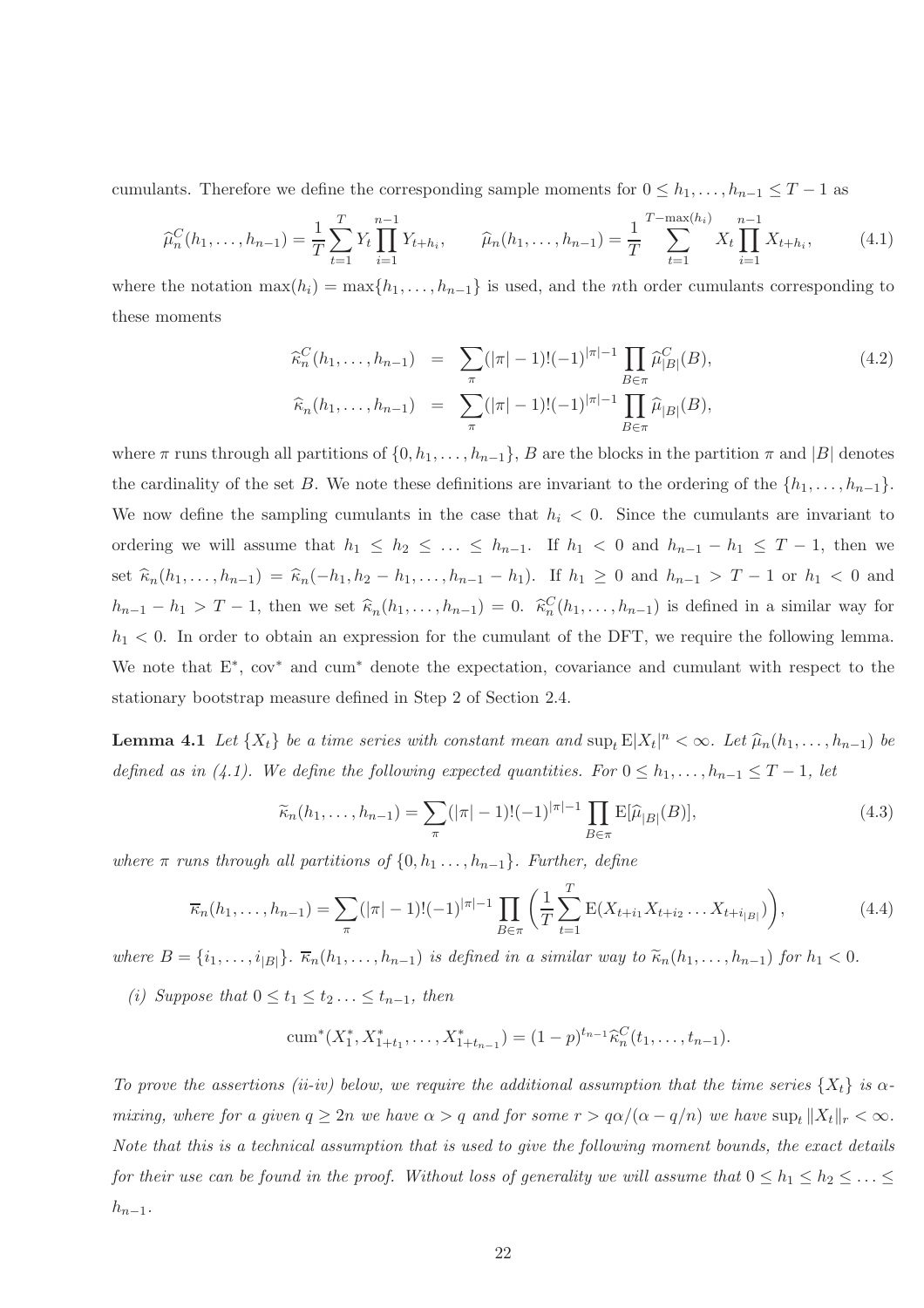(ii) Approximation of circulant cumulant  $\hat{\kappa}^C$  by regular sample cumulant. We have

$$
\left\| \widehat{\kappa}_n^C(h_1, \dots, h_{n-1}) - \widehat{\kappa}_n(h_1, \dots, h_{n-1}) \right\|_{q/n} \le C \frac{h_{n-1}}{T} \sup_t \left\| X_t \right\|_q^n, \tag{4.5}
$$

where  $C$  is a finite constant which only depends on the order of the cumulant.

(iii) Approximation of regular sample cumulant by 'the cumulant of averages'. We have

$$
\|\widehat{\kappa}_n(h_1,\ldots,h_{n-1}) - \widetilde{\kappa}_n(h_1,\ldots,h_{n-1})\|_{q/n} = O(T^{-1/2})
$$
\n(4.6)

and, for some finite constant C,

$$
|\widetilde{\kappa}_n(h_1,\ldots,h_{n-1}) - \overline{\kappa}_n(h_1,\ldots,h_{n-1})| \le C\frac{h_{n-1}}{T}.\tag{4.7}
$$

- (iv) In the case of nth order stationarity, it is clear that  $\overline{\kappa}_n(h_1,\ldots,h_{n-1}) = \text{cum}(X_t,X_{t+h_1},\ldots,X_{t+h_{n-1}}).$ However, if the time series is nonstationary, then
	- (a)  $\overline{\kappa}_2(h) = \frac{1}{T} \sum_{t=1}^T \text{cov}(X_t, X_{t+h})$ (b)  $\overline{\kappa}_3(h_1, h_2) = \frac{1}{T} \sum_{t=1}^T \text{cum}(X_t, X_{t+h_1}, X_{t+h_2})$
	- (c) The situation is different for the fourth order cumulant and we have

$$
\overline{\kappa}_{4}(h_{1}, h_{2}, h_{3}) = \frac{1}{T} \sum_{t=1}^{T} \text{cum}(X_{t}, X_{t+h_{1}}, X_{t+h_{2}}, X_{t+h_{3}})
$$
\n
$$
+ \frac{1}{T} \sum_{t=1}^{T} \text{cov}(X_{t}, X_{t+h_{1}}) \text{cov}(X_{t+h_{2}}, X_{t+h_{3}}) - \left(\frac{1}{T} \sum_{t=1}^{T} \text{cov}(X_{t}, X_{t+h_{1}})\right) \left(\frac{1}{T} \sum_{t=1}^{T} \text{cov}(X_{t+h_{2}}, X_{t+h_{3}})\right)
$$
\n
$$
+ \frac{1}{T} \sum_{t=1}^{T} \text{cov}(X_{t}, X_{t+h_{2}}) \text{cov}(X_{t+h_{1}}, X_{t+h_{3}}) - \left(\frac{1}{T} \sum_{t=1}^{T} \text{cov}(X_{t}, X_{t+h_{2}})\right) \left(\frac{1}{T} \sum_{t=1}^{T} \text{cov}(X_{t+h_{1}}, X_{t+h_{3}})\right)
$$
\n
$$
+ \frac{1}{T} \sum_{t=1}^{T} \text{cov}(X_{t}, X_{t+h_{3}}) \text{cov}(X_{t+h_{1}}, X_{t+h_{2}}) - \left(\frac{1}{T} \sum_{t=1}^{T} \text{cov}(X_{t}, X_{t+h_{3}})\right) \left(\frac{1}{T} \sum_{t=1}^{T} \text{cov}(X_{t+h_{1}}, X_{t+h_{2}})\right)
$$
\n
$$
(4.8)
$$

(d) A similar expansion holds for  $\overline{\kappa}_n(h_1,\ldots,h_{n-1})$   $(n>4)$ , i.e.  $\overline{\kappa}_n(\cdot)$  can be written as the average nth order cumulants plus additional lower order average cumulants terms.

In the above lemma we have shown that for stationary time series, the bootstrap cumulant is an approximation of the corresponding cumulant of the time series, which is not surprising. However, in the nonstationary case the bootstrap cumulant behaves differently. Under the assumption that the mean of the nonstationary time series is constant, the bootstrap cumulant of both second and third orders are the averages of the corresponding local cumulants. In other words, the second and third order bootstrap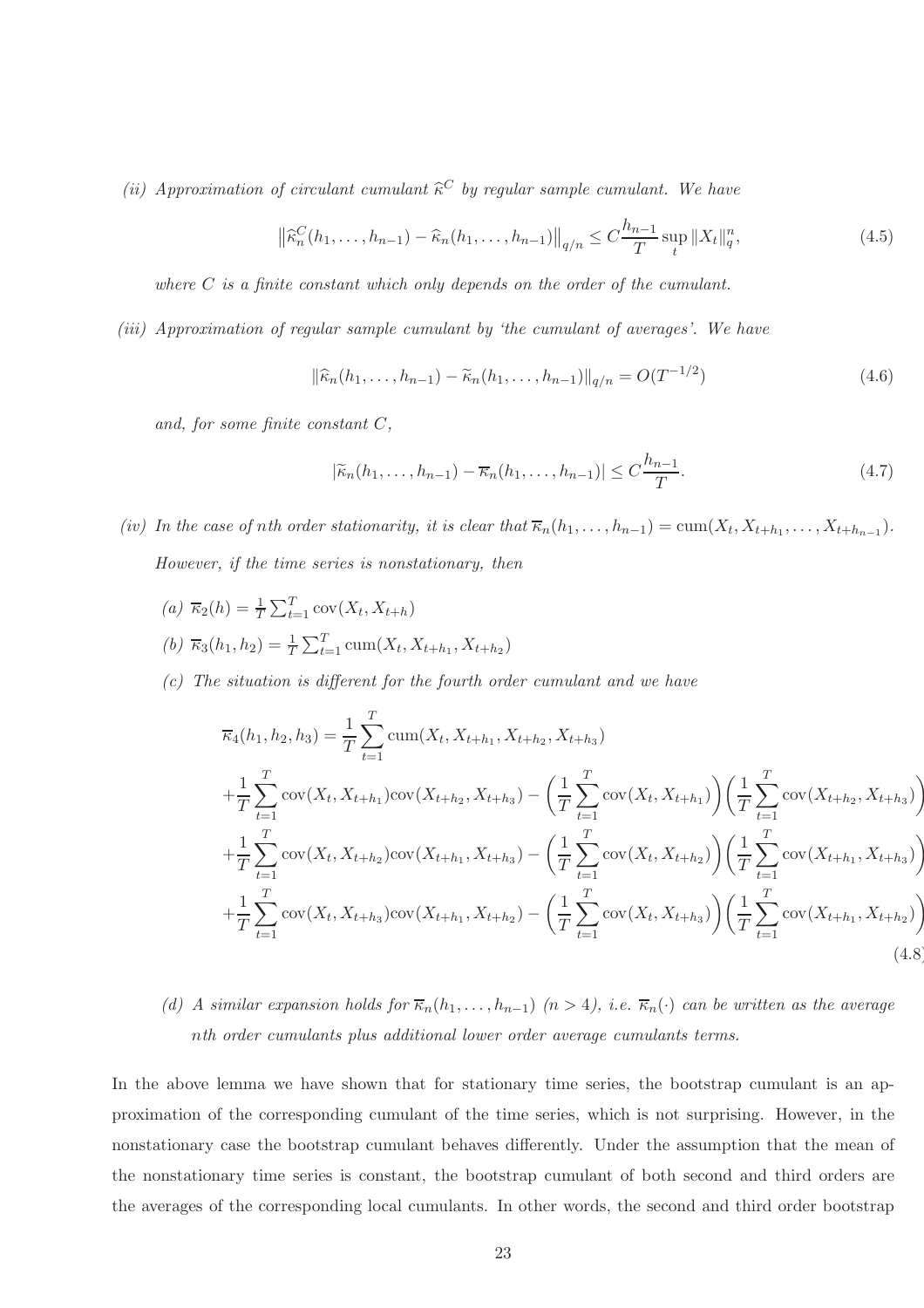cumulants of a nonstationary time series behave like a stationary cumulant, i.e. there is a decay in the cumulant the further apart the time lag. However, the bootstrap cumulants of higher orders (fourth and above) is not the average of the local cumulants, there are additional terms (see (4.8)). This means that the cumulants do not have the same decay as regular cumulants have. For example, from equation (4.8) we see that as the difference  $|h_1 - h_2| \to \infty$ , the function  $\bar{\kappa}_4(h_1, h_2, h_3)$  does not converge to zero, whereas  $cum(X_t, X_{t+h_1}, X_{t+h_2}, X_{t+h_3})$  does (see Lemma A.9, in the Appendix).

We use Lemma 4.1 to derive results analogous to Brillinger (1981), Theorem 4.3.2, where an expression for the cumulant of DFTs in terms of the higher order spectral densities was derived. However, to prove this result we first need to derive the limit of the Fourier transform of the cumulant estimators. We define the sample higher order spectral density function as

$$
\hat{h}_n(\omega_1, \dots, \omega_{n-1})
$$
\n
$$
= \frac{1}{(2\pi)^{n-1}} \sum_{\substack{h_1, \dots, h_{n-1} = -(T-1) \\ [\max(h_i, 0) - \min(h_i, 0)] \le T-1}} (1-p)^{\max(h_i, 0) - \min(h_i, 0)} \hat{\kappa}_n(h_1, \dots, h_{n-1}) e^{-ih_1 \omega_1 - \dots - ih_{n-1} \omega_{n-1}},
$$
\n(4.9)

where  $\hat{\kappa}_n(\cdot)$  are the sample cumulants defined in (4.2). In the following lemma, we show that  $\hat{h}_n(\cdot)$ approximates the 'pseudo' higher order spectral density

$$
f_{n,T}(\omega_1, \dots, \omega_{n-1})
$$
\n
$$
= \frac{1}{(2\pi)^{n-1}} \sum_{\substack{h_1, \dots, h_{n-1} = -(T-1) \\ [\max(h_i, 0) - \min(h_i, 0)] \le T-1}} (1-p)^{\max(h_i, 0) - \min(h_i, 0)} \overline{\kappa}_n(h_1, \dots, h_{n-1}) e^{-ih_1 \omega_1 - \dots - ih_{n-1} \omega_{n-1}},
$$
\n(4.10)

where  $\overline{\kappa}_n(\cdot)$  is defined in (4.4).

We now show that under certain conditions  $\widehat{h}_n(\cdot)$  is an estimator of the higher order spectral density function.

**Lemma 4.2** Suppose the time series  $\{X_t\}$  (where  $E(X_t) = \mu$  for all t) is  $\alpha$ -mixing and  $\sup_t ||X_t||_r < \infty$ for some  $r > q\alpha/(\alpha - q/n)$  (and  $\alpha > q$ ).

(i) Let  $\widehat{h}_n(\cdot)$  and  $f_{n,T}(\cdot)$  be defined in (4.9) and (4.10), respectively. Then we have

$$
\sup_{\omega_1,\dots,\omega_{n-1}} \left\| \widehat{h}_n(\omega_1,\dots,\omega_{n-1}) - f_{n,T}(\omega_1,\dots,\omega_{n-1}) \right\|_{q/n} = O\left(\frac{1}{Tp^n} + \frac{1}{T^{1/2}p^{(n-1)}}\right),\tag{4.11}
$$

(ii) If the time series is nth order stationary which is  $\alpha$ -mixing with rate  $\alpha > 2r(n-1)/(r-n)$  (we use this bound to obtain a rate of decay on the nth order cumulant), then we have

$$
\sup_{\omega_1,\dots,\omega_{n-1}} \left\| \widehat{h}_n(\omega_1,\dots,\omega_{n-1}) - f_n(\omega_1,\dots,\omega_{n-1}) \right\|_{q/n} = O\left(\frac{1}{Tp^n} + \frac{1}{T^{1/2}p^{(n-1)}} + p\right) \tag{4.12}
$$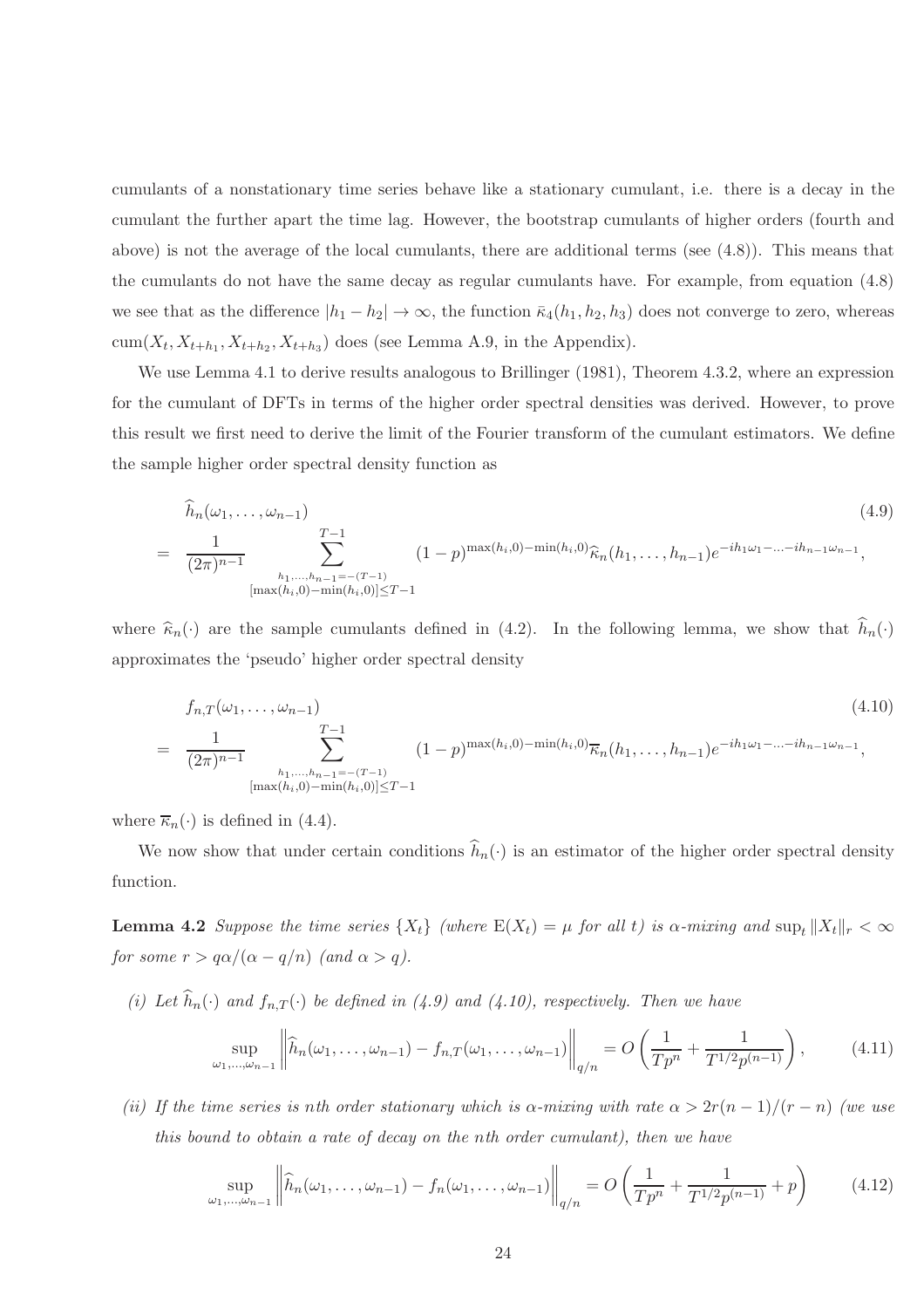and  $\sup_{\omega_1,\dots,\omega_{n-1}}|f_n(\omega_1,\dots,\omega_{n-1})| < \infty$ , where  $f_n$  is the nth order spectral density function defined as

$$
f_n(\omega_1, \ldots, \omega_{n-1}) = \frac{1}{(2\pi)^{n-1}} \sum_{h_1, \ldots, h_{n-1} = -\infty}^{\infty} \kappa_n(h_1, \ldots, h_{n-1}) e^{-ih_1 \omega_1 - \ldots - ih_{n-1} \omega_{n-1}}
$$

and  $\kappa_n(h_1,\ldots,h_{n-1}) = \text{cum}(X_0,X_{h_1},\ldots,X_{h_{n-1}})$  denotes the nth order joint cumulant of the stationary time series  $\{X_t\}.$ 

- (iii) On the other hand, if the time series is nonstationary:
	- (a) For  $n \in \{2,3\}$ , we have

$$
\sup_{\omega} \left\| \widehat{h}_2(\omega) - f_{2,T}(\omega) \right\|_{q/n} = O\left(\frac{1}{Tp^2} + \frac{1}{T^{1/2}p}\right),
$$
  

$$
\sup_{\omega_1, \omega_2} \left\| \widehat{h}_3(\omega_1, \omega_2) - f_{3,T}(\omega_1, \omega_2) \right\|_{q/n} = O\left(\frac{1}{Tp^3} + \frac{1}{T^{1/2}p^2}\right),
$$

where  $f_{2,T}(\omega) = \frac{1}{2\pi} \sum_{h=-\infty}^{\infty} \bar{\kappa}_2(h) \exp(i h \omega)$  with  $\bar{\kappa}_2(h)$  defined as in Lemma 4.1(iva) and  $f_{3,T}$ is defined similarly. Since the average covariances and cumulants are absolutely summable, we have  $\sup_{T,\omega} |f_{2,T}(\omega)| < \infty$  and  $\sup_{T,\omega_1,\omega_2} |f_{3,T}(\omega_1,\omega_2)| < \infty$ .

- (b) For  $n = 4$ , we have  $\sup_{\omega_1, \omega_2, \omega_3} |f_{4,T}(\omega_1, \omega_2, \omega_3)| = O(p^{-1})$ .
- (c) For  $n \ge 4$ , we have  $\sup_{\omega_1, ..., \omega_{n-1}} |f_{n,T}(\omega_1, ..., \omega_{n-1})| = O(p^{-(n-3)})$ .

The following result is the bootstrap analogue of (Brillinger, 1981), Theorem 4.3.2.

**Theorem 4.1** Let  $J_T^*(\omega)$  denote the DFT of the stationary bootstrap observations. Under the assumption that  $\sup_t ||X_t||_n < \infty$ , we have

$$
\left\| \operatorname{cum}^*(J_T^*(\omega_{k_1}), \dots, J_T^*(\omega_{k_n})) \right\|_1 = O\left(\frac{1}{T^{n/2 - 1}p^{n-1}}\right).
$$
\n(4.13)

By imposing the additional condition that  $\{X_t\}$  is an  $\alpha$ -mixing time series with a constant mean,  $q/n \geq 2$ , the mixing rate  $\alpha > q$  and  $||X_t||_r < \infty$  for some  $r > q\alpha/(\alpha - q/n)$ , we obtain

$$
\begin{split}\n&\text{cum}^*(J_T^*(\omega_{k_1}),\ldots,J_T^*(\omega_{k_n})) \\
&= \frac{(2\pi)^{n/2-1}}{T^{n/2-1}}\widehat{h}_n(\omega_{k_1},\ldots,\omega_{k_{n-1}}) \frac{1}{T} \sum_{t=1}^T \exp(-it(\omega_{k_1}+\ldots+\omega_{k_n})) + R_{T,n},\n\end{split} \tag{4.14}
$$

where  $||R_{T,n}||_{q/n} = O(\frac{1}{(T^{1/2})^2})$  $\frac{1}{(T^{1/2}p)^n}$ .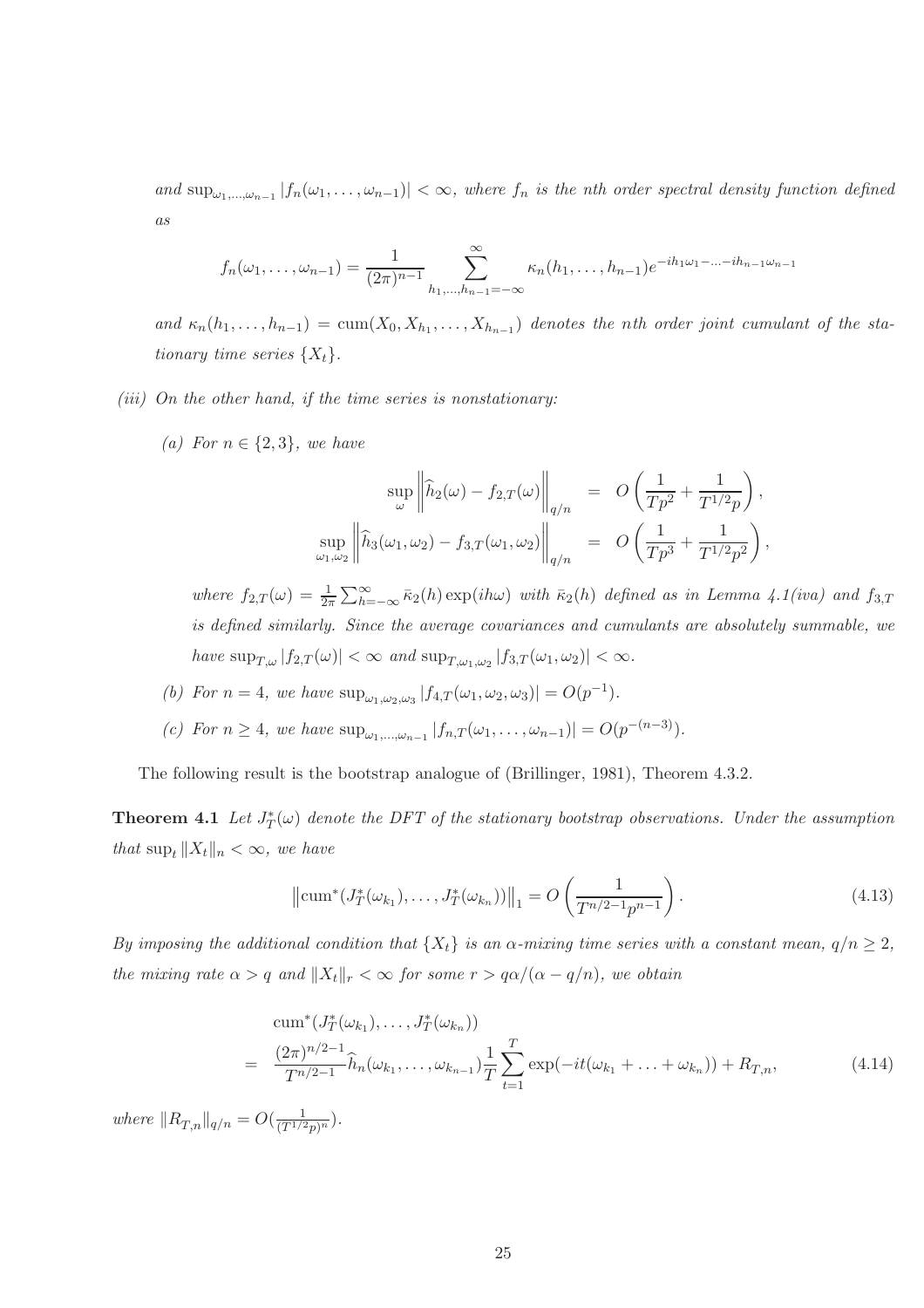(a) If  $\{X_t\}$  is nth order stationary which is  $\alpha$ -mixing with rate  $\alpha > 2r(n-1)/(r-n)$ , then we have

$$
\begin{split}\n&\text{cum}^*(J_T^*(\omega_{k_1}),\ldots,J_T^*(\omega_{k_n})) \\
&= \frac{(2\pi)^{n/2-1}}{T^{n/2-1}}f_n(\omega_{k_1},\ldots,\omega_{k_{n-1}})\frac{1}{T}\sum_{t=1}^T\exp(-it(\omega_{k_1}+\ldots+\omega_{k_n}))+R_{T,n} \\
&= \begin{cases}\nO\left(\frac{1}{T^{n/2-1}}+\frac{1}{(T^{1/2}p)^n}\right), & \sum_{l=1}^n\omega_{k_l}\in 2\pi\mathbb{Z} \\
O\left(\frac{1}{(T^{1/2}p)^n}\right), & \sum_{l=1}^n\omega_{k_l}\notin 2\pi\mathbb{Z}\n\end{cases}\n\end{split} \tag{4.15}
$$

which is uniform over  $\{\omega_{k_1}, \ldots, \omega_{k_n}\}\$  and  $\|R_{T,n}\|_{q/n} = O(\frac{1}{(T^{1/2})^n})$  $\frac{1}{(T^{1/2}p)^n}$ .

(b) If  $\{X_t\}$  is nonstationary (with constant mean) then for  $n \in \{2,3\}$ , we can replace  $f_n$  with  $f_{2,T}$  and  $f_{3,T}$  in (4.15), respectively, and obtain the same as above.

For  $n \geq 4$ , we have

$$
\left\| \text{cum}^*(J_T^*(\omega_{k_1}), \dots, J_T^*(\omega_{k_n})) \right\|_{q/n} = \begin{cases} O\left(\frac{1}{T^{n/2-1}p^{n-3}} + \frac{1}{(T^{1/2}p)^n}\right), & \sum_{l=1}^n \omega_{k_l} \in 2\pi \mathbb{Z} \\ O\left(\frac{1}{(T^{1/2}p)^n}\right), & \sum_{l=1}^n \omega_{k_l} \notin 2\pi \mathbb{Z} \end{cases} . \tag{4.16}
$$

A very useful consequence of the above theorem is that the stationary bootstrap can be used to estimate the nth order spectral density. More precisely, suppose  $\{X_t\}$  is an nth order stationary time series which satisfies the assumptions of Theorem 4.1(a) above, then for  $\omega_{k_1} + \ldots + \omega_{k_n} \in 2\pi\mathbb{Z}$  we have

$$
\frac{T^{n/2-1}}{(2\pi)^{n/2-1}} \text{cum}^*(J_T^*(\omega_{k_1}),\ldots,J_T^*(\omega_{k_n})) = f_n(\omega_{k_1},\ldots,\omega_{k_{n-1}}) + O_p\left(\frac{1}{Tp^n}\right)
$$

In other words by evaluating the empirical cumulant of the stationary bootstrap samples of DFTs we obtain an estimator of the nth order spectral density function. We observe that  $p$  plays the role of a bandwidth. On the other hand, if  $\{X_t\}$  is a nonstationary time series (with a constant mean), then for  $n \geq 4$  we have that

$$
\frac{T^{n/2-1}}{(2\pi)^{n/2-1}} \text{cum}^*(J_T^*(\omega_{k_1}),\ldots,J_T^*(\omega_{k_n})) = O_p\left(\frac{1}{p^{n-3}}\right).
$$

Note that if  $\{X_t\}$  has a time dependent mean, then the above result is true for  $n \geq 2$ .

## 5 Analysis of the test statistic

In Section 3.1, we derived the properties of the DFT covariance in the case of stationarity. These results show that the distribution of the test statistic, in the unlikely event that  $\mathbf{W}^{(2)}$  is known, is a chi-square (see Theorem 3.4). In the case that  $\mathbf{W}^{(2)}$  is unknown as in Section 2.4 we proposed a method to estimate  $\mathbf{W}^{(2)}$ and thus the bootstrap statistic. In this section we show that under fourth order stationarity of the time series, the bootstrap variance defined in Step 6 of the algorithm is a consistent estimator of  $W^{(2)}$ . Thus,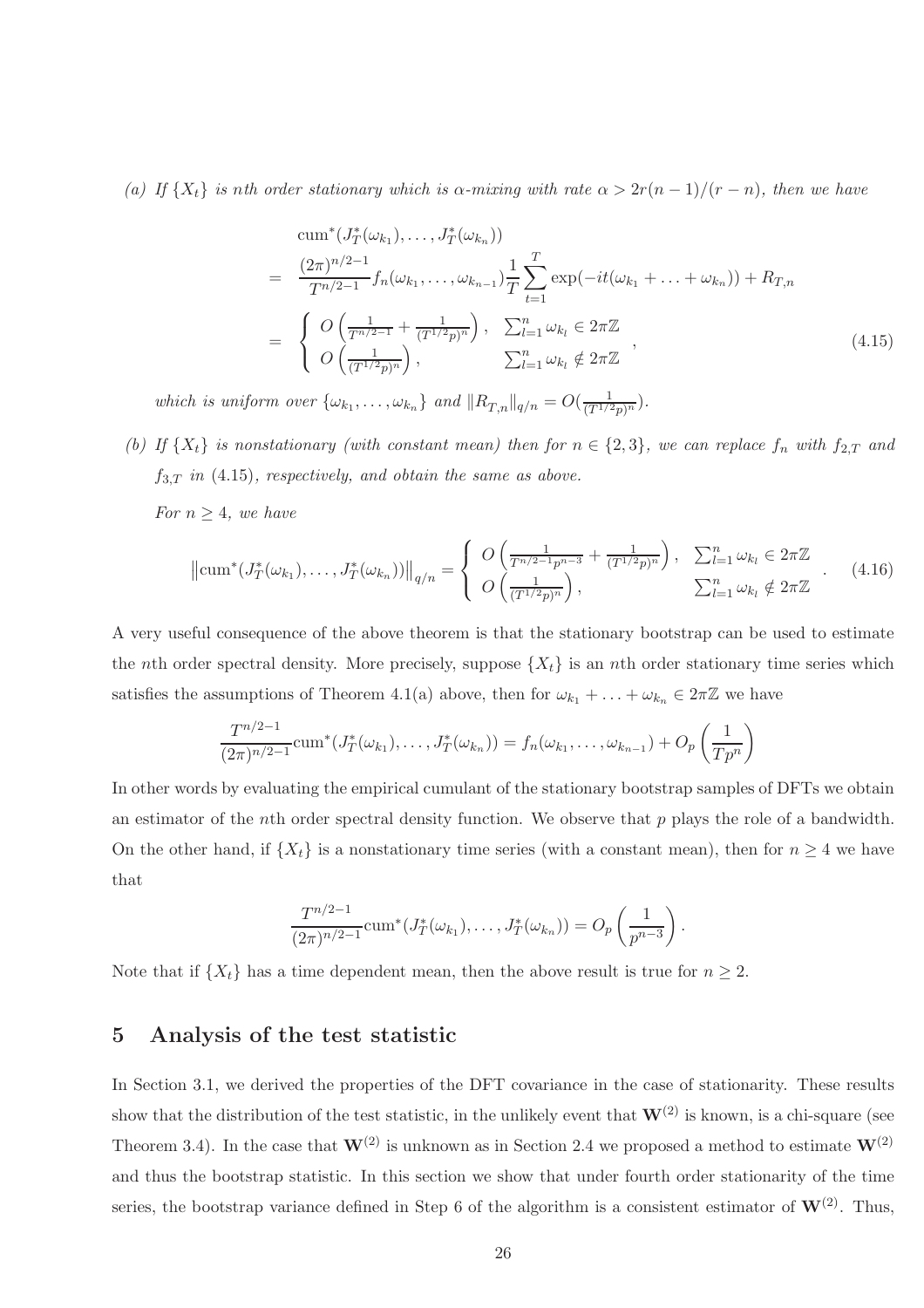the bootstrap statistic  $T_{m,n,d}^*$  asymptotically converges to a chi-squared distribution. We also investigate the power of the test under the alternative of local stationarity. To derive the power, we use the results in Section 3.3, where we show that for at least some values of r and  $\ell$  (usually the low orders),  $\hat{\mathbf{C}}_T(r,\ell)$  has a non-centralized normal distribution. However, the test statistic also involves  $\mathbf{W}^{(2)}$ , which is estimated as if the underlying time series is stationary (using the stationary bootstrap procedure). Therefore, in this section, we derive an expression for the quantity that  $W^{(2)}$  is estimating under the assumption of second order nonstationarity, and explain how this influences the power of the test.

We use the following assumption in Lemma 5.1, where we show that the variances of the bootstrap cumulants converge to zero as the sample size increases.

**Assumption 5.1** Suppose that  $\{\underline{X}_t\}$  is  $\alpha$ -mixing with  $\alpha > 8$  and the moments satisfy  $\|\underline{X}\|_s < \infty$ , where  $s > 8\alpha/(\alpha - 2).$ 

**Lemma 5.1** Suppose that the time series  $\{\underline{X}_t\}$  satisfies Assumption 5.1.

(i)  $\{\underline{X}_t\}$  is fourth order stationary, then we have

(a) 
$$
\operatorname{cum}^*(J_{T,j_1}^*(\omega_{k_1}), J_{T,j_2}^*(\omega_{k_2})) = f_{j_1,j_2}(\omega_{k_1})I(k_1 = -k_2) + R_{1,T}.
$$

(b) cum<sup>\*</sup>( $J_{T,j_1}^*(\omega_{k_1}), J_{T,j_2}^*(\omega_{k_2}), J_{T,j_3}^*(\omega_{k_3}), J_{T,j_4}^*(\omega_{k_4})) = \frac{2\pi}{T} f_{4;j_1,\dots,j_4}(\omega_{k_1}, \omega_{k_2}, \omega_{k_3}) I(k_4 = -k_1 - k_2 - k_3 - k_4)$  $(k_3) + R_{2,T}$ 

where  $||R_{1,T}||_4 = O(\frac{1}{Tp^2})$  and  $||R_{2,T}||_2 = O(\frac{1}{T^2p^4})$ 

- (ii)  $\{\underline{X}_t\}$  has a constant mean, but it is not fourth order stationary, then we have
	- (a)  $\operatorname{cum}^*(J^*_{T,j_1}(\omega_{k_1}), J^*_{T,j_2}(\omega_{k_2})) = f_{2,T;j_1,j_2}(\omega_{k_1})I(k_1 = -k_2) + R_{1,T}$
	- (b) cum<sup>\*</sup>( $J_{T,j_1}^*(\omega_{k_1}), J_{T,j_2}^*(\omega_{k_2}), J_{T,j_3}^*(\omega_{k_3}), J_{T,j_4}^*(\omega_{k_4})) = \frac{(2\pi)}{T} f_{4,T;j_1,\dots,j_4}(\omega_{k_1}, \omega_{k_2}, \omega_{k_3}) I(k_4 = -k_1 k_2)$  $(k_2 - k_3) + R_{2T}$

where  $f_{2,T;j_1,j_2}(\omega_{k_1})$  and  $f_{4,T;j_1,\dots,j_4}(\omega_{k_1},\omega_{k_2},\omega_{k_3})$  are multivariate analogues of  $(4.10)$ ,  $||R_{1,T}||_4 =$  $O(\frac{1}{Tp^2})$  and  $||R_{2,T}||_2 = O(\frac{1}{T^2p^4}).$ 

In order to obtain the limit of the bootstrap variance estimator, we define

$$
\widetilde{\mathbf{C}}_T^*(r,\ell) = \frac{1}{T} \sum_{k=1}^T \mathbf{L}(\omega_k) \underline{J}_T^*(\omega_k) \overline{\underline{J}_T^*(\omega_{k+r})'} \mathbf{L}(\omega_{k+r})' \exp(i\ell\omega_k).
$$

We observe that this is almost identical to the bootstrap DFT  $\widehat{\mathbf{C}}_T^*(r,\ell)$  and  $\widehat{\mathbf{C}}_T^*(r,\ell)$ , except that  $\widehat{\mathbf{L}}^*(\cdot)$  and  $\mathbf{L}(\cdot)$  have been replaced with their limit  $\mathbf{L}(\cdot)$ . We first obtain the variance of  $\mathbf{C}_T^*(r,\ell)$ , which is simple a consequence of Lemma 5.1. Later, we show that it is equivalent to the bootstrap variances of  $\mathbf{C}^*_T(r,\ell)$  and  $\acute{\mathbf{C}}^*_T(r,\ell).$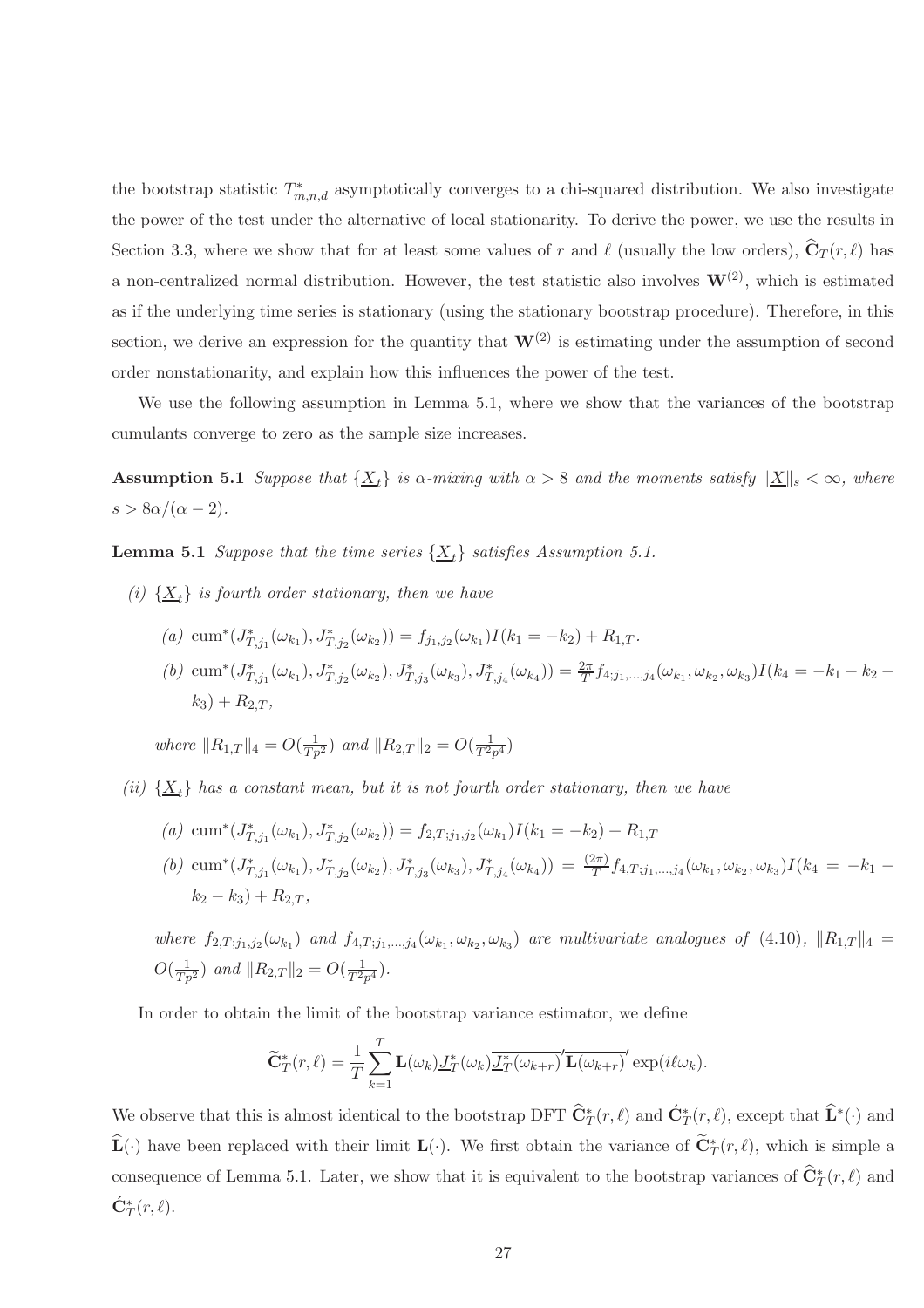Theorem 5.1 (Consistency of the variance estimator based on  $\mathbf{C}_T^*(r,\ell)$ ) *Suppose that*  $\{\underline{X}_t\}$  *is an*  $\alpha$ -mixing time series which satisfies Assumption 5.1 and let

$$
\widetilde{\mathbf{K}}_n^*(r) = \left(\text{vech}(\widetilde{\mathbf{C}}_T^*(r,0))', \text{vech}(\widetilde{\mathbf{C}}_T^*(r,1))', \dots, \text{vech}(\widetilde{\mathbf{C}}_T^*(r,n-1))'\right)'.
$$

Suppose  $Tp^4 \to \infty$ ,  $bTp^2 \to \infty$ ,  $b \to 0$  and  $p \to 0$  as  $T \to \infty$ ,

- (i) In addition suppose that  $\{\underline{X}_t\}$  is a fourth order stationary time series. Let  $\mathbf{W}_n$  be defined as in (2.14). Then for fixed  $m, n \in \mathbb{N}$  we have  $T \text{var}^*(\Re\widetilde{\mathbf{K}}_n^*(r)) = \mathbf{W}_n + o_p(1)$  and  $T \text{var}^*(\Im\widetilde{\mathbf{K}}_n^*(r)) = \mathbf{W}_n + o_p(1)$ .
- (ii) On the other hand, suppose  $\{\underline{X}_t\}$  is a locally stationary time series which satisfies Assumption  $3.2(L2)$ . Let

$$
\kappa_T^{(\ell_1,\ell_2)}(j_1,j_2,j_3,j_4) = \frac{2\pi}{T^2} \sum_{k_1,k_2=1}^T \sum_{s_1,s_2,s_3,s_4=1}^d L_{j_1s_1}(\omega_{k_1}) \overline{L_{j_2s_2}(\omega_{k_1}) L_{j_3s_3}(\omega_{k_2})} L_{j_4s_4}(\omega_{k_2})
$$
  
×  $\exp(i\ell_1\omega_{k_1} - i\ell_2\omega_{k_2}) f_{4,T;s_1,s_2,s_3,s_4}(\omega_{k_1}, -\omega_{k_1}, -\omega_{k_2}),$  (5.1)

where  $\overline{\mathbf{L}(\omega)}'\mathbf{L}(\omega) = \mathbf{f}^{-1}(\omega)$ ,  $\mathbf{f}(\omega) = \int_0^1 \mathbf{f}(u;\omega)du$  and

$$
f_{4,T;s_1,s_2,s_3,s_4}(\lambda_1,\lambda_2,\lambda_3) = \frac{1}{(2\pi)^3} \sum_{\substack{h_1,h_2,h_3 = -(T-1) \\ [\max(h_i,0)-\min(h_i,0)] \le T-1}}^{T-1} (1-p)^{\max(h_i,0)-\min(h_i,0)}
$$

$$
\times \overline{\kappa}_{4;s_1,s_2,s_3,s_4}(h_1,h_2,h_3) \exp(-i(h_1\lambda_1+h_2\lambda_2+h_3\lambda_3)).
$$

Using the above we define

$$
(\mathbf{W}_{T,n})_{\ell_1+1,\ell_1+1} = \mathbf{W}_{\ell_1}^{(1)} \delta_{\ell_1,\ell_2} + \mathbf{W}_{\ell_1,\ell_2}^{(2)},
$$
\n(5.2)

where  $\mathbf{W}_{\ell}^{(1)}$  and  $\mathbf{W}_{\ell_1,\ell_2}^{(2)}$  are defined as in (2.13) and (2.17) but with  $\kappa^{(\ell_1,\ell_2)}(j_1,j_2,j_3,j_4)$  replaced with  $\kappa_T^{(\ell_1,\ell_2)}$  $T^{(l_1,l_2)}(j_1, j_2, j_3, j_4)$ . Then, for fixed  $m, n \in \mathbb{N}$ , we have  $T \text{var}^*(\Re\widetilde{\mathbf{K}}_n^*(r)) = \mathbf{W}_{T,n} + o_p(1)$ and  $T \text{var}^*(\Im \widetilde{\mathbf{K}}_n^*(r)) = \mathbf{W}_{T,n} + o_p(1)$ . Furthermore,  $|\kappa_T^{(\ell_1,\ell_2)}|$  $|T(T^{(l_1,l_2)}(j_1,j_2,j_3,j_4)| = O(p^{-1})$  and  $|\mathbf{W}_{T,n}|_1 =$  $O(p^{-1})$ .

The above theorem shows that if  $f(\omega)$  and consequently  $\mathbf{C}_T^*(r,\ell)$  were known, then the bootstrap variance estimator is consistent under fourth order stationarity. Now we show that both the asymptotic bootstrap variances of  $\hat{\mathbf{C}}_T^*(r,\ell)$  and  $\hat{\mathbf{C}}_T^*(r,\ell)$  are asymptotically equivalent to the variance of  $\tilde{\mathbf{C}}_T^*(r,\ell)$ .

Assumption 5.2 (Variance equivalence) (B1) Let  $\bar{f}_{\alpha,T}^*(\omega) = \alpha(\omega)\hat{f}_T^*(\omega) + (1 - \alpha(\omega))\hat{f}_T(\omega)$ , where  $\alpha$ :  $[0, 2\pi] \rightarrow [0, 1]$  and  $L_{j_1, j_2}(\cdot)$  denote the  $(j_1, j_2)$ th element of the matrix  $\mathbf{L}(\cdot)$ . Let  $\nabla^i L_{j_1, j_2}(\mathbf{f}(\omega))$ denote the ith derivative with respect to  $\text{vec}(\mathbf{f}(\omega))$ . We assume that for every  $\varepsilon > 0$  there exists a  $0 < M_{\varepsilon} < \infty$  such that

$$
P\bigg(\sup_{\alpha,\omega} (\mathbf{E}^*|\nabla^i L_{j_1,j_2}(\bar{\mathbf{f}}^*_{\alpha,T}(\omega))|^8)^{1/8} > M_{\varepsilon}\bigg) < \varepsilon,
$$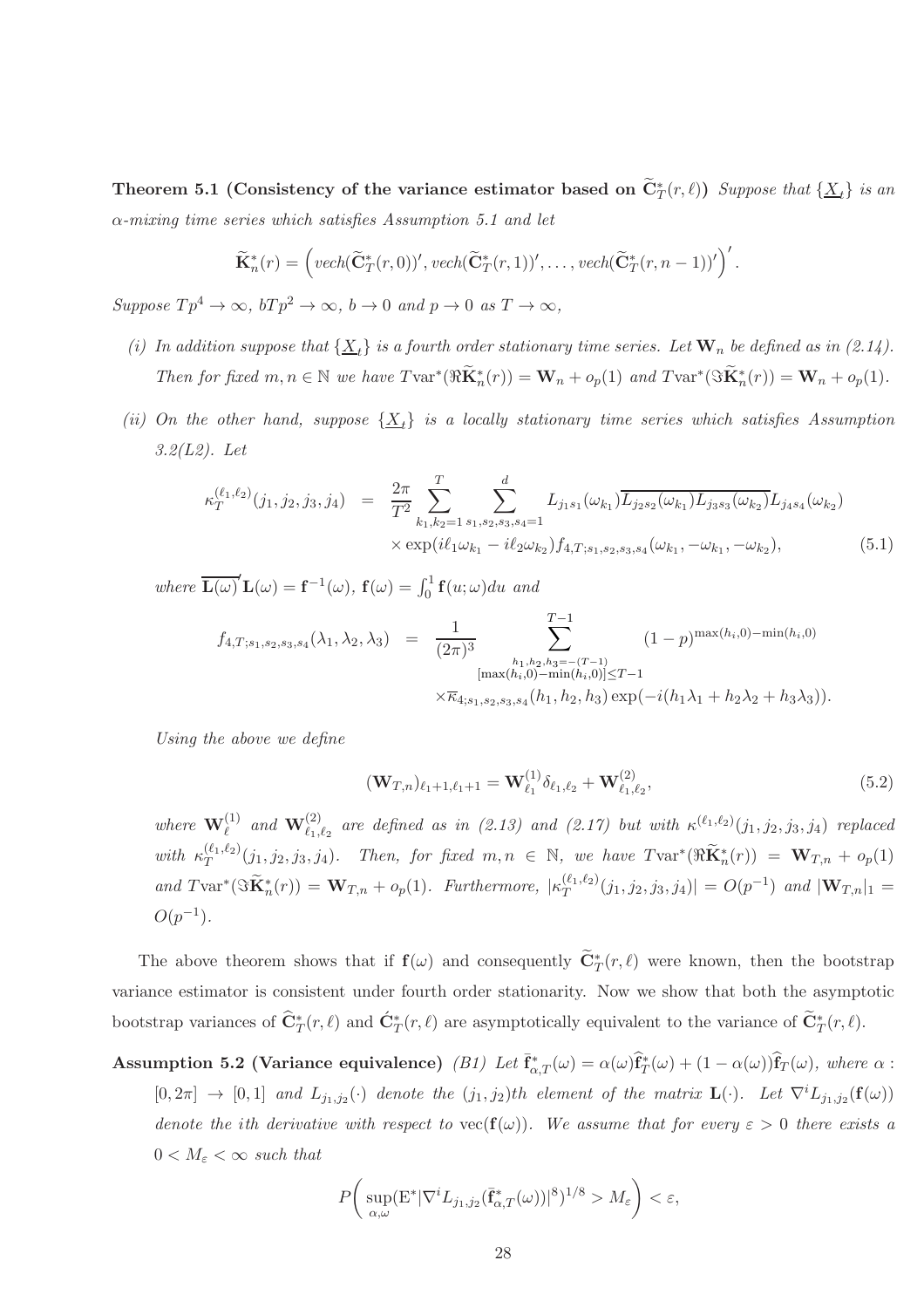$for i = 0, 1, 2$ . In other words the sequence  $\{\sup_{\alpha,\omega} (E^* | \nabla^i L_{j_1,j_2}(\bar{f}_{\alpha,T}^*(\omega))|^8)^{1/8}\}_T$  is bounded in probability.

- (B2) The time series  $\{\underline{X}_t\}$  is  $\alpha$ -mixing with  $\alpha > 16$  and has a finite sth moment  $(\sup_t \|X_t\|_s < \infty)$  such that  $s > 16\alpha/(\alpha - 2)$ .
- **Remark 5.1 (On Assumption 5.2(B1))** (i) This is a technical assumption that is required when showing equivalence of the bootstrap variance estimator using  $\mathbf{C}^*_T(r,\ell)$  to the bootstrap variance using  $\widetilde{\mathbf{C}}_T^*(r,\ell)$ . In the case we use  $\acute{\mathbf{C}}_T^*(r,\ell)$  to construct the bootstrap variance (defined in (2.26)) we do not require this assumption.
	- (ii) Let  $\nabla^2$  denote the second derivative with respect to the vector  $(\bar{\mathbf{f}}_{\alpha,T}^*(\omega_1), \bar{\mathbf{f}}_{\alpha,T}^*(\omega_2))$ . Assumption 5.2(B1) implies that the sequence  $\sup_{\omega_1,\omega_2,\alpha} E^* |\nabla^2 L_{j_1,j_2}(\bar{f}^*_{\alpha,T}(\omega_1)) L_{j_1,j_2}(\bar{f}^*_{\alpha,T}(\omega_2))|^4)^{1/4}$  is bounded in probability. We use this result in the proof of Lemma A.16.
	- (ii) In the case  $d = 1$ ,  $L(\omega) = f^{-1/2}(\omega)$  and Assumption 5.2(B1) corresponds to the condition that for  $i = 0, 1, 2$  the sequence  $\{\sup_{\alpha,\omega} \left[ \mathbf{E}^* \left( \bar{f}_{\alpha,T}^*(\omega)^{-4(2i+1)} \right) \right]^{1/8} \}_{T}$  is bounded in probability.

Using the assumptions above, we derive a bound for the difference between the covariances  $\mathbf{C}_T^*(r, \ell)$ and  $\mathbf{C}_T^*(r,\ell)$ .

**Lemma 5.2** Suppose that  $\{\underline{X}_t\}$  is a fourth order stationary time series or a constant mean locally stationary time series which satisfies Assumption 3.2(L2)), Assumption 5.2(B2) holds and  $Tp^4 \to \infty$ ,  $bTp^2 \to \infty$ ,  $b \to 0$  and  $p \to 0$  as  $T \to \infty$ . Then, we have

(i)

$$
|T\left(\operatorname{cov}^*(\Re\tilde{\mathbf{C}}_T^*(r,\ell_1),\Re\tilde{\mathbf{C}}_T^*(r,\ell_2)) - \operatorname{cov}^*(\Re\tilde{\mathbf{C}}_T^*(r,\ell_1),\Re\tilde{\mathbf{C}}_T^*(r,\ell_2))\right)| = o_p(1).
$$

and

$$
|T\left(\operatorname{cov}^*(\Im \acute{\mathbf{C}}_T^*(r,\ell_1),\Im \acute{\mathbf{C}}_T^*(r,\ell_2)) - \operatorname{cov}^*(\Im \widetilde{\mathbf{C}}_T^*(r,\ell_1),\Im \widetilde{\mathbf{C}}_T^*(r,\ell_2))\right)| = o_p(1)
$$

(ii) If in addition Assumption 5.2(B1) holds, then we have

$$
|T\left(\operatorname{cov}^*(\Re\widehat{\mathbf{C}}_T^*(r,\ell_1),\Re\widehat{\mathbf{C}}_T^*(r,\ell_2)) - \operatorname{cov}^*(\Re\widetilde{\mathbf{C}}_T^*(r,\ell_1),\Re\widetilde{\mathbf{C}}_T^*(r,\ell_2))\right)| = o_p(1)
$$

and

$$
|T\left(\operatorname{cov}^*(\Im \widehat{\mathbf{C}}_T^*(r,\ell_1),\Im \widehat{\mathbf{C}}_T^*(r,\ell_2)) - \operatorname{cov}^*(\Im \widetilde{\mathbf{C}}_T^*(r,\ell_1),\Im \widetilde{\mathbf{C}}_T^*(r,\ell_2))\right)| = o_p(1).
$$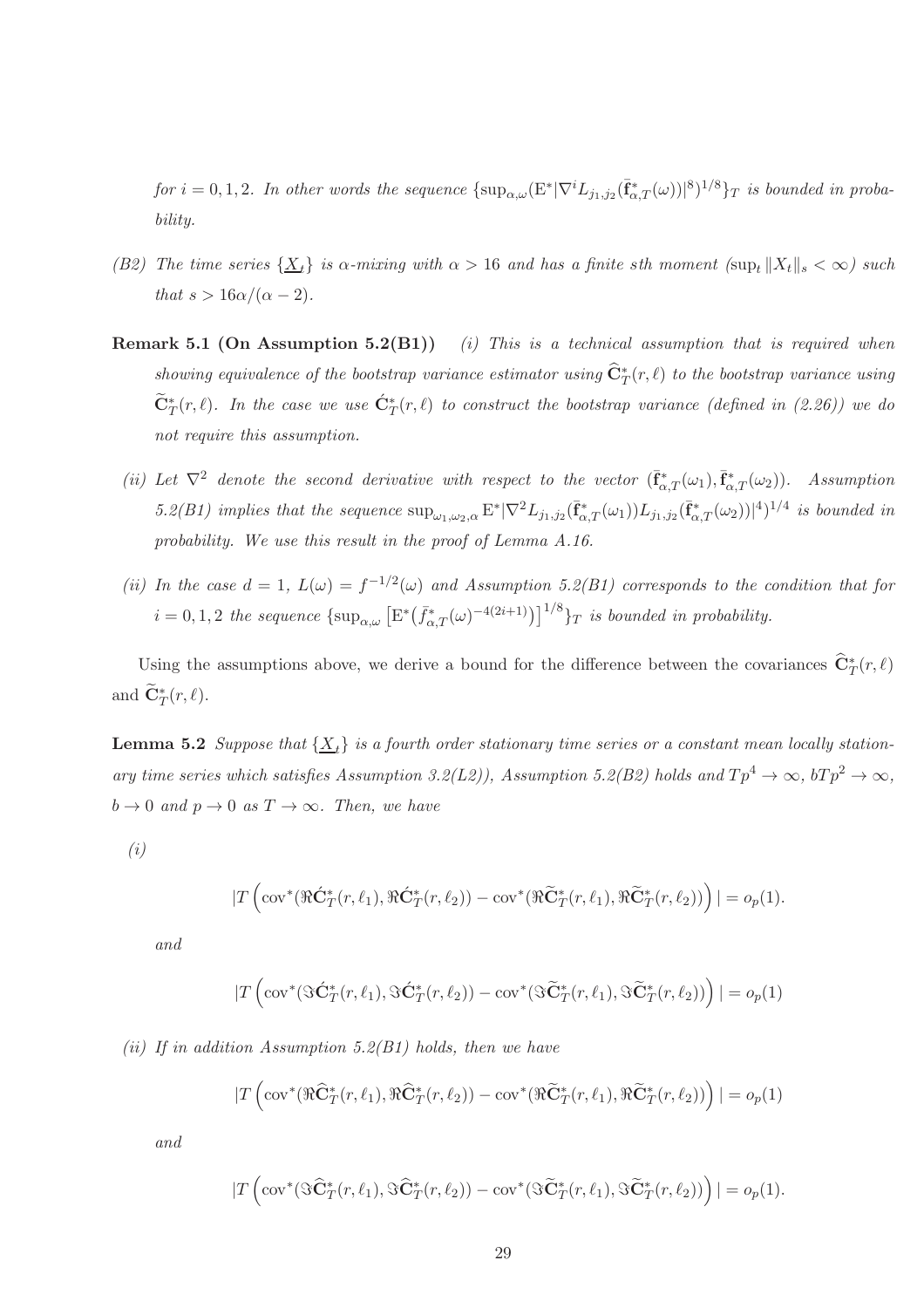Finally, by using the above, we obtain the following result.

**Theorem 5.2** Suppose Assumptions 5.2(B2) holds. Let the test statistic  $\mathcal{T}_{m,n,d}^*$  be defined as in (2.25), where the bootstrap variance is constructed using either  $\widehat{\mathbf{C}}_T^*(r,\ell)$  or  $\acute{\mathbf{C}}_T^*(r,\ell)$  (if  $\widehat{\mathbf{C}}_T^*(r,\ell)$  is used to construct the test statistic, then Assumption  $5.2(B1)$  needs to hold too).

(i) Suppose Assumption 3.1 holds. Then we have

$$
\mathcal{T}_{m,n,d}^* \stackrel{P}{\to} \chi^2_{mnd(d+1)}.
$$

(ii) Suppose Assumption 3.2 and  $A(r, \ell) \neq 0$  for some  $0 < r \leq m$  and  $0 \leq \ell \leq n$  hold, then we have

$$
\mathcal{T}_{m,n,d}^* = O_p(Tp).
$$

The above theorem shows that under fourth order stationarity the asymptotic distribution of  $\mathcal{T}_{m,n,d}^*$  (where we use the bootstrap variance as an estimator of  $W_n$ ) is asymptotically equivalent to the test statistic as if  $\mathbf{W}_n$  were known. We observe that the mean length of the bootstrap block  $1/p$  does not play a role in the asymptotic distribution under stationarity. This is in sharp contrast to the locally stationary case. If we did not use a bootstrap scheme to estimate  $\mathbf{W}_n^{-1/2}$  (i.e. we were to use  $\mathbf{W}_n = \mathbf{W}_n^{(1)}$ , which is the variance in the case of Gaussianity), then under local stationarity  $\mathcal{T}_{m,n,d} = O_p(T)$ . However, by using the bootstrap scheme we incur a slight loss in power since  $\mathcal{T}_{m,n,d}^* = O_p(Tp)$ .

## 6 Practical Issues

In this section, we consider the implementation issues related to the test statistic. We will be considering both the test statistic  $\mathcal{T}_{m,n,d}^*$ , where we use the stationary bootstrap to estimate the variance, and compare it to the test statistic  $\mathcal{T}_{m,n,d,G}$  (defined in (2.21)) that is constructed as if the observations are Gaussian.

## 6.1 Selection of the tuning parameters

We recall from the definition of the test statistic that there are four different tuning parameters that need to be selected in order to construct the test statistic, to recap these are b the bandwidth for spectral density matrix estimation, m the number of DFT covariances  $\hat{\mathbf{C}}_T (r, \ell)$  (where  $r = 1, \ldots, m$ ), n the number of DFT covariances  $\hat{\mathbf{C}}_T (r, \ell)$  (where  $\ell = 0, \ldots, n-1$ ) and p which determines the average block length (which is  $p^{-1}$ ) in the bootstrap scheme. For the simulations below and the real data example, we use  $n = 1$ . This is because (a) in most situations it is likely that the nonstationarity is 'seen' in  $\mathbf{C}_T(r,0)$  and (b) we have shown that under the alternative of local stationarity  $\widehat{\mathbf{C}}_T(r,\ell) \stackrel{P}{\to} \mathbf{A}(r,\ell)$ , where for  $\ell \neq 0$  or  $r \neq 0$  $\mathbf{A}(r,\ell) = O(|\ell|^{-2}|r|^{-1})$ , thus a large n can result in a loss of power. However, we do recommend that a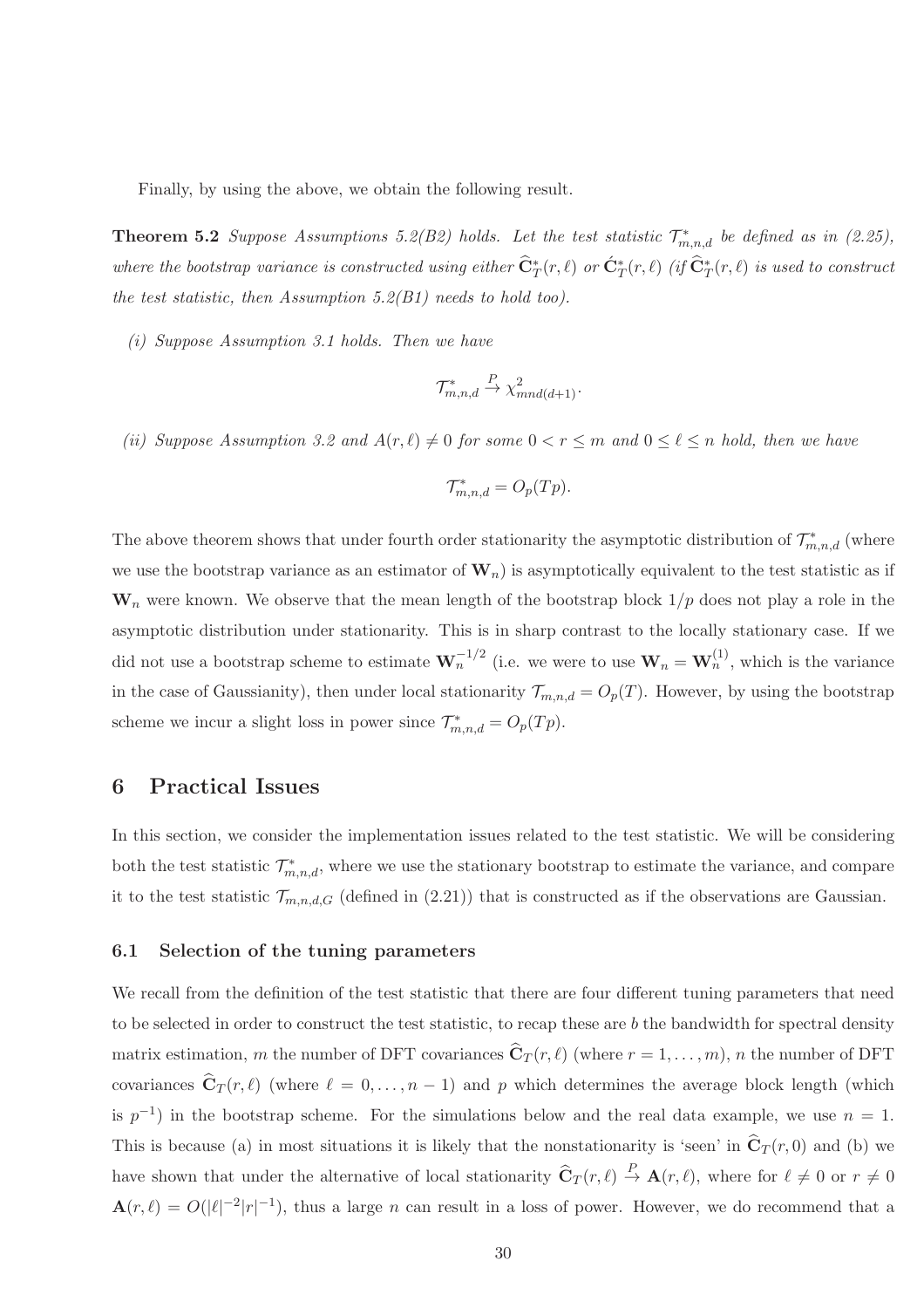plot of  $\hat{\mathbf{C}}_T (r, \ell)$  (or a standardized  $\hat{\mathbf{C}}_T (r, \ell)$ ) is made against r and  $\ell$  (similar to Figures 1–3) to see if there are any large coefficients which may be statistically significant. We now discuss how to select  $b, m$  and  $p$ . These procedures will be used in the simulations below.

## Choice of the bandwidth  $b$

To estimate the spectral density matrix we need to select the bandwidth b. We use the cross-validation criterion, suggested in Beltrao and Bloomfield (1987) (see also Robinson (1991)).

### Choice of the number of lags  $m$

We select m by adapting the data driven rule suggested by Escanciano and Lobato  $(2009)$  (who propose a method for selecting the number of lags in a Portmanteau test for testing uncorrelatedness of a time series). We summarize their procedure and then discuss how we use it to select  $m$  in our test for stationarity. For univariate time series  $\{X_t\}$ , Escanciano and Lobato (2009) suggest selecting the number of lags in a Portmanteau test using the criterion

$$
\widetilde{m}_P = \min\{m : 1 \le m \le D : L_m \ge L_h, h = 1, 2, ..., D\},\
$$

where  $L_m = Q_m - \pi(m, T, q)$ ,  $Q_m = T \sum_{j=1}^m |\widehat{R}(j)/\widehat{R}(0)|^2$ , D is a fixed upper bound and  $\pi(m, T, q)$  is a penalty term that takes the form

$$
\pi(m, T, q) = \begin{cases} m \log(T), & \max_{1 \le k \le D} \sqrt{T} |\widehat{R}(k)/\widehat{R}(0)| \le \sqrt{q \log(T)} \\ 2m, & \max_{1 \le k \le D} \sqrt{T} |\widehat{R}(k)/\widehat{R}(0)| > \sqrt{q \log(T)} \end{cases}
$$

where  $\widehat{R}(k) = \frac{1}{T-k} \sum_{j=1}^{T-|k|} (X_j - \overline{X})(X_{j+|k|} - \overline{X})$ . We now propose to adapt this rule to select m. More precisely, depending on whether we use  $\mathcal{T}_{m,1,d}^*$  or  $\mathcal{T}_{m,1,d;G}$  we define the sequences of bootstrap DFT covariances  $\{\hat{\gamma}^*(r), r \in \mathbb{N}\}\$  and non-bootstrap DFT covariances  $\{\hat{\gamma}(r), r \in \mathbb{N}\}\$ , where

$$
\widehat{\gamma}^*(r) = \frac{1}{d(d+1)} \sum_{j=1}^{d(d+1)/2} \left\{ (\widehat{\mathbf{W}}_1^*(r))^{-1/2} \Re \widehat{\mathbf{K}}_1(r)_j + (\widehat{\mathbf{W}}_1^*(r))^{-1/2} \Im \widehat{\mathbf{K}}_1(r)_j \right\}
$$

and  $\hat{\gamma}(r)$  is defined similarly with  $\mathbf{W}^*(r) = (\mathbf{W}^*(r))_{1,1}$  (defined in Step 6 of the bootstrap scheme) replaced by  $\mathbf{W}_0^{(1)}$  as in (2.21). We select m by using

$$
\widehat{m} = \min\{m : 1 \le m \le D : L_m \ge L_h, h = 1, 2, \dots, D\},\
$$

where  $L_m = \mathcal{T}_{m,n,d}^* - \pi^*(m,T,q)$  (or  $\mathcal{T}_{m,n,d;G} - \pi(m,T,q)$  if Gaussianity is assumed) and

$$
\pi^*(m, T, q) = \begin{cases} m \log(T), & \max_{1 \le r \le D} \sqrt{T} |\hat{\gamma}^*(r)| \le \sqrt{q \log(T)} \\ 2m, & \max_{1 \le r \le D} \sqrt{T} |\hat{\gamma}^*(r)| > \sqrt{q \log(T)} \end{cases}
$$

and  $\pi(m, T, q)$  is defined similarly but using  $\hat{\gamma}(r)$  instead of  $\hat{\gamma}^*(r)$ .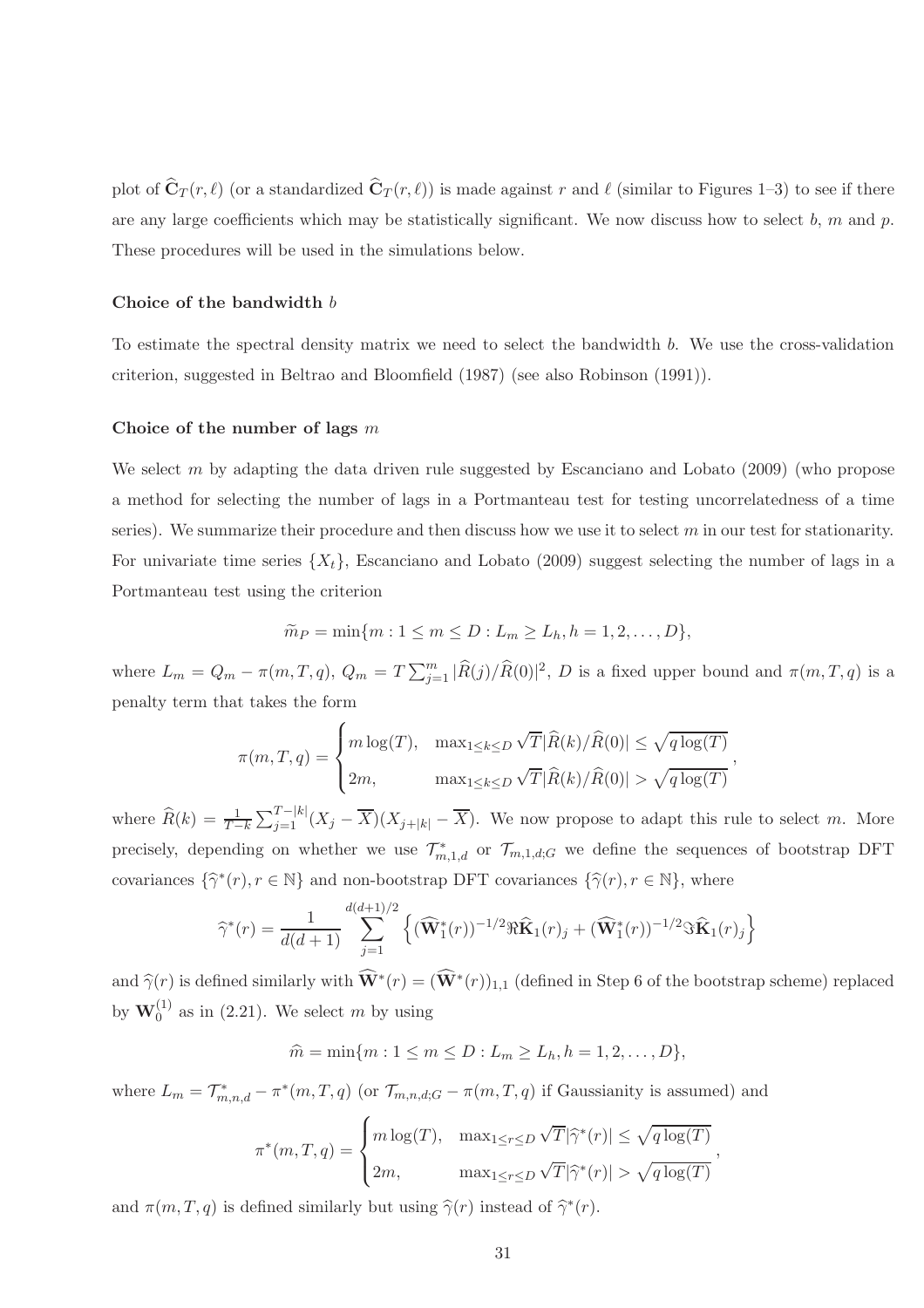## Choice of the average block size  $1/p$

For the bootstrap test, the tuning parameter  $1/p$  is chosen by adapting the rule suggested by Politis and White (2004) (and later corrected in Patton, Politis, and White (2009)) that was originally proposed in order to estimate the finite sample distribution of the univariate sample mean (using the stationary bootstrap). More precisely, to bootstrap the sample mean for dependent univariate time series  $\{X_t\}$ , they suggest to select the tuning parameter for the stationary bootstrap as

$$
\frac{1}{p} = \left(\frac{\widehat{G}^2}{\widehat{g}^2(0)}\right)^{1/3} T^{1/3},\tag{6.1}
$$

where  $\hat{G} = \sum_{k=-M}^{M} \lambda(k/M) |k| \hat{R}(k)$ ,  $\hat{g}(0) = \sum_{k=-M}^{M} \lambda(k/M) \hat{R}(k)$ ,  $\hat{R}(k)$  defined above and

$$
\lambda(t) = \begin{cases} 1, |t| \in [0, 1/2] \\ 2(1 - |t|), |t| \in [1/2, 1] \\ 0, \text{ otherwise} \end{cases}
$$

is a trapezoidal shape symmetric flat-top taper. We have to adapt the rule (6.1) in two ways for our purposes. First, the theory established in Section 5 requires  $T p^4 \to \infty$  for the stationary bootstrap to be consistent. Hence, we suggest to use the same (estimated) constant as in  $(6.1)$ , but we multiply it with  $T^{1/5}$ instead of  $T^{1/3}$  to meet these requirements. Second, as  $(6.1)$  is tailor-made for univariate data, we propose to apply it separately to all components of multivariate data and to define  $1/p$  as the average value. We mention that proper selection of a  $p$  (and in general the block length in any bootstrap procedure) is an extremely difficult problem and requires further investigation (see, for example, Paparoditis and Politis (2004) and Parker et al. (2006)).

## 6.2 Simulations

We now illustrate the performance of the test for stationarity of a multivariate time series through simulations. We will compare the test statistics  $\mathcal{T}_{m,n,d}^*$  and  $\mathcal{T}_{m,n,d,G}$ , which are defined in (2.25) and (2.21), respectively. In the following, we refer to  $\mathcal{T}_{m,n,d}^*$  and  $\mathcal{T}_{m,n,d;G}$  as the bootstrap and the non-bootstrap test, respectively. Observe that the non-bootstrap test is asymptotically a test of level  $\alpha$  only in the case that the fourth order cumulants are zero (which includes the Gaussian case). We reject the null of stationarity at the nominal level  $\alpha \in (0,1)$  if

$$
\mathcal{T}_{m,n,d}^* > \chi^2_{mnd(d+1)}(1-\alpha) \quad \text{and} \quad \mathcal{T}_{m,n,d;G} > \chi^2_{mnd(d+1)}(1-\alpha). \tag{6.2}
$$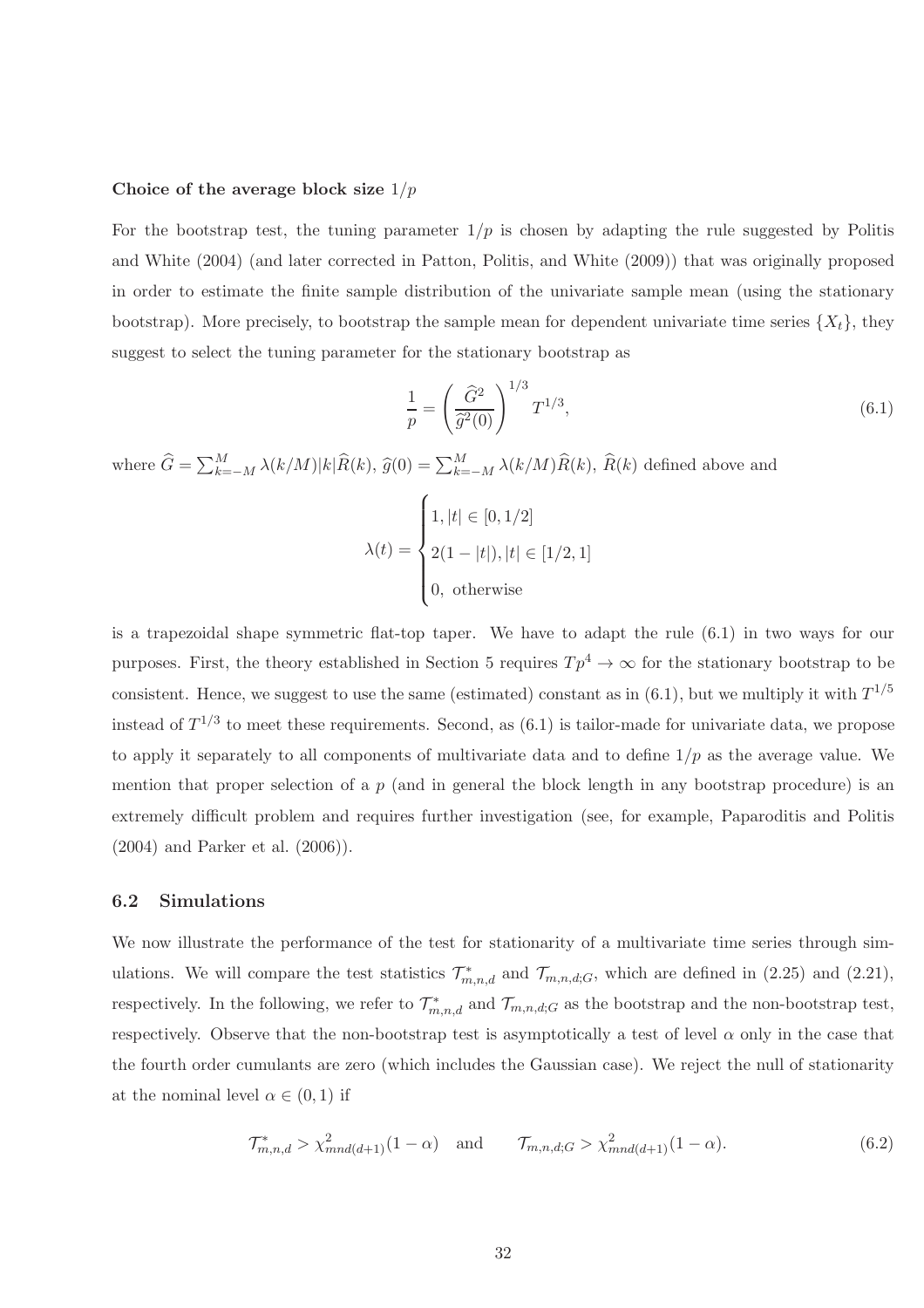#### 6.2.1 Simulation setup

In the simulations below, we consider several stationary and nonstationary bivariate  $(d = 2)$  time series models. For each model we have generated  $M = 400$  replications of the bivariate time series  $(\underline{X}_t =$  $(X_{t,1}, X_{t,2})'$ ,  $t = 1, \ldots, T$  with sample size  $T = 500$ . As described above, the bandwidth b for estimating the spectral density matrices is chosen by cross-validation. To select m, we set  $q = 2.4$  (as recommended in Escanciano and Lobato (2009)) and  $D = 10$ . To compute the quantities  $\hat{G}$  and  $\hat{g}(0)$  for the selection procedure of  $1/p$  (see (6.1)), we set  $M = 1/b$ . Further, we have used  $N = 400$  bootstrap replications for each time series.

## 6.2.2 Models under the null

To investigate the behavior of the tests under the null of (second order) stationarity of the process  $\{\underline{X}_t\}$ , we consider realizations from two vector autoregressive models (VAR), two GARCH-type models and one Markov switching model. Throughout this section, let

$$
A = \begin{pmatrix} 0.6 & 0.2 \\ 0 & 0.3 \end{pmatrix} \text{ and } \Sigma = \begin{pmatrix} 1 & 0.3 \\ 0.3 & 1 \end{pmatrix}.
$$
 (6.3)

To cover linear time series, we consider data  $\underline{X}_1, \ldots, \underline{X}_T$  from the bivariate VAR(1) models

$$
\text{Model S(I)} \& S(II) \quad \underline{X}_t = A \underline{X}_{t-1} + \underline{e}_t,\tag{6.4}
$$

where  $\{\underline{e}_t, t \in \mathbb{Z}\}\$  is a bivariate i.i.d. white noise process. For Model S(I), let  $\underline{e}_t \sim \mathcal{N}(0, \Sigma)$ . For Model S(II), the first component of  $\{\underline{e}_t, t \in \mathbb{Z}\}$  consists of i.i.d. uniformly distributed random variables,  $e_{t,1} \sim$  $\mathcal{R}(-\sqrt{3}, \sqrt{3})$  and the second component  $\{e_{t,2}\}\$  of t-distributed random variables with 5 degrees of freedom that are suitably multiplied such that  $E(\underline{e_t}\underline{e'_t}) = \Sigma$  holds. Observe that the excess kurtosis for these two innovation distributions are  $-6/5$  and 6, respectively.

The two GARCH-type Models S(III) and S(IV) are based on two independent, but identically distributed univariate GARCH(1,1) processes  ${Y_{t,i}, t \in \mathbb{Z}}$ ,  $i = 1, 2$ , each with

Model S(III) & S(IV) 
$$
Y_{t,i} = \sigma_{t,i} e_{t,i}, \quad \sigma_{t,i}^2 = 0.01 + 0.3Y_{t-1,i}^2 + 0.5\sigma_{t-1,i}^2,
$$
 (6.5)

where  $\{e_{t,i}, t \in \mathbb{Z}\}, i = 1, 2$ , are two independent i.i.d. standard normal white noise processes. Now, Model S(III) and S(IV) correspond to the processes  $\{\underline{X}_t = \Sigma^{1/2}(Y_{t,1}, Y_{t,2})', t \in \mathbb{Z}\}\$  and  $\{\underline{X}_t = \Sigma^{1/2}\{(|Y_{t,1}|, |Y_{t,2}|)' E[(|Y_{t,1}|, |Y_{t,2}|)']$ ,  $t \in \mathbb{Z}$ , respectively (the first is the GARCH process, the second are the (centered) absolute values of the GARCH). Both these models are nonlinear and their fourth order cumulant structure is complex. Finally, we consider a VAR(1) regime switching model

$$
\text{Model S(V)} \quad \underline{X}_t = \begin{cases} A\underline{X}_{t-1} + \underline{e}_t, & s_t = 0, \\ \underline{e}_t, & s_t = 1, \end{cases} \tag{6.6}
$$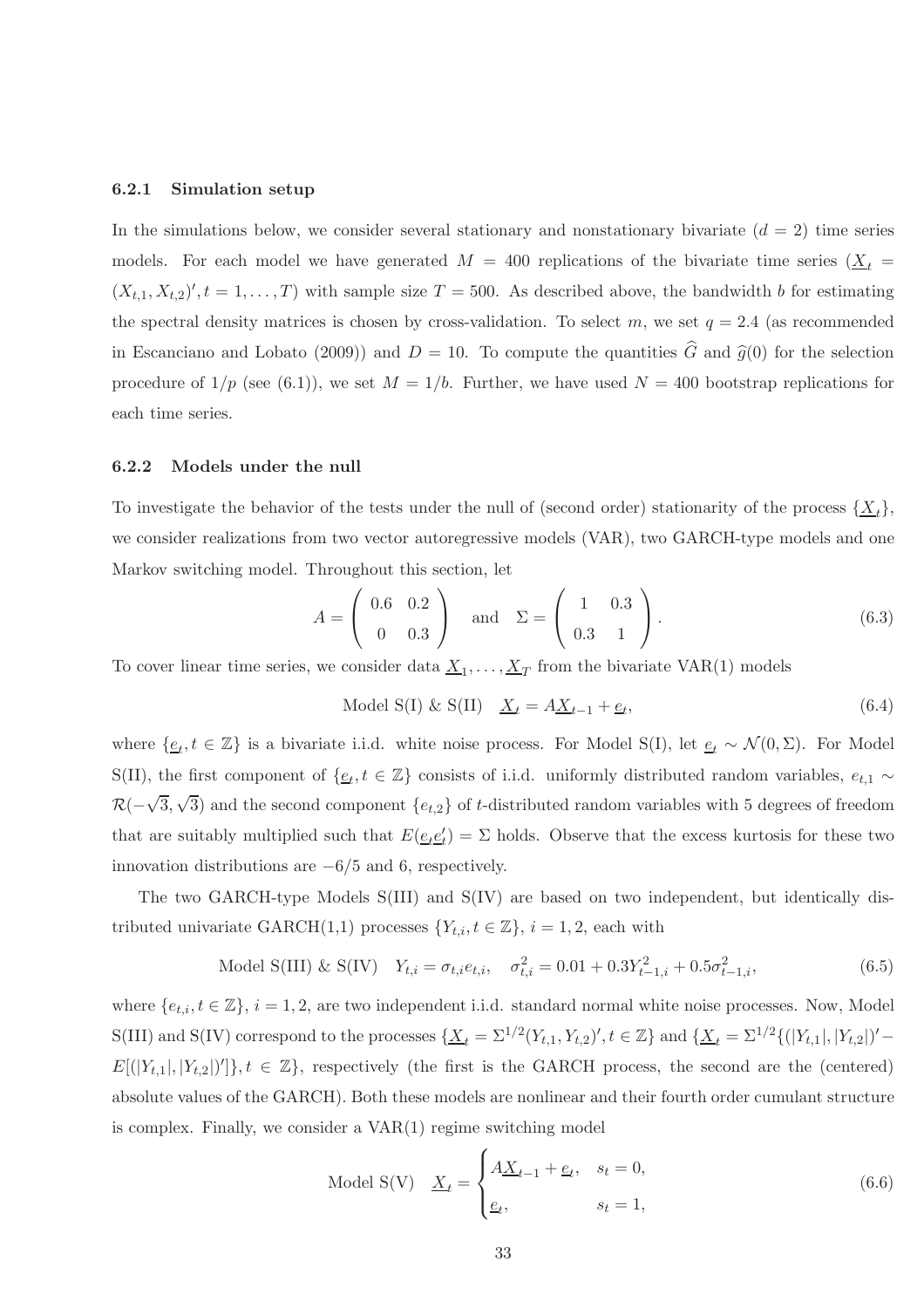where  $\{s_t\}$  is a (hidden) Markov process with two regimes such that  $P(s_t \in \{0,1\}) = 1$  and  $P(s_t = s_{t-1}) =$ 0.95 and  $\{\underline{e}_t, t \in \mathbb{Z}\}\)$  is a bivariate i.i.d. white noise process with  $\underline{e}_t \sim \mathcal{N}(0, \Sigma)$ .

Realizations of stationary Models S(I)–S(V) are shown in Figure 1 together with the corresponding DFT covariances  $T|\widehat{C}_{11}(r,0)|^2$ ,  $T|\sqrt{2}\widehat{C}_{21}(r,0)|^2$  and  $T|\widehat{C}_{22}(r,0)|^2$ ,  $r=1,\ldots,10$ . The performance under the null of both tests  $\mathcal{T}_{m,n,d}^*$  and  $\mathcal{T}_{m,n,d;G}$  are reported in Table 1.

## Discussion of the simulations under the null

For the stationary Models S(I)–S(V), the DFT covariances for lags  $r = 1, \ldots, 10$  are shown in Figure 1. These plots illustrate their different behaviors under Gaussianity and non-Gaussianity. In particular, for the Gaussian Model S(I), it can be seen that the DFT covariances seem to fit to the theoretical  $\chi^2$ distribution. Contrary to that, for the corresponding non-Gaussian Model S(II), they appear to have larger variances. Hence, in this case, it is necessary to use the bootstrap to estimate the proper variance in order to standardize the DFT covariances before constructing the test statistic. For the non-linear GARCH-type Models S(III) and S(IV), this effect becomes even more apparent and here it is absolutely necessary to use the bootstrap to correct for the larger variance (due to the fourth order cumulants). For the Markov switching Model S(V), this effect is also present, but not that strong in comparison to the GARCH-type models S(III) and S(IV).

In Table 1, the performance in terms of actual size of the bootstrap test  $\mathcal{T}_{m,n,d}^*$  and of the non-bootstrap test  $\mathcal{T}_{m,n,d;G}$  are presented. For Model S(I), where the underlying time series is Gaussian, the test  $\mathcal{T}_{m,n,d;G}$ performs superior to  $\mathcal{T}_{m,n,d}^*$ , which tends to be conservative and underrejects the null. However, if we leave the Gaussian world, the corresponding non-Gaussian Model S(II) shows a different picture. In this case, the non-bootstrap test  $\mathcal{T}_{m,n,d;G}$  clearly overrejects the null significantly, where the bootstrap test  $\mathcal{T}_{m,n,d}^*$ still remains conservative, but holds the prescribed level. For the GARCH-type Model S(III), both tests do not succeed in attaining the nominal level (overrejecting the null). However, there are two important factors which explain this. On the one hand, the non-bootstrap test  $\mathcal{T}_{m,n,d;G}$  just does not take the fourth order structure contained in the process dynamics into account, which leads to a test that significantly overrejects the null, because in this case the DFT covariances are not properly standardized. On the other hand, the bootstrap procedure used for constructing  $\mathcal{T}_{m,n,d}^*$  relies to a large extent on the choice of the tuning parameter p, which controls the average block length of the stationary bootstrap and, hence, for the dependence captured by the bootstrap samples. However, the data-driven rule (defined in Section 6.1) for selecting  $1/p$  is based on the correlation structure of the data and the GARCH process is uncorrelated. This leads the rule to selecting a very small  $1/p$  (typically it chooses a mean block length of 1 or 2). With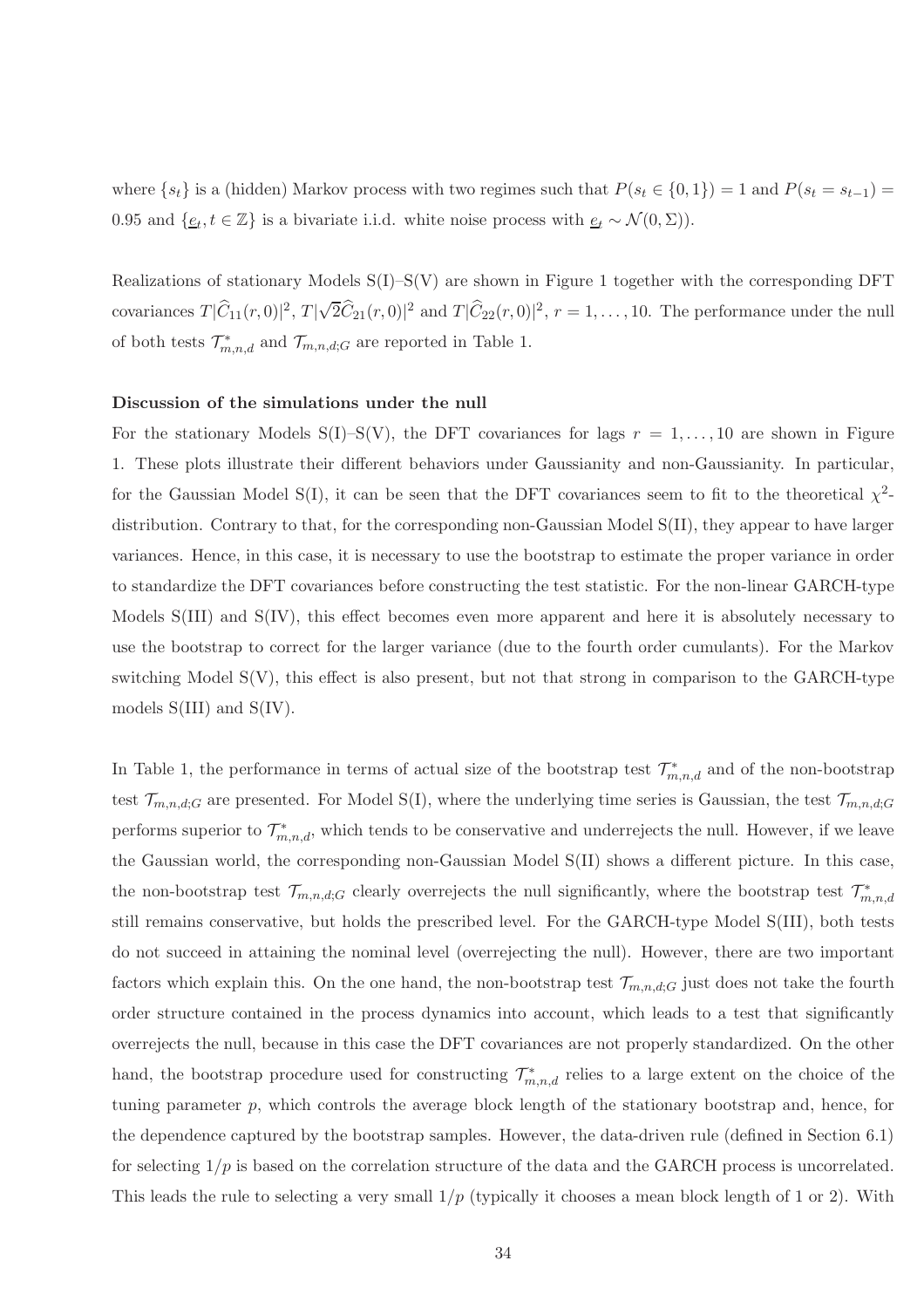such a small block length the fourth order cumulant in the variance cannot be estimated properly, indeed it underestimates it. For Model S(IV), we take the absolute values of GARCH processes, such that serial correlation becomes visible in the data. Hence, the data-driven rule selects a larger tuning parameter  $1/p$ in comparison to Model S(III). Therefore, a relatively accurate estimate of the (large) variance of the DFT covariance is obtained, leading to the bootstrap test  $\mathcal{T}_{m,n,d}^*$  attaining an accurate nominal level. However, as expected, the non-bootstrap test  $\mathcal{T}_{m,n,d;G}$  fails to attain the nominal level (since the kurtosis of the GARCH model is large, thus this model is highly 'non-Gaussian'). Finally, the bootstrap test performs well for the VAR(1) switching Model S(V), whereas the non-bootstrap test  $\mathcal{T}_{m,n,d;G}$  tends to slightly overreject the null.

## 6.2.3 Models under the alternative

To illustrate the behavior of the tests under the alternative of (second order) nonstationarity, we consider realizations from three models fulfilling different types of nonstationary behavior. As we focus on locally stationary alternatives, where nonstationarity is caused by smoothly changing dynamics, we consider first the time-varying  $VAR(1) \text{ model (tvVAR}(1))$ 

Model NS(I) 
$$
\underline{X}_t = A \underline{X}_{t-1} + \sigma \left(\frac{t}{T}\right) \underline{e}_t, \quad t = 1, ..., T,
$$
 (6.7)

where  $\sigma(u) = 2 \sin(2\pi u)$  and A as defined in (6.3). Further, we include a second tvVAR(1) model, where the dynamics are not present in the innovation variance, but in the coefficient matrix. More precisely, we consider the tvVAR(1) model

Model NS(II) 
$$
\underline{X}_t = A\left(\frac{t}{T}\right)\underline{X}_{t-1} + \underline{e}_t, \quad t = 1, \dots, T,
$$
 (6.8)

where  $A(u) = \sin(2\pi u) A$ . Finally, we consider the unit root case (noting that several authors have considered tests for stochastic trend, including Pelagatti and Sen (2013)), though this case has not been treated in our asymptotic theory. In particular, we consider observations from a bivariate random walk

Model NS(III) 
$$
\underline{X}_t = \underline{X}_{t-1} + \underline{e}_t, \quad t = 1, ..., T, \quad X_0 = 0.
$$
 (6.9)

In all Models NS(I)–NS(III) above,  $\{\underline{e}_t, t \in \mathbb{Z}\}$  is a bivariate i.i.d. white noise process with  $\underline{e}_t \sim \mathcal{N}(0, \Sigma)$ and  $\Sigma$  as defined in (6.3).

In Figure 2 we show realizations of nonstationary Models NS(I)–NS(III) together with DFT covariances  $T|\widehat{C}_{11}(r,0)|^2$ ,  $T|\sqrt{2}\widehat{C}_{21}(r,0)|^2$  and  $T|\widehat{C}_{22}(r,0)|^2$ ,  $r=1,\ldots,10$  to illustrate how the type of nonstationarity is encoded. The performance under nonstationarity of both tests  $\mathcal{T}_{m,n,d}^*$  and  $\mathcal{T}_{m,n,d;G}$  are reported in Table 2 for sample size  $T = 500$ .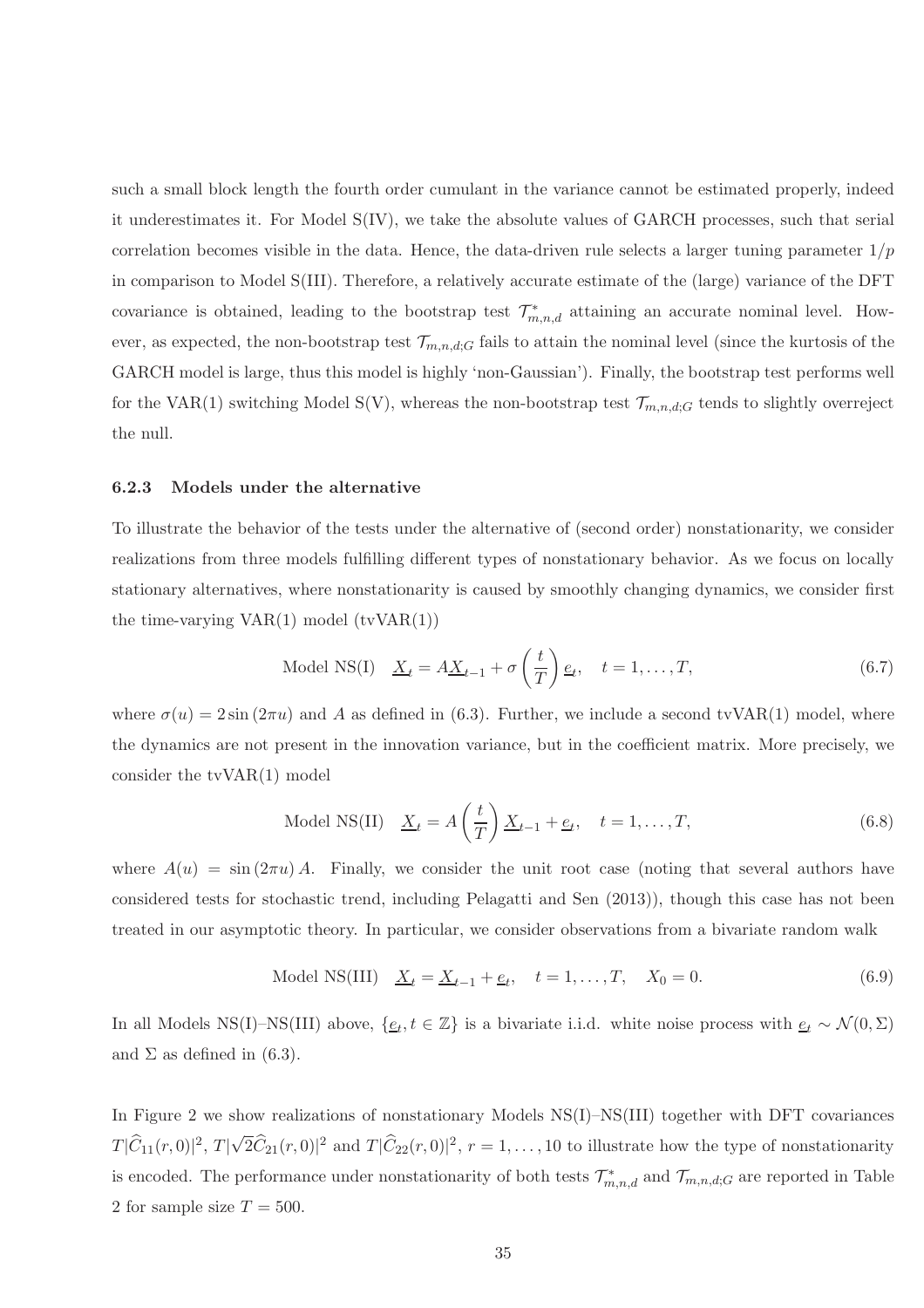#### Discussion of the simulations under the alternative

The DFT covariances for the nonstationary Models NS(I)–NS(III) as displayed in Figures 2 illustrate how and why the proposed testing procedure is able to detect nonstationarity in the data. For both locally stationary Models NS(I) and NS(II), it can be seen that the nonstationarity is encoded mainly in the DFT covariances at lag two, where the peak is significantly more pronounced for Model NS(I) in comparison to Model NS(II). Contrary to that behavior, for the random walk Model NS(III), the DFT covariances are large for all lags.

In Table 2 we report the results for the tests, where the power for the bootstrap test  $\mathcal{T}_{m,n,d}^*$  and for the non-bootstrap test  $\mathcal{T}_{m,n,d;G}$  are given. It can be seen that both tests have good power properties for the tvVAR(1) Model NS(I), where the non-bootstrap test  $\mathcal{T}_{m,n,d;G}$  is slightly superior to the bootstrap test  $\mathcal{T}_{m,n,d}^*$ . Here, it is interesting to note that the time-varying spectral density for Model NS(I) is  $\mathbf{f}(u,\omega) = \frac{1}{2}(1-\cos(4\pi u))\mathbf{f}_Y(\omega)$ , where  $\mathbf{f}_Y(\omega)$  is the spectral density matrix corresponding to the stationary time series  $\underline{Y}_t = A\underline{Y}_{t-1} + 2\underline{e}_t$ . Comparing this to the Fourier coefficients  $\mathbf{A}(r,0)$  (defined in (3.9)), we see that for this example  $\mathbf{A}(2,0) \neq 0$  whereas  $\mathbf{A}(r,0) = 0$  for  $r \neq 2, r > 0$  (which can be seen in Figure 2). In contrast, neither the bootstrap nor non-bootstrap test performs well for Model NS(II) (here the rejection rate is less than 40% even in the Gaussian case when using the 10% level). However, from Figure 2 of the DFT covariance we do see a clear peak at lag two, but this peak is substantially smaller than the corresponding peak in Model NS(I). A plausible explanation for the poor performance of the test in this case is that even when  $m = 2$  the test we use a chi-square with  $d(d + 1) \times m = 2 \times 3 \times 2 = 12$  degrees of freedom which pushes the rejection region to the right, thus making it extremely difficult to reject the null unless the sample size or  $\mathbf{A}(r,\ell)$  are extremely large. Since a visual inspection of the covariance shows clear signs of nonstationarity, this suggests that further work is needed in selecting which DFT covariances should be used in the testing procedure (especially in the multivariate setting where using a component wise scheme may be useful).

Finally, both tests have good power properties for the random walk Model NS(III). As the theory suggests (see Theorem 5.2), for all three nonstationary models the non-bootstrap procedure has better power than the bootstrap procedure.

## 6.3 Real data application

We now consider a real data example, in particular the log-returns over  $T = 513$  trading days of the FTSE 100 and the DAX 30 stock price indexes between January 1st 2011 and December 31st, 2012. A plot of both indexes is given in Figure 3. Typically, a stationary GARCH-type model is fitted to the log returns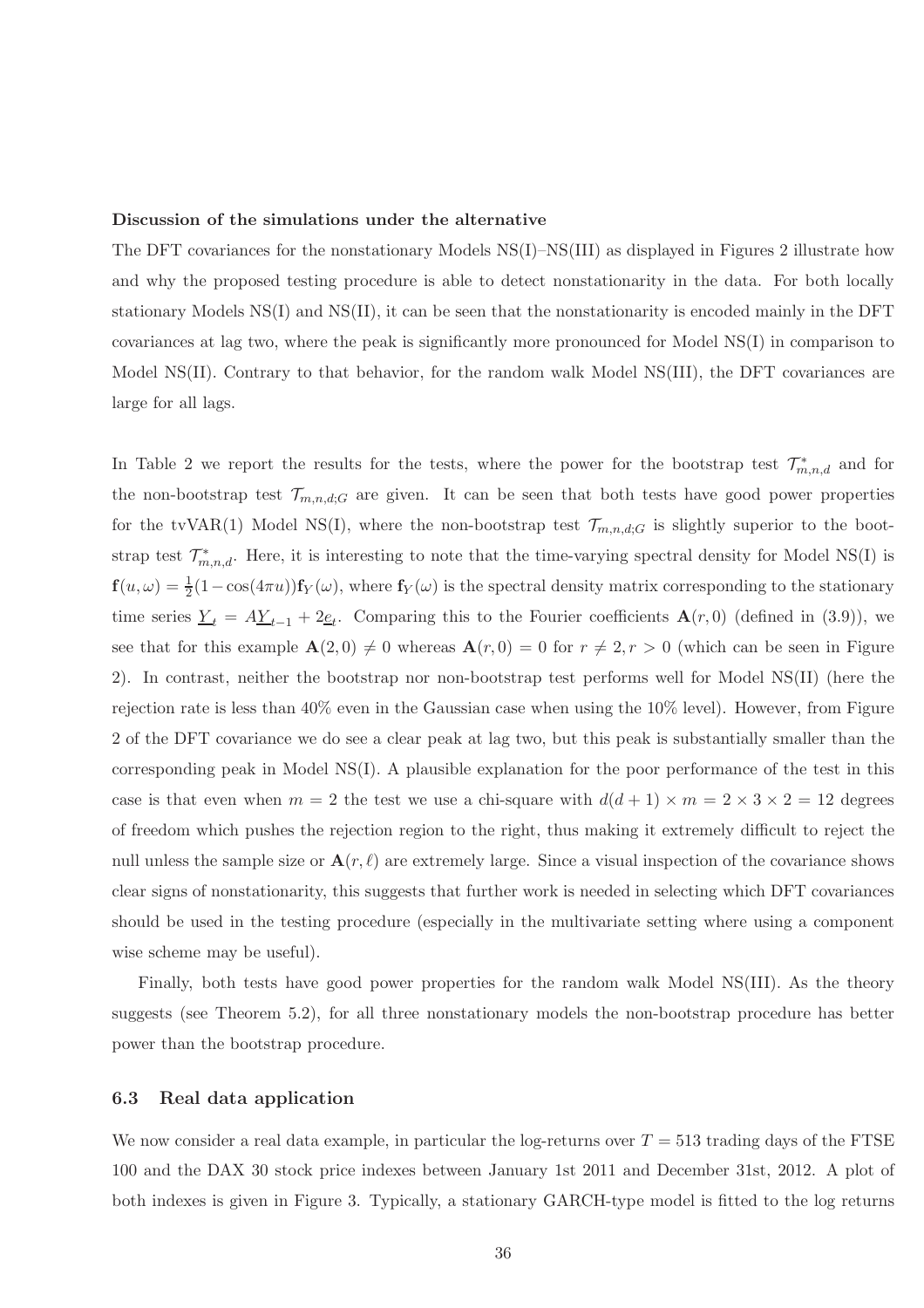| Model  | $\alpha$ | m,n,d | $\mathcal{T}_{m,n,d;G}$ |
|--------|----------|-------|-------------------------|
| S(I)   | $1\%$    | 0.00  | 0.00                    |
|        | $5\%$    | 0.50  | 3.00                    |
|        | 10%      | 1.25  | 6.00                    |
| S(II)  | $1\%$    | 0.00  | 21.25                   |
|        | $5\%$    | 0.25  | 32.25                   |
|        | 10%      | 1.00  | 40.25                   |
| S(III) | $1\%$    | 55.00 | 89.75                   |
|        | $5\%$    | 69.00 | 93.50                   |
|        | 10%      | 76.50 | 96.50                   |
| S(IV)  | $1\%$    | 0.50  | 88.75                   |
|        | $5\%$    | 3.50  | 93.75                   |
|        | 10%      | 6.75  | 95.25                   |
| S(V)   | $1\%$    | 0.00  | $1.75\,$                |
|        | $5\%$    | 2.50  | 7.50                    |
|        | 10%      | 5.00  | 13.00                   |

Table 1: Stationary case: Actual size of  $\mathcal{T}_{m,n,d}^*$  and of  $\mathcal{T}_{m,n,d,G}$  for  $d=2$ ,  $n=1$ ,  $m=\hat{m}$  for sample size  $T = 500$  and stationary Models S(I)–S(V).

of stock index data. Therefore, in this section we investigate whether it is reasonable to assume that this time series is stationary. We first make a plot of the DFT covariances  $T|\widehat{C}_{11}(r,0)|^2$ ,  $T|\sqrt{2}\widehat{C}_{21}(r,0)|^2$ and  $T|\widehat{C}_{22}(r,0)|^2$  (see Figure 3). We observe that most of the covariances are above the 5% level of a  $\chi^2$ distribution (however we note that  $\widehat{C}_T (r, 0)$  has not been standardized). We then apply the bootstrap test  $\mathcal{T}_{m,n,d}^*$  and the non-bootstrap test  $\mathcal{T}_{m,n,d;G}$  to the raw log-returns. In this case, both tests reject the null of second-order stationarity at the  $\alpha = 1\%$  level. However, we recall from the simulation study in Section 6.2 (Models S(III) and S(IV)) that the tests tends to falsely reject the null for a GARCH model. Therefore, to make sure that the small p-value is not a mistake in the testing procedure, we consider the absolute values of log returns. A plot of the corresponding DFT covariances  $T|\widehat{C}_{11}(r,0)|^2$ ,  $T|\sqrt{2}\widehat{C}_{21}(r,0)|^2$  and  $T|\widehat{C}_{22}(r,0)|^2$ is given in Figure 3. Applying the non-bootstrap test gives a p-value of less than 0.1% and the bootstrap test gives a p-value of 3.9%. Therefore, an analysis of both the log-returns and the absolute log-returns of the FTSE 100 and DAX 30 stock price indexes strongly suggest that this time series is nonstationary and fitting a stationary model to this data may not be appropriate.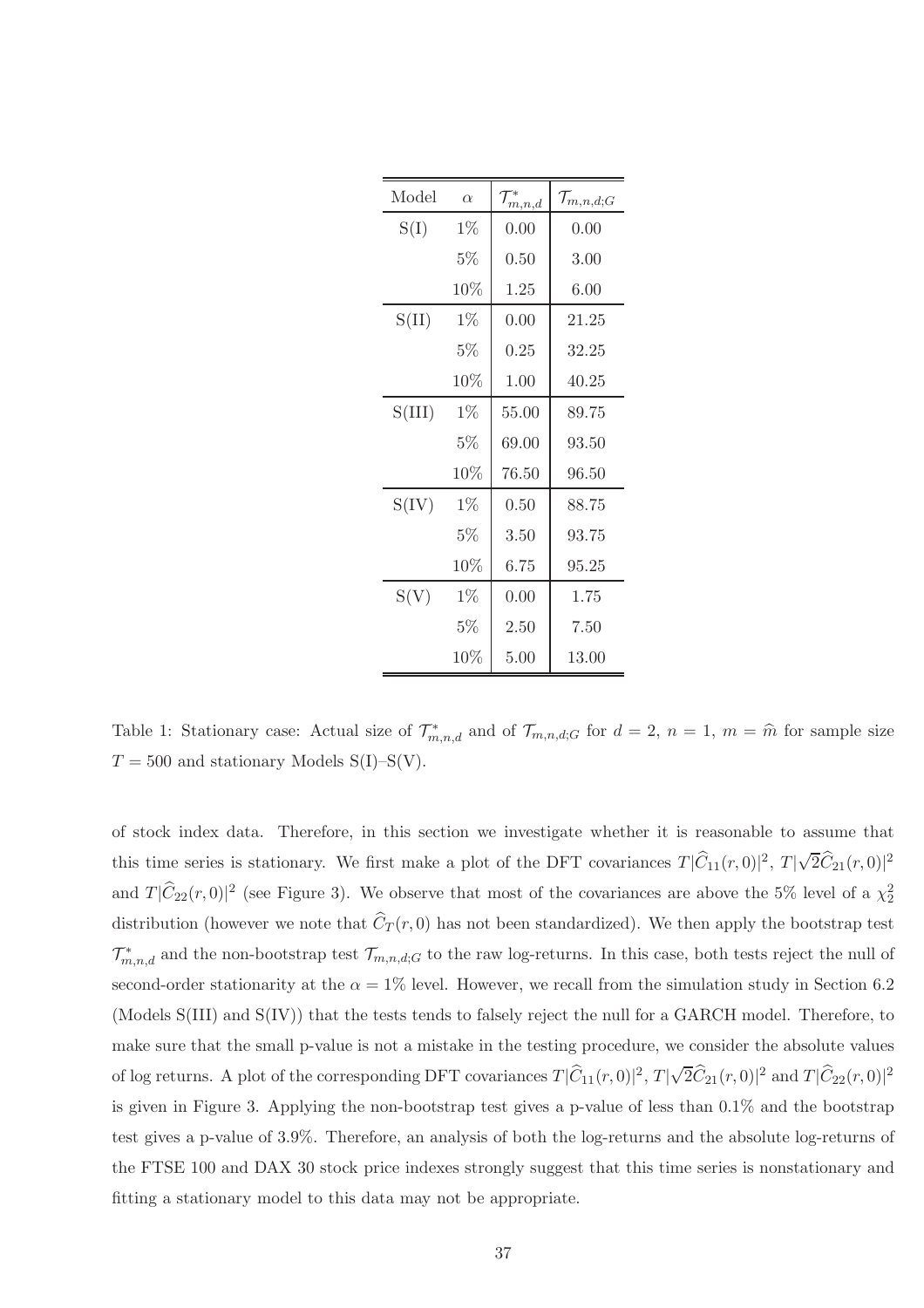

Figure 1: Stationary case: Bivariate realizations (left panels) and DFT covariances (right panels)  $T|\widehat{C}_{11}(r,0)|^2$  (solid),  $T|\sqrt{2}\widehat{C}_{21}(r,0)|^2$  (dashed) and  $T|\widehat{C}_{22}(r,0)|^2$  (dotted) for stationary models S(I)–S(V) (top to bottom). The dashed red line is the 0.95-quantile of the  $\chi^2$  distribution with two degrees of freedom and DFT covariances are reported for sample size  $T = 500$ .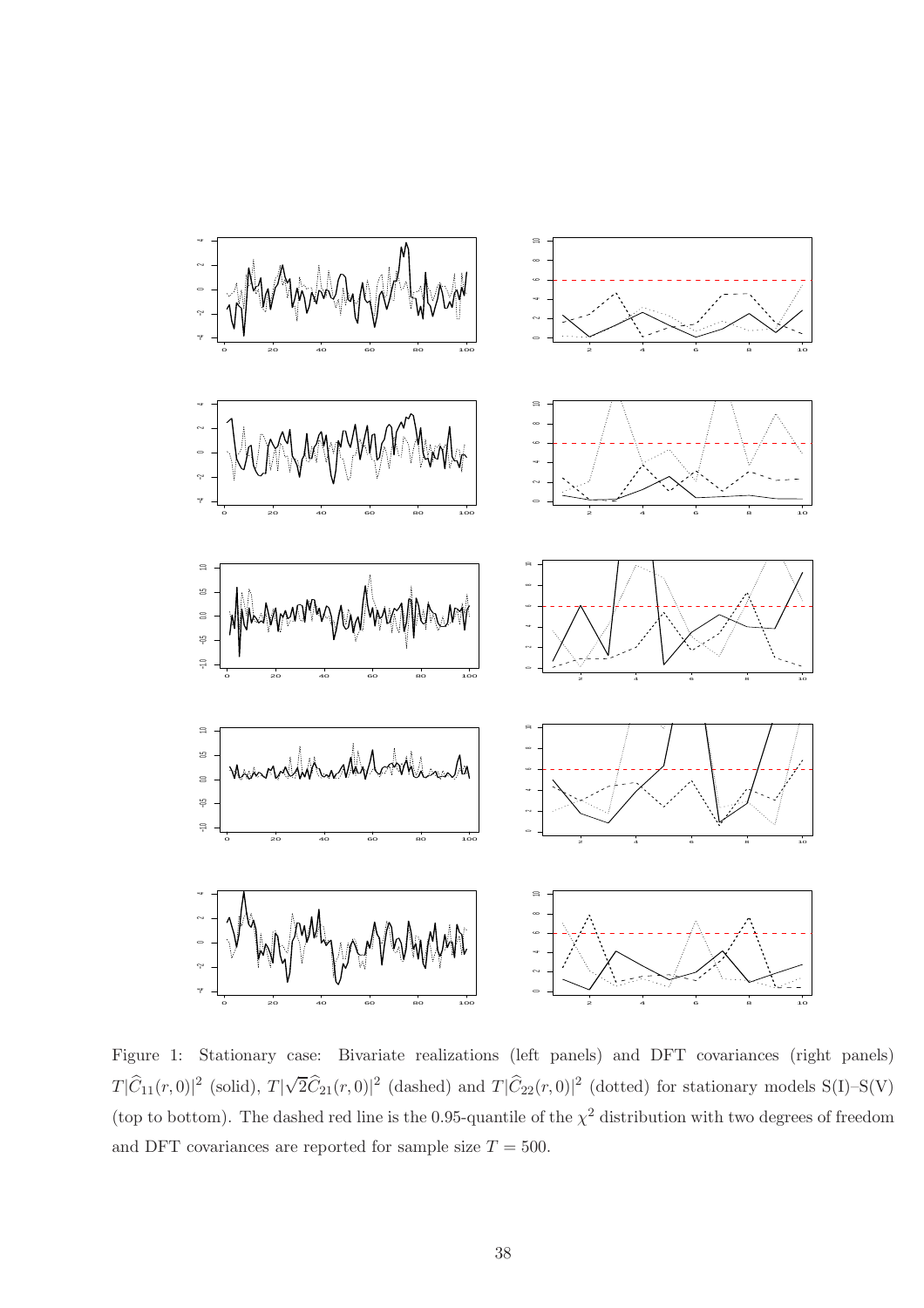

Figure 2: Nonstationary case: Bivariate realizations (left panels) and DFT covariances (right panels)  $T|\widehat{C}_{11}(r,0)|^2$  (solid),  $T|\sqrt{2}\widehat{C}_{21}(r,0)|^2$  (dashed) and  $T|\widehat{C}_{22}(r,0)|^2$  (dotted) for nonstationary models S(I)– S(III) (top to bottom). The dashed red line is the 0.95-quantile of the  $\chi^2$  distribution with two degrees of freedom and DFT covariances are reported for sample size  $T = 500$ .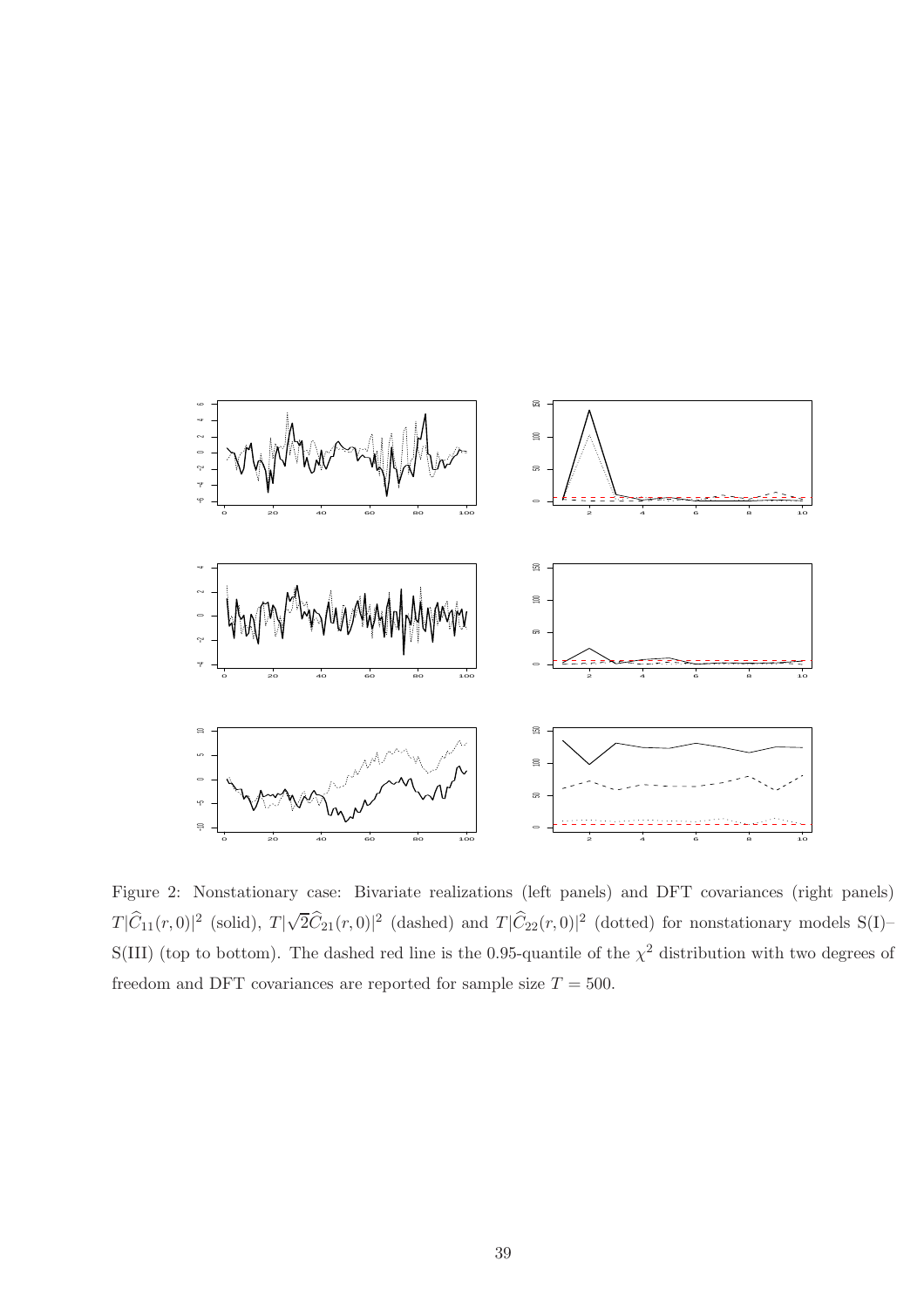| Model   | $\alpha$ | $\mathcal{T}_{m,n,d}^*$ | $\mathcal{T}_{m,n,d;G}$ |
|---------|----------|-------------------------|-------------------------|
| NS(I)   | $1\%$    | 87.00                   | 100.00                  |
|         | 5%       | 94.50                   | 100.00                  |
|         | 10%      | 96.75                   | 100.00                  |
| NS(II)  | $1\%$    | 2.75                    | 10.75                   |
|         | 5%       | 9.75                    | 24.25                   |
|         | 10%      | 16.50                   | 35.25                   |
| NS(III) | $1\%$    | 61.00                   | 94.75                   |
|         | 5%       | 66.00                   | 95.50                   |
|         | 10%      | 68.50                   | 95.75                   |

Table 2: Nonstationary case: Power of  $\mathcal{T}_{m,n,d}^*$  and of  $\mathcal{T}_{m,n,d;G}$  for  $d=2$ ,  $n=1$ ,  $m=\hat{m}$  for sample size  $T = 500$  and nonstationary Models NS(I)–NS(II).



Figure 3: Log-returns of the FTSE 100 (top left panel) and of the DAX 30 (top right panel) stock price indexes over  $T = 513$  trading days from January 1st, 2011 to December 31, 2012. Corresponding DFT covariances  $T|\widehat{C}_{11}(r,0)|^2$  (solid, FTSE),  $T|\sqrt{2}\widehat{C}_{21}(r,0)|^2$  (dashes) and  $T|\widehat{C}_{22}(r,0)|^2$  (dotted, DAX) based on log-returns (bottom left panel) and on absolute values of log-returns (bottom right panel). The dashed red line is the 0.95-quantile of the  $\chi^2$  distribution with two degrees of freedom.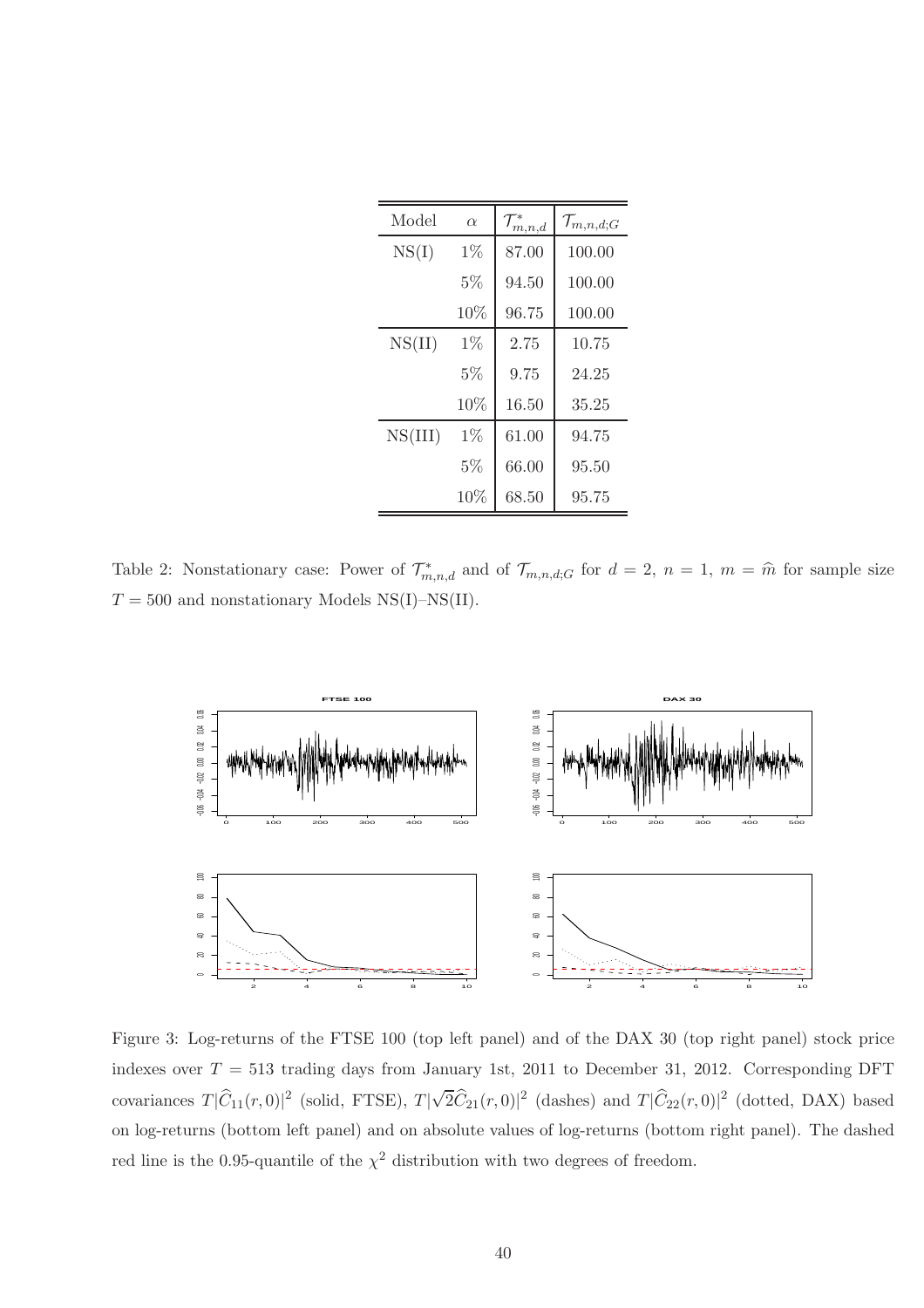# Acknowledgement

The research of Carsten Jentsch has been supported by the Research Center (SFB) 884 "Political Economy of Reforms" (Project B6), funded by the German Research Foundation (DFG), and by the travel program of the German Academic Exchange Service (DAAD). Suhasini Subba Rao has been supported by the NSF grants DMS-0806096 and DMS-1106518. The authors are grateful to Rainer von Sachs, Mohsen Pourahmadi and Hernando Ombao for interesting discussions on harmonizable processes. The authors are extremely grateful to the co-editor, associate editor and two anonymous referees whose valuable comments and suggestions substantially improved the quality and content of the paper.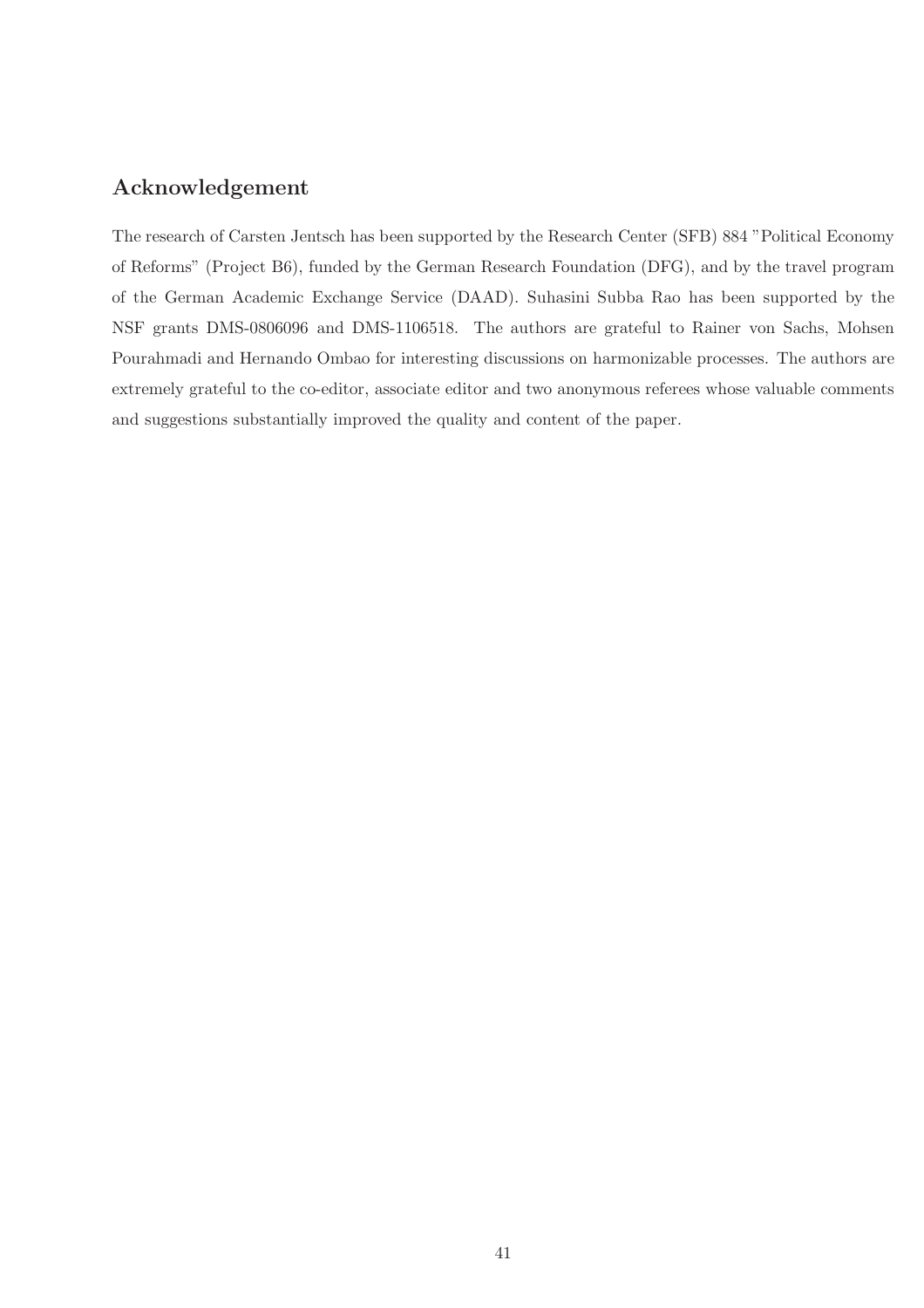## A Proofs

### A.1 Preliminaries

In order to derive its properties, we use that  $\tilde{c}_{j_1,j_2}(r,\ell)$  can be written as

$$
\widetilde{c}_{j_1,j_2}(r,\ell) = \frac{1}{T} \sum_{k=1}^T \mathbf{L}_{j_1,\bullet}(\omega_k) \underline{J}_T(\omega_k) \overline{J}_T(\omega_{k+r})' \mathbf{L}_{j_2,\bullet}(\omega_{k+r})' \exp(i\ell\omega_k)
$$
  
\n
$$
= \frac{1}{T} \sum_{k=1}^T \sum_{s_1,s_2=1}^d L_{j_1,s_1}(\omega_k) J_{T,s_1}(\omega_k) \overline{J_{T,s_2}(\omega_{k+r})} L_{j_2,s_2}(\omega_{k+r}) \exp(i\ell\omega_k),
$$

where  $L_{j,s}(\omega_k)$  is entry  $(j, s)$  of  $\mathbf{L}(\omega_k)$  and  $\mathbf{L}_{j,\bullet}(\omega_k)$  denotes its jth row.

We will assume throughout the appendix that the lag window satisfies Assumption 2.1 and we will use the notation  $\underline{f}(\omega) = \text{vec}(\mathbf{f}(\omega))$ ,  $\underline{f}(\omega) = \text{vec}(\mathbf{f}(\omega))$ ,  $J_{k,s} = J_{T,s}(\omega_k)$ ,  $\underline{f}_k = \underline{f}(\omega_k)$ ,  $\underline{f}_k = \underline{f}(\omega_k)$ ,  $\underline{f}_{k,r} =$  $(\text{vec}(\mathbf{f}(\omega_k))', \text{vec}(\mathbf{f}(\omega_{k+r}))')',$ 

$$
A_{j_1,s_1,j_2,s_2}(\underline{f}(\omega_1),\underline{f}(\omega_2)) = L_{j_1s_1}(\underline{f}(\omega_1))\overline{L_{j_2s_2}(\underline{f}(\omega_2))}
$$
(A.1)

and  $A_{j_1,s_1,j_2,s_2}(\underline{f}_{k,r}) = L_{j_1s_1}(\underline{f}_k)L_{j_2s_2}(\underline{f}_{k+r})$ . Furthermore, let us suppose that **G** is a positive definite matrix,  $G = vec(G)$  and define the lower-triangular matrix  $L(G)$  such that  $L(G)G\overline{L(G)}' = I$  (hence  $L(G)$ ) is the inverse of the Cholesky decomposition of G). Let  $L_{js}(\underline{G})$  denote the  $(j, s)$ th element of the Cholesky matrix  $\mathbf{L}(\underline{G})$ . Let  $\nabla L_{js}(\underline{G}) = \left(\frac{\partial L_{js}(\underline{G})}{\partial \mathbf{G}_{11}}, \ldots, \frac{\partial L_{js}(\underline{G})}{\partial \mathbf{G}_{dd}}\right)'$  and  $\nabla^n L_{js}(\underline{G})$  denote the vector of all partial *n*th order derivatives wrt <u>G</u>. Furthermore, to reduce notation let  $\widehat{L}_{js}(\omega) = L_{js}(\widehat{f}(\omega))$  and  $L_{js}(\omega) = L_{js}(f(\omega))$ . In the stationary case, let  $\kappa(h) = \text{cov}(\underline{X}_h, \underline{X}_0)$  and in the locally stationary case  $\kappa(u; h)$  is defined in Assumption 3.2.

Before proving Theorems 3.1 and 3.5 we first state some preliminary results.

**Lemma A.1** (i) Let  $G = (g_{kl})$  be a positive definite  $(d \times d)$  matrix. Then, for all  $1 \leq j, s \leq d$  and all  $r \in \mathbb{N}_0$ , there exists an  $\epsilon > 0$  and a set  $\mathcal{M}_{\epsilon} = {\bf M} : |{\bf G} - {\bf M}|_1 < \epsilon$  and **M** is positive definite} such that

$$
\sup_{\mathbf{M}\in\mathcal{M}_{\epsilon}}|\nabla^r L_{js}(\mathbf{M})|_1 < \infty.
$$

(ii) Let  $\mathbf{G}(\omega)$  be a  $(d \times d)$  uniformly continuous spectral density matrix function with  $\inf_{\omega} \lambda_{min}(\mathbf{G}(\omega)) > 0$ . Then, for all  $1 \leq j, s \leq d$  and all  $r \in \mathbb{N}_0$ , there exists an  $\epsilon > 0$  and a set  $\mathcal{M}_{\epsilon,\omega} = {\bf M}(\cdot)$ :  $|\mathbf{G}(\omega) - \mathbf{M}(\omega)|_1 < \epsilon$  and  $\mathbf{M}(\omega)$  is positive definite for all  $\omega\}$  such that

$$
\sup_{\omega}\sup_{\mathbf{M}(\cdot)\in\mathcal{M}_{\epsilon}}|\nabla^rL_{js}(\mathbf{M}(\omega))|_1<\infty.
$$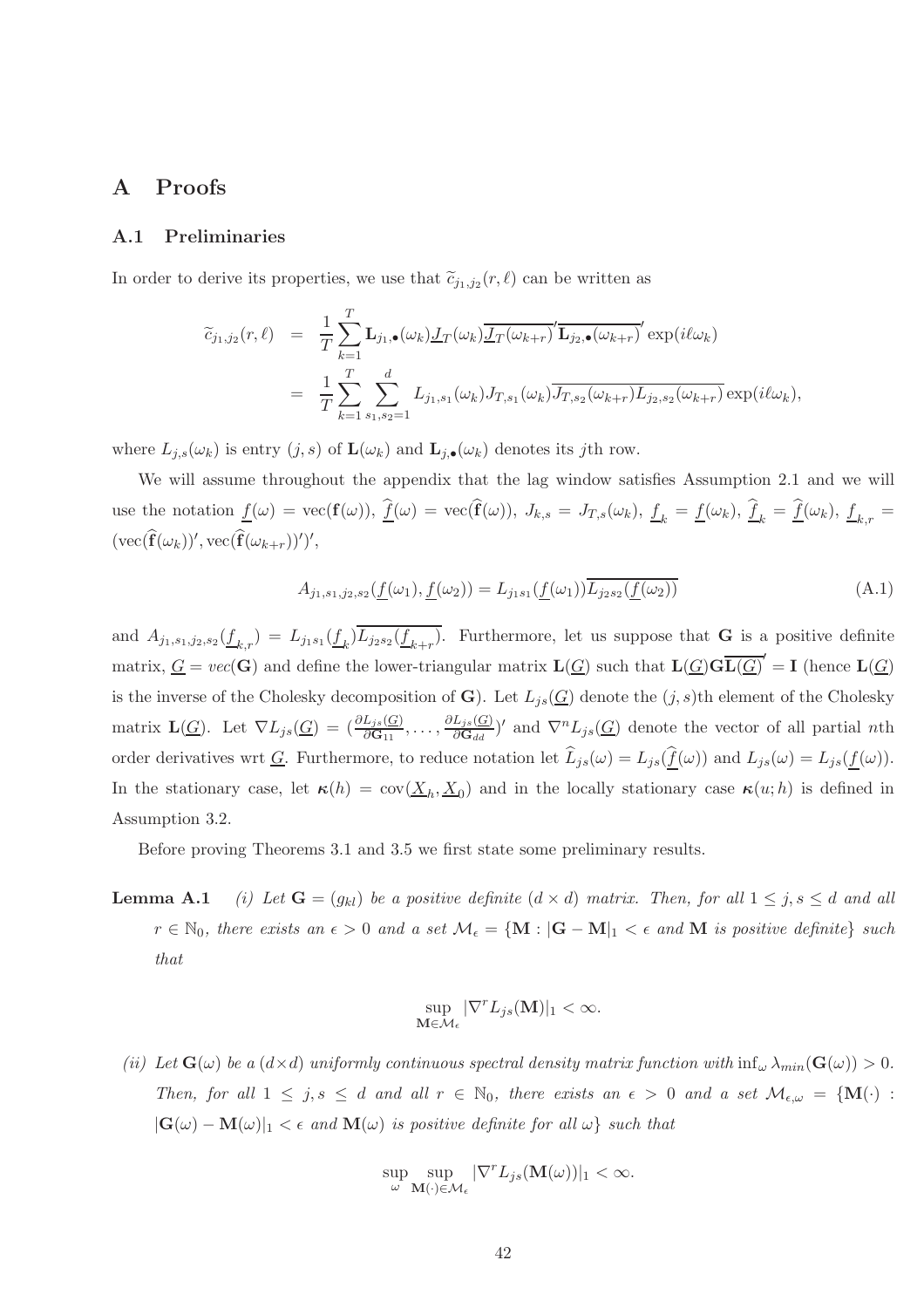PROOF. (i) For a positive definite matrix **M**, let  $\mathbf{M} = \mathbf{B}\overline{\mathbf{B}}'$ , where **B** denotes the lower-triangular Cholesky decomposition of M and we set  $C = B^{-1}$ . Further, let  $\Psi$  and  $\Phi$  be defined by  $B = \Psi(G)$  and  $C = \Phi(B)$ , i.e.  $\Psi$  maps a positive definite matrix to its Cholesky matrix and  $\Phi$  maps an invertible matrix to its inverse. Further suppose  $\lambda_{min}(\mathbf{G}) =: \eta$  and  $\lambda_{max}(\mathbf{G}) =: \overline{\eta}$  for some positive constants  $\eta \leq \overline{\eta}$  and let  $\epsilon > 0$  be sufficiently small such that  $0 < \underline{\eta} - \delta \leq \lambda_{min}(\mathbf{M}) \leq \lambda_{max}(\mathbf{M}) \leq \overline{\eta} + \delta < \infty$  for all  $\mathbf{M} \in \mathcal{M}_{\epsilon}$  and some  $\delta > 0$ . The latter is possible because the eigenvalues are continuous functions in the matrix entries. Now, due to

$$
L_{kl}(\mathbf{M})=c_{kl}=\Phi_{kl}(\mathbf{B})=\Phi_{kl}(\mathbf{\Psi}(\mathbf{M}))
$$

and the chain rule, it suffices to show that (a) all entries of  $\Psi$  have partial derivatives of all orders on the set of all positive definite matrices  $\mathbf{M} = (m_{kl})$  with  $0 < \eta - \delta \leq \lambda_{min}(\mathbf{M}) \leq \lambda_{max}(\mathbf{M}) \leq \overline{\eta} + \delta < \infty$  for some  $\delta > 0$  and (b) all entries of  $\Phi$  have partial derivatives of all orders on the set  $\mathcal{L}_{\epsilon}$  of all lower triangular matrices with diagonal elements lying in  $[\zeta, \overline{\zeta}]$  for some suitable  $0 < \zeta \leq \overline{\zeta} < \infty$  depending on  $\delta$  above such that  $\Psi(\mathcal{M}_{\epsilon}) \subset \mathcal{L}_{\epsilon}$ . In particular, the diagonal entries (the eigenvalues) of **B** are bounded from above and also away from zero. As there are no explicit formulas for  $B = \Psi(M)$  and  $C = \Phi(B)$ , their entries have to be calculated recursively by

$$
b_{kl} = \begin{cases} \frac{1}{b_{ll}}(m_{kl} - \sum_{j=1}^{l-1} b_{kj}\bar{b}_{lj}), & k > l \\ (m_{kk} - \sum_{j=1}^{k-1} b_{kj}\bar{b}_{kj})^{1/2}, & k = l \\ 0, & k < l \end{cases} \text{ and } c_{kl} = \begin{cases} -\frac{1}{b_{kk}} \sum_{j=l}^{k-1} b_{kj}c_{jl}, & k > l \\ \frac{1}{b_{kk}}, & k = l \\ 0, & k < l \end{cases}
$$

where the recursion is done row by row (top first), starting from the left hand side of each row to the right. To prove (a), we order the non-zero entries of **B** row-wise and get for the first entry  $\Psi_{11}(\mathbf{M}) = b_{11} = \sqrt{m_{11}}$ , which is arbitrarily often partially differentiable as  $m_{11} > 0$  is bounded away from zero on  $\mathcal{M}_{\epsilon}$ . Now we proceed recursively by induction. Suppose that  $b_{kl} = \Psi_{kl}(\mathbf{M})$  is arbitrarily often partially differentiable for the first p non-zero elements of **B** on  $\mathcal{M}_{\epsilon}$ . The  $(p+1)$ th non-zero element is  $b_{st}$ , say. For  $s = t$ , we get

$$
\Psi_{ss}(\mathbf{M}) = b_{ss} = \left( m_{ss} - \sum_{j=1}^{s-1} b_{sj} \overline{b}_{sj} \right)^{1/2} = \left( m_{ss} - \sum_{j=1}^{s-1} \Psi_{sj}(\mathbf{M}) \overline{\Psi_{sj}(\mathbf{M})} \right)^{1/2}
$$

,

and for  $s > t$ , we have

$$
\Psi_{st}(\mathbf{M}) = b_{st} = \frac{1}{\Psi_{tt}(\mathbf{M})} \left( m_{st} - \sum_{j=1}^{t-1} \Psi_{sj}(\mathbf{M}) \overline{\Psi_{tj}(\mathbf{M})} \right),
$$

such that all partial derivatives of  $\Psi_{st}(M)$  exist on  $\mathcal{M}_{\epsilon}$  as  $\Psi_{st}(M)$  is composed of such functions and due to  $m_{ss} - \sum_{j=1}^{s-1} b_{sj} \bar{b}_{sj}$  and  $\Psi_{tt}(\mathbf{M})$  uniformly bounded away from zero on  $\mathcal{M}_{\epsilon}$ . This proves part (a). To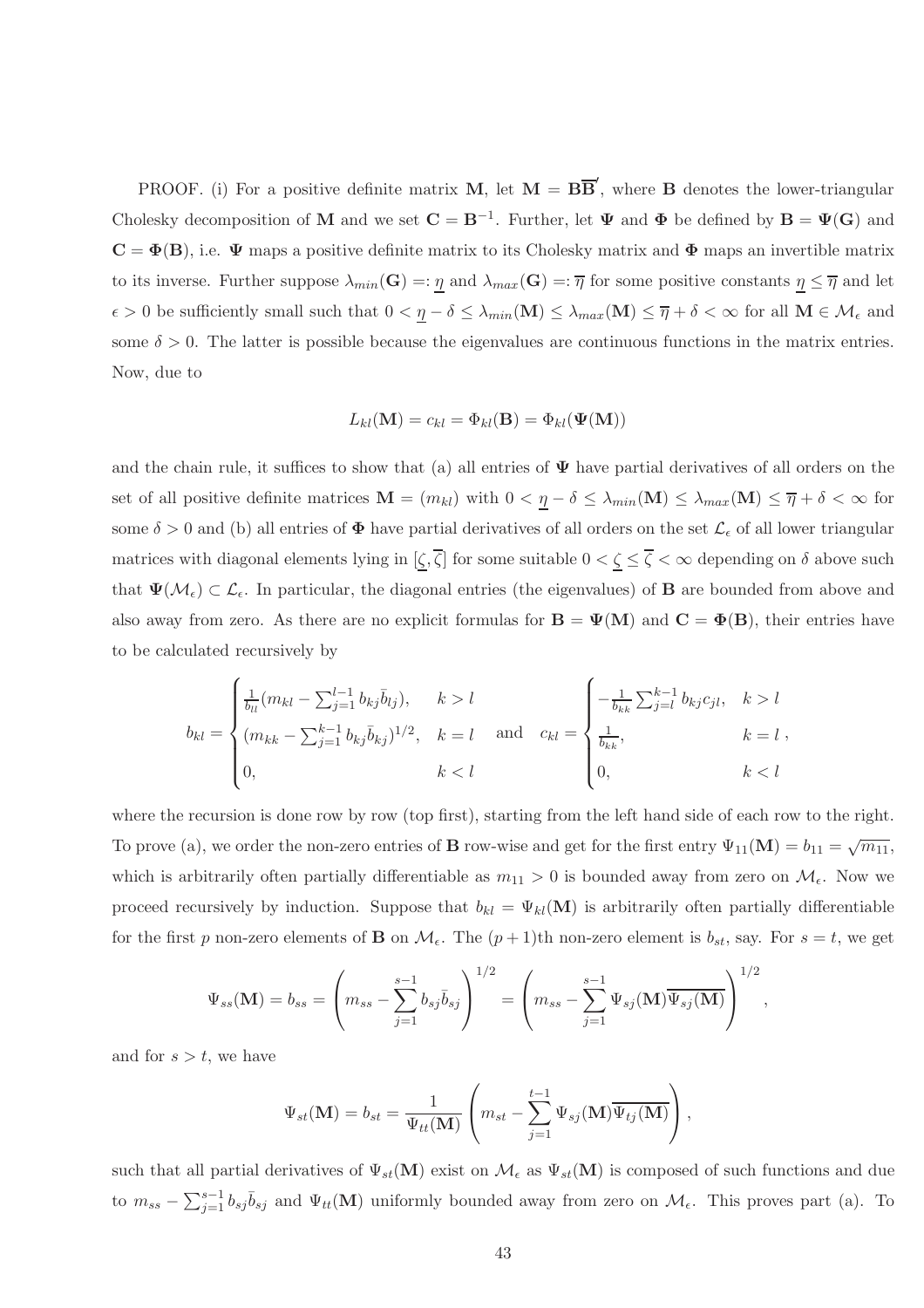prove part (b), we get immediately that  $\Phi_{kk}(\mathbf{B}) = c_{kk} = 1/b_{kk}$  has all partial derivatives on  $\mathcal{L}_{\epsilon}$  as  $b_{kk}$  is bounded way from zero for all  $k$ . Now, we order the non-zero off-diagonal elements of  $C$  row-wise and for the first such entry we get  $\Phi_{21}(\mathbf{B}) = c_{21} = -b_{21}c_{11}/b_{22}$  which is arbitrarily often partially differentiable again as  $b_{22}$  is bounded way from zero. Now we proceed again recursively by induction. Suppose that  $c_{kl} = \Phi_{kl}(\mathbf{B})$  is arbitrarily often partially differentiable for the first p non-zero off-diagonal elements of C. The  $(p+1)$ th non-zero element equals  $c_{st}$ , say, and we have

$$
\Phi_{st}(\mathbf{B}) = c_{st} = -\frac{1}{b_{ss}} \sum_{j=l}^{s-1} b_{sj} c_{jt} = -\frac{1}{b_{ss}} \sum_{j=l}^{s-1} b_{sj} \Phi_{jt}(\mathbf{B})
$$

and all partial derivatives of  $\Phi_{st}(\mathbf{B})$  exist on  $\mathcal{L}_{\epsilon}$  as  $\Phi_{st}(\mathbf{B})$  is composed of such functions and due to  $b_{ss} > 0$ uniformly bounded away from zero on  $\mathcal{L}_{\epsilon}$ . This proves part (b) and concludes part (i) of this proof. (ii) As in part (i), we get with an analogue notation (depending on  $\omega$ ) the relation

$$
L_{kl}(\mathbf{M}(\omega)) = c_{kl}(\omega) = \Phi_{kl}(\mathbf{B}(\omega)) = \Phi_{kl}(\mathbf{\Psi}(\mathbf{M}(\omega)))
$$

and again by the chain rule, it suffices to show that (a) all entries of  $\Psi$  have partial derivatives of all orders on the set of all uniformly positive definite matrix functions  $\mathbf{M}(\cdot)$  with  $0 < \underline{\eta} - \delta \leq \inf_{\omega} \lambda_{min}(\mathbf{M}(\omega)) \leq$  $\sup_{\omega} \lambda_{max}(\mathbf{M}(\omega)) \leq \overline{\eta} + \delta < \infty$  for some  $\delta > 0$  and (b) all entries of  $\Phi$  have partial derivatives of all orders on the set  $\mathcal{L}_{\epsilon,\omega}$  of all lower triangular matrix functions with diagonal elements lying in  $[\underline{\zeta}, \overline{\zeta}]$  for some suitable  $0 < \underline{\zeta} \leq \overline{\zeta} < \infty$  depending on  $\delta$  such that  $\Psi(\mathcal{M}_{\epsilon,\omega}) \subset \mathcal{L}_{\epsilon,\omega}$ . The rest of the proof of part (ii) is analogue to the proof of (i) above.

**Lemma A.2** Suppose that  $\{\underline{X}_t\}$  is a second order stationary or locally stationary time series (which satisfies Assumption 3.2(L2)) where for  $h \neq 0$  either the covariance or local covariance satisfies  $|\kappa(h)|_1 \leq$  $C|h|^{-(2+\varepsilon)}$  or  $|\kappa(u;h)|_1 \leq C|h|^{-(2+\varepsilon)}$  for some constant  $C < \infty$ , respectively, and further, we assume  $\sup_t \sum_{h_1,h_2,h_3} |\text{cum}(X_{t,j_1}, X_{t+h_1,j_2}, X_{t+h_2,j_1}, X_{t+h_3,j_2})| < \infty$ . Let  $\hat{f}_T(\omega)$  be defined as in (2.6). Then,

- (a)  $\text{var}(\mathbf{f}_T(\omega)) = O((bT)^{-1})$  and  $\text{sup}_{\omega} |E(\mathbf{f}_T(\omega)) \mathbf{f}(\omega)| = O(b + (bT)^{-1}).$
- (b) If in addition, we have  $\sup_t \sum_{h_1,\dots,h_s} |\text{cum}(X_{t,j_1}, X_{t+h_1,j_2},\dots,X_{t+h_s,j_{s+1}})| < \infty$  for  $s = 1,\dots,7$ , then  $\|\widehat{\mathbf{f}}_T(\omega) - \mathrm{E}(\widehat{\mathbf{f}}_T(\omega))\|_4 = O(\frac{1}{(bT)})$  $\frac{1}{(bT)^{1/2}}$ ).
- (c) If in addition,  $b^2T \to \infty$  then we have
	- (*i*)  $\sup_{\omega} |\hat{f}_T(\omega) f(\omega)|_1 \stackrel{P}{\to} 0,$
	- (ii) Further, if  $f(\omega)$  is nonsingular on  $[0, 2\pi]$ , then we have  $\sup_{\omega} |L_{js}(\hat{f}(\omega)) L_{js}(\hat{f}(\omega))| \stackrel{P}{\to} 0$  as  $T \rightarrow \infty$  for all  $1 \leq j, s \leq d$ .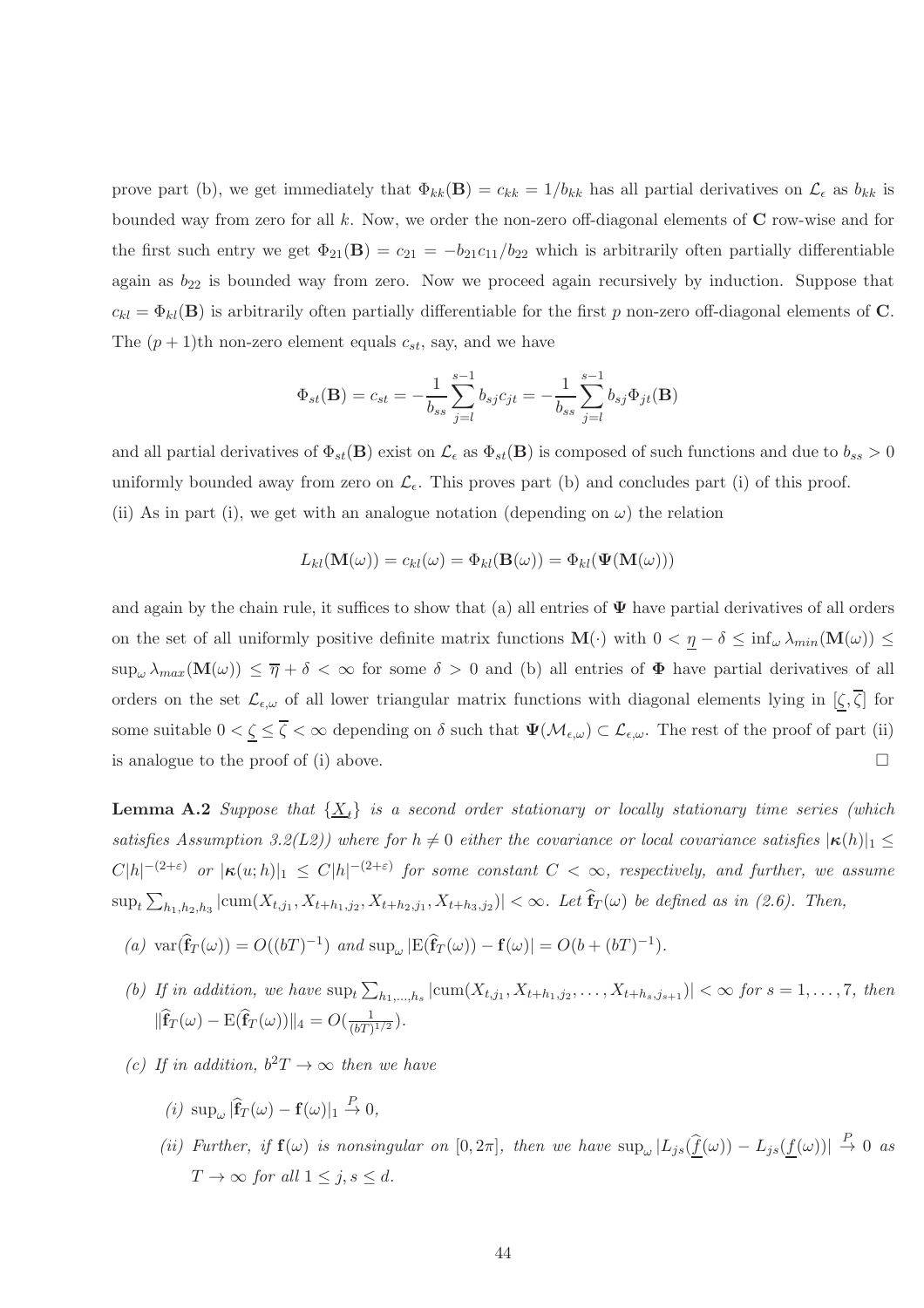PROOF. To simplify the proof most parts will be proven for the univariate case - the proof of the multivariate case is identical. By making a simple expansions it is straightforward to show that

$$
\widehat{f}_T(\omega) = \frac{1}{2\pi T} \sum_{t,\tau=1}^T \lambda_b(t-\tau) (X_t - \mu) (X_\tau - \mu) \exp(-i(t-\tau)\omega) + R_T(\omega),
$$
\n(A.2)

where

$$
R_T(\omega) = \frac{\mu - \overline{X}}{2\pi T} \sum_{t,\tau=1}^T \lambda_b(t-\tau) e^{-i(t-\tau)\omega} \left[ (X_t - \mu) + (X_\tau - \mu) - (\mu - \overline{X}) \right]
$$
  

$$
= \frac{(\mu - \overline{X})^2}{2\pi} \sum_{h=-\tau-1}^{T-1} \frac{T - |h|}{T} \lambda_b(h) e^{-ih\omega}
$$
  

$$
+ \frac{\mu - \overline{X}}{2\pi} \sum_{h=-\tau-1}^{T-1} \lambda_b(h) (e^{-ih\omega} + e^{ih\omega}) \left[ \frac{1}{T} \sum_{t=\max(1,1-h)}^{\min(T-T-h)} (X_t - \mu) \right]
$$

Under absolute summability of the second and fourth order cumulants and Assumption 2.1 we have  $\mathbb{E}|\sup_{\omega} R_T(\omega)| = O(\frac{1}{Tb} + \frac{1}{T^{3/2}b^{3/2}})$  (similar bounds can also be obtained for higher moments if the corresponding cumulants are absolutely summable). We will show later on in the proof that  $R_T(\omega)$  is dominated by the first term in on the right hand side of (A.2). Therefore, to simplify notation, as the mean estimator is insignificant, for the remainder of the proof we will assume that the mean is known and it is  $E(X_t) = 0$ . Consequently, the mean is not estimated and the spectral density estimator is

$$
\widehat{f}_T(\omega) = \frac{1}{2\pi T} \sum_{t,\tau=1}^T \lambda_b(t-\tau) X_t X_\tau \exp(-i(t-\tau)\omega).
$$

To prove (a) we evaluate the variance of  $f_T(\omega)$ 

$$
\text{var}(\widehat{f}_T(\omega)) = \frac{1}{4\pi^2 T^2} \sum_{t_1, \tau_1 = 1}^T \sum_{t_2, \tau_2 = 1}^T \lambda_b(t_1 - \tau_1) \lambda_b(t_2 - \tau_2) \text{cov}(X_{t_1} X_{\tau_1}, X_{t_2} X_{\tau_2}) \exp(-i(t_1 - \tau_1 - t_2 + \tau_2)\omega).
$$

By using indecomposable partitions on the covariances in the sum to partition it into covariances and cumulants of  $X_t$  and under the absolute summable covariance and cumulant assumptions, we have that  $\text{var}(\widehat{f}_T(\omega)) = O(\frac{1}{bT}).$ 

Next we obtain a bound for the bias. We do so, under the assumption of local stationarity, in particular the smooth assumptions in Assumptions  $3.2(L2)$  (in the stationary case we do not require these assumptions). Taking expectations we have

$$
E(\hat{f}_T(\omega)) = \frac{1}{2\pi} \sum_{h=-(T-1)}^{T-1} \lambda_b(h) \exp(-ih\omega) \frac{1}{T} \sum_{t=\max(1,1-h)}^{\min(T,T-h)} \text{cov}(X_{t+h}, X_t)
$$
  
= 
$$
\frac{1}{2\pi} \sum_{h=-(T-1)}^{T-1} \lambda_b(h) \exp(-ih\omega) \frac{1}{T} \sum_{t=\max(1,1-h)}^{\min(T,T-h)} \kappa\left(\frac{t}{T}; h\right) + R_1(\omega), \tag{A.3}
$$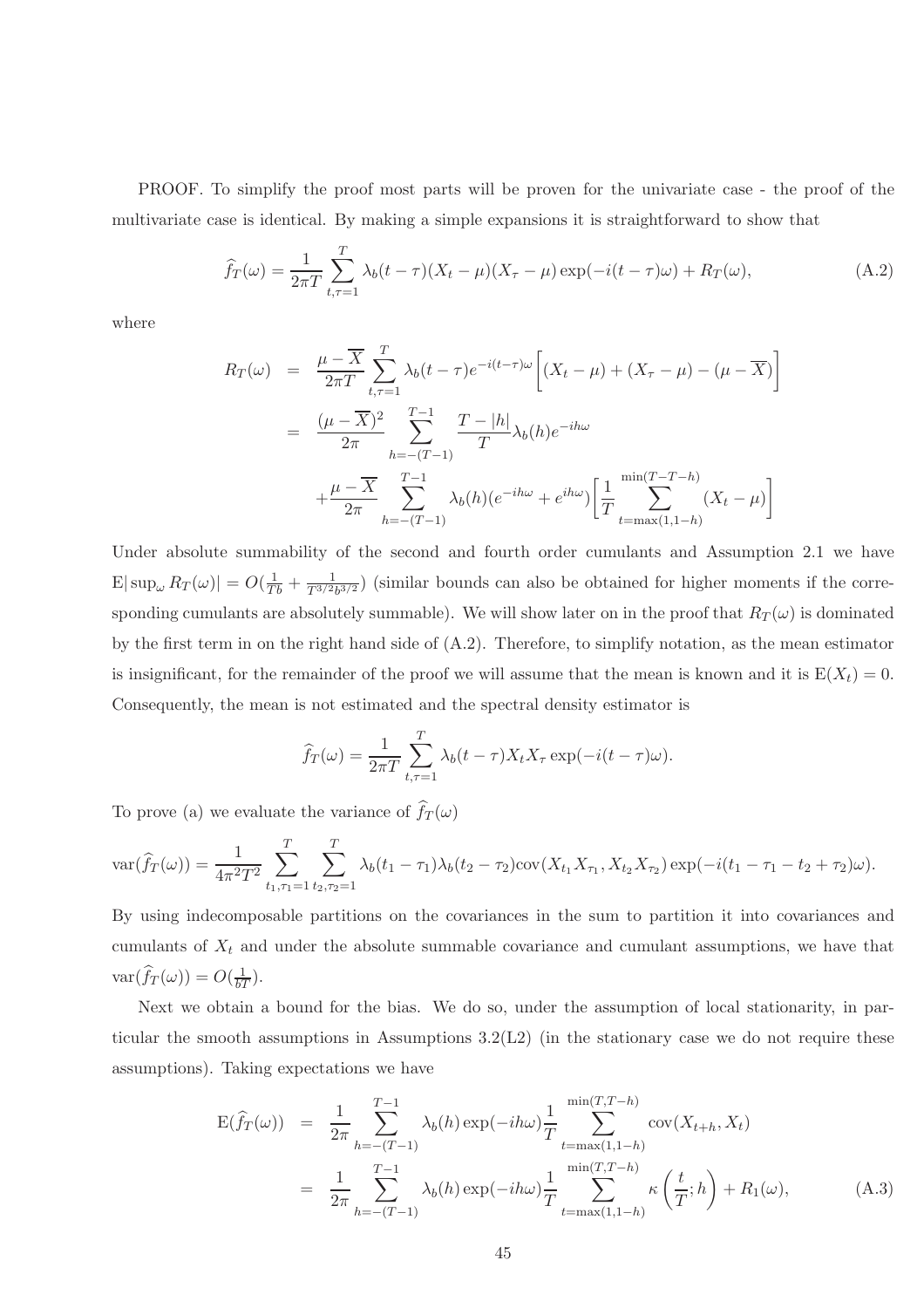where

$$
\sup_{\omega} |R_1(\omega)| \leq \frac{1}{2\pi T} \sum_{t,\tau=1}^T \lambda_b(t-\tau) \underbrace{\left| \text{cov}(X_t, X_\tau) - \kappa \left( \frac{\tau}{T}; t-\tau \right) \right|}_{T^{-1}\kappa_2(t-\tau)} = O\left(\frac{1}{T}\right) \text{ (by Assumption 3.2(L2))}.
$$

Changing the inner sum in (A.3) with an integral gives

$$
E(\widehat{f}_T(\omega)) = \frac{1}{2\pi} \sum_{h=- (T-1)}^{T-1} \lambda_b(h) \exp(-ih\omega)\kappa(h) + R_1(\omega) + R_2(\omega)
$$

where  $\kappa(h) = \int_0^1 \kappa(u; h) du$  and

$$
\sup_{\omega} |R_2(\omega)| \leq \frac{1}{2\pi} \sum_{h=- (T-1)}^{T-1} \lambda_b(h) \left( \frac{|h|}{T} \max_u |\kappa(u;h)| + \left| \frac{1}{T} \sum_{t=1}^T \kappa(\frac{t}{T};h) - \int_0^1 \kappa(u;h) du \right| \right) = O\left(\frac{1}{bT}\right).
$$

Finally, we take differences between  $E[f_T(\omega)]$  and  $f(\omega)$  which gives

$$
E[\widehat{f}_T(\omega)] - f(\omega) = \frac{1}{2\pi} \underbrace{\sum_{|h| \le 1/b} (\lambda_b(h) - 1) \kappa(h) \exp(-ih\omega)}_{R_3(\omega)} + \frac{1}{2\pi} \underbrace{\sum_{|h| > 1/b} \kappa(h) \exp(-ih\omega)}_{R_4(\omega) = O(b)} + R_1(\omega) + R_2(\omega).
$$

To bound  $R_3(\omega)$ , we use Assumption 2.1(K1) to give

$$
R_3(\omega) = \frac{1}{2\pi} \sum_{|h| \le 1/b} \left( \lambda(hb) - 1 \right) \kappa(h) \exp(-ih\omega) = \frac{b}{2\pi} \sum_{|h| \le 1/b} h \cdot \lambda'(x_{hb}) \kappa(h) \exp(-ih\omega),
$$

where  $x_{hb}$  lies between 0 and hb. Therefore, we have  $\sup_{\omega} |R_3(\omega)| = O(b)$ . Altogether, this gives the bias  $O(b + \frac{1}{bT})$  and we have proven (a).

To evaluate  $E|\hat{f}_T(\omega) - E(\hat{f}_T(\omega))|^4$ , we use the expansion

$$
\mathbf{E}|\widehat{f}_T(\omega) - \mathbf{E}(\widehat{f}_T(\omega))|^4 = 3 \underbrace{\mathrm{var}(\widehat{f}_T(\omega))^2}_{O((bT)^{-2})} + \mathrm{cum}_4(\widehat{f}_T(\omega)).
$$

The bound for  $\text{cum}_4(f_T(\omega))$  uses an identical method to the variance calculation in part (a). By using the cumulant summability assumption we have  $\text{cum}_4(\hat{f}_T(\omega)) = O(\frac{1}{bT})$  $\frac{1}{(bT)^2}$ , this proves (b).

We now prove (ci). By the triangle inequality, we have

$$
\sup_{\omega} |\widehat{f}_T(\omega) - f(\omega)| \leq \sup_{\omega} |\widehat{f}_T(\omega) - \mathcal{E}(\widehat{f}(\omega))| + \sup_{\omega} |\mathcal{E}(\widehat{f}_T(\omega)) - f(\omega)|.
$$
  

$$
\frac{\omega}{O(b + (bT)^{-1}) \log(a)}.
$$

Therefore, we only need to show that the first term of the above converges to zero. To prove  $\sup_{\omega} |f_T(\omega) \mathbb{E}[\widehat{f}_T(\omega)] \stackrel{P}{\rightarrow} 0$ , we first show

$$
E\left(\sup_{\omega} |\widehat{f}_T(\omega) - E(\widehat{f}_T(\omega))|^2\right) \to 0 \quad \text{as } T \to \infty
$$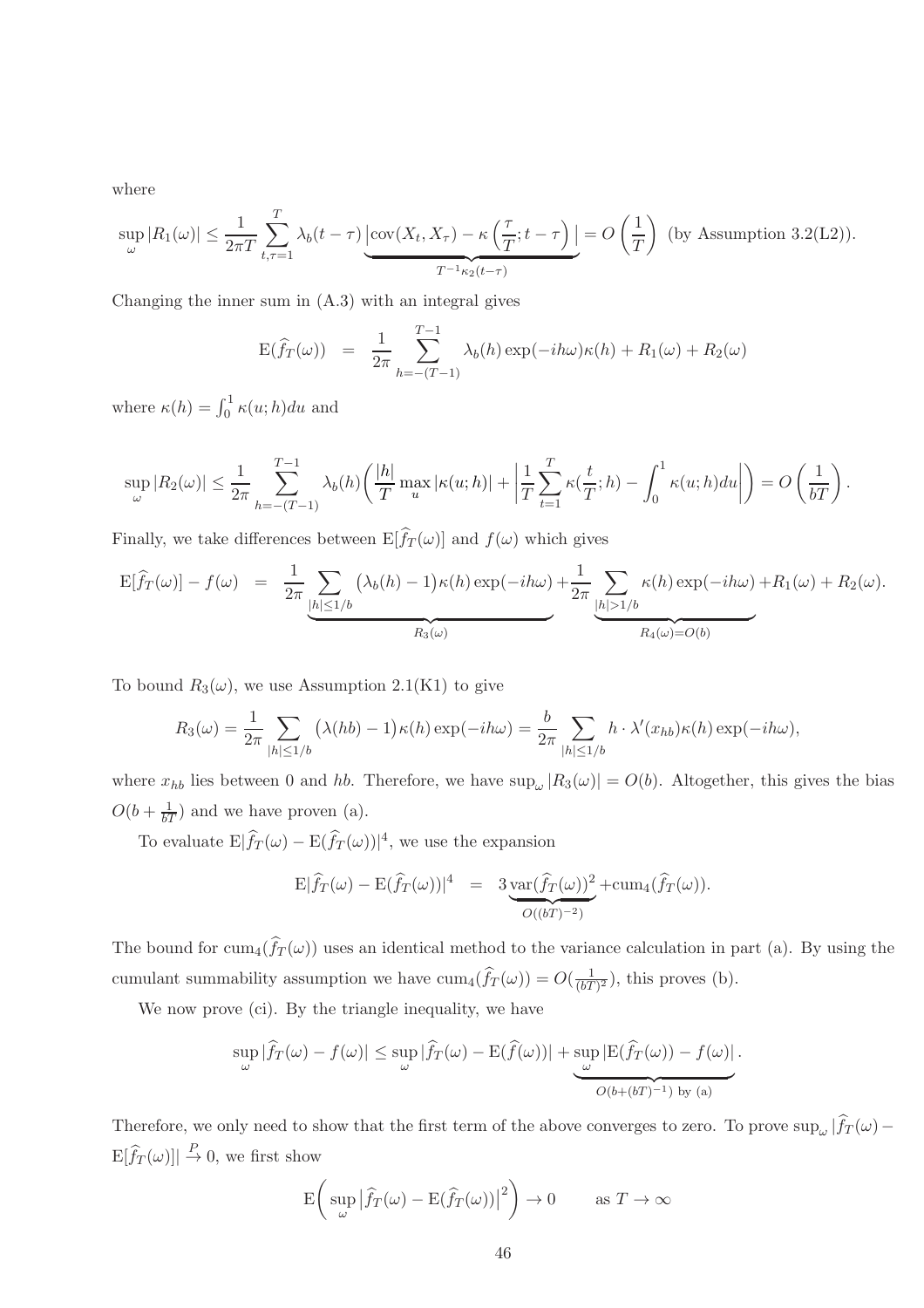and then we apply Chebyshev's inequality. To bound  $E(\sup_{\omega} |\hat{f}_T(\omega) - E(\hat{f}_T(\omega))|^2)$ , we will use Theorem 3B, page 85, Parzen (1999). There it is shown that if  $\{X(\omega); \omega \in [0, \pi]\}$  is a zero mean stochastic process, then

$$
\mathcal{E}\left(\sup_{0\le\omega\le\pi}|X(\omega)|^2\right) \le \frac{1}{2}\mathcal{E}|X(0)|^2 + \frac{1}{2}\mathcal{E}|X(\pi)|^2 + \int_0^\pi \left[\text{var}(X(\omega))\text{var}\left(\frac{\partial X(\omega)}{\partial \omega}\right)\right]^{1/2}d\omega. \tag{A.4}
$$

To apply the above lemma, let  $X(\omega) = f_T(\omega) - \mathbb{E}[f_T(\omega)]$  and the derivative of  $f_T(\omega)$  is

$$
\frac{\partial \widehat{f}_T(\omega)}{\partial \omega} = \frac{1}{2\pi T} \sum_{t,\tau=1}^T -i(t-\tau)X_t X_\tau \lambda_b(t-\tau) \exp(-i(t-\tau)\omega).
$$

By using the same arguments as those used in (a), we have  $\text{var}(\frac{\partial f_T(\omega)}{\partial \omega}) = O(\frac{1}{b^2})$  $\frac{1}{b^2T}$ ). Therefore, by using  $(A.4)$ , we have

$$
\begin{split} & \mathcal{E}\big(\sup_{0\leq\omega\leq\pi}|\widehat{f}_{T}(\omega)-\mathcal{E}(\widehat{f}_{T}(\omega))|^{2}\big) \\ &\leq\frac{1}{2}\text{var}|\widehat{f}_{T}(0)|+\frac{1}{2}\text{var}|\widehat{f}_{T}(\pi)|+\int_{0}^{\pi}\big[\text{var}(\widehat{f}_{T}(\omega))\text{var}\big(\frac{\partial\widehat{f}_{T}(\omega)}{\partial\omega}\big)\big]^{1/2}d\omega=O\left(\frac{1}{b^{3/2}T}\right). \end{split}
$$

Thus by using the above and Chebyshev's inequality, for any  $\varepsilon > 0$ , we have

$$
P\left(\sup_{\omega} \left|\widehat{f}_T(\omega) - \mathbb{E}[\widehat{f}_T(\omega)]\right| > \varepsilon\right) \le \frac{\mathbb{E}\sup_{\omega} \left|\widehat{f}_T(\omega) - \mathbb{E}[\widehat{f}_T(\omega)]\right|^2}{\varepsilon^2} = O\left(\frac{1}{Tb^{3/2}\varepsilon}\right) \to 0
$$

as  $Tb^{3/2} \to \infty$ ,  $b \to 0$  and  $T \to \infty$ . This proves (ci).

≤

To prove (cii), we return to the multivariate case. We recall that a sequence  $\{X_T\}$  converges in probability to zero if and only if for every subsequence  $\{T_k\}$  there exists a subsequence  $\{T_{k_i}\}$  such that  $X_{T_{k_i}} \to 0$  with probability one (see, for example, (Billingsley, 1995), Theorem 20.5). Now, the uniform convergence in probability result in (ci) implies that for every sequence  $\{T_k\}$  there exists a subsequence  ${T_{k_i}}$  such that  $\sup_{\omega} |\hat{f}_{T_{k_i}}(\omega) - f(\omega)| \overset{P}{\to} 0$  with probability one. Therefore, by applying the mean value theorem to  $L_{js}$ , we have

$$
L_{js}(\hat{\underline{f}}_{T_{k_i}}(\omega)) - L_{js}(\underline{f}(\omega)) = \nabla L_{js}(\bar{\underline{f}}_{T_{k_i}}(\omega))(\hat{\underline{f}}_{T_{k_i}}(\omega) - \underline{f}(\omega)),
$$

where  $\underline{\bar{f}}_{T_{k_i}}(\omega) = vec(\overline{\mathbf{f}}_{T_{k_i}}(\omega))$  with  $\overline{\mathbf{f}}_{T_{k_i}}(\omega) = \alpha_{T_{k_i}}(\omega)\mathbf{\hat{f}}_{T_{k_i}}(\omega) + (1 - \alpha_{T_{k_i}}(\omega))\mathbf{f}(\omega)$ . Clearly, for  $T_k$  large enough,  $\bar{\mathbf{f}}_{T_{k_i}}(\omega)$  is a positive definite matrix (since it is a weighted average of two positive definite matrices) and we have that  $\underline{\tilde{f}}_{T_{k_i}}(\omega)$  is such that  $\sup_{\omega} |\hat{f}_{T_{k_i}}(\omega) - \underline{f}(\omega)| < \varepsilon$  for all  $T_{k_i} > T_k$ . Thus, the conditions of Lemma A.1(ii) are satisfied and for large enough  $T_k$  we have that

$$
\sup_{\omega} |L_{js}(\hat{\underline{f}}_{T_{k_i}}(\omega)) - L_{js}(\underline{f}(\omega))| \le \sup_{\omega} \underbrace{|\nabla L_{js}(\hat{\underline{f}}_{T_{k_i}}(\omega))|}_{\text{bounded in probability}} \sup_{\omega} |\hat{\underline{f}}_{T_{k_i}}(\omega) - \underline{f}(\omega)| \to 0.
$$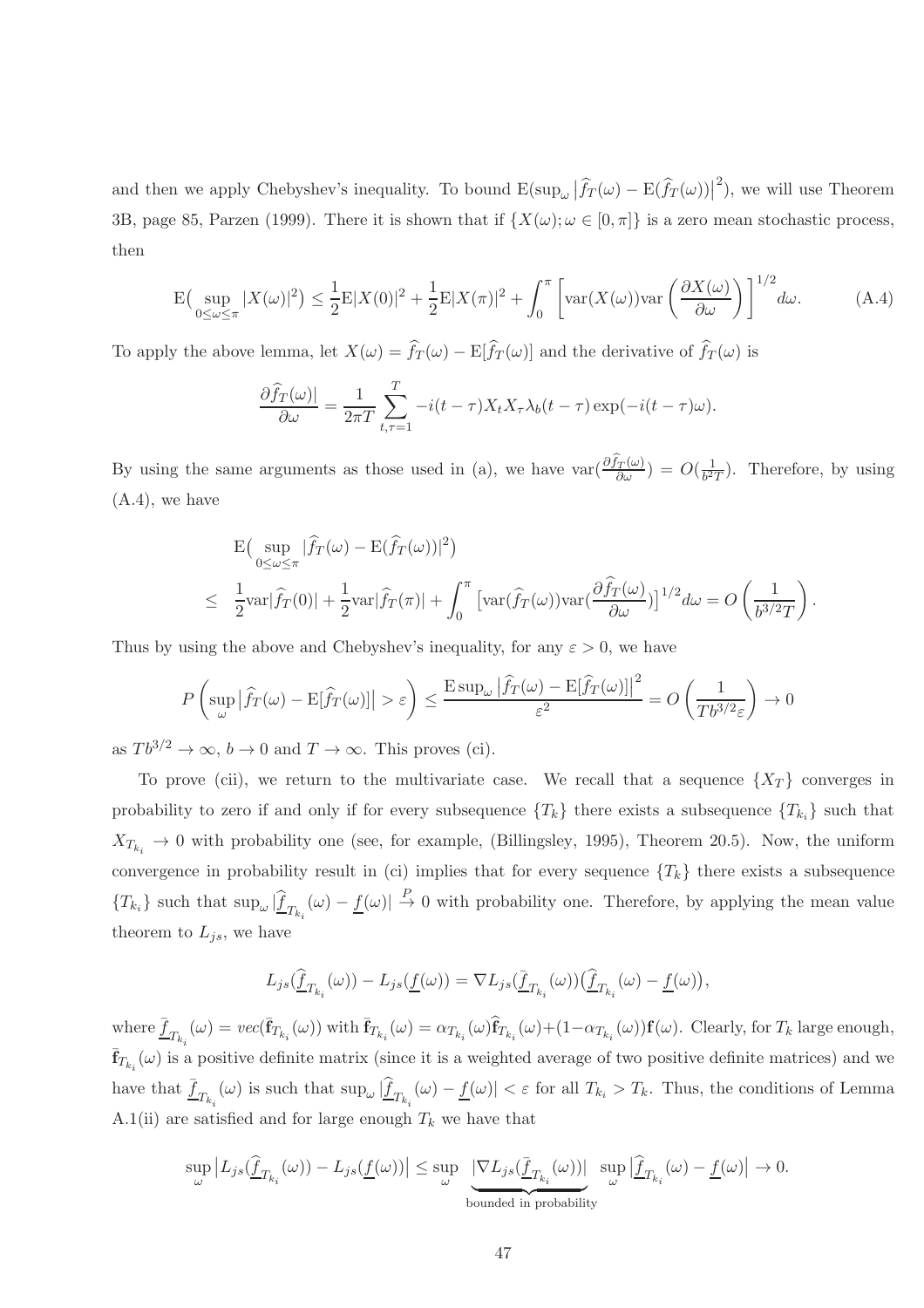As the above result is true for every sequence  ${T_k}$ , we have proven (cii).

Above we have shown (the well known result) that spectral density estimator with unknown mean is asymptotically equivalent to the spectral density estimator as if the mean were known. Furthermore, we observe that in the definition of the DFT, we have not subtracted the mean, this is because  $\underline{J}_T(\omega_k)$  =  $J_T(\omega_k)$  for all  $k \neq 0, T/2, T$ , where

$$
\widetilde{\underline{J}}_T(\omega_k) = \frac{1}{\sqrt{2\pi T}} \sum_{t=1}^T (\underline{X}_t - \underline{\mu}) \exp(-it\omega_k),\tag{A.5}
$$

with  $\underline{\mu} = E(\underline{X}_t)$ . Therefore

$$
\widehat{\mathbf{C}}_{T}(r,\ell) = \frac{1}{T} \sum_{k=1}^{T} \widehat{\mathbf{L}}(\omega_{k}) \underline{J}_{T}(\omega_{k}) \overline{\underline{J}_{T}(\omega_{k+r})}^{\prime} \widehat{\mathbf{L}}(\omega_{k+r})^{\prime} \exp(i\ell\omega_{k})
$$
\n
$$
= \frac{1}{T} \sum_{k=1}^{T} \widehat{\mathbf{L}}(\omega_{k}) \underline{\widetilde{J}_{T}(\omega_{k})} \overline{\underline{\widetilde{J}_{T}(\omega_{k+r})}}^{\prime} \widehat{\mathbf{L}}(\omega_{k+r})^{\prime} \exp(i\ell\omega_{k}) + O_{p}(\frac{1}{T})
$$

uniformly over all frequencies. In other words, the DFT covariance is asymptotically the same as the DFT covariance constructed as if the mean were known. Therefore, from now onwards, in order to avoid unnecessary notation in the proofs, we will assume that the mean of the time series is zero and the spectral density matrix is estimated using

$$
\widehat{\mathbf{f}}_{T}(\omega_{k}) = \frac{1}{2\pi T} \sum_{t,\tau=1}^{T} \lambda_{b}(t-\tau) \exp(-i(t-\tau)\omega_{k}) \underline{X}_{t} \underline{X}'_{\tau} = \frac{1}{T} \sum_{j=-\lfloor \frac{T-1}{2} \rfloor}^{\lfloor \frac{T}{2} \rfloor} K_{b}(\omega_{k}-\omega_{j}) \underline{J}_{T}(\omega_{j}) \overline{J}_{T}(\omega_{j})', \quad (A.6)
$$

where  $K_b(\omega_j) = \sum_r \lambda_b(r) e^{-ir\omega_j}$ .

### A.2 Proof of Theorems 3.1 and 3.5

The main objective of this section is to prove Theorems 3.1 and 3.5. We will show that in the stationary case the leading term of  $\hat{\mathbf{C}}_T (r, \ell)$  is  $\tilde{\mathbf{C}}_T (r, \ell)$ , whereas in the nonstationary case it is  $\tilde{\mathbf{C}}_T (r, \ell)$  plus two additional terms which are defined below. This is achieved by making a Taylor expansion and decomposing the difference  $\hat{\mathbf{C}}_T (r, \ell) - \tilde{\mathbf{C}}_T (r, \ell)$  into several terms (see Theorem A.3). On first impression, it may seem surprising that in the stationary case the bandwidth  $b$  does not have an influence on the asymptotic distribution of  $\hat{\mathbf{C}}_T (r, \ell)$ . This can be explained by the decomposition below, where each of these terms are sums of DFTs. The DFTs over their frequencies behave like stochastic process with decaying correlation, how fast correlation decays depends on whether the underlying time series is stationary or not (see Lemmas A.4 and A.8 for the details).

We start by deriving an expression for  $\sqrt{T} [\hat{c}_{j_1,j_2}(r,\ell) - \tilde{c}_{j_1,j_2}(r,\ell)].$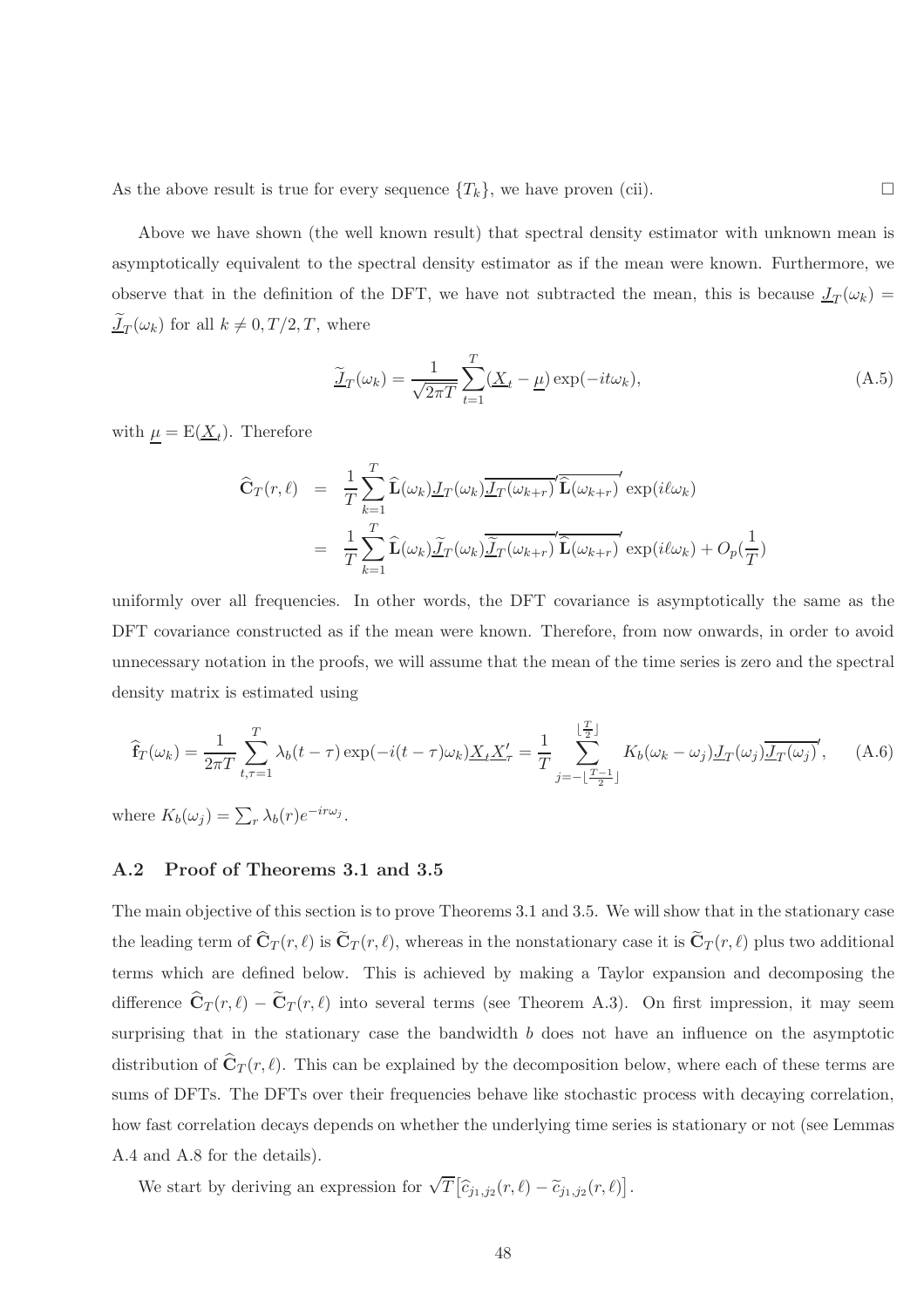**Lemma A.3** Suppose that the assumptions in Lemma  $A.2(c)$  hold. Then we have

$$
\sqrt{T}(\widehat{c}_{j_1,j_2}(r,\ell)-\widetilde{c}_{j_1,j_2}(r,\ell))=A_{1,1}+A_{1,2}+\sqrt{T}(\mathcal{S}_{T,j_1,j_2}(r,\ell)+\mathcal{B}_{T,j_1,j_2}(r,\ell))+O_p(A_2)+O_p(B_2),
$$

where

$$
A_{1,1} = \frac{1}{\sqrt{T}} \sum_{k=1}^{T} \sum_{s_1, s_2=1}^{d} \left[ J_{k,s_1} \overline{J_{k+r,s_2}} - \mathcal{E}(J_{k,s_1} \overline{J_{k+r,s_2}}) \right] \left( \hat{\underline{f}}_{k,r} - \mathcal{E}(\hat{\underline{f}}_{k,r}) \right)' \nabla A_{j_1, s_1, j_2, s_2}(\underline{f}_{k,r}) e^{i\ell \omega_k},
$$
  
\n
$$
A_{1,2} = \frac{1}{\sqrt{T}} \sum_{k=1}^{T} \sum_{s_1, s_2=1}^{d} \left[ J_{k,s_1} \overline{J_{k+r,s_2}} - \mathcal{E}(J_{k,s_1} \overline{J_{k+r,s_2}}) \right] \left( \mathcal{E}(\hat{\underline{f}}_{k,r}) - \underline{f}_{k,r} \right)' \nabla A_{j_1, s_1, j_2, s_2}(\underline{f}_{k,r}) e^{i\ell \omega_k}, \quad (A.7)
$$

$$
A_2 = \frac{1}{2\sqrt{T}} \sum_{k=1}^T \sum_{s_1, s_2=1}^d |J_{k,s_1} \overline{J_{k+r,s_2}} - \mathcal{E}(J_{k,s_1} \overline{J_{k+r,s_2}})| \cdot \left| (\widehat{\underline{f}}_{k,r} - \underline{f}_{k,r})' \nabla^2 A_{j_1, s_1, j_2, s_2} (\underline{f}_{k,r}) (\widehat{\underline{f}}_{k,r} - \underline{f}_{k,r}) \right|,
$$
  
\n
$$
B_2 = \frac{1}{2\sqrt{T}} \sum_{k=1}^T \sum_{s_1, s_2=1}^d |\mathcal{E}(J_{k,s_1} \overline{J_{k+r,s_2}})| \cdot \left| (\widehat{\underline{f}}_{k,r} - \underline{f}_{k,r})' \nabla^2 A_{j_1, s_1, j_2, s_2} (\underline{f}_{k,r}) (\widehat{\underline{f}}_{k,r} - \underline{f}_{k,r}) \right|
$$

and

$$
\mathcal{S}_{T,j_1,j_2}(r,\ell) = \frac{1}{T} \sum_{k=1}^T \sum_{s_1,s_2=1}^d E(J_{k,s_1} \overline{J_{k+r,s_2}}) (\hat{\underline{f}}_{k,r} - E(\hat{\underline{f}}_{k,r}))' \nabla A_{j_1,s_1,j_2,s_2} (\underline{f}_{k,r}) e^{i\ell \omega_k}
$$
\n
$$
\mathcal{B}_{T,j_1,j_2}(r,\ell) = \frac{1}{T} \sum_{k=1}^T \sum_{s_1,s_2=1}^d E(J_{k,s_1} \overline{J_{k+r,s_2}}) (E(\hat{\underline{f}}_{k,r}) - \underline{f}_{k,r})' \nabla A_{j_1,s_1,j_2,s_2} (\underline{f}_{k,r}) e^{i\ell \omega_k}.
$$
\n(A.8)

with  $A_{j_1,s_1,j_2,s_2}(\underline{f}_{k,r})$  defined as in  $(A.1)$ .

PROOF. We decompose the difference between  $\hat{c}_{j_1,j_2}(r,\ell)$  and  $\tilde{c}_{j_1,j_2}(r,\ell)$  as

$$
\sqrt{T}(\hat{c}_{j_1,j_2}(r,\ell) - \tilde{c}_{j_1,j_2}(r,\ell))
$$
\n
$$
= \frac{1}{\sqrt{T}} \sum_{k=1}^T \sum_{s_1,s_2=1}^d \left[ J_{k,s_1} \overline{J_{k+r,s_2}} - \mathcal{E}(J_{k,s_1} \overline{J_{k+r,s_2}}) \right] \left( A_{j_1,s_1,j_2,s_2} (\hat{f}_{k,r}) - A_{j_1,s_1,j_2,s_2} (f_{k,r}) \right) e^{i\ell \omega_k}
$$
\n
$$
+ \frac{1}{\sqrt{T}} \sum_{k=1}^T \sum_{s_1,s_2=1}^d \mathcal{E}(J_{k,s_1} \overline{J_{k+r,s_2}}) \left( A_{j_1,s_1,j_2,s_2} (\hat{f}_{k,r}) - A_{j_1,s_1,j_2,s_2} (f_{k,r}) \right) e^{i\ell \omega_k}
$$
\n
$$
=: I + II.
$$

We observe that the difference depends on  $A_{j_1,s_1,j_2,s_2}(\underline{f}_{k,r})-A_{j_1,s_1,j_2,s_2}(\underline{f}_{k,r})$ , therefore we replace this with the Taylor expansion

$$
A(\hat{\underline{f}}_{k,r}) - A(\underline{f}_{k,r}) = (\hat{\underline{f}}_{k,r} - \underline{f}_{k,r})' \nabla A(\underline{f}_{k,r}) + \frac{1}{2} (\hat{\underline{f}}_{k,r} - \underline{f}_{k,r})' \nabla^2 A(\check{\underline{f}}_{k,r}) (\hat{\underline{f}}_{k,r} - \underline{f}_{k,r})
$$
(A.9)

with  $\underline{\check{f}}_{k,r}$  lying between  $\widehat{f}_{k,r}$  and  $f_{k,r}$  and A defined as in (A.1) (for clarity, both in the above and for the remainder of the proof we let  $A = A_{j_1, s_1, j_2, s_2}$ . Substituting the expansion (A.9) into I and II gives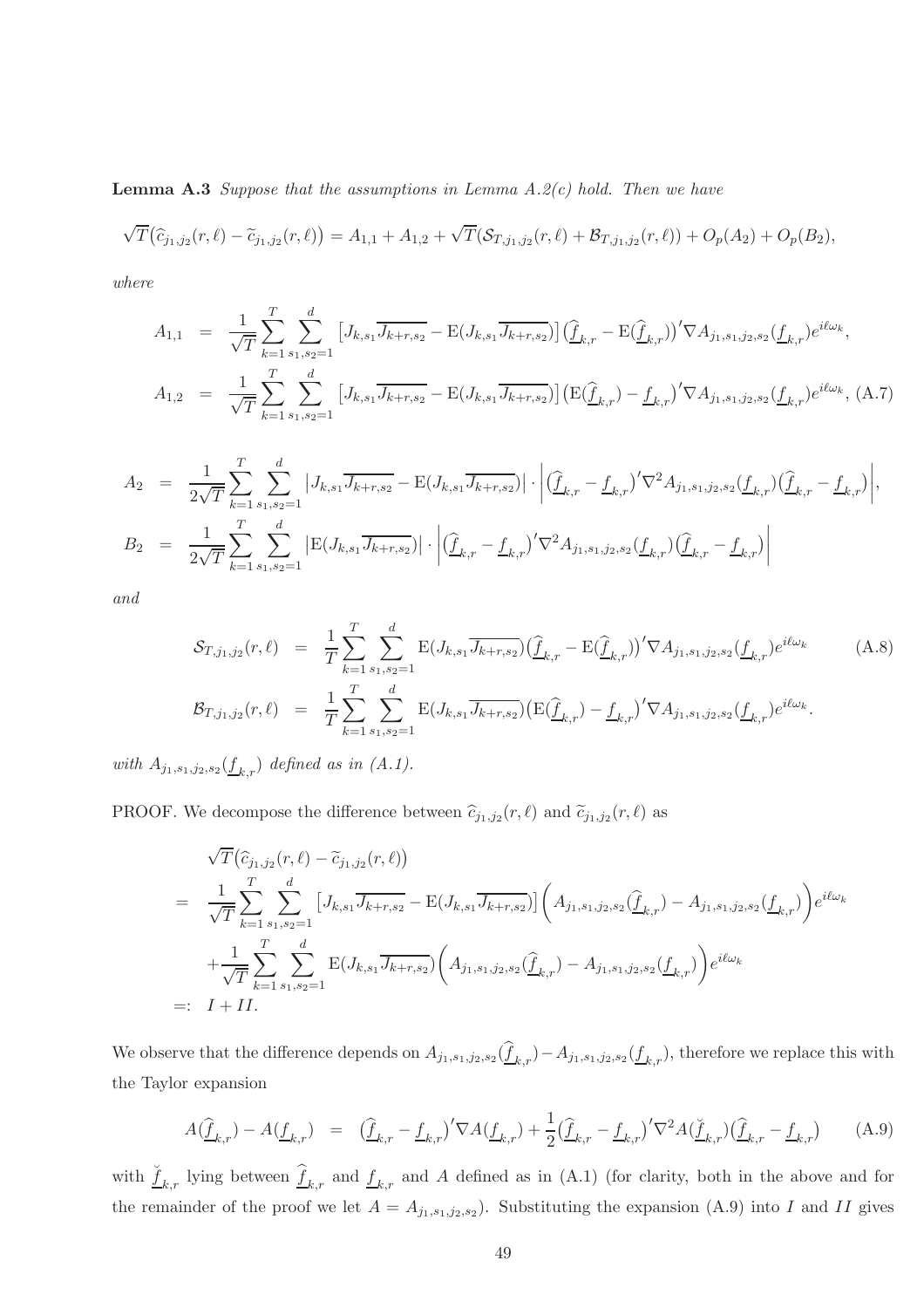$I = A_1 + \check{A}_2$  and  $II = B_1 + \check{B}_2$ , where

$$
A_1 = \frac{1}{\sqrt{T}} \sum_{k=1}^T \sum_{s_1, s_2=1}^d \left[ J_{k,s_1} \overline{J_{k+r,s_2}} - \mathcal{E}(J_{k,s_1} \overline{J_{k+r,s_2}}) \right] \left( \hat{\underline{f}}_{k,r} - \underline{f}_{k,r} \right)' \nabla A(\underline{f}_{k,r}) e^{i\ell \omega_k}
$$
  
\n
$$
B_1 = \frac{1}{\sqrt{T}} \sum_{k=1}^T \sum_{s_1, s_2=1}^d \mathcal{E}(J_{k,s_1} \overline{J_{k+r,s_2}}) \left( \hat{\underline{f}}_{k,r} - \underline{f}_{k,r} \right)' \nabla A(\underline{f}_{k,r}) e^{i\ell \omega_k}
$$

and

$$
\check{A}_{2} = \frac{1}{2\sqrt{T}} \sum_{k=1}^{T} \sum_{s_{1}, s_{2}=1}^{d} \left[ J_{k,s_{1}} \overline{J_{k+r,s_{2}}} - \mathcal{E}(J_{k,s_{1}} \overline{J_{k+r,s_{2}}}) \right] \left( \hat{\underline{f}}_{k,r} - \underline{f}_{k,r} \right)^{\prime} \nabla^{2} A \left( \underline{\check{f}}_{k,r} \right) \left( \hat{\underline{f}}_{k,r} - \underline{f}_{k,r} \right) e^{i\ell\omega_{k}},
$$
\n
$$
\check{B}_{2} = \frac{1}{2\sqrt{T}} \sum_{k=1}^{T} \sum_{s_{1}, s_{2}=1}^{d} \mathcal{E}(J_{k,s_{1}} \overline{J_{k+r,s_{2}}}) \left( \hat{\underline{f}}_{k,r} - \underline{f}_{k,r} \right)^{\prime} \nabla^{2} A \left( \underline{\check{f}}_{k,r} \right) \left( \hat{\underline{f}}_{k,r} - \underline{f}_{k,r} \right) e^{i\ell\omega_{k}}.
$$

Next we substitute the decomposition  $\underline{f}_{k,r} - \underline{f}_{k,r} = \underline{f}_{k,r} - \mathrm{E}(\underline{f}_{k,r}) + \mathrm{E}(\underline{f}_{k,r}) - \underline{f}_{k,r}$  into  $A_1$  and  $B_1$  to obtain  $A_1 = A_{1,1} + A_{1,2}$  and  $B_1 = \sqrt{T}[\mathcal{S}_{T,j_1,j_2}(r,\ell) + \mathcal{B}_{T,j_1,j_2}(r,\ell)]$ . Therefore we have  $I = A_{1,1} + A_{1,2} + \tilde{A}_2$  and  $II = \sqrt{T}(\mathcal{S}_{T,j_1,j_2}(r,\ell) + \mathcal{B}_{T,j_1,j_2}(r,\ell)) + \breve{B}_2.$ 

Finally, by using Lemma A.2(c), we have

$$
\sup_{\omega_1,\omega_2} |\nabla^2 A(\hat{f}_T(\omega_1),\hat{f}_T(\omega_2)) - \nabla^2 A(\underline{f}(\omega_1),\underline{f}(\omega_2))| \stackrel{P}{\to} 0.
$$

Therefore, we take the absolute values of  $\check{A}_2$  and  $\check{B}_2$ , and replace  $\nabla^2 A(\underline{\check{f}}_{k,r})$  with its deterministic limit  $\nabla^2 A(\underline{f}_{k,r})$  to give the result.

To simplify the notation in the rest of this section, we will drop the multivariate suffix and assume that we are in the univariate setting (the proof is identical for the multivariate case). Therefore

$$
\sqrt{T}(\hat{c}(r,\ell) - \tilde{c}(r,\ell)) = A_{1,1} + A_{1,2} + \sqrt{T}(\mathcal{S}_T(r,\ell) + \mathcal{B}_T(r,\ell)) + O_p(A_2) + O_p(B_2),\tag{A.10}
$$

where

$$
A_{1,1} = \frac{1}{\sqrt{T}} \sum_{k=1}^{T} \left[ J_k \overline{J_{k+r}} - \mathcal{E}(J_k \overline{J_{k+r}}) \right] \left( \hat{\underline{f}}_{k,r} - \mathcal{E}(\hat{\underline{f}}_{k,r}) \right)' G(\omega_k),
$$
  

$$
A_{1,2} = \frac{1}{\sqrt{T}} \sum_{k=1}^{T} \left[ J_k \overline{J_{k+r}} - \mathcal{E}(J_k \overline{J_{k+r}}) \right] \left( \mathcal{E}(\hat{\underline{f}}_{k,r}) - \underline{f}_{k,r} \right)' G(\omega_k), \tag{A.11}
$$

$$
\mathcal{S}_{T}(r,\ell) = \frac{1}{T} \sum_{k=1}^{T} \mathcal{E}(J_k \overline{J_{k+r}}) \left(\frac{\hat{f}}{\hat{L}_{k,r}} - \mathcal{E}(\frac{\hat{f}}{\hat{L}_{k,r}})\right)' G(\omega_k),
$$
\n
$$
\mathcal{B}_{T}(r,\ell) = \frac{1}{T} \sum_{k=1}^{T} \mathcal{E}(J_k \overline{J_{k+r}}) \left(\mathcal{E}(\frac{\hat{f}}{\hat{L}_{k,r}}) - \underline{f}_{k,r}\right)' G(\omega_k),
$$
\n(A.12)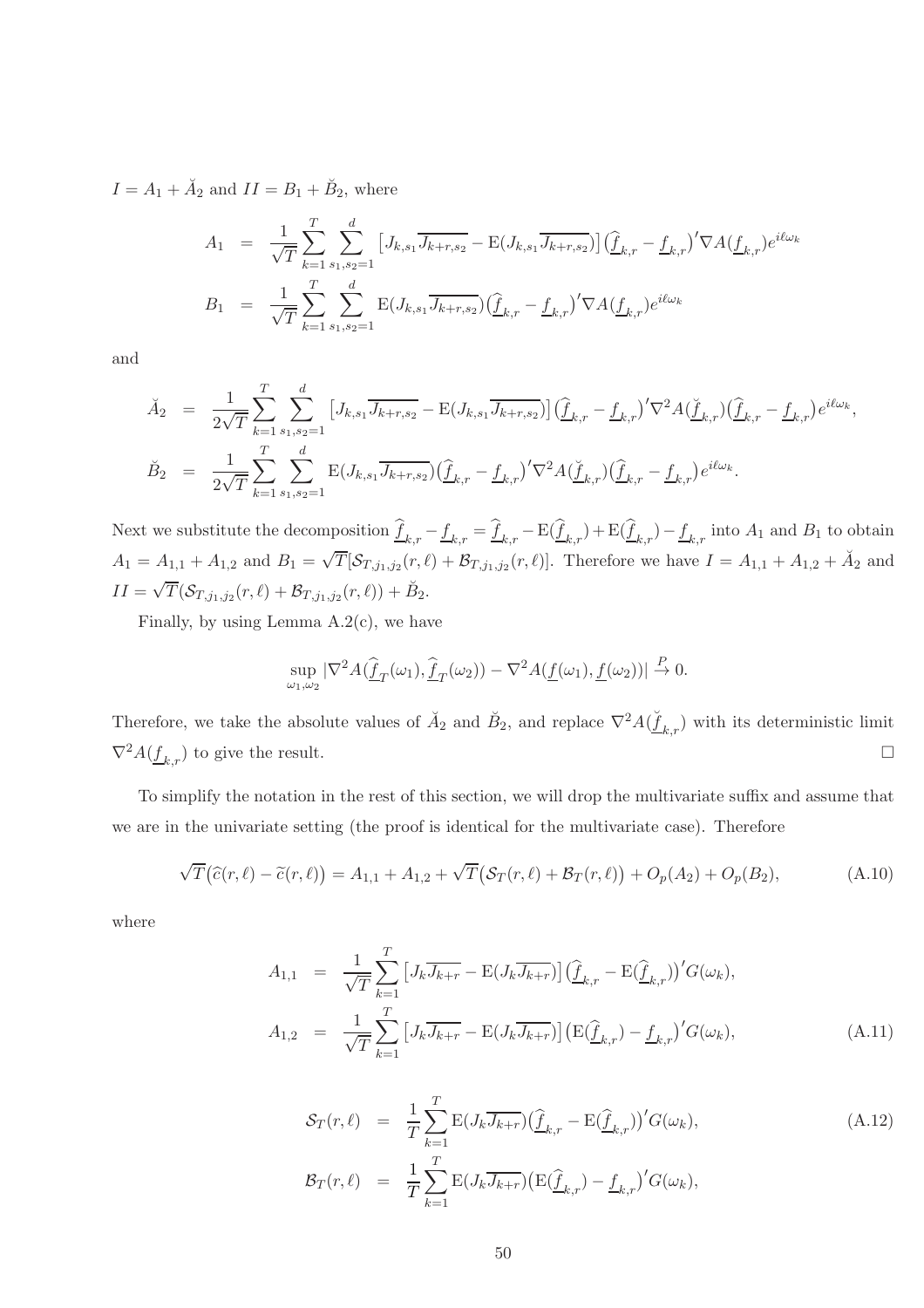$$
|A_2| \leq \frac{1}{2\sqrt{T}} \sum_{k=1}^T |J_k \overline{J_{k+r}} - \mathcal{E}(J_k \overline{J_{k+r}})| \cdot |\hat{f}_{k,r} - \underline{f}_{k,r}|_2^2 |H(\omega_k)|_2,
$$
  
\n
$$
|B_2| \leq \frac{1}{2\sqrt{T}} \sum_{k=1}^T |\mathcal{E}(J_k \overline{J_{k+r}})| \cdot |\hat{f}_{k,r} - \underline{f}_{k,r}|_2^2 |H(\omega_k)|_2,
$$
\n(A.13)

with  $G(\omega_k) = \nabla A(\underline{f}_{k,r})e^{i\ell\omega_k}$  and  $H(\omega_k) = \nabla^2 A(\underline{f}_{k,r})$ . In the following lemmas we obtain bounds for each of these terms.

In the proofs below, we will often use the result that if the cumulants are absolutely summable, in the sense that  $\sup_t \sum_{h_1,\dots,h_{n-1}} |\text{cum}(X_t, X_{t+h_1}, \dots, X_{t+h_{n-1}})| < \infty$ , then

$$
\sup_{\omega_1,\dots,\omega_n} \left| \operatorname{cum}(J_T(\omega_1),\dots,J_T(\omega_n)) \right| \le \frac{C}{T^{n/2-1}} \tag{A.14}
$$

for some constant C. In the following lemma, we bound  $A_{1,1}$ .

**Lemma A.4** Suppose that for  $1 \le n \le 8$ , we have  $\sup_t \sum_{h_1,\dots,h_{n-1}} |\text{cum}(X_t, X_{t+h_1}, \dots, X_{t+h_{n-1}})| < \infty$ . Let  $A_{1,1}$  be defined as in  $(A.11)$ .

- (i) In addition, suppose that for  $r \neq 0$ , we have  $|\text{cov}(J_T(\omega_k), J_T(\omega_{k+r}))| = O(T^{-1})$ , then  $||A_{1,1}||_2 =$  $O(\frac{1}{\sqrt{n}})$  $\frac{1}{T}+\frac{1}{bT}).$
- (ii) On the other hand, suppose that  $\sum_{k=1}^{T} |\text{cov}(J_T(\omega_k), J_T(\omega_{k+r}))| \leq C \log T$ , then we have  $||A_{1,1}||_2 \leq C \log T$  $C(\frac{\log T}{\ln \sqrt{T}})$  $\frac{\log I}{b\sqrt{T}}$ ).

PROOF. We prove the result in case (ii) (the proof of (i) is a simpler version of this result). By using the spectral representation of the spectral density function in  $(A.6)$ , we have

$$
A_{1,1} = \frac{1}{T^{3/2}} \sum_{k=1}^{T} \sum_{l=-\lfloor \frac{T-1}{2} \rfloor}^{\lfloor \frac{T}{2} \rfloor} \left( K_b(\omega_k - \omega_l), K_b(\omega_{k+r} - \omega_l) \right) G(\omega_k) \left( J_k \overline{J}_{k+r} - \mathcal{E}(J_k \overline{J}_{k+r}) \right) \left( |J_l|^2 - \mathcal{E}|J_l|^2 \right) (A.15)
$$

Evaluating the expectation of  $A_{1,1}$  gives

$$
E(A_{1,1}) = \frac{1}{T^{3/2}} \sum_{k=1}^{T} \sum_{l=-\lfloor \frac{T-1}{2} \rfloor}^{\lfloor \frac{T}{2} \rfloor} \left( K_b(\omega_k - \omega_l), K_b(\omega_{k+r} - \omega_l) \right) G(\omega_k) \text{cov}(J_k \overline{J}_{k+r}, J_l \overline{J}_l)
$$
  
\n
$$
= \frac{1}{T^{3/2}} \sum_{k=1}^{T} \sum_{l=-\lfloor \frac{T-1}{2} \rfloor}^{\lfloor \frac{T}{2} \rfloor} \left( K_b(\omega_k - \omega_l), K_b(\omega_{k+r} - \omega_l) \right) G(\omega_k)
$$
  
\n
$$
\times \left( \text{cov}(J_k, J_l) \text{cov}(\overline{J}_{k+r}, \overline{J}_l) + \text{cov}(J_k, \overline{J}_l) \text{cov}(\overline{J}_{k+r}, J_l) + \text{cum}(J_k, \overline{J}_{k+r}, \overline{J}_l, J_l) \right)
$$
  
\n
$$
=: I + II + III.
$$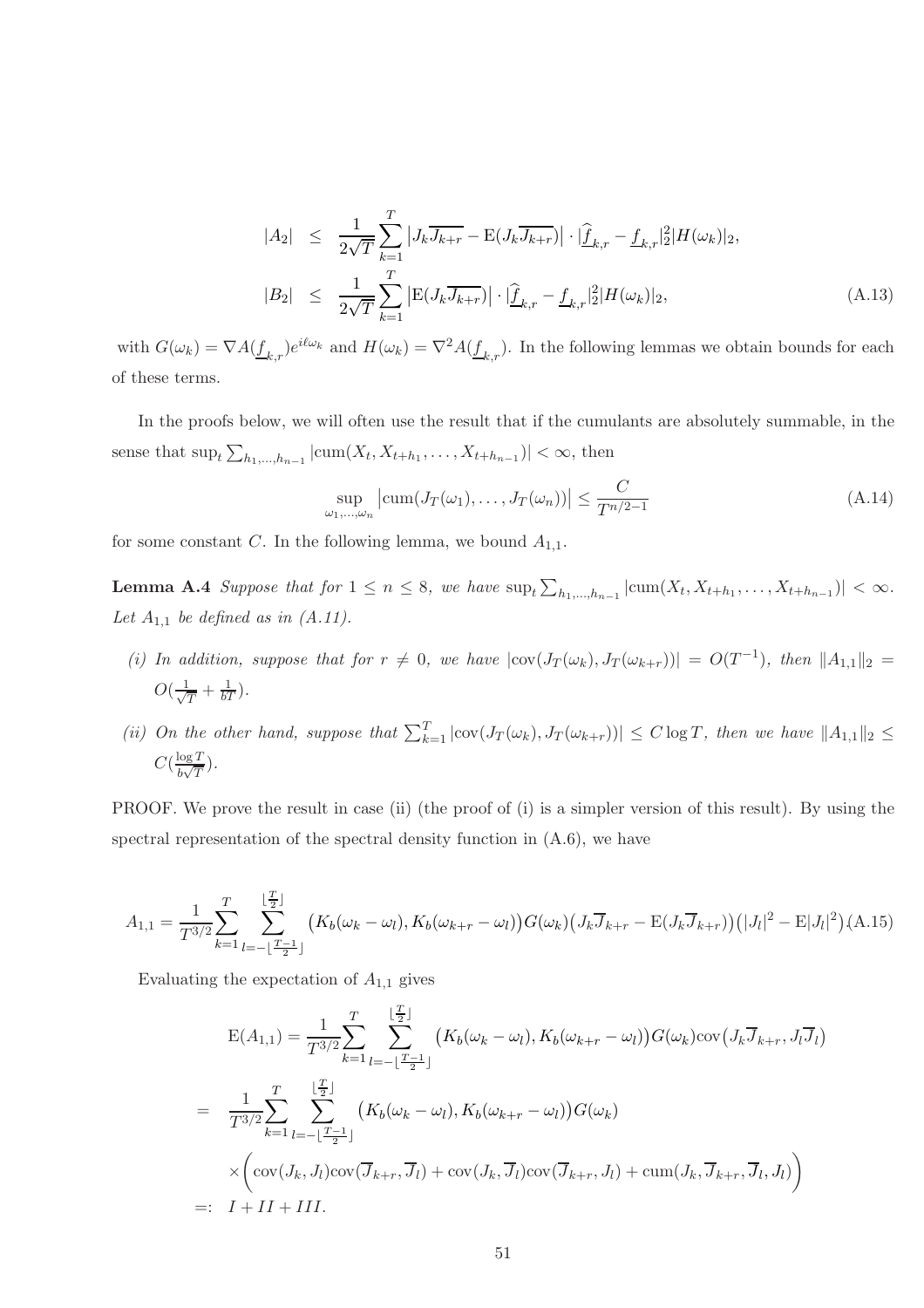By using that  $\sum_r \mathbb{E}(J_k \overline{J}_{k+r}) \leq C \log T$ , we can show  $I, II = O(\frac{\log T}{b\sqrt{T}})$  $\frac{\log I}{b\sqrt{T}}$  and by using (A.14), we have  $III =$  $O(\frac{1}{\sqrt{2}})$  $\overline{\overline{T}}$ ). Altogether, this gives  $E(A_{1,1}) = O(\frac{\log T}{b\sqrt{T}})$  $\frac{\log T}{b\sqrt{T}}$ ) (under the conditions in (i) we have  $E(A_{1,1}) = O(\frac{1}{\sqrt{T}})$  $\frac{1}{T}$ )). We now evaluate a bound for  $var(A_{1,1})$ . Again using (A.15) gives

$$
\begin{split}\n\text{var}(A_{1,1}) &= \frac{1}{T^3} \sum_{k_1,l_1} \sum_{k_2,l_2} \left( K_b(\omega_{k_1} - \omega_{l_1}), K_b(\omega_{k_1+r} - \omega_{l_1}) \right) G(\omega_{k_1}) G(\omega_{k_2})' \left( K_b(\omega_{k_2} - \omega_{l_2}), K_b(\omega_{k_2+r} - \omega_{l_2}) \right)' \\
&\times \text{cov}\left( \left( J_{k_1} \overline{J}_{k_1+r} - \mathcal{E}(J_{k_1} \overline{J}_{k_1+r}) \right) \left( J_{l_1} \overline{J}_{l_1} - \mathcal{E}(J_{l_1} \overline{J}_{l_1}) \right), \left( J_{k_2} \overline{J}_{k_2+r} - \mathcal{E}(J_{k_2} \overline{J}_{k_2+r}) \right) \left( J_{l_2} \overline{J}_{l_2} - \mathcal{E}(J_{l_2} \overline{J}_{l_2}) \right) \right).\n\end{split}
$$

By using indecomposable partitions (see Brillinger (1981) for the definition) we can show that  $var(A_{1,1}) =$  $O(\frac{(\log T)^3}{T^3h^2})$  $\frac{\log T)^3}{T^3b^2}$  (under (i) it will be  $\text{var}(A_{1,1}) = O(\frac{1}{T^3b^2})$ . This gives the desired result.

In the following lemma, we bound  $A_{1,2}$ .

**Lemma A.5** Suppose that  $\sup_t \sum_{h_1,h_2,h_3} |\text{cum}(X_t, X_{t+h_1}, X_{t+h_2}, X_{t+h_3})| < \infty$ . Let  $A_{1,2}$  be defined as in  $(A.11).$ 

- (i) In addition, suppose that for  $r \neq 0$  we have  $|\text{cov}(J_T(\omega_k), J_T(\omega_{k+r}))| = O(T^{-1})$ , then  $||A_{1,2}||_2 \leq$  $C \sup_{\omega} |E(f_T(\omega)) - f(\omega)|.$
- (ii) On the other hand, suppose that  $\sum_{k=1}^{T} |\text{cov}(J_T(\omega_k), J_T(\omega_{k+r}))| \leq C \log T$ , then we have  $||A_{1,2}||_2 \leq C \log T$  $C \log T \sup_{\omega} |\mathcal{E}(f_T(\omega)) - f(\omega)|.$

PROOF. Since the mean of  $A_{1,2}$  is zero, we evaluate the variance

$$
\begin{split}\n&\n\text{var}\bigg(\frac{1}{\sqrt{T}}\sum_{k=1}^{T} h_k \big(J_k \overline{J}_{k+r} - \mathcal{E}(J_k \overline{J}_{k+r})\big)\bigg) = \frac{1}{T} \sum_{k_1,k_2=1}^{T} h_{k_1} h_{k_2} \text{cov}\big(J_{k_1} \overline{J}_{k_1+r}, J_{k_2} \overline{J}_{k_2+r}\big) \\
&= \frac{1}{T} \sum_{k_1,k_2=1}^{T} h_{k_1} h_{k_2} \bigg\{ \text{cov}\big(J_{k_1}, J_{k_2}\big) \text{cov}\big(\overline{J}_{k_1+r}, \overline{J}_{k_2+r}\big) + \text{cov}\big(J_{k_1}, \overline{J}_{k_2+r}\big) \text{cov}\big(\overline{J}_{k_1+r}, J_{k_2}\big) + \\
&\text{cum}\big(J_{k_1}, \overline{J}_{k_1+r}, \overline{J}_{k_2}, J_{k_2+r}\big) \bigg\},\n\end{split}
$$

where  $h_k = (E(\hat{f}_{k,r}) - f_{k,r})'G(\omega_k)$ . Therefore, under the stated conditions, and by using (A.14), the result immediately follows.  $\Box$ 

In the following lemma, we bound  $A_2$  and  $B_2$ .

**Lemma A.6** Suppose  $\{X_t\}_t$  is a time series where for  $n = 2, \ldots, 8$ , we have  $\sup_t \sum_{h_1,\dots,h_{n-1}} |\text{cum}(X_t, X_{t+h_1}, \dots, X_{t+h_{n-1}})| < \infty$  and the assumptions of Lemma A.2 are satisfied. Then

$$
\left\| J_k \overline{J_{k+r}} - \mathcal{E} \left( J_k \overline{J_{k+r}} \right) \right\|_2 = O(1) \tag{A.16}
$$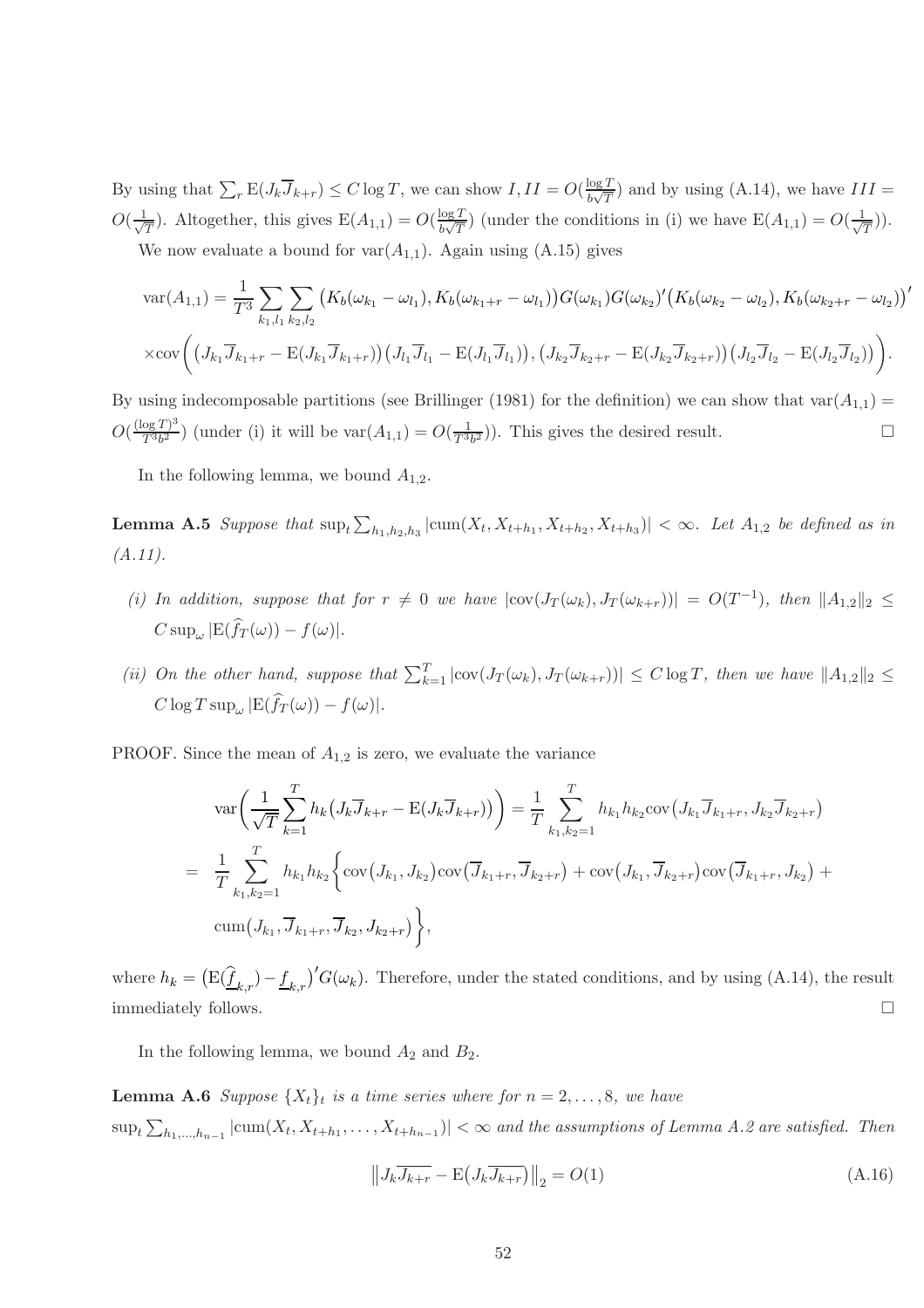and

$$
||A_2||_1 = O\left(\frac{1}{b\sqrt{T}} + b^2\sqrt{T}\right) \qquad ||B_2||_2 = O\left(\frac{1}{b\sqrt{T}} + b^2\sqrt{T}\right). \tag{A.17}
$$

where  $A_2$  and  $B_2$  are defined in  $(A.13)$ .

PROOF. We have

$$
J_k \overline{J_{k+r}} - \mathcal{E}(J_k \overline{J_{k+r}}) = \frac{1}{2\pi T} \sum_{t,\tau=1}^T \rho_{t,\tau} (X_t X_\tau - \mathcal{E}(X_t X_\tau)),
$$

where  $\rho_{t,\tau} = \exp(-i\omega_k(t-\tau)) \exp(i\omega_r \tau)$ . Now, by evaluating the variance, we get

$$
\mathcal{E}|J_k\overline{J_{k+r}} - \mathcal{E}(J_k\overline{J_{k+r}})|^2 \leq \frac{1}{(2\pi)^2}(I + II + III), \tag{A.18}
$$

where

$$
I = T^{-2} \sum_{t_1, t_2=1}^{T} \sum_{\tau_1, \tau_2=1}^{T} \rho_{t_1, \tau_1} \overline{\rho_{t_2, \tau_2}} \text{cov}(X_{t_1}, X_{t_2}) \text{cov}(X_{\tau_1}, X_{\tau_2}),
$$
  
\n
$$
II = T^{-2} \sum_{t_1, t_2=1}^{T} \sum_{\tau_1, \tau_2=1}^{T} \rho_{t_1, \tau_1} \overline{\rho_{t_2, \tau_2}} \text{cov}(X_{t_1}, X_{\tau_2}) \text{cov}(X_{\tau_1}, X_{t_2}),
$$
  
\n
$$
III = T^{-2} \sum_{t_1, t_2=1}^{T} \sum_{\tau_1, \tau_2=1}^{T} \rho_{t_1, \tau_1} \overline{\rho_{t_2, \tau_2}} \text{cum}(X_{t_1}, X_{\tau_1}, X_{t_2}, X_{\tau_2}).
$$

Therefore, by using  $\sup_t \sum_{\tau} |\text{cov}(X_t, X_{\tau})| < \infty$  and  $\sup_t \sum_{\tau_1, t_2, \tau_2} |\text{cum}(X_t, X_{\tau_1}, X_{t_2}, X_{\tau_2})| < \infty$ , we have (A.16).

To obtain bounds for  $A_2$  and  $B_2$ , we get from  $(A.13)$  and Cauchy-Schwarz inequality

$$
||A_2||_1 \leq \frac{1}{\sqrt{2T}} \sum_{k=1}^T ||J_k \overline{J_{k+r}} - \mathcal{E}(J_k \overline{J_{k+r}})||_2 \cdot ||\hat{f}_{k,r} - \underline{f}_{k,r}||_4^2 |H(\omega_k)|_2,
$$
  

$$
||B_2||_1 \leq \frac{1}{2\sqrt{T}} \sum_{k=1}^T |\mathcal{E}(J_k \overline{J_{k+r}})| \cdot ||\hat{f}_{k,r} - \underline{f}_{k,r}||_2^2 |H(\omega_k)|_2,
$$

Thus, by using  $(A.16)$  and Lemma  $A.2(a,b)$ , we have  $(A.17)$ .

Finally, we obtain bounds for  $\sqrt{T}S_T(r,\ell)$  and  $\sqrt{T}\mathcal{B}_T(r,\ell)$ .

**Lemma A.7** Suppose  $\{X_t\}_t$  is a time series whose cumulants satisfy  $\sup_t \sum_h |\text{cov}(X_t, X_{t+h})| < \infty$  and  $\sup_t \sum_{h_1, h_2, h_3} |\text{cum}(X_t, X_{t+h_1}, X_{t+h_2}, X_{t+h_3})| < \infty.$ 

(i) If  $|E(J_T(\omega_k)\overline{J}_T(\omega_{k+r}))| = O(\frac{1}{T})$  $(\frac{1}{T})$  for all k and  $r \neq 0$ , then

$$
\|\mathcal{S}_T(r,\ell)\|_2 = O\left(\frac{1}{b^{1/2}T^{3/2}}\right) \quad \text{and} \quad |\mathcal{B}_T(r,\ell)| = O\left(\frac{b}{T}\right).
$$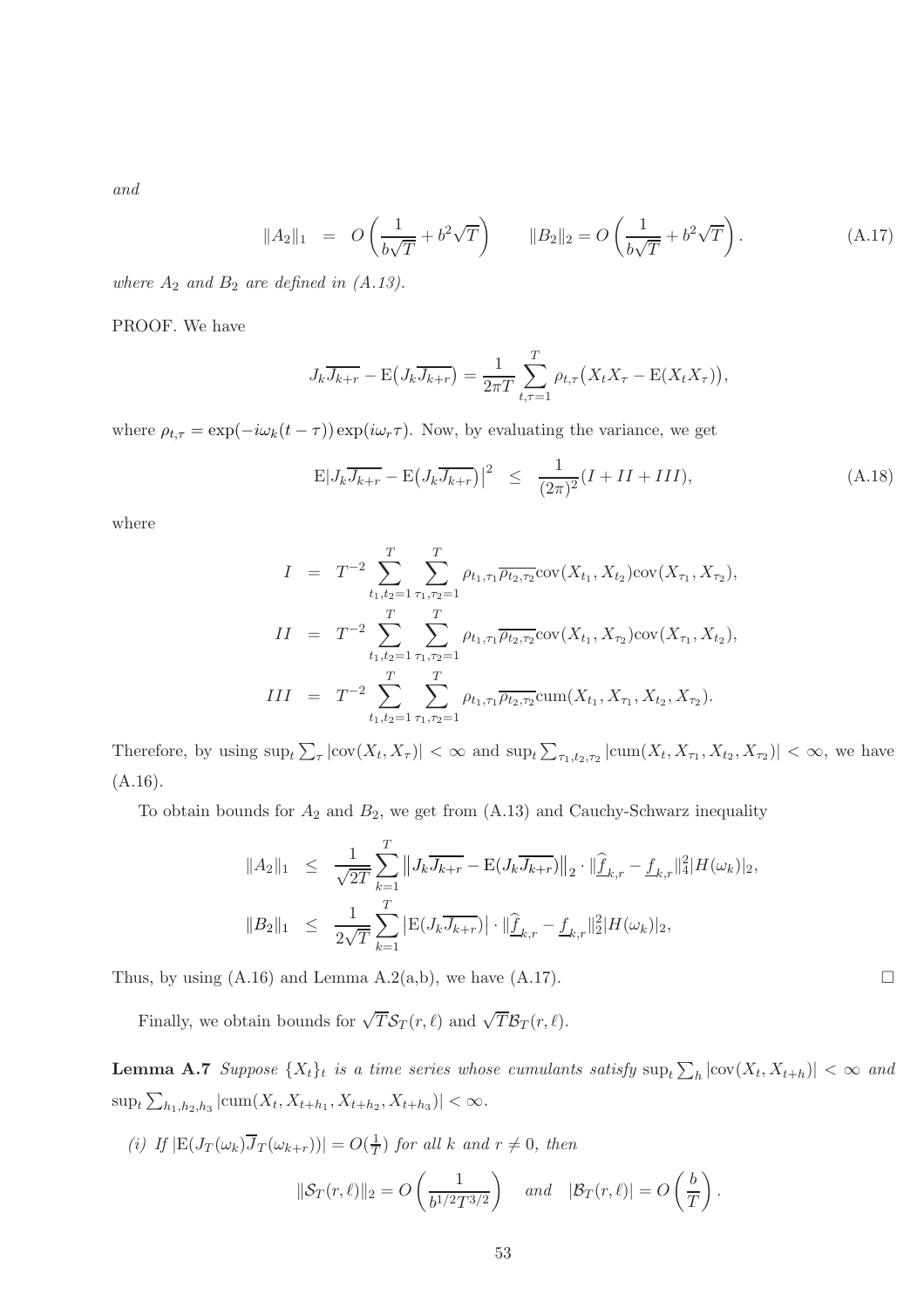(ii) On the other hand, if for fixed r and k we have  $|E(J_T(\omega_k)\overline{J}_T(\omega_{k+r}))|=h(\omega_k;r)+O(\frac{1}{T})$  $\frac{1}{T}$ ) (where  $h(\cdot, r)$ is a function with a bounded derivative over  $[0, 2\pi]$  and the conditions in Lemma A.2(a) hold, then we have

$$
||S_T(r, \ell)||_2 = O(T^{-1/2})
$$
 and  $|B_T(r, \ell)| = O(b)$ .

PROOF. We first prove (i). Bounding  $\|\mathcal{S}_T (r, \ell)\|_2$  and  $|\mathcal{B}_T (r, \ell)|$  gives

$$
\|\mathcal{S}_T(r,\ell)\|_2 \leq \frac{1}{T} \sum_{k=1}^T |\mathcal{E}(J_k \overline{J_{k+r}})| \left\| \widehat{f}_{k,r} - \mathcal{E}(\widehat{f}_{k,r}) \right\|_2 |G(\omega_k)|_2,
$$
  

$$
|\mathcal{B}_T(r,\ell)| = \frac{1}{T} \sum_{k=1}^T |\mathcal{E}(J_k \overline{J_{k+r}})| \left| \mathcal{E}(\widehat{f}_{k,r}) - \underline{f}_{k,r} \right|_1 \cdot |G(\omega_k)|_1
$$

and by substituting the bounds in Lemma A.2(a) and  $|E(J_k\bar{J}_{k+r})| = O(T^{-1})$  into the above, we obtain (i).

The proof of (ii) is rather different. We don't obtain the same bounds as in (i), because we do not have  $|E(J_k\bar{J}_{k+r})| = O(T^{-1})$ . To bound  $S_T(r,\ell)$ , we rewrite it as a quadratic form (see Section A.4 for the details)

$$
\begin{split}\n&\mathcal{S}_{T}(r,\ell) \\
&= \frac{-1}{2T} \sum_{k=1}^{T} \mathbf{E}(J_{k}\overline{J}_{k+r}) \exp(i\ell\omega_{k}) \bigg( \frac{\widehat{f}_{T}(\omega_{k}) - \mathbf{E}(\widehat{f}_{T}(\omega_{k}))}{\sqrt{f(\omega_{k})^{3}f(\omega_{k+r})}} + \frac{\widehat{f}_{T}(\omega_{k+r}) - \mathbf{E}(\widehat{f}_{T}(\omega_{k+r}))}{\sqrt{f(\omega_{k})f(\omega_{k+r})^{3}}} \bigg) \\
&= \frac{-1}{2T} \sum_{k=1}^{T} h(\omega_{k},r) \exp(i\ell\omega_{k}) \bigg( \frac{\widehat{f}_{T}(\omega_{k}) - \mathbf{E}(\widehat{f}_{T}(\omega_{k}))}{\sqrt{f(\omega_{k})^{3}f(\omega_{k+r})}} + \frac{\widehat{f}_{T}(\omega_{k+r}) - \mathbf{E}(\widehat{f}_{T}(\omega_{k+r}))}{\sqrt{f(\omega_{k})f(\omega_{k+r})^{3}}} \bigg) + O\left(\frac{1}{T}\right) \\
&= \frac{-1}{2T} \sum_{t,\tau} \lambda_{b}(t-\tau) (X_{t}X_{\tau} - \mathbf{E}(X_{t}X_{\tau}) \frac{1}{T} \sum_{k=1}^{T} h(\omega_{k},r) e^{i\ell\omega_{k}} \bigg( \frac{e^{-i(t-\tau)\omega_{k}}}{\sqrt{f(\omega_{k})^{3}f(\omega_{k+r})}} + \frac{e^{-i(t-\tau)\omega_{k+r}}}{\sqrt{f(\omega_{k})f(\omega_{k+r})^{3}}} \bigg) + O\left(\frac{1}{T}\right) \\
&= d_{T}(t-\tau+\ell;\omega_{r})\n\end{split}
$$

with  $d_T(\nu; \omega_r) = d(\nu; \omega_r) + O(\frac{1}{T})$  $\frac{1}{T}$ ), where  $d(\nu; \omega_r)$  as defined in Lemma A.12 (for the case  $d = 1$ ). There, we show that  $|d(\nu; \omega_r)| = O(\frac{1}{\nu^2})$  $\frac{1}{\nu^2}$ ) such that  $d_T(\nu; \omega_r) = O(\frac{1}{\nu^2})$  $\frac{1}{\nu^2} + \frac{1}{T}$  $(\frac{1}{T})$  (for  $\nu \neq 0$ ). Using this we can show that var $(\mathcal{S}_T(r,\ell)) = O(T^{-1})$ . The bound on  $\mathcal{B}_T(r,\ell)$  follows again from Lemma A.2(a).

Having obtained bounds for all the terms in Lemma A.3 (see also equation (A.10)), we now show that Assumptions 3.1 and 3.2 satisfy the conditions under which we obtain these bounds.

- **Lemma A.8** (i) Suppose  $\{X_t\}$  is a second order stationary time series with  $\sum_h |\text{cov}(X_h, X_0)| < \infty$ . Then, we have  $\max_{1 \leq k \leq T} |\text{cov}(J_T(\omega_k), J_T(\omega_{k+r}))| = O(\frac{1}{T})$  $\frac{1}{T}$ ) for  $r \neq 0, T/2, T$ .
	- (ii) Suppose Assumption 3.2( $L2$ ) holds. Then, we have

$$
cov(J_T(\omega_{k_1}), J_T(\omega_{k_2})) = h(\omega_{k_1}; k_2 - k_1) + R_T(\omega_{k_1}, \omega_{k_2}),
$$
\n(A.19)

where  $h(\omega; r)$  is defined in Remark 3.2 and  $\sup_{\omega_1,\omega_2} |R_T(\omega_1, \omega_2)| = O(T^{-1})$ .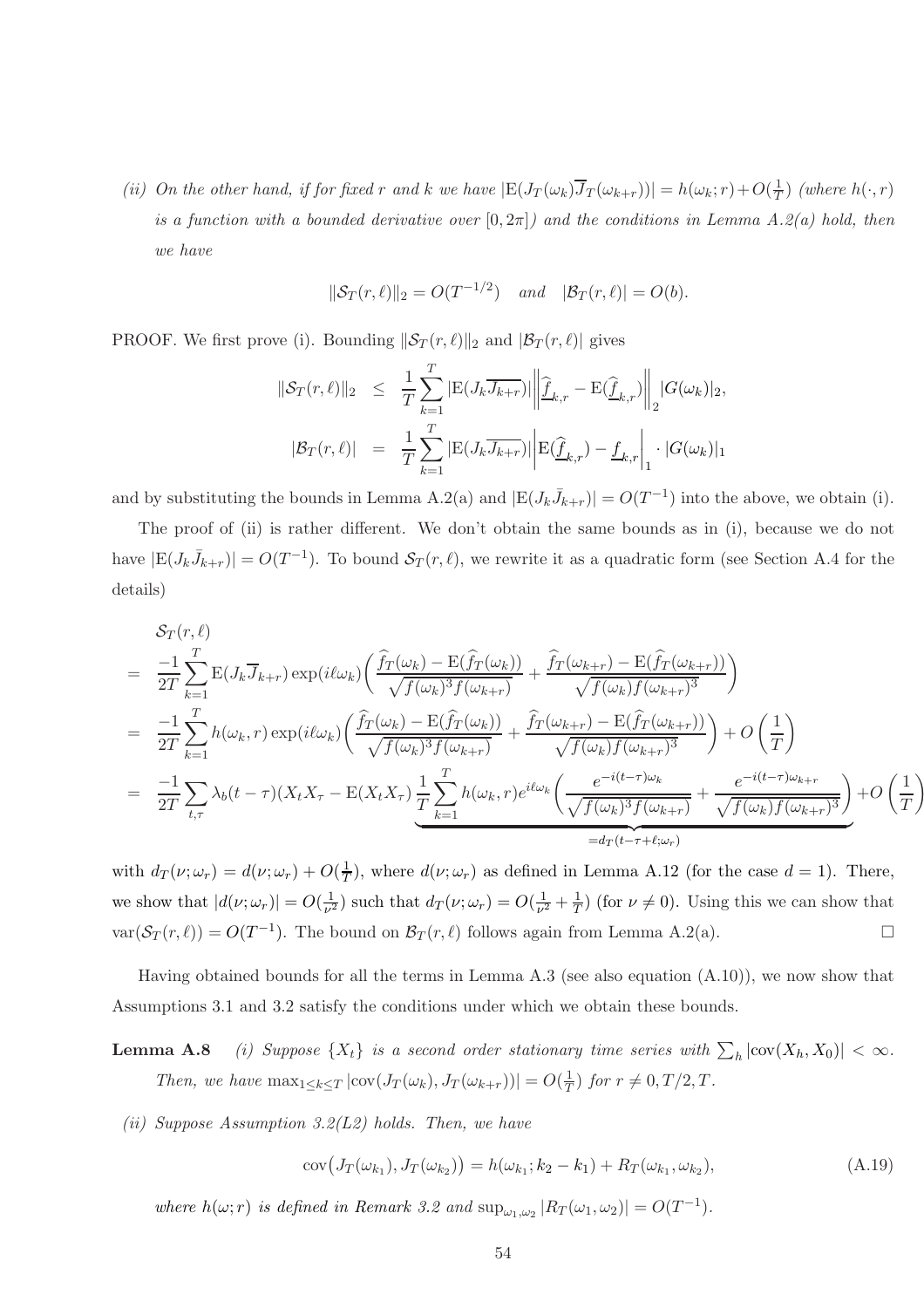PROOF. (i) follows from (Brillinger, 1981), Theorem 4.3.2.

To prove (ii) under local stationarity, we expand  $cov(J_{k_1}, J_{k_2})$  to give

$$
cov(J_{k_1}, J_{k_2}) = \frac{1}{2\pi T} \sum_{t,\tau=1}^T cov(X_{t,T}, X_{\tau,T}) exp(-i(t-\tau)\omega_{k_1} - i\tau(\omega_{k_1} - \omega_{k_2})).
$$

Now, using Assumption 3.2(L2), we can replace  $cov(X_{t,T}, X_{\tau,T})$  with  $\kappa(\frac{\tau}{T})$  $\frac{\tau}{T}$ ;  $t - \tau$ ) to give

$$
\text{cov}(J_{k_1}, J_{k_2}) = \frac{1}{2\pi T} \sum_{t,\tau=1}^T \kappa \left(\frac{\tau}{T}; t - \tau\right) \exp(-i(t - \tau)\omega_{k_1}) \exp(-i\tau(\omega_{k_1} - \omega_{k_2})) + R_1(\omega_{k_1}, \omega_{k_2})
$$

$$
= \frac{1}{2\pi T} \sum_{\tau=1}^T \exp(-i\tau(\omega_{k_1} - \omega_{k_2})) \sum_{h=-\tau+1}^{T-\tau} \kappa \left(\frac{\tau}{T}, h\right) \exp(-ih\omega_{k_1}) + R_1(\omega_{k_1}, \omega_{k_2})
$$

and by using Assumption 3.2(L2), we can show that  $|R_1(\omega_{k_1}, \omega_{k_2})| \leq \frac{C}{T} \sum_h \kappa_2(h) = O(T^{-1})$ . Next we replace the inner sum with  $\sum_{h=-\infty}^{\infty}$  to give

$$
cov(J_{k_1}, J_{k_2}) = \frac{1}{T} \sum_{\tau=1}^T f\left(\frac{\tau}{T}; \omega_{k_1}\right) exp\left(i2\pi(k_2 - k_1)\frac{\tau}{T}\right) + R_1(\omega_{k_1}, \omega_{k_2}) + R_2(\omega_{k_1}, \omega_{k_2}),
$$

where

$$
R_2(\omega_{k_1}, \omega_{k_2}) = \frac{1}{2\pi T} \sum_{\tau=1}^T \exp(-i\tau(\omega_{k_1} - \omega_{k_2})) \left( \sum_{h=-\infty}^{-\tau} + \sum_{T-\tau+1}^{\infty} \right) \kappa(\frac{\tau}{T}; h) \exp(-ih\omega_{k_1}).
$$

Under Assumption 3.2(L2), we have that  $\sup_u |\kappa(u,h)| \leq C|h|^{-(2+\varepsilon)}$ , therefore  $|R_2(\omega_{k_1}, \omega_{k_2})| \leq CT^{-1}$ . Finally, by replacing the sum by an integral, we get

$$
\text{cov}(J_{k_1}, J_{k_2}) = \int_0^1 f(u; \omega_{k_1}) \text{exp}(i2\pi(k_2 - k_1)u) du + R_T(\omega_{k_1}, \omega_{k_2}),
$$
  
where  $|R_T(\omega_{k_1}, \omega_{k_2})| \le CT^{-1}$ , which gives (A.19).

In the following lemma and corollary, we show how the  $\alpha$ -mixing rates are related to summability of the cumulants. We state the results for the multivariate case.

**Lemma A.9** Let us suppose that  $\{\underline{X}_t\}$  is an  $\alpha$ -mixing time series with rate  $K|t|^{-\alpha}$  such that there exists an r where  $\|\underline{X}_t\|_r < \infty$  and  $\alpha > r(k-1)/(r-k)$ . If  $t_1 \leq t_2 \leq \ldots \leq t_k$ , then we have  $|\text{cum}(X_{t_1,j_1},\ldots,X_{t_k,j_k})| \leq C_k \text{sup}_{t,j} ||X_{t,j}||_r^k \prod_{i=2}^k |t_i - t_{i-1}|^{-\alpha(\frac{1-k/r}{k-1})},$ 

$$
\sup_{t_1} \sum_{t_2,\dots,t_k=1}^{\infty} |\text{cum}(X_{t_1,j_1},\dots,X_{t_k,j_k})| \le C_k \sup_{t,j} \|X_{t,j}\|_r^k \left(\sum_t |t|^{-\alpha(\frac{1-k/r}{k-1})}\right)^{k-1} < \infty. \tag{A.20}
$$

If  $\alpha > 2r(k-1)/(r-k)$ , we have

$$
\sup_{t_1} \sum_{t_2,\dots,t_k=1}^{\infty} (1+|t_j|)|\text{cum}(X_{t_1,j_1},\dots,X_{t_k,j_k})| \leq C_k \sup_{t,j} \|X_{t,j}\|_r^k \left(\sum_t |t|^{-\alpha(\frac{1-k/r}{k-1})+1}\right)^{k-1} < \infty, \tag{A.21}
$$

where  $C_k$  is a finite constant which depends only on k.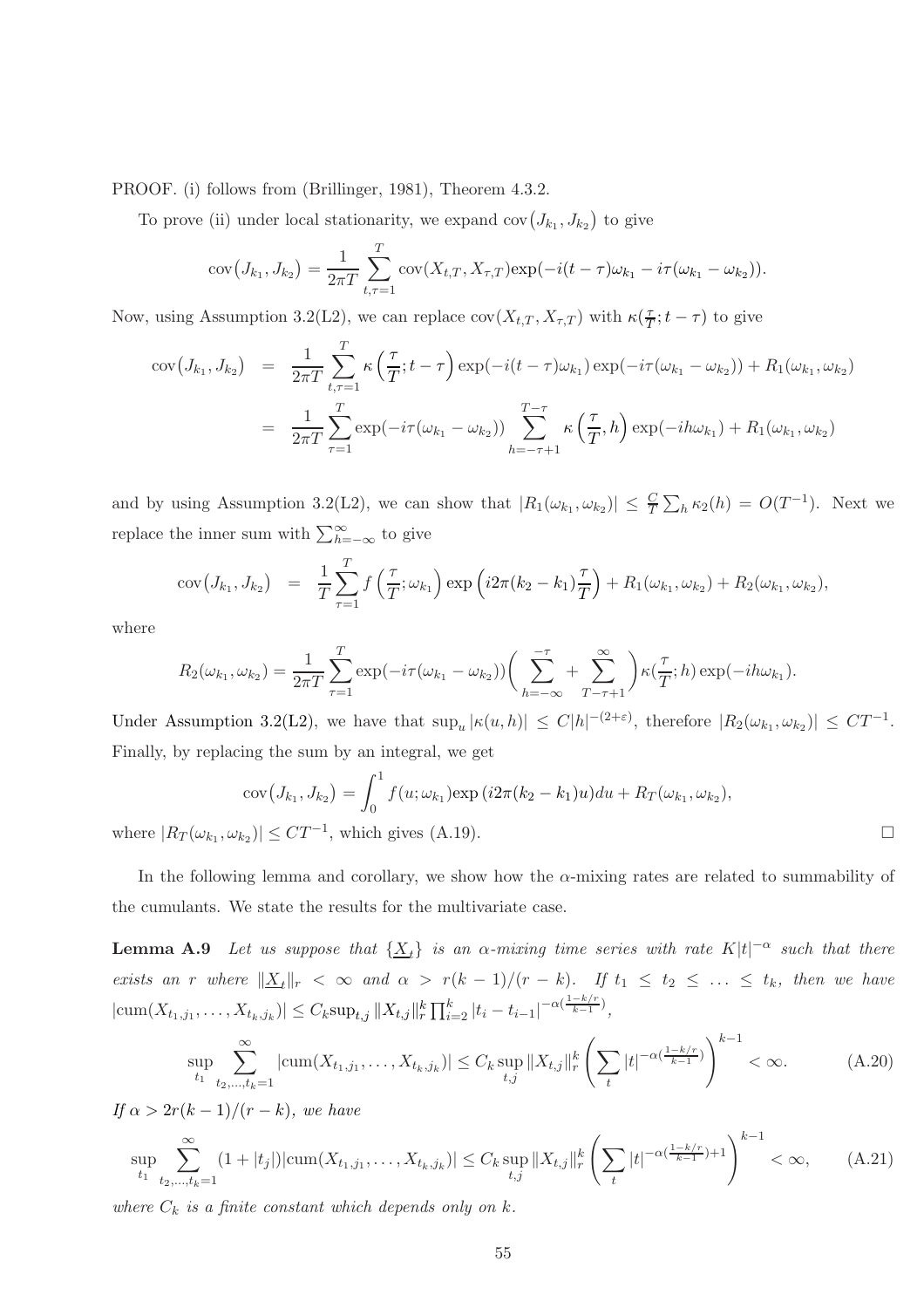PROOF. The proof is identical to the proof of Lemma 4.1 in Lee and Subba Rao (2011) (see also Statulevicius and Jakimavicius (1988) and Neumann (1996)).

**Corollary A.1** Suppose Assumption 3.1(P1, P2) or 3.2(L1, L3) holds. Then there exists an  $\varepsilon > 0$  such that  $|\text{cov}(\underline{X}_0, \underline{X}_h)|_1 < C|h|^{-(2+\varepsilon)}$ ,  $\sup_t |\text{cov}(\underline{X}_{t,T}, \underline{X}_{t+h,T})|_1 < C|h|^{-(2+\varepsilon)}$  and

$$
\sup_{t_1,j_1,\dots,j_4} \sum_{t_2,t_3,t_4} (1+|t_i|) \cdot |\text{cum}(X_{t_1,j_1}, X_{t_2,j_2}, X_{t_3,j_3}, X_{t_4,j_4})| < \infty, \quad i = 1,2,3,
$$

Furthermore, if Assumption 3.1(P1, P4) or 3.2(L1, L5) holds, then for  $1 \le n \le 8$  we have

$$
\sup_{t_1} \sum_{t_2,\dots,t_n} |\text{cum}(X_{t_1,j_1}, X_{t_2,j_2},\dots,X_{t_n,j_n})| < \infty.
$$

PROOF. The proof immediately follows from Lemma A.9, thus we omit the details.

We can now obtain bounds for the difference  $|\sqrt{T}(\hat{c}(r,\ell)-\tilde{c}(r,\ell))|$  which leads to the proofs of Theorems 3.1 and 3.5.

Theorem A.1 Suppose that Assumption 3.1 holds, then we have

$$
\sqrt{T}\hat{c}(r,\ell) = \sqrt{T}\tilde{c}(r,\ell) + O_p\left(\frac{1}{b\sqrt{T}} + b + b^2\sqrt{T}\right). \tag{A.22}
$$

Under Assumption 3.2, we have

$$
\sqrt{T}\widehat{c}(r,\ell) = \sqrt{T}\widetilde{c}(r,\ell) + \sqrt{T}\mathcal{S}_T(r,\ell) + \sqrt{T}\mathcal{B}_T(r,\ell) + O_p\left(\frac{\log T}{b\sqrt{T}} + b\log T + b^2\sqrt{T}\right). \tag{A.23}
$$

PROOF. To prove (A.22), we use the expansion (A.10) to give

$$
\sqrt{T}(\widehat{c}(r,\ell) - \widetilde{c}(r,\ell)) = \underbrace{A_{1,1}}_{\text{Lemma }A.4(i)} + \underbrace{A_{1,2}}_{\text{Lemma }A.5(i)} + \underbrace{O_p(A_2) + O_p(B_2)}_{(A.17)} + \sqrt{T} \left( \underbrace{S_T(r,\ell) + B_T(r,\ell)}_{\text{Lemma }A.7(i)} \right)
$$
\n
$$
= O\left(\frac{1}{T^{1/2}} + \frac{1}{bT} + b + \frac{1}{b\sqrt{T}} + b^2\sqrt{T} + \frac{b}{\sqrt{T}} \right)
$$

To prove (A.23) we first note that by Lemma A.7(ii) we have  $\|\mathcal{S}_T(r,\ell)\|_2 = O(T^{-1/2})$  and  $|\mathcal{B}_T(r,\ell)| =$  $O(b)$ , therefore we use expansion  $(A.10)$  to give

$$
\sqrt{T}\left(\widehat{c}(r,\ell) - \widetilde{c}(r,\ell) - \mathcal{S}_T(r,\ell) + \mathcal{B}_T(r,\ell)\right) = \underbrace{A_{1,1}}_{\text{Lemma }A.4(ii)} + \underbrace{A_{1,2}}_{\text{Lemma }A.5(ii)} + \underbrace{O_p(A_2) + O_p(B_2)}_{(A.17)}.
$$
\n
$$
= O\left(\frac{\log T}{b\sqrt{T}} + b\log T + \frac{1}{b\sqrt{T}} + b^2\sqrt{T}\right).
$$

This proves the result.

Proof of Theorems 3.1 and 3.5 The proofs of Theorems 3.1 and 3.5 follow immediately from Theorem A.1.  $\Box$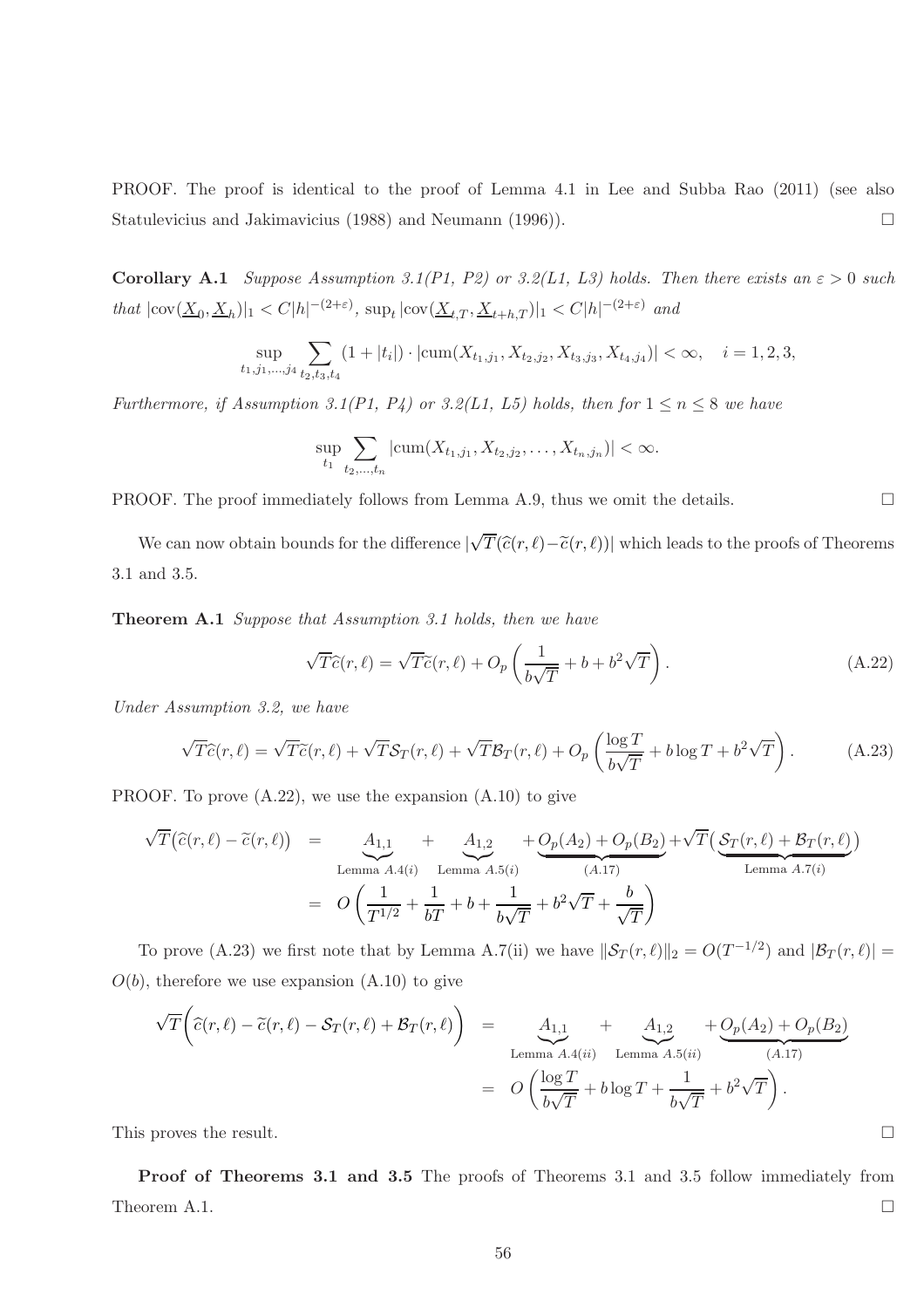#### A.3 Proof of Theorem 3.2 and Lemma 3.1

Throughout the proof, we will assume that T is sufficiently large, i.e. such that  $0 < r < \frac{T}{2}$  and  $0 \le \ell < \frac{T}{2}$ hold. This avoids issues related to symmetry and periodicity of the DFTs. The proof relies on the following important lemma. We mention, that unlike the previous (and future) sections in the Appendix, we will prove the result for the multivariate case. This is because for the variance calculation there are subtle differences between the multivariate and univariate cases.

**Lemma A.10** Suppose that  $\{\underline{X}_t\}$  is fourth order stationary such that  $\sum_h |h| \cdot |\text{cov}(X_{0,j_1}, X_{h,j_2})| < \infty$  and  $\sum_{h_1,h_2,h_3} |h_i| \cdot |\text{cum}(X_{0,j_1}, X_{h_1,j_2}, X_{h_2,j_3}, X_{h_3,j_4})| < \infty$  hold for all  $j_1,\ldots,j_4 = 1,\ldots,d$  and  $i = 1,2,3$ . We mention that these conditions are satisfied under Assumption 3.1(P1,P2) (see Corollary A.1). Then, for all fixed  $r_1, r_2 \in \mathbb{N}$  and  $\ell_1, \ell_2 \in \mathbb{N}_0$  and all  $j_1, j_2, j_3, j_4 \in \{1, \ldots, d\}$ , we have

$$
T\text{cov}(\widetilde{c}_{j_1,j_2}(r_1,\ell_1),\widetilde{c}_{j_3,j_4}(r_2,\ell_2)) = \{\delta_{j_1j_3}\delta_{j_2j_4}\delta_{\ell_1\ell_2} + \delta_{j_1j_4}\delta_{j_2j_3}\delta_{\ell_1,-\ell_2}\}\delta_{r_1,r_2} + \kappa^{(\ell_1,\ell_2)}(j_1,j_2,j_3,j_4)\delta_{r_1,r_2} + O\left(\frac{1}{T}\right)
$$
  

$$
T\text{cov}(\widetilde{c}_{j_1,j_2}(r_1,\ell_1),\overline{\widetilde{c}_{j_3,j_4}(r_2,\ell_2)}) = O\left(\frac{1}{T}\right),
$$

where  $\delta_{jk} = 1$  if  $j = k$  and  $\delta_{jk} = 0$  otherwise. As both right-hand sides above are unaffected by complex conjugation,  $T\text{cov}(\tilde{c}_{j_1,j_2}(r_1,\ell_1),\tilde{c}_{j_3,j_4}(r_2,\ell_2))$  and  $T\text{cov}(\tilde{c}_{j_1,j_2}(r_1,\ell_1),\tilde{c}_{j_3,j_4}(r_2,\ell_2))$  satisfy the same properties, respectively.

PROOF. Straightforward calculations give

$$
T\text{cov}\left(\tilde{c}_{j_1,j_2}(r_1,\ell_1),\tilde{c}_{j_3,j_4}(r_2,\ell_2)\right) = \frac{1}{T} \sum_{k_1,k_2=1}^T \sum_{s_1,s_2,s_3,s_4=1}^d L_{j_1s_1}(\omega_{k_1}) \overline{L_{j_2s_2}(\omega_{k_1+r_1}) L_{j_3s_3}(\omega_{k_2})} L_{j_4s_4}(\omega_{k_2+r_2})
$$
  
 
$$
\times \text{cov}(J_{k_1,s_1} \overline{J_{k_1+r_1,s_2}}, J_{k_2,s_3} \overline{J_{k_2+r_2,s_4}}) \exp(i\ell_1 \omega_{k_1} - i\ell_2 \omega_{k_2}).
$$

and by using the identity  $cum(Z_1,\overline{Z_2},\overline{Z_3},Z_4) = cov(Z_1\overline{Z_2},Z_3\overline{Z_4}) - E(Z_1\overline{Z_3})E(\overline{Z_2}Z_4) - E(Z_1Z_4)E(\overline{Z_2}Z_3)$ for complex-valued and zero mean random variables  $Z_1, Z_2, Z_3, Z_4$ , we get

$$
T\text{cov}(\tilde{c}_{j_1,j_2}(r_1,\ell_1),\tilde{c}_{j_3,j_4}(r_2,\ell_2))
$$
\n
$$
= \frac{1}{T} \sum_{k_1,k_2=1}^T \sum_{s_1,s_2,s_3,s_4=1}^d L_{j_1s_1}(\omega_{k_1}) L_{j_2s_2}(\omega_{k_1+r_1}) L_{j_3s_3}(\omega_{k_2}) L_{j_4s_4}(\omega_{k_2+r_2}) \left\{ E(J_{k_1,s_1},\overline{J_{k_2,s_3}}) E(\overline{J_{k_1+r_1,s_2}} J_{k_2+r_2,s_4}) + E(J_{k_1,s_1},J_{k_2+r_2,s_4}) E(\overline{J_{k_1+r_1,s_2}} J_{k_2,s_3}) + \text{cum}(J_{k_1,s_1},\overline{J_{k_1+r_1,s_2}},\overline{J_{k_2,s_3}},J_{k_2+r_2,s_4}) \right\} \exp(i\ell_1\omega_{k_1} - i\ell_2\omega_{k_2})
$$
\n
$$
=: I + II + III.
$$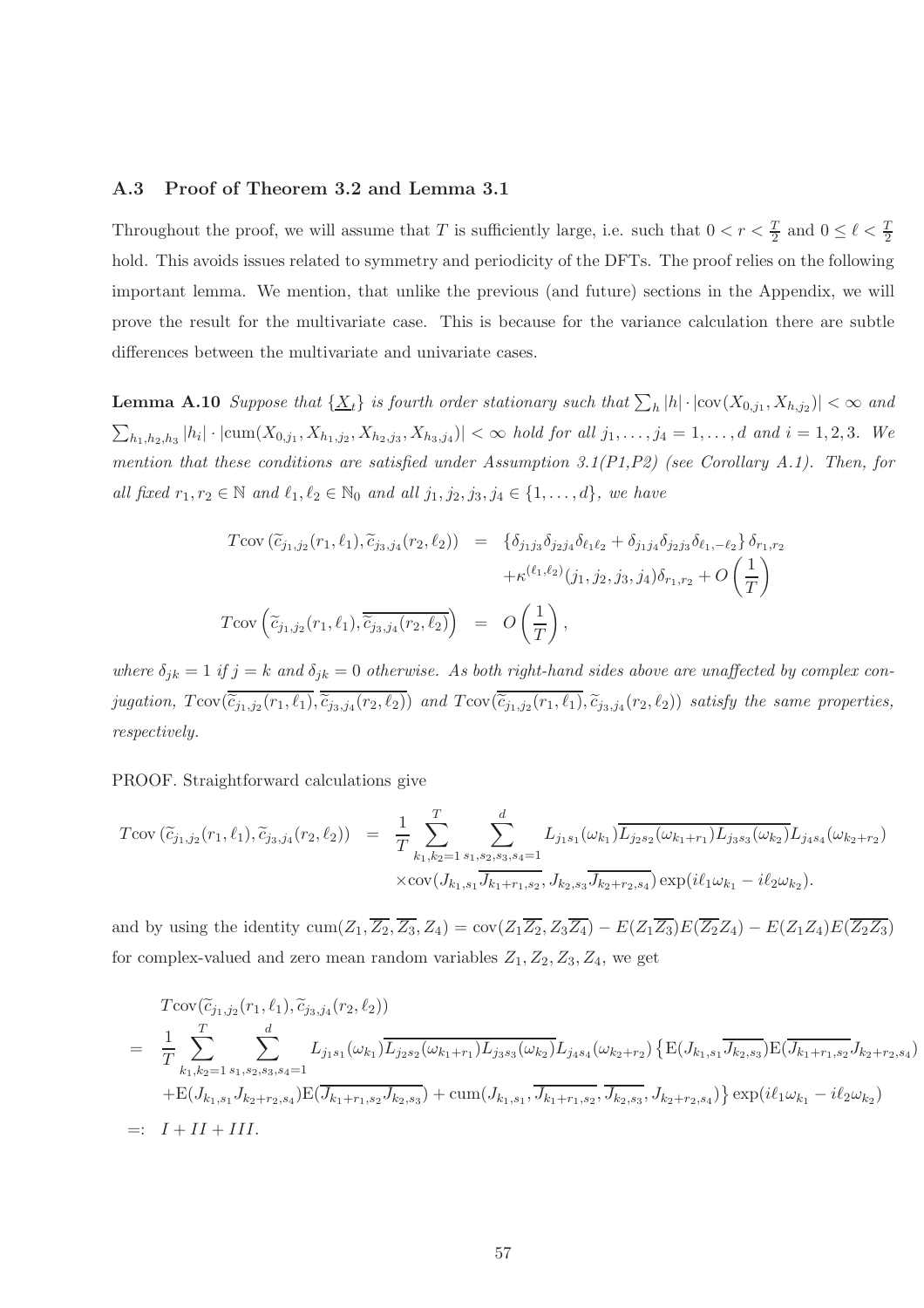Substituting the identity  $E(J_{k_1,s_1}\overline{J_{k_2,s_3}}) = \frac{1}{2\pi T} \sum_{h=- (T-1)}^{T-1} \kappa_{s_1s_3}(h) e^{-ih\omega_{k_2}} \left(\sum_{t=1}^T e^{-it(\omega_{k_1}-\omega_{k_2})} + O(h)\right)$  into I and replacing the inner sum with  $\sum_{t=1}^{T} e^{it(\omega_{k_1} - \omega_{k_2})}$  gives

$$
I = \frac{1}{T} \sum_{k_1, k_2=1}^{T} \sum_{s_1, s_2, s_3, s_4=1}^{d} L_{j_1 s_1}(\omega_{k_1}) \overline{L_{j_2 s_2}(\omega_{k_1+r_1})} L_{j_3 s_3}(\omega_{k_2})} L_{j_4 s_4}(\omega_{k_2+r_2})
$$
  

$$
\times \left( \frac{1}{2\pi T} \sum_{h=-(T-1)}^{T-1} \kappa_{s_1 s_3}(h) e^{-ih\omega_{k_2}} \left( \sum_{t=1}^{T} e^{-it(\omega_{k_1}-\omega_{k_2})} + O(h) \right) \right)
$$
  

$$
\times \left( \frac{1}{2\pi T} \sum_{h=-(T-1)}^{T-1} \kappa_{s_2 s_4}(h) e^{ih\omega_{k_2+r_2}} \left( \sum_{t=1}^{T} e^{it(\omega_{k_1+r_1}-\omega_{k_2+r_2})} + O(h) \right) \right) \exp(i\ell_1 \omega_{k_1} - i\ell_2 \omega_{k_2}),
$$

where it is clear that the  $O(h)$  term is uniformly bounded over all frequencies and h. Due to  $\sum_h |h||\kappa_{s_1s_2}(h)| <$ ∞, we have

$$
I = \frac{1}{T} \sum_{k_1, k_2=1}^{T} \left( \sum_{s_1, s_3=1}^{d} L_{j_1s_1}(\omega_{k_1}) f_{s_1s_3}(\omega_{k_2}) \overline{L_{j_3s_3}(\omega_{k_2})} \exp(i\ell_1 \omega_{k_1}) \right) \times \left( \sum_{s_2, s_4=1}^{d} \overline{L_{j_2s_2}(\omega_{k_1+r_1}) f_{s_2s_4}(\omega_{k_2+r_2})} L_{j_4s_4}(\omega_{k_2+r_2}) \exp(-i\ell_2 \omega_{k_2}) \right) \delta_{k_1k_2} \delta_{r_1r_2} + O\left(\frac{1}{T}\right) = \delta_{j_1j_3} \delta_{j_2j_4} \delta_{r_1r_2} \delta_{\ell_1,\ell_2} + O\left(\frac{1}{T}\right),
$$

where  $\mathbf{L}(\omega_k)\mathbf{f}(\omega_k)\mathbf{L}(\omega_k)^\prime = \mathbf{I}_d$  and  $\frac{1}{T}\sum_{k=1}^T \exp(-i(\ell_1 - \ell_2)\omega_k) = 1$  if  $\ell_1 = \ell_2$  and zero otherwise have been used. Using similar arguments, we obtain

$$
II = \frac{1}{T} \sum_{k_1, k_2=1}^{T} \left( \sum_{s_1, s_4=1}^{d} L_{j_1 s_1}(\omega_{k_1}) \overline{f_{s_1 s_4}(\omega_{k_2+r_2})} L_{j_4 s_4}(\omega_{k_2+r_2}) \exp(i\ell_1 \omega_{k_1}) \right)
$$
  

$$
\left( \sum_{s_2, s_3=1}^{d} \overline{L_{j_2 s_2}(\omega_{k_1+r_1})} f_{s_2 s_3}(\omega_{k_2}) \overline{L_{j_3 s_3}(\omega_{k_2})} \exp(-i\ell_2 \omega_{k_2}) \right) \delta_{k_1, -k_2-r_2} \delta_{k_1+r_1, -k_2} + O\left(\frac{1}{T}\right)
$$
  

$$
= \delta_{j_1 j_4} \delta_{j_3 j_2} \delta_{\ell_1, -\ell_2} \delta_{r_1 r_2} + O\left(\frac{1}{T}\right),
$$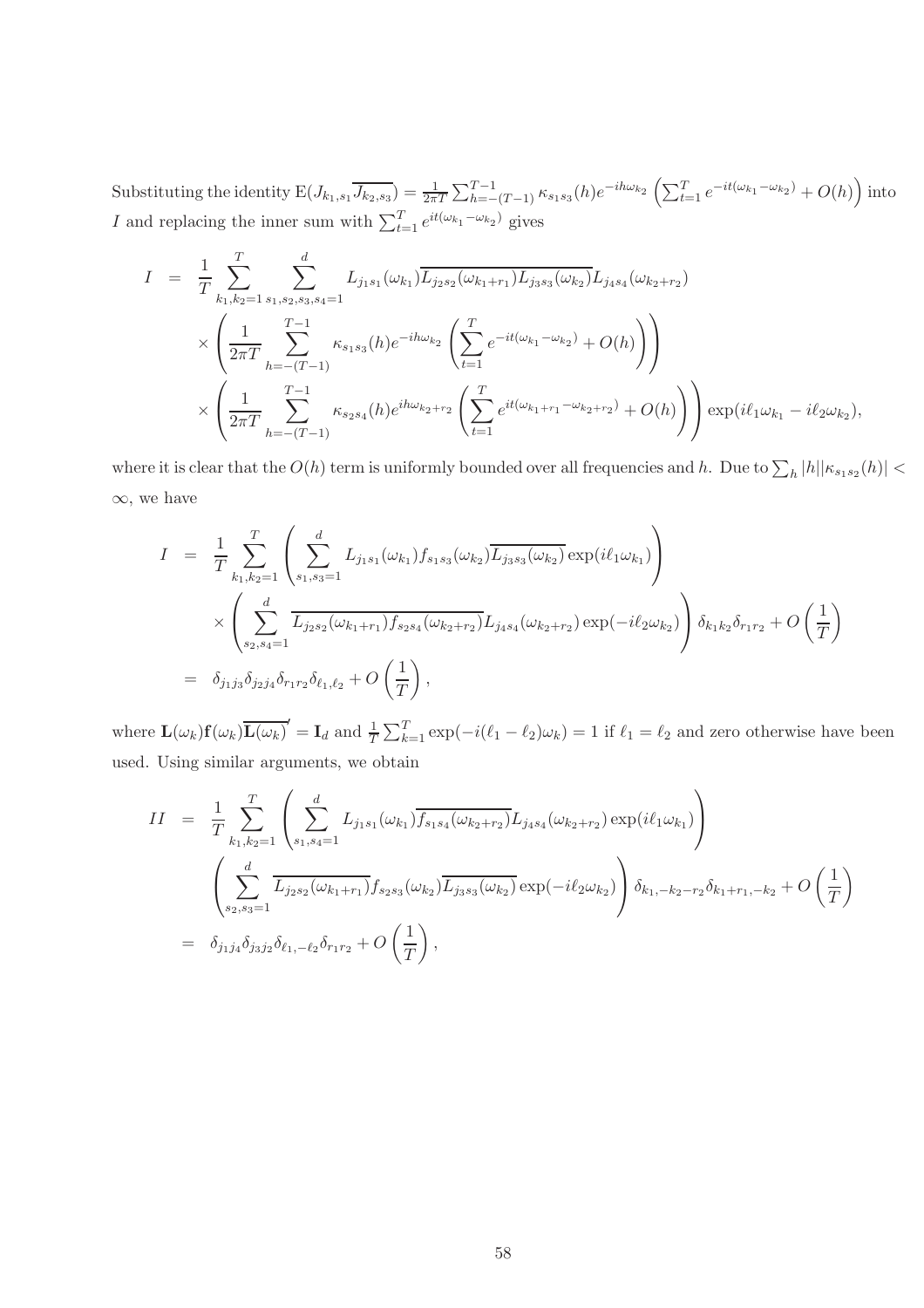where  $\exp(-i\ell_2\omega_{r_1}) \to 1$  as  $T \to \infty$  and  $\frac{1}{T}\sum_{k=1}^T \exp(-i(\ell_1+\ell_2)\omega_k) = 1$  if  $\ell_1 = -\ell_2$  and zero otherwise have been used. Finally, by using Theorem 4.3.2, (Brillinger, 1981), we have

$$
III = \frac{1}{T} \sum_{k_1, k_2=1}^{T} \sum_{s_1, s_2, s_3, s_4=1}^{d} L_{j_1s_1}(\omega_{k_1}) \overline{L_{j_2s_2}(\omega_{k_1+r_1})} L_{j_3s_3}(\omega_{k_2})} L_{j_4s_4}(\omega_{k_2+r_2}) \exp(i\ell_1\omega_{k_1} - i\ell_2\omega_{k_2})
$$
  
\n
$$
\times \left(\frac{2\pi}{T^2} f_{4;s_1,s_2,s_3,s_4}(\omega_{k_1}, -\omega_{k_1+r_1}, -\omega_{k_2}) \sum_{t=1}^{T} e^{it(-\omega_{r_1} + \omega_{r_2})} + O\left(\frac{1}{T}\right)\right)
$$
  
\n
$$
= \frac{2\pi}{T^2} \sum_{k_1, k_2=1}^{T} \sum_{s_1, s_2, s_3, s_4=1}^{d} L_{j_1s_1}(\omega_{k_1}) \overline{L_{j_2s_2}(\omega_{k_1+r_1})} L_{j_3s_3}(\omega_{k_2})} L_{j_4s_4}(\omega_{k_2+r_2}) \exp(i\ell_1\omega_{k_1} - i\ell_2\omega_{k_2})
$$
  
\n
$$
\times f_{4;s_1,s_2,s_3,s_4}(\omega_{k_1}, -\omega_{k_1+r_1}, -\omega_{k_2}) \delta_{r_1r_2} + O\left(\frac{1}{T}\right)
$$
  
\n
$$
= \frac{1}{2\pi} \int_0^{2\pi} \int_0^{2\pi} \sum_{s_1, s_2, s_3, s_4=1}^{d} L_{j_1s_1}(\lambda_1) \overline{L_{j_2s_2}(\lambda_1)} L_{j_3s_3}(\lambda_2) L_{j_4s_4}(\lambda_2) \exp(i\ell_1\lambda_1 - i\ell_2\lambda_2)
$$
  
\n
$$
\times f_{4;s_1,s_2,s_3,s_4}(\lambda_1, -\lambda_1, -\lambda_2) d\lambda_1 d\lambda_2 \delta_{r_1r_2} + O\left(\frac{1}{T}\right)
$$
  
\n
$$
= \kappa^{(\ell_1,\ell_2)}(j
$$

which gives the first claimed equality. In the computations for the second equality of this lemma, a  $\delta_{r_1,-r_2}$ crops up, which is always zero due to  $r_1, r_2 \in \mathbb{N}$ . Further, as  $\kappa^{(\ell_1,\ell_2)}(j_1, j_2, j_3, j_4)$  is real-valued by Lemma A.11 below, this immediately implies the second assertion.

#### PROOF of Theorem 3.2

To prove part (i), we consider the entries of  $\tilde{\mathbf{C}}_T(r,\ell)$ 

$$
E(\widetilde{c}_{j_1,j_2}(r,\ell)) = \frac{1}{T} \sum_{k=1}^T \sum_{s_1,s_2=1}^d L_{j_1,s_1}(\omega_k) E\left(J_{k,s_1} \overline{J_{k+r,s_2}}\right) \overline{L_{j_2,s_2}(\omega_{k+r})} \exp(i\omega_k \ell)
$$

and using Lemma A.8(i) yields  $E\left(J_{k,s_1}\overline{J_{k+r,s_2}}\right) = O(\frac{1}{T})$  $(\frac{1}{T})$  for  $r \neq Tk$ ,  $k \in \mathbb{Z}$ , which gives the assertion. Part (ii) follows from  $\Re Z = \frac{1}{2}$  $\frac{1}{2}(Z+\overline{Z}), \Im Z = \frac{1}{2i}$  $\frac{1}{2i}(Z-\overline{Z})$  and Lemma A.10.

**Lemma A.11** For  $\kappa^{(\ell_1,\ell_2)}(j_1, j_2, j_3, j_4)$  defined in (2.15), we have

$$
\kappa^{(\ell_1,\ell_2)}(j_1,j_2,j_3,j_4) = \overline{\kappa^{(\ell_1,\ell_2)}(j_1,j_2,j_3,j_4)} = \kappa^{(\ell_2,\ell_1)}(j_3,j_4,j_1,j_2)
$$
(A.24)

In particular,  $\kappa^{(\ell_1,\ell_2)}(j_1,j_2,j_3,j_4)$  is always real-valued. Furthermore, (A.24) causes the limits of the variances var  $(\sqrt{T}\text{vec}\left(\Re\widetilde{\mathbf{C}}_T(r,0)\right))$  and var  $(\sqrt{T}\text{vec}\left(\Im\widetilde{\mathbf{C}}_T(r,0)\right))$  to be singular.

PROOF. By substituting  $\lambda_1 \to -\lambda_1$  and  $\lambda_2 \to -\lambda_2$  in  $\kappa^{(\ell_1,\ell_2)}(j_1,j_2,j_3,j_4)$ ,  $L_{js}(-\lambda) = L_{js}(\lambda)$  and  $f_{4,s_1,s_2,s_3,s_4}(-\lambda_1,\lambda_1,\lambda_2) = f_{4,s_1,s_2,s_3,s_4}(\lambda_1,-\lambda_1,-\lambda_2)$ , we get the first identity in  $(A.24)$ . The second follows from exchanging variable denotation of  $\lambda_1$  and  $\lambda_2$  and reordering terms in  $\overline{\kappa^{(\ell_1,\ell_2)}(j_1,j_2,j_3,j_4)}$  and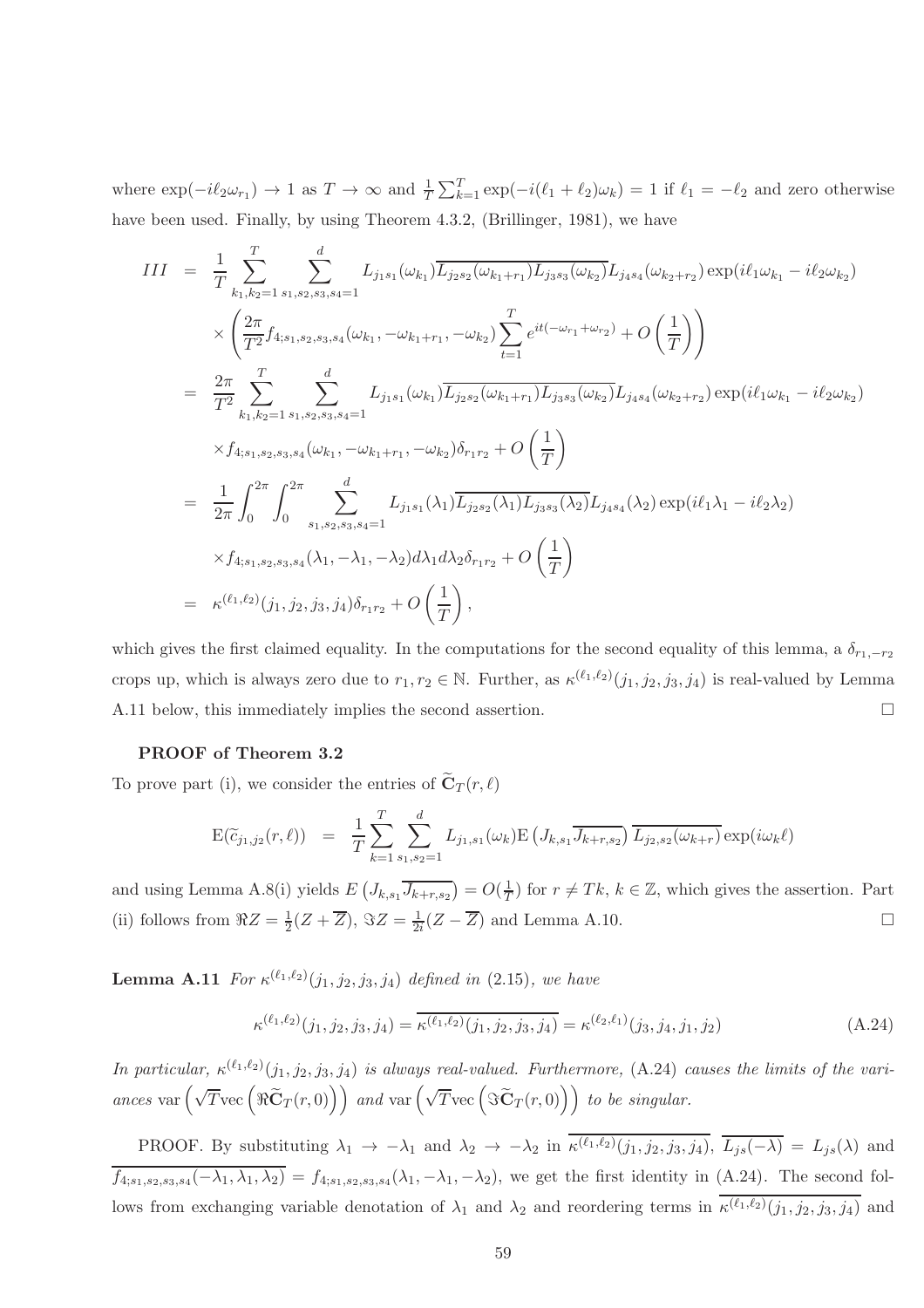from  $f_{4,s_1,s_2,s_3,s_4}(\lambda_2,-\lambda_2,-\lambda_1) = f_{4,s_3,s_4,s_1,s_2}(\lambda_1,-\lambda_1,-\lambda_2)$ . The first identity immediately implies that  $\kappa^{(\ell_1,\ell_2)}(j_1,j_2,j_3,j_4)$  is real-valued. To prove the second part of this lemma, we consider only the real part of  $\tilde{\mathbf{C}}_T(r,0)$  and we can assume wlog that  $d=2$ . From Lemma A.10, we get immediately

$$
\rightarrow \begin{pmatrix}\n1 & 0 & 0 & 0 \\
0 & \frac{1}{2} & \frac{1}{2} & 0 \\
0 & \frac{1}{2} & \frac{1}{2} & 0 \\
0 & 0 & 0 & 1\n\end{pmatrix} + \frac{1}{2} \begin{pmatrix}\n\kappa^{(0,0)}(1,1,1,1) & \kappa^{(0,0)}(1,1,2,1) & \kappa^{(0,0)}(1,1,1,2) & \kappa^{(0,0)}(1,1,2,2) \\
\kappa^{(0,0)}(2,1,1,1) & \kappa^{(0,0)}(2,1,2,1) & \kappa^{(0,0)}(2,1,1,2) & \kappa^{(0,0)}(2,1,2,2) \\
\kappa^{(0,0)}(1,2,1,1) & \kappa^{(0,0)}(1,2,2,1) & \kappa^{(0,0)}(1,2,1,2) & \kappa^{(0,0)}(1,2,2,2) \\
\kappa^{(0,0)}(2,2,1,1) & \kappa^{(0,0)}(2,2,2,1) & \kappa^{(0,0)}(2,2,1,2) & \kappa^{(0,0)}(2,2,2,2)\n\end{pmatrix},
$$

and due to  $(A.24)$ , the second and third rows are equal leading to singularity.

PROOF of Lemma 3.1 By using Lemma A.8(ii) (generalized to the multivariate setting) we have

$$
\begin{split}\n\mathbf{E}(\widetilde{\mathbf{C}}_{T}(r,\ell)) &= \frac{1}{T} \sum_{k=1}^{T} \mathbf{L}(\omega_{k}) \mathbf{E}(\underline{J}_{T}(\omega_{k}) \overline{\underline{J}_{T}(\omega_{k+r})}') \overline{\mathbf{L}(\omega_{k+r})}' \exp(i\ell\omega_{k})) \\
&= \frac{1}{T} \sum_{k=1}^{T} \mathbf{L}(\omega_{k}) \bigg( \int_{0}^{1} \mathbf{f}(u; \omega_{k}) \exp(2\pi i r u) du \bigg) \overline{\mathbf{L}(\omega_{k+r})}' \exp(i\ell\omega_{k}) + O\left(\frac{1}{T}\right) \text{ (by (A.19))} \\
&= \frac{1}{2\pi} \int_{0}^{2\pi} \mathbf{L}(\omega) \bigg( \int_{0}^{1} \mathbf{f}(u; \omega) \exp(2\pi i r u) du \bigg) \overline{\mathbf{L}(\omega + \omega_{r})}' \exp(i\ell\omega) d\omega + O\left(\frac{1}{T}\right) \\
&= \frac{1}{2\pi} \int_{0}^{2\pi} \int_{0}^{1} \mathbf{L}(\omega) \mathbf{f}(u; \omega) \overline{\mathbf{L}(\omega)}' \exp(i2\pi r u) \exp(i\ell\omega) dud\omega + O\left(\frac{1}{T}\right) \\
&= \mathbf{A}(r, \ell) + O\left(\frac{1}{T}\right).\n\end{split}
$$

Thus giving the required result.

**PROOF of Lemma 3.2** The proof of (i) follows immediately from  $\mathbf{L}(\omega)\mathbf{f}(u;\omega)\overline{\mathbf{L}(\omega)}' \in L_2(\mathbb{R}^{d \times d})$ .

To prove (ii), we note that if  $\{\underline{X}_t\}$  is second order stationary, then  $f(u; \omega) = f(\omega)$ . Therefore,  $\mathbf{L}(\omega)\mathbf{f}(u;\omega)\overline{\mathbf{L}(\omega)}' = I_d$  and  $\mathbf{A}(r,\ell) = 0$  for all r and  $\ell$ , except  $\mathbf{A}(0,0) = I_d$ . To prove the only if part, suppose  $\mathbf{A}(r,\ell) = 0$  for all  $r \neq 0$  and all  $\ell \in \mathbb{Z}$  then  $\sum_{r,\ell} \mathbf{A}(r,\ell) \exp(-2\pi i r u) \exp(-i\ell\omega)$  is only a function of  $\omega$ , thus  $f(u; \omega)$  is only a function of  $\omega$  which immediately implies that the underlying process is second order stationary.

To prove (iii) we use integration by parts. Under Assumption 3.2(L2, L4) the first derivative of  $f(u; \omega)$ exists with respect to u and the second derivative exists with respect to  $\omega$  (moreover with respect to  $\omega$  $\mathbf{L}(\omega)\mathbf{f}(u;\omega)\overline{\mathbf{L}(\omega)}'$  is a periodic continuous function). Therefore by integration by parts, twice with respect to  $\omega$  (using that  $\mathbf{G}(u;0) = \mathbf{G}(u;2\pi)$  and  $\frac{\partial \mathbf{G}(u;0)}{\partial \omega} = \frac{\partial \mathbf{G}(u;2\pi)}{\partial \omega}$ , where  $\mathbf{G}(u;\omega) = \mathbf{L}(\omega)\mathbf{f}(u;\omega)\overline{\mathbf{L}(\omega)}'$  and once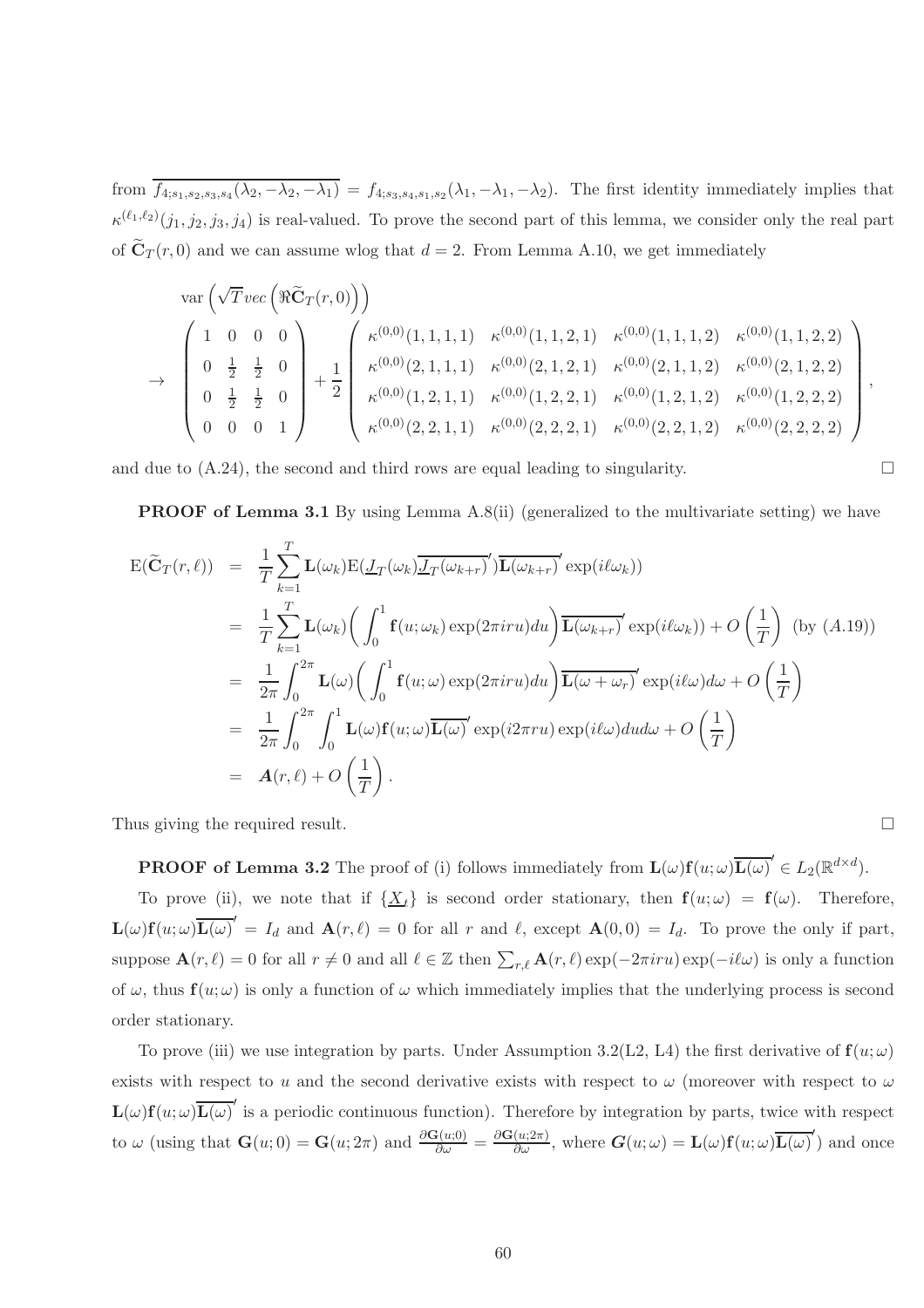with respect to  $u$ , we have

$$
A(r,\ell) = \frac{1}{2\pi} \int_0^{2\pi} \int_0^1 G(u;\omega) \exp(i2\pi ru) \exp(i\ell\omega) du d\omega
$$
  
\n
$$
= \frac{1}{(i\ell)^2} \int_0^{2\pi} \frac{\partial^2 G(u;\omega)}{\partial \omega^2} \exp(i2\pi ru) \exp(i\ell\omega) d\omega du
$$
  
\n
$$
= \frac{\exp(i2\pi ru)}{(i\ell)^2 (i2\pi r)} \int_0^{2\pi} \frac{\partial^2 G(u;\omega)}{\partial \omega^2} \exp(i\ell\omega) d\omega \Big|_{u=0}^{u=2\pi}
$$
  
\n
$$
- \frac{1}{(i\ell)^2 (i2\pi r)} \int_0^1 \int_0^{2\pi} \frac{\partial^3 G(u;\omega)}{\partial u \partial \omega^2} \exp(i\ell\omega) \exp(i2\pi ru) d\omega du.
$$

Taking absolutes of the above, we have  $|A(r,\ell)|_1 \leq K|\ell|^{-2}|r|^{-1}$  if both  $r \neq 0$  and  $\ell \neq 0$  for some finite constant K.

To prove (iv), we note that

$$
\overline{\mathbf{A}(r,\ell)} = \frac{1}{2\pi} \int_0^{2\pi} \int_0^1 \overline{\mathbf{L}(\omega)} \mathbf{f}(u;\omega) \mathbf{L}(\omega)' \exp(-i2\pi ru) \exp(-i\ell\omega) dud\omega \n= \frac{1}{2\pi} \int_0^{2\pi} \int_0^1 \overline{\mathbf{L}(-\omega)} \mathbf{f}(u;-\omega) \mathbf{L}(-\omega)' \exp(-i2\pi ru) \exp(i\ell\omega) dud\omega \text{ (by a change of variables)} \n= \frac{1}{2\pi} \int_0^{2\pi} \int_0^1 \mathbf{L}(\omega) \mathbf{f}(u;\omega) \overline{\mathbf{L}(\omega)}' \exp(i2\pi(-r)u) \exp(i\ell\omega) dud\omega \text{ (since } \overline{\mathbf{f}(u;-\omega)} = \mathbf{f}(u;\omega)) \n= \mathbf{A}(-r,\ell).
$$

Thus we have proven the lemma.  $\Box$ 

## A.4 Proof of Theorems 3.3 and 3.6

The objective in this section is to prove asymptotic normality of  $\mathbf{C}_T(r,\ell)$ . We start by studying its approximation  $\tilde{c}_{j_1,j_2}(r,\ell)$ , which we use to show asymptotic normality. Expanding  $\tilde{c}_{j_1,j_2}(r,\ell)$  gives the quadratic form

$$
\widetilde{c}_{j_1,j_2}(r,\ell) = \frac{1}{T} \sum_{k=1}^T \frac{\overline{J}_T(\omega_{k+r})' \mathbf{L}_{j_2,\bullet}(\omega_{k+r})'}{\mathbf{L}_{j_2,\bullet}(\omega_{k+r})'} \mathbf{L}_{j_1,\bullet}(\omega_k) \underline{J}_T(\omega_k) \exp(i\ell\omega_k)
$$
\n
$$
= \frac{1}{T} \sum_{t,\tau=1}^T \underline{X}'_{t,\tau} \bigg( \frac{1}{2\pi T} \sum_{k=1}^T \overline{\mathbf{L}_{j_2,\bullet}(\omega_{k+r})'} \mathbf{L}_{j_1,\bullet}(\omega_k) \exp(-i\omega_k(t-\tau-\ell)) \bigg) \underline{X}_{\tau,T} \exp(i\tau\omega_r) \mathbf{A}.25)
$$

In Lemmas A.12 and A.13 we will show that the inner sum decays sufficiently fast over  $(t - \tau - \ell)$  to allow us to show asymptotic normality of  $\tilde{c}_{j_1,j_2}(r,\ell)$  and  $\mathcal{S}_T(r,\ell)$ .

**Lemma A.12** Suppose  $f(\omega)$  is a non-singular matrix and the second derivatives of the elements of  $f(\omega)$ with respect to  $\omega$  are bounded. Then, for all  $j_1, s_1, j_2, s_2 = 1, \ldots, d$ , we have

$$
\sup_{z,\omega \in [0,2\pi]} \left| \frac{\partial^2 \{L_{j_1,s_1}[\underline{f}(\omega)] \overline{L_{j_2,s_2}[\underline{f}(\omega+z)]}\}}{\partial \omega^2} \right| < \infty \tag{A.26}
$$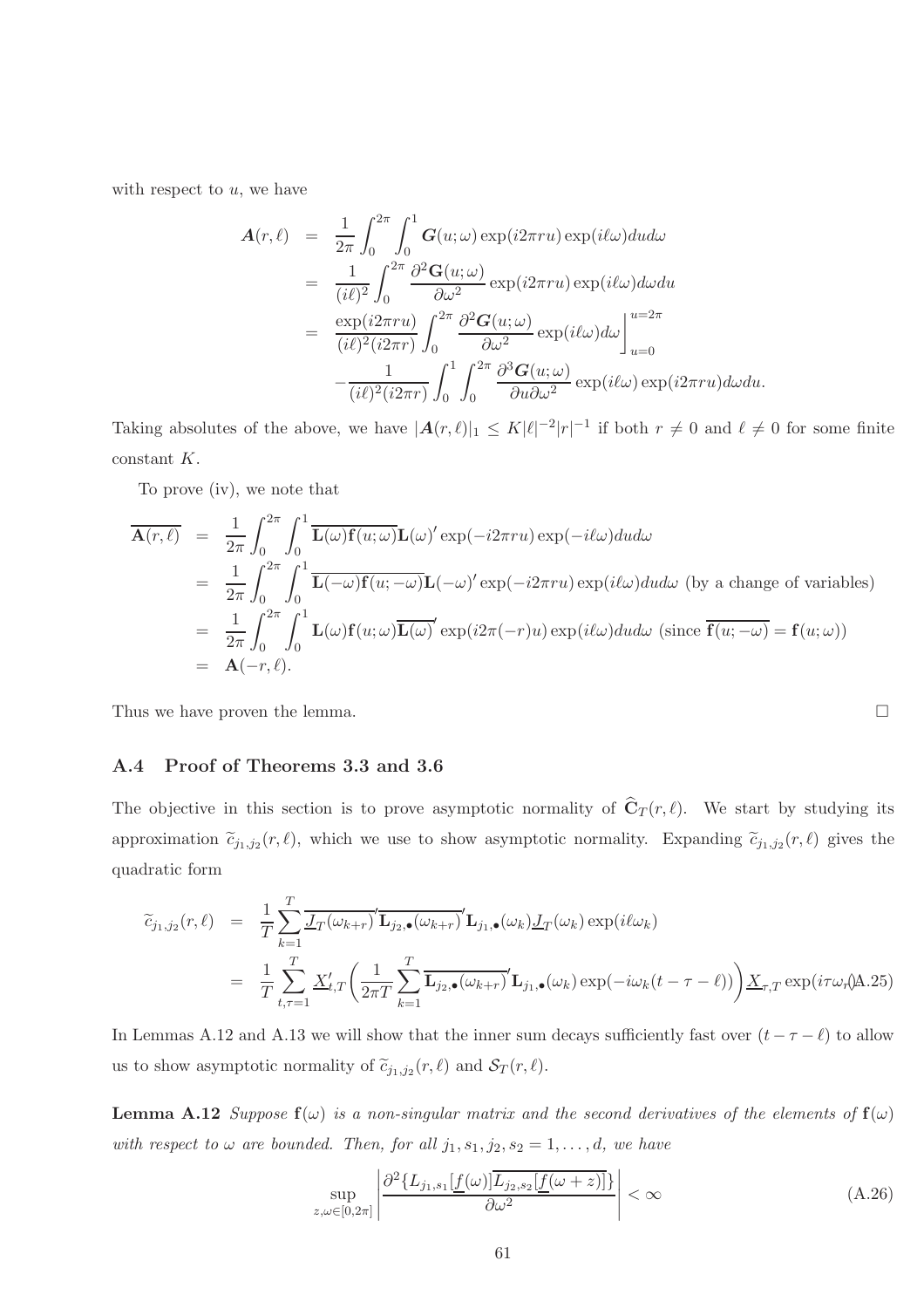and

$$
\sup_{z} |a_{\underline{j}}(\nu; z)| \leq \frac{C}{|\nu|^2} \quad \text{and} \quad \sup_{z} |d_{\underline{j}}(\nu; z)|_1 \leq \frac{C}{|\nu|^2} \quad \text{for } \nu \neq 0,
$$
\n(A.27)

where  $j = (j_1, s_1, j_2, s_2)$  and

$$
a_{\underline{j}}(\nu; z) = \int_0^{2\pi} L_{j_1, s_1}(\underline{f}(\omega)) \overline{L_{j_2, s_2}(\underline{f}(\omega + z))} \exp(-i\nu\omega) d\omega,
$$
  

$$
\underline{d}_{\underline{j}}(\nu; z) = \int_0^{2\pi} h_{s_1, s_2}(\omega; r) \nabla_{\underline{f}(\omega), \underline{f}(\omega + z)} \{L_{j_1, s_1}[\underline{f}(\omega)] \overline{L_{j_2, s_2}[\underline{f}(\omega + z)]} \} \exp(-i\nu\omega) d\omega \qquad (A.28)
$$

and  $h_{s_1,s_2}(\omega;r) = \int_0^1 f_{s_1,s_2}(u;\omega) \exp(2\pi i u r) du$  with a finite constant C.

PROOF. Implicit differentiation of  $\partial L_{js}(f(\omega))$  and implicit differentiation together with the product rule of  $\frac{\partial^2 L_{js}[f(\omega)]}{\partial \omega^2}$  gives

$$
\frac{\partial L_{js}[f(\omega)]}{\partial \omega} = \frac{\partial f(\omega)'}{\partial \omega} \nabla_{\underline{f}} L_{js}[\underline{f}(\omega)] \text{ and}
$$
\n
$$
\frac{\partial^2 L_{js}[f(\omega)]}{\partial \omega^2} = \frac{\partial^2 f(\omega)'}{\partial \omega^2} \nabla_{\underline{f}} L_{js}[\underline{f}(\omega)] + \frac{\partial f(\omega)'}{\partial \omega} \nabla_{\underline{f}}^2 L_{js}[\underline{f}(\omega)] \frac{\partial f(\omega)}{\partial \omega}.
$$
\n(A.29)

By using Lemma A.1, we have  $\sup_{\omega} |\nabla_{\underline{f}} L_{j s}[\underline{f}(\omega)]| < \infty$  and  $\sup_{\omega} |\nabla_{\underline{f}}^2 L_{j s}[\underline{f}(\omega)]| < \infty$ . Since  $\sum_h h^2 |\kappa(h)|_1 <$  $\infty$  (or equivalently in the nonstationary case, the integrated covariance satisfies this assumption), then we have  $\left|\frac{\partial f(\omega)}{\partial \omega}\right|_1 < \infty$  and  $\left|\frac{\partial^2 f(\omega)}{\partial \omega^2}\right|_1 < \infty$ . Substituting these bounds into (A.29) gives (A.26).

To prove  $\sup_z |a_{\underline{j}}(\nu; z)| \leq C|\nu|^{-2}$  (for  $\nu \neq 0$ ), we use (A.26) and apply integration by parts twice to  $a_j(\nu; z)$  to obtain the bound (similar to the proof of Lemma 3.1, in Appendix A.3). We use the same method to obtain  $\sup_z |d_{\underline{j}}(v; z)| \le C |\nu|^{-2}$  (for  $\nu \ne 0$ ).

**Lemma A.13** Suppose that either Assumption 3.1(P1, P3, P4) or Assumption 3.2 (L1, L2, L3) holds (in the stationary case let  $\underline{X}_t = \underline{X}_{t,T}$ ). Then we have

$$
\widetilde{c}_{j_1,j_2}(r,\ell) = \frac{1}{T} \sum_{t,\tau=1}^T \underline{X}'_{t,T} G_{\omega_r}(t-\tau-\ell) \underline{X}_{\tau,T} \exp(i\tau\omega_r) + O_p\left(\frac{1}{T}\right),
$$

where  $G_{\omega_r}(\nu) = \int_0^{2\pi} \overline{\mathbf{L}_{j_2,\bullet}(\omega + \omega_r)}' \mathbf{L}_{j_1,\bullet}(\omega) \exp(-i\nu\omega) d\omega = \{a_{j_1,s_1,j_2,s_2}(\nu; \omega_r); 1 \le s_1, s_2 \le d\}, |G_{\omega_r}(\nu)|_1 \le c_1$  $C/|\nu|^2$ .

PROOF. We replace  $\frac{1}{2\pi T} \sum_{k=1}^T \overline{\mathbf{L}_{j_2,\bullet}(\omega_{k+r})}^T \mathbf{L}_{j_1,\bullet}(\omega_k) \exp(-i\omega_k(t-\tau-\ell))$  in (A.25) with its integral limit  $G_{\omega_r}(t-\tau+\ell)$ , and by using (A.27), we obtain bounds on  $G_{\omega_r}(s)$ . This gives the required result.  $\Box$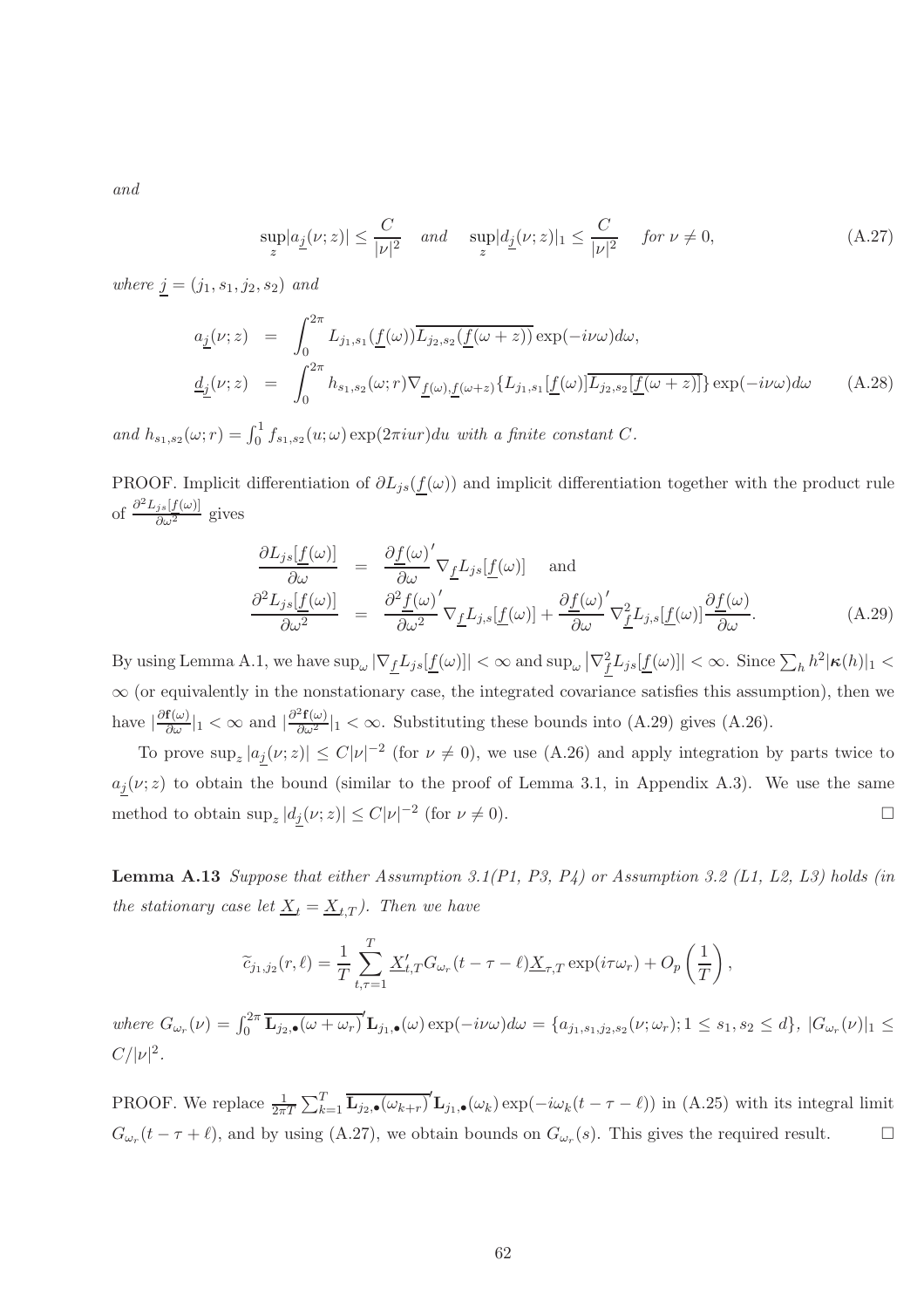**Theorem A.2** Suppose that  $\{\underline{X}_t\}_t$  satisfies Assumption 3.1(P1-P3). Then for all fixed  $r \in \mathbb{N}$  and  $\ell \in \mathbb{Z}$ , we have

$$
\sqrt{T} \text{vech}\left(\Re \widetilde{\mathbf{C}}_T(r,\ell)\right) \xrightarrow{D} \mathcal{N}\left(\underline{0}_{d(d+1)/2}, \mathbf{W}_{\ell,\ell}\right) \quad \text{and} \quad \sqrt{T} \text{vech}\left(\Im \widetilde{\mathbf{C}}_T(r,\ell)\right) \xrightarrow{D} \mathcal{N}\left(\underline{0}_{d(d+1)/2}, \mathbf{W}_{\ell,\ell}\right), \tag{A.30}
$$

where  $\underline{0}_{d(d+1)/2}$  is the  $d(d+1)/2$  zero vector and  $\mathbf{W}_{\ell,\ell} = \mathbf{W}_{\ell}^{(1)} + \mathbf{W}_{\ell,\ell}^{(2)}$  as defined in (2.13) and (2.17).

PROOF. Since each element of  $\tilde{\mathbf{C}}_T(r,\ell)$  can be approximated by the quadratic form given in Lemma A.13, to show asymptotic normality of  $\tilde{\mathbf{C}}_T(r,\ell)$ , we use a central limit theorem for quadratic forms. One such central limit theorems is given in Lee and Subba Rao (2011), Corollary 2.2 (which holds for both stationary and nonstationary time series). Assumption 3.1(P1-P3) implies the conditions in Lee and Subba Rao (2011), Corollary 2.2 as satisfied, therefore by using  $\Re Z = \frac{1}{2}(Z + \overline{Z})$ ,  $\Im Z = \frac{1}{2i}(Z - \overline{Z})$  and Cramer-Wold device, we get asymptotic normality of  $\sqrt{T}$  vech  $(\Re \tilde{\mathbf{C}}_T(r,\ell))$  and  $\sqrt{T}$  vech  $(\Im \tilde{\mathbf{C}}_T(r,\ell))$ .

**PROOF of Theorem 3.3** Since  $\sqrt{T}\hat{\mathbf{C}}_T(r,\ell) = \sqrt{T}\tilde{\mathbf{C}}_T(r,\ell) + o_p(1)$ , to show asymptotic normality of  $\sqrt{T}\widehat{\mathbf{C}}_T(r,\ell)$ , we are only required to show asymptotic normality of  $\sqrt{T}\widetilde{\mathbf{C}}_T(r,\ell)$ . Asymptotic normality of  $\sqrt{T}\widetilde{\mathbf{C}}_T(r,\ell)$  follows immediately from Theorem A.2 and, similarly, by the Cramer-Wold device, we can show the desired joint normality result.

#### PROOF of Theorem 3.4 Follows immediately from Theorem 3.3.

We now derive the distribution of  $\hat{\mathbf{C}}(r,\ell)$  under the assumption of local stationarity. We recall from Theorem 3.5 that the distribution of  $\mathbf{C}_T(r,\ell)$  is determined by  $\mathbf{C}_T(r,\ell)$  and  $\mathcal{S}_T(r,\ell)$ . We have shown in Lemma A.13 that  $\tilde{\mathbf{C}}_T(r,\ell)$  can be approximated by a quadratic form. We now show that  $\mathcal{S}_T(r,\ell)$  is also a quadratic form. Substituting the quadratic form expansion

$$
\widehat{\underline{f}}_{k,r} - \mathcal{E}(\widehat{\underline{f}}_{k,r}) = \frac{1}{2\pi T} \sum_{t,\tau=1}^T \lambda_b(t-\tau) \underline{g}(\underline{X}_t \underline{X}'_\tau) \exp(-i(t-\tau)\omega_k),
$$

where the random vector  $g(X_t X'_\tau)$  is defined as

$$
\underline{g}(\underline{X}_t \underline{X}'_\tau) = \begin{pmatrix} 1 \\ \exp(-i(t-\tau)\omega_r) \end{pmatrix} \otimes \left[ vec(\underline{X}_t \underline{X}'_\tau) - E( vec(\underline{X}_t \underline{X}'_\tau)) \right],
$$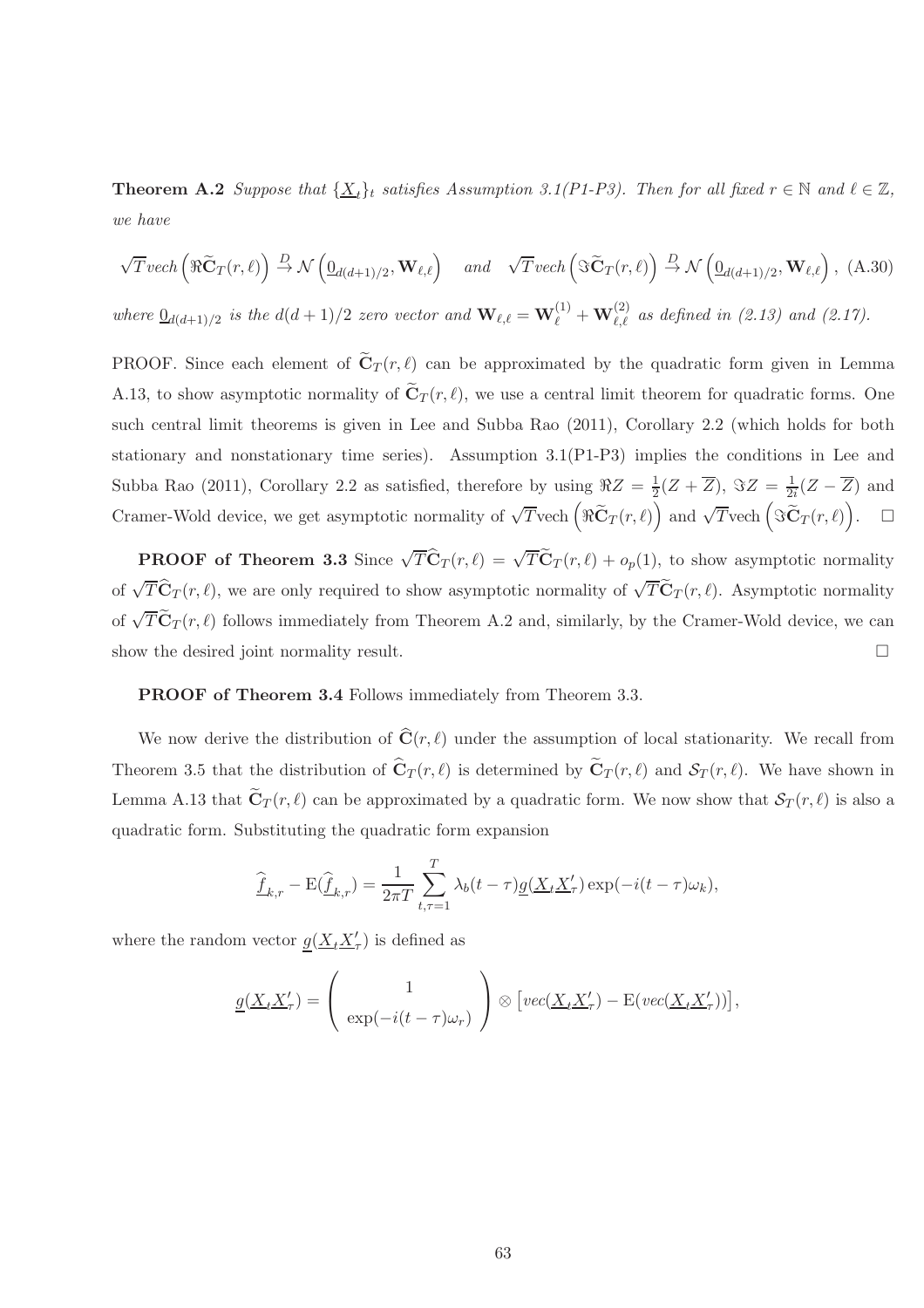into  $S_{T,j_1,j_2}(r,\ell)$  (defined in (A.8)) together with Lemma A.8 and A.12 gives

$$
S_{T,j_1,j_2}(r,\ell)
$$
\n
$$
= \frac{1}{T} \sum_{k=1}^{T} \sum_{s_1,s_2=1}^{d} \underbrace{E(J_{k,s_1} \overline{J_{k+r,s_2}})}_{\approx h_{s_1s_2}(\omega_k;r)} \left(\frac{\widehat{f}_{k,r}}{L} - \underbrace{E(\widehat{f}_{k,r})}^{T}\right)' \nabla A_{j_1,s_1,j_2,s_2} \left(\frac{f}{L_{k,r}}\right) e^{i\ell\omega_k}
$$
\n
$$
= \sum_{s_1,s_2=1}^{d} \frac{1}{2\pi T} \sum_{t,\tau=1}^{T} \lambda_b(t-\tau) \underbrace{g(X_t X_\tau')'}_{\approx H_{s_1s_2} \left(\frac{f}{L} - \tau - \ell\right) \omega_k}^{T} \underbrace{E_{s_1,s_2}(\omega_k;r) \nabla A_{j_1,s_1,j_2,s_2} \left(\frac{f}{L_{k,r}}\right)}_{\approx -d_{j_1,s_1,j_2,s_2}(t-\tau - \ell; \omega_r) + O\left(\frac{1}{T}\right)}
$$
\n
$$
= \sum_{s_1,s_2=1}^{d} \frac{1}{2\pi T} \sum_{t,\tau=1}^{T} \lambda_b(t-\tau) \underbrace{g(X_t X_\tau')' d_{j_1,s_1,j_2,s_2}(t-\tau-\ell; \omega_r) + O\left(\frac{1}{T}\right)}_{\approx 0} \tag{A.31}
$$

where  $\underline{d}_{j_1,s_1,j_2,s_2}(t-\tau-\ell;\omega_r)$  is defined in (A.28).

PROOF of Theorem 3.6 Theorem 3.5 implies that

$$
\widehat{c}_{j_1,j_2}(r,\ell) - \mathcal{B}_{T,j_1j_2}(r,\ell) = \widetilde{c}_{j_1,j_2}(r,\ell) + \mathcal{S}_{T,j_1,j_2}(r,\ell) + o_p\left(\frac{1}{\sqrt{T}}\right).
$$

By using Lemma A.13 and (A.31), we have that  $\tilde{c}_{j_1,j_2}(r,\ell) + \mathcal{S}_{T,j_1,j_2}(r,\ell)$  is a quadratic form. Therefore, by applying Lee and Subba Rao (2011), Corollary 2.2 to  $\tilde{c}_{j_1,j_2}(r,\ell) + \mathcal{S}_{T,j_1,j_2}(r,\ell)$ , we can prove (3.11).  $\Box$ 

## A.5 Proof of results in Section 4

PROOF of Lemma 4.1. We first prove (i). Politis and Romano (1994) have shown that the stationary bootstrap leads to a bootstrap sample which is stationary conditional on the observations  $\{X_t\}_{t=1}^T$ . Therefore, by using the same arguments, as those used to prove Lemma 1 in Politis and Romano (1994), and conditioning on the first block length  $L_1$  for  $0 \le t_1 \le t_2 ... \le t_{n-1}$ , we have

$$
\begin{array}{rcl}\n\text{cum}^*(X_1^*, X_{1+t_1} \dots, X_{1+t_{n-1}}^*) & = & \text{cum}^*(X_1^*, X_{1+t_1} \dots, X_{1+t_{n-1}}^* | L_1 > t_{n-1}) P(L_1 > t_{n-1}) \\
& & + \text{cum}^*(X_1^*, X_{1+t_1} \dots, X_{1+t_{n-1}}^* | L_1 \le t_{n-1}) P(L_1 \le t_{n-1}).\n\end{array}
$$

We observe that  $\text{cum}^*(X_1^*, X_{1+t_1}, \ldots, X_{1+t_{n-1}}^* | L_1 \le t_{n-1}) = 0$  (since the random variables in separate blocks are conditionally independent),  $\text{cum}^*(X_1^*, X_{1+t_1}, \ldots, X_{1+t_{n-1}}^* | L_1 > t_{n-1}) = \hat{\kappa}_n^C(t_1, \ldots, t_{n-1})$  and  $P(L_1 > t_{n-1})$  $(t_{n-1}) = (1-p)^{t_{n-1}}$ . Thus altogether, we have  $\text{cum}^*(X_1^*, X_{t_1}^*, \ldots, X_{t_{n-1}}^*) = (1-p)^{t_{n-1}} \widehat{\kappa}_n^C(t_1, \ldots, t_{n-1})$ .

We now prove (ii). We first bound the difference  $\hat{\mu}_n^C(h_1,\ldots,h_{n-1}) - \hat{\mu}_n(h_1,\ldots,h_{n-1})$ . Without loss of generality, we consider the case  $1 \leq h_1 \leq h_2 \cdots \leq h_{n-1} < T$ . Comparing  $\widehat{\mu}_n^C$  with  $\widehat{\mu}_n$ , we observe that the only difference is that  $\widehat{\mu}_n^C$  contains a few additional terms due to  $Y_t$  for  $t > T$ , therefore

$$
\widehat{\mu}_n^C(h_1,\ldots,h_{n-1}) - \widehat{\mu}_n(h_1,\ldots,h_{n-1}) = \frac{1}{T} \sum_{t=T-h_{n-1}+1}^T Y_t \prod_{i=1}^{n-1} Y_{t+h_i}.
$$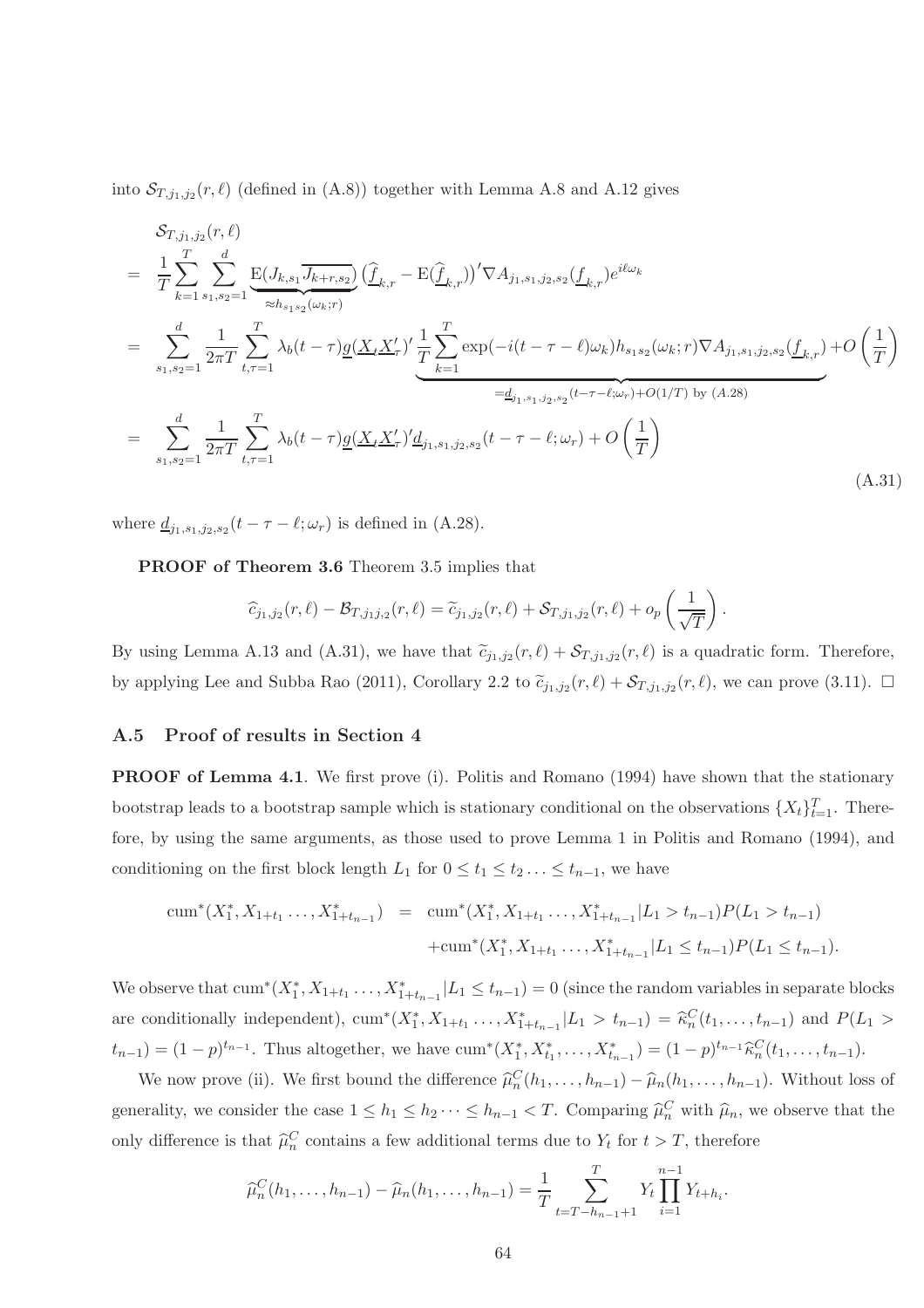Since  $Y_t = X_{(t-1) \text{mod } T+1}$ , we have

$$
\left\|\widehat{\mu}_n^C(h_1,\ldots,h_{n-1}) - \widehat{\mu}_n(h_1,\ldots,h_{n-1})\right\|_{q/n} \le \frac{h_{n-1}}{T} \sup_t \|X_t\|_q^n
$$

and substituting this bound into (4.2) gives (ii).

We partition the proof of (iii) in two stages. First, we derive the sampling properties of the sample moments, then using these results we derive the sampling properties of the sample cumulants. We assume  $0 \leq$  $h_1 \leq \ldots \leq h_{n-1}$ , and define the product  $Z_t = X_t \prod_{i=1}^{n-1} X_{t+h_i}$  and the sigma-algebra  $\mathcal{F}_t = \sigma(X_t, X_{t-1}, \ldots)$ . By using Ibragimov's inequality, we have  $\|\mathbb{E}(Z_t|\mathcal{F}_{t-i}) - \mathbb{E}(Z_t|\mathcal{F}_{t-i-1})\|_m \leq C \|Z_t\|_r |i|^{-\alpha(\frac{1}{m}-\frac{1}{r})}$ . Let  $M_i(t) =$  $E(Z_t|\mathcal{F}_{t-i}) - E(Z_t|\mathcal{F}_{t-i-1})$ , then we have the representation  $Z_t - E(Z_t) = \sum_i M_i(t)$ . Using the above and applying Burkholder's inequality (in the case that  $m \geq 2$ ), to the last line below, we obtain the bound

$$
\|\widehat{\mu}_n(h_1,\ldots,h_{n-1}) - \mathbb{E}(\widehat{\mu}_n(h_1,\ldots,h_{n-1}))\|_m
$$
\n
$$
\leq \left\|\frac{1}{T}\sum_{t=1}^T \left(X_t\prod_{j=1}^{n-1} X_{t+h_j} - \mathbb{E}(X_t\prod_{j=1}^{n-1} X_{t+h_j})\right)\right\|_m = \left\|\frac{1}{T}\sum_{t=1}^T (Z_t - \mathbb{E}(Z_t))\right\|_m \leq \left\|\frac{1}{T}\sum_{t=1}^T \sum_i M_i(t)\right\|_m
$$
\n
$$
\leq \frac{1}{T}\sum_i \left\|\sum_{t=1}^T M_i(t)\right\|_m \leq \frac{1}{T}\sum_i \left(\sum_{t=1}^T \|M_i(t)\|_m^2\right)^{1/2} \leq \frac{C}{\sqrt{T}} \sup_t \|Z_t\|_r \sum_i |i|^{-\alpha(\frac{1}{m}-\frac{1}{r})}
$$

which is of order  $O(T^{-1/2})$  if for some  $r > m\alpha/(\alpha - m)$  we have  $\sup_t ||Z_t||_r < \infty$ . Next we write these conditions in terms of the moments of  $X_t$ . Since  $\sup_t ||Z_t||_r \leq (\sup_t ||X_t||_{rn})^n$ , if  $\alpha > m$  and r is such that  $\sup_t ||X_t||_r < \infty$  where  $r > n m\alpha/(\alpha - m)$ , then  $||\widehat{\mu}_n(h_1, ..., h_{n-1}) - E(\widehat{\mu}_n(h_1, ..., h_{n-1}))||_m = O(T^{-1/2})$ . As the sample cumulant is a sum of products of sample moments, we use the above to bound products of sample moments (extracted from the *n*th order cumulant in  $(4.3)$ ). By the (generalized) Hölder inequality, we get

$$
\left\| \prod_{B \in \pi} \widehat{\mu}_{|B|}(B) - \prod_{B \in \pi} \mathbb{E}[\widehat{\mu}_{|B|}(B)] \right\|_{q/n}
$$
\n
$$
\leq \sum_{j=1}^{|\pi|} \left\| \widehat{\mu}_{|B_j|}(B_j) - \mathbb{E}[\widehat{\mu}_{|B_j|}(B_j)] \right\|_{qD_j/(n|B_j|)} \left( \prod_{k=1}^{j-1} \|\widehat{\mu}_{|B_k|}(B_k) \|_{qD_j/(n|B_k|)} \right) \prod_{k=j+1}^{|\pi|} \mathbb{E}[\widehat{\mu}_{|B_k|}(B_k)]
$$

where  $\pi = \{B_1, \ldots, B_{|\pi|}\}\$  and  $D_j = \sum_{k=1}^j |B_k|$  (noting that  $D_{|\pi|} = \sum_{k=1}^{|\pi|} |B_k| = n$ ). Applying the previous discussion to this situation (with  $n = |B_j|$  and  $m = \frac{qD_{\pi}}{n|B_j|} = q/|B_j|$ ), we see that to ensure  $O(T^{-1/2})$ convergence of the above expression we require that the mixing rate should satisfy  $\alpha > \frac{q}{|B_j|}$  and

$$
r > \frac{|B_j|q\alpha/|B_j|}{\alpha - \frac{q}{|B_j|}} = \frac{q\alpha}{\alpha - q/|B_j|} \qquad \text{for all } j.
$$
 (A.32)

Noting that  $1 \leq |B_j| \leq n$ , the minimum conditions for the above to be true for all partitions  $\pi \in$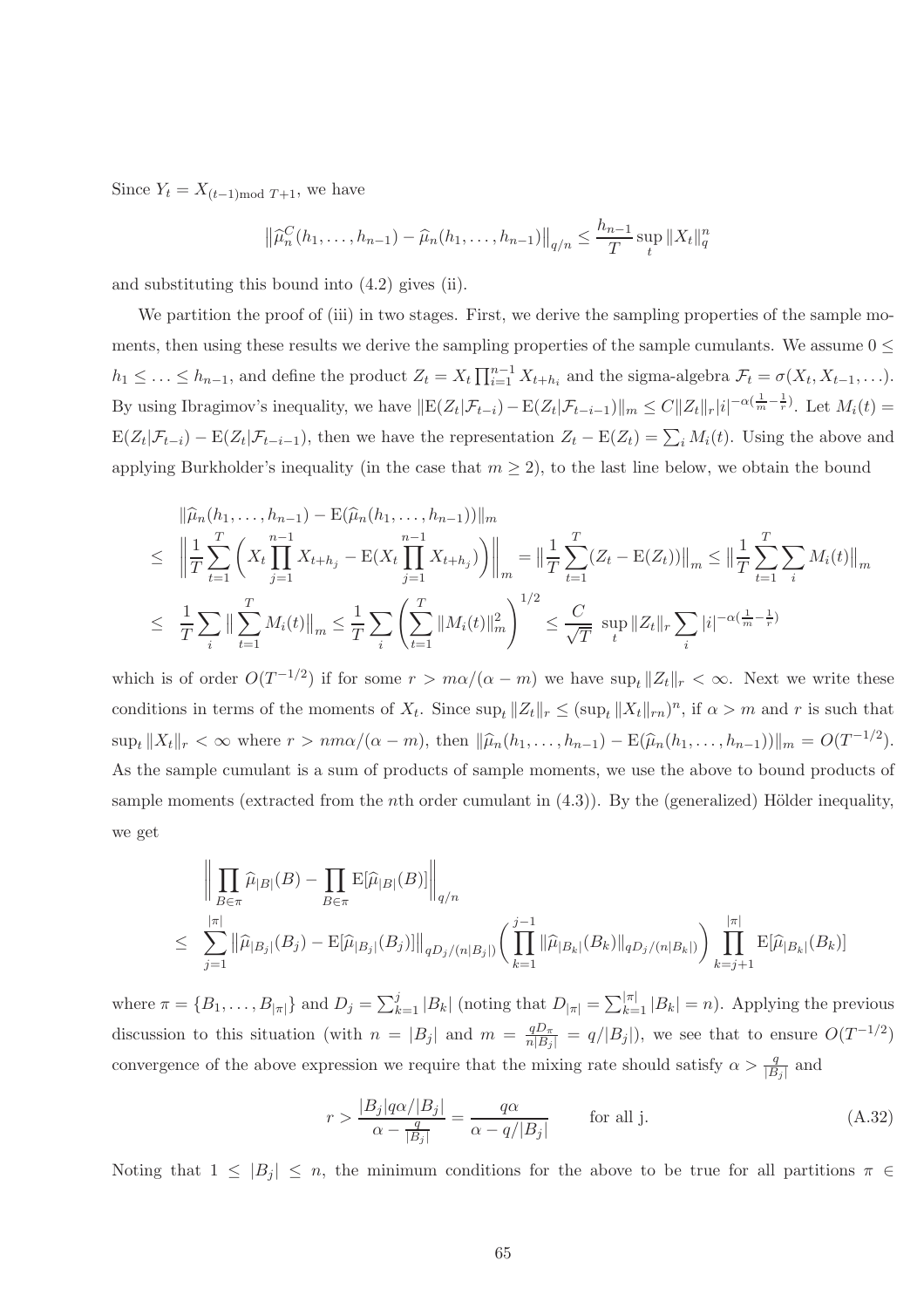$\{h_1, \ldots, h_{n-1}\}\$ is  $\alpha > q$  and  $||X_t||_r < \infty$  for  $r > q\alpha/(\alpha - q/n)$ . Altogether this gives

$$
\|\widehat{\kappa}_n(h_1,\ldots,h_{n-1}) - \widetilde{\kappa}_n(h_1,\ldots,h_{n-1})\|_{q/n} \leq \sum_{\pi} (|\pi|-1)! \left\| \prod_{B \in \pi} \widehat{\mu}_{|B|}(B) - \prod_{B \in \pi} \mathbb{E}[\widehat{\mu}_{|B|}(B)] \right\|_{q/n}
$$

$$
= O\left(\frac{1}{T^{1/2}}\right)
$$

(under the condition  $\alpha > q$  and  $||X_t||_r < \infty$  for  $r > q\alpha/(\alpha - q/n)$ ). This proves (4.6).

We now prove (4.7). It is straightforward to show that if  $0 \leq h_1 \leq \ldots \leq h_{n-1} \leq T$ , then we have

$$
\left|\frac{1}{T}\sum_{t=1}^{T-h_{n-1}}\mathbb{E}(X_tX_{t+h_1}\ldots X_{t+h_{n-1}})-\frac{1}{T}\sum_{t=1}^T\mathbb{E}(X_tX_{t+h_1}\ldots X_{t+h_{n-1}})\right|\leq C\frac{h_{n-1}}{T}.
$$

Using this and the same methods as above we have (4.7) thus we have shown (iii).

To prove (iv), we note that it is immediately clear that  $\bar{\kappa}_n(\cdot)$  is the nth order cumulant of a stationary time series. However, in the case that the time series is nonstationary, the story is different. To prove (iva), we note that under the assumption that  $E(X_t)$  is constant for all t, we have

$$
\begin{aligned}\n\bar{\kappa}_2(h) &= \frac{1}{T} \sum_{t=1}^T \mathrm{E}(X_t X_{t+h}) - \left(\frac{1}{T} \sum_{t=1}^T \mathrm{E}(X_t)\right)^2 \\
&= \frac{1}{T} \sum_{t=1}^T \mathrm{E}\big((X_t - \mu)(X_{t+h} - \mu)\big) \quad \text{(using } \mathrm{E}(X_t) = \mu\big) \\
&= \frac{1}{T} \sum_{t=1}^T \mathrm{cov}(X_t, X_{t+h}).\n\end{aligned}
$$

To prove (ivb), we note that by using the same argument as above, we have

$$
\bar{\kappa}_3(h_1, h_2) = \frac{1}{T} \sum_{t=1}^T \mathbb{E}(X_t X_{t+h_1} X_{t+h_2}) - \left(\frac{1}{T} \sum_{t=1}^T \left[ \mathbb{E}(X_t X_{t+h_1}) + \mathbb{E}(X_{t+h_1} X_{t+h_2}) + \mathbb{E}(X_t X_{t+h_2}) \right] \right) \mu + 2\mu^3
$$
  
\n
$$
= \frac{1}{T} \sum_{t=1}^T \mathbb{E}((X_t - \mu)(X_{t+h_1} - \mu)(X_{t+h_2} - \mu)) = \frac{1}{T} \sum_{t=1}^T \text{cum}(X_t, X_{t+h_1}, X_{t+h_2}),
$$

which proves (ivb).

So far, the above results give the average cumulants. However, this pattern does not continue for  $n \geq 4$ . We observe that

$$
\bar{\kappa}_{4}(h_{1}, h_{2}, h_{3}) = \frac{1}{T} \sum_{t=1}^{T} \mathrm{E} \left[ (X_{t} - \mu)(X_{t+h_{1}} - \mu)(X_{t+h_{2}} - \mu)(X_{t+h_{2}} - \mu) \right] - \left( \frac{1}{T} \sum_{t=1}^{T} \mathrm{cov}(X_{t}, X_{t+h_{1}}) \right) \left( \frac{1}{T} \sum_{t=1}^{T} \mathrm{cov}(X_{t+h_{2}}, X_{t+h_{3}}) \right) - \left( \frac{1}{T} \sum_{t=1}^{T} \mathrm{cov}(X_{t}, X_{t+h_{2}}) \right) \times \left( \frac{1}{T} \sum_{t=1}^{T} \mathrm{cov}(X_{t+h_{1}}, X_{t+h_{3}}) \right) - \left( \frac{1}{T} \sum_{t=1}^{T} \mathrm{cov}(X_{t}, X_{t+h_{3}}) \right) \left( \frac{1}{T} \sum_{t=1}^{T} \mathrm{cov}(X_{t+h_{1}}, X_{t+h_{2}}) \right),
$$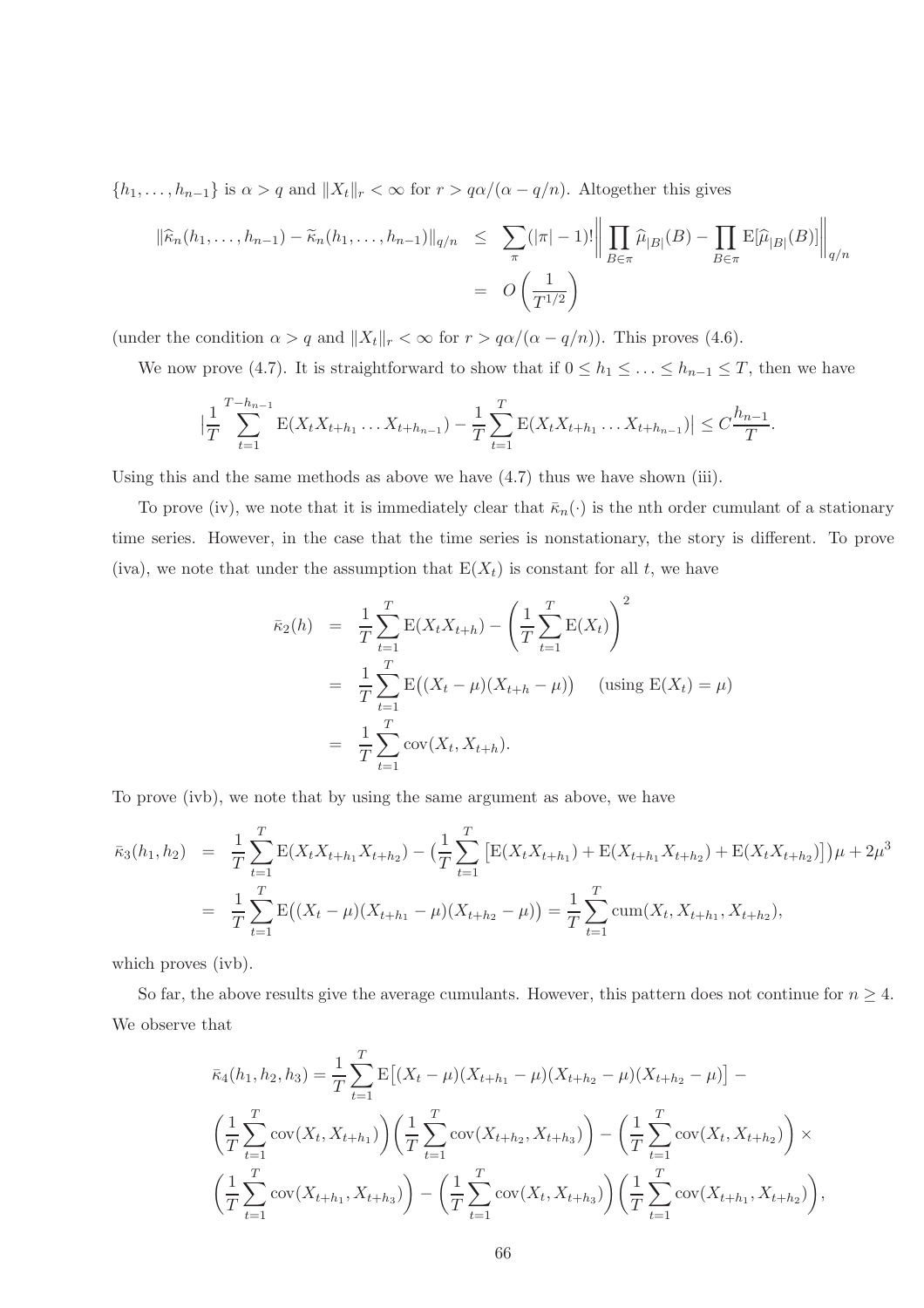which cannot be written as the average of the fourth order cumulant. However, it is straightforward to show that the above can be written as the average of the fourth order cumulants plus the additional average covariances. This proves (ivc). The proof for (ivd) is similar and we omit the details.  $\square$ 

PROOF of Lemma 4.2. To prove (i), we use the triangle inequality to obtain

$$
\left|\widehat{h}_n(\omega_1,\ldots,\omega_{n-1})-f_{n,T}(\omega_1,\ldots,\omega_{n-1})\right|\leq I+II,
$$

where

$$
I = \frac{1}{(2\pi)^{n-1}} \sum_{h_1,\dots,h_{n-1} = -(T-1)}^{T-1} (1-p)^{\max(h_i,0)-\min(h_i,0)} |\widehat{\kappa}_n(h_1,\dots,h_{n-1}) - \widetilde{\kappa}_n(h_1,\dots,h_{n-1})|,
$$
  
\n
$$
II = \frac{1}{(2\pi)^{n-1}} \sum_{h_1,\dots,h_{n-1} = -(T-1)}^{T-1} (1-p)^{\max(h_i,0)-\min(h_i,0)} |\widetilde{\kappa}_n(h_1,\dots,h_{n-1}) - \overline{\kappa}_n(h_1,\dots,h_{n-1})|.
$$

We first bound the sum  $\sum_{h_1,\dots,h_{n-1}=-(T-1)}^{T-1}(1-p)^{\max(h_i,0)-\min(h_i,0)}$ . There are a  $(n-1)!$  orderings of  ${h_1, \ldots, h_{n-1}}$ , thus we have the bound

$$
\sum_{h_1,\ldots,h_{n-1}=-(T-1)}^{T-1} (1-p)^{\max(h_i,0)-\min(h_i,0)} \le (n-1)! \sum_{\substack{h_1,\ldots,h_{n-1}=-(T-1) \\ h_1\le h_2\le\ldots\le h_{n-1}}}^{T-1} (1-p)^{\max(h_{n-1},0)-\min(h_1,0)}.
$$

Therefore we need only consider the sum when  $h_1 \leq h_2 \leq \ldots \leq h_{n-1}$ . This sum can be further partitioned into n cases

$$
\sum_{\substack{h_1,\ldots,h_{n-1}=-(T-1)\\h_1\leq h_2\leq\ldots\leq h_{n-1}}}^{T-1} (1-p)^{\max(h_{n-1},0)-\min(h_1,0)} = \sum_{m=0}^{n-1} I_m
$$

where

$$
I_0 = \sum_{\substack{h_1 \le h_2 \le \dots \le h_{n-1} \\ h_1 \ge 0}} (1-p)^{h_{n-1}}, \qquad I_{n-1} = \sum_{\substack{h_1 \le h_2 \le \dots \le h_{n-1} \\ h_{n-1} < 0}} (1-p)^{-h_1}
$$

and for  $1 \leq m < n - 1$ 

$$
I_m = \sum_{\substack{h_1 \le h_2 \le \dots \le h_{n-1} \\ h_m < 0 \text{ and } h_{m+1} \ge 0}} (1-p)^{h_{n-1} - h_1}.
$$

To bound  $I_0$  we use that

$$
I_0 = \sum_{\substack{h_1 \le h_2 \le \dots \le h_{n-1} \\ h_1 \ge 0}} (1-p)^{\sum_{i=1}^{n-1} (h_i - h_{i-1})}
$$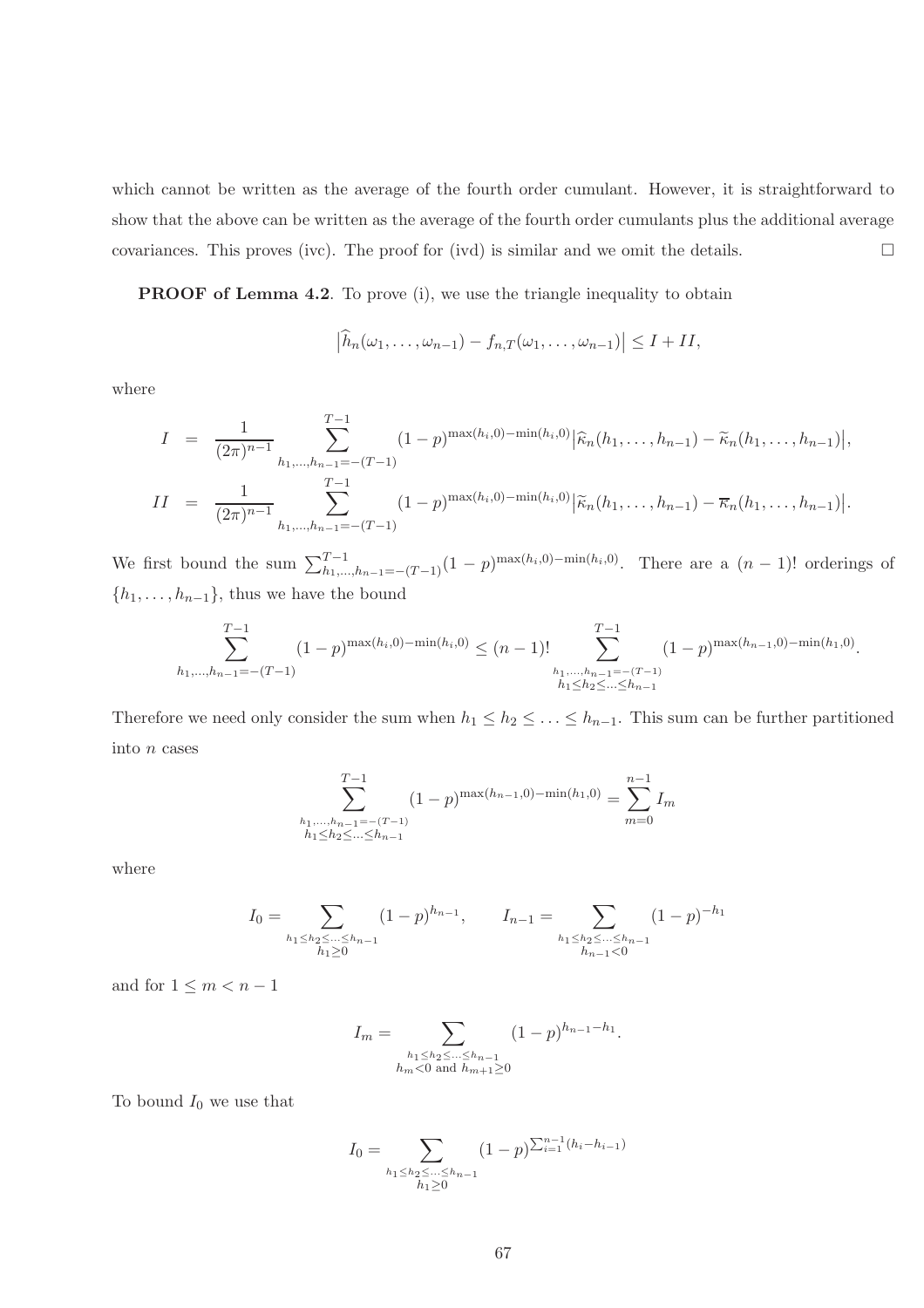where  $h_0 = 0$ . By making a change of variables, with  $g_1 = h_1$ ,  $g_2 = h_2 - h_1$ ,  $g_{n-1} = h_{n-1} - h_{n-2}$  we obtain  $I_1 \leq \left[\sum_{g=1}^{\infty} (1-p)^g\right]^{n-1} = p^{1-n}$ . To bound  $I_m$  (where  $1 \leq m < n-1$ ) we split the sum into negative and positive indices

$$
I_m = \left(\sum_{h_1 \le h_2 \le \dots \le h_m < 0} (1-p)^{-h_1}\right) \times \left(\sum_{0 \le h_{m+1} \le h_{m+2} \le \dots \le h_{n-1}} (1-p)^{h_{n-1}}\right).
$$

By applying the same argument to bound  $I_0$  to each of the sums above we obtain  $I_m \n\t\leq p^{1-n}$ . Finally, noting that  $I_0 = I_{n-1}$  we obtain  $I_{n-1} \leq p^{1-n}$ . Altogether this gives

$$
\sum_{h_1,\dots,h_{n-1}=-(T-1)}^{T-1} (1-p)^{\max(h_i,0)-\min(h_i,0)} \le (n-1)!np^{1-n} = n!p^{1-n}.\tag{A.33}
$$

Therefore, by using (4.6) and (A.33), we have

$$
||I||_{q/n} \leq \frac{1}{(2\pi)^{n-1}} \sum_{h_1,\dots,h_{n-1}=- (T-1)}^{T-1} (1-p)^{\max(h_i,0)-\min(h_i,0)} \underbrace{||\widehat{\kappa}_n(h_1,\dots,h_{n-1}) - \widetilde{\kappa}_n(h_1,\dots,h_{n-1})||_{q/n}}_{O(T^{-1/2}) \text{ (uniform in } h_i) \text{ by eq. (4.6)}}
$$
  
=  $O\left(\frac{1}{T^{1/2}p^{n-1}}\right)$  (by eq. (A.33)).

To bound  $II$  we use  $(4.7)$  to give

$$
|II| \leq \frac{C}{T} \sum_{h_1, \dots, h_{n-1} = -(T-1)}^{T-1} (1-p)^{\max(h_i, 0) - \min(h_i, 0)} (\max(h_i, 0) - \min(h_i, 0)).
$$

By using the same decomposition of the integral used to bound (A.33), together with the bound

$$
\sum_{0 \le h_1 \le \dots \le h_{n-1}} h_{n-1} (1-p)^{h_{n-1}} \le \sum_{h=0}^{\infty} h^{n-1} (1-p)^h \le C p^{-n},
$$

(where  $C$  is a finite constant) we obtain

$$
\sum_{h_1,\dots,h_{n-1}=-(T-1)}^{T-1} (1-p)^{\max(h_i,0)-\min(h_i,0)}(\max(h_i,0)-\min(h_i,0)) \le Cn!p^{-n}.
$$

Thus  $|II| = O(\frac{1}{Tp^n})$ . This proves (i).

To prove (ii), we note that

$$
|\widehat{h}_n(\omega_1,\ldots,\omega_{n-1}) - f_n(\omega_1,\ldots,\omega_{n-1})|
$$
  
\n
$$
\leq |\widehat{h}_n(\omega_1,\ldots,\omega_{n-1}) - f_{n,T}(\omega_1,\ldots,\omega_{n-1})| + |f_{n,T}(\omega_1,\ldots,\omega_{n-1}) - f_n(\omega_1,\ldots,\omega_{n-1})|.
$$

A bound for the first term on the right hand side of the above is given in part (i). To bound the second term, we note that  $\bar{\kappa}_n(\cdot) = \kappa_n(\cdot)$  (where  $\kappa_n(\cdot)$  are the cumulants of an *n*th order stationary time series). Using this leads to the triangle inequality

$$
|f_{n,T}(\omega_1,\ldots,\omega_{n-1})-f_n(\omega_1,\ldots,\omega_{n-1})|\leq III+IV
$$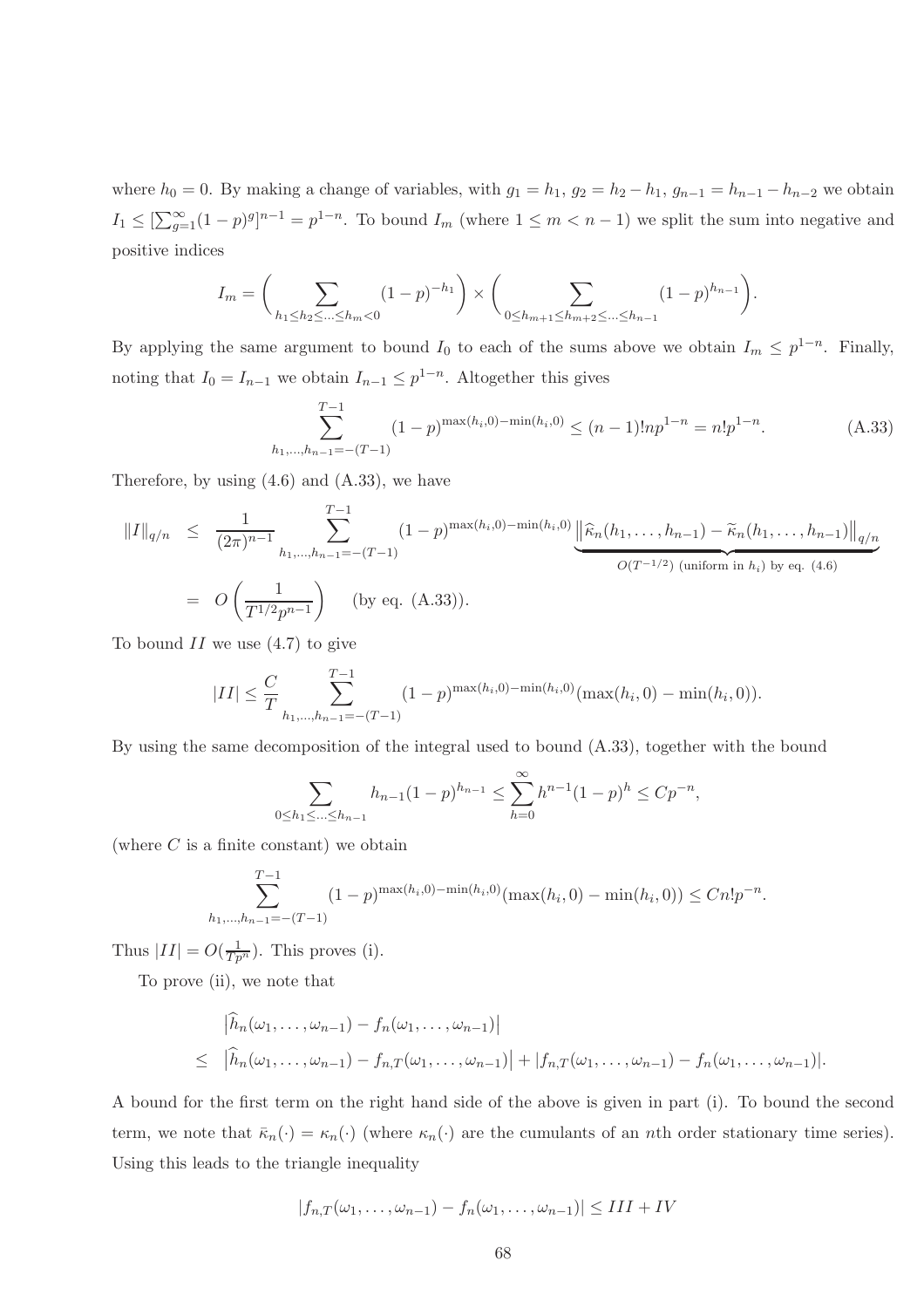where

$$
III = \frac{1}{(2\pi)^{n-1}} \sum_{\substack{h_1,\ldots,h_{n-1} = -(T-1) \\ [\max(h_i,0) - \min(h_i,0)] \leq T-1}}^{\prod_{i=1,\ldots,h_{n-1} = -(T-1)} [ (1-p)^{\max(h_i,0) - \min(h_i,0)} - 1] \cdot |\kappa_n(h_1,\ldots,h_{n-1})|,
$$
  

$$
IV = \frac{1}{(2\pi)^{n-1}} \sum_{\substack{[\max(h_i,0) - \min(h_i,0)] \geq T}} |\kappa_n(h_1,\ldots,h_{n-1})|.
$$

Substituting the bound  $|1 - (1 - p)^l| \leq Klp$ , into III gives  $|III| = O(p)$ . To bound IV, we will use that under the assumption that  $\alpha > 2r(n-1)/(r-n)$  and using Lemma A.9 for  $0 < h_1 < \ldots < h_{n-1}$  we have that  $\kappa_n(h_1,\ldots,h_{n-1}) \leq C \prod_{i=1}^{n-1} (h_i-h_{i-1})^{-2}$  (where we set  $h_0=0$ ) and for  $h_1 < h_2 < \ldots h_m < 0 < h_{m+1} <$ ... < h<sub>n−1</sub> we have that  $\kappa_n(h_1,\ldots,h_{n-1}) \leq C(-h_m)^{-2}h_{m+1}^{-2}\prod_{i=m}^{2}(h_i-h_{i-1})^{-2}\prod_{i=m+2}^{n-1}(h_i-h_{i-1})^{-2}$  (the case that  $h_i = h_{i+1}$  is similarly defined, where we set  $(h_i - h_i)^{-2} = C$ ). This is now used to bound IV. As in the bound of  $I$  (above) we can show that

$$
IV \leq \frac{(n-1)!}{(2\pi)^{n-1}} \sum_{\substack{h_1 \leq h_2 \leq \ldots \leq h_{n-1} \\ [\max(h_{n-1},0)-\min(h_1,0)] \geq T}} |\kappa_n(h_1,\ldots,h_{n-1})| = \sum_{m=0}^{n-1} IV_m,
$$

where

$$
IV_0 = \frac{(n-1)!}{(2\pi)^{n-1}} \sum_{\substack{h_1 \le h_2 \le \dots \le h_{n-1} \\ h_{n-1} \ge T \text{ and } h_1 \ge 0}} |\kappa_n(h_1, \dots, h_{n-1})|
$$
  
\n
$$
IV_m = \frac{(n-1)!}{(2\pi)^{n-1}} \sum_{\substack{h_1 \le h_2 \le \dots \le h_{n-1} \\ [h_{n-1}-h_1] \ge T, h_m < 0 \text{ and } h_{m+1} \ge 0}} |\kappa_n(h_1, \dots, h_{n-1})| \qquad 1 \le m \le n-2,
$$
  
\n
$$
IV_{n-1} = \frac{(n-1)!}{(2\pi)^{n-1}} \sum_{\substack{h_1 \le h_2 \le \dots \le h_{n-1} \\ h_1 \le -T \text{ and } h_{n-1} < 0}} |\kappa_n(h_1, \dots, h_{n-1})|
$$

We first bound IV<sub>0</sub>. By definition of IV<sub>0</sub>,  $h_{n-1} \geq T$ , this means that for at least one  $1 \leq i \leq n-1$  we have  $(h_i - h_{i-1}) \geq T/(n-1)$ . Therefore, by using the bound  $\kappa_n(h_1, \ldots, h_{n-1}) \leq C \prod_{i=1}^{n-1} (h_i - h_{i-1})^{-2}$ , this gives  $IV_0 \leq C(T/n)^{-1}$  (where C is a finite constant that only depends on n). The same argument can be used to show  $IV_m \leq C(T/n)^{-1}$  for  $1 \leq m \leq n-1$ . Altogether this gives

$$
|IV| \le \frac{Cn \times n!}{T},
$$

and the bounds for III and IV give (ii).

We now prove (iii). In the case that  $n \in \{2,3\}$ , the proof is identical to the stationary case since  $\widehat{h}_2$ an  $h_3$  are estimators of  $f_{2,T}$  and  $f_{3,T}$ , which are the Fourier transforms of average covariances and average cumulants. Since the second and third order covariances decay at a sufficiently fast rate,  $f_{2,T}$  and  $f_{3,T}$  are finite. This proves (iiia).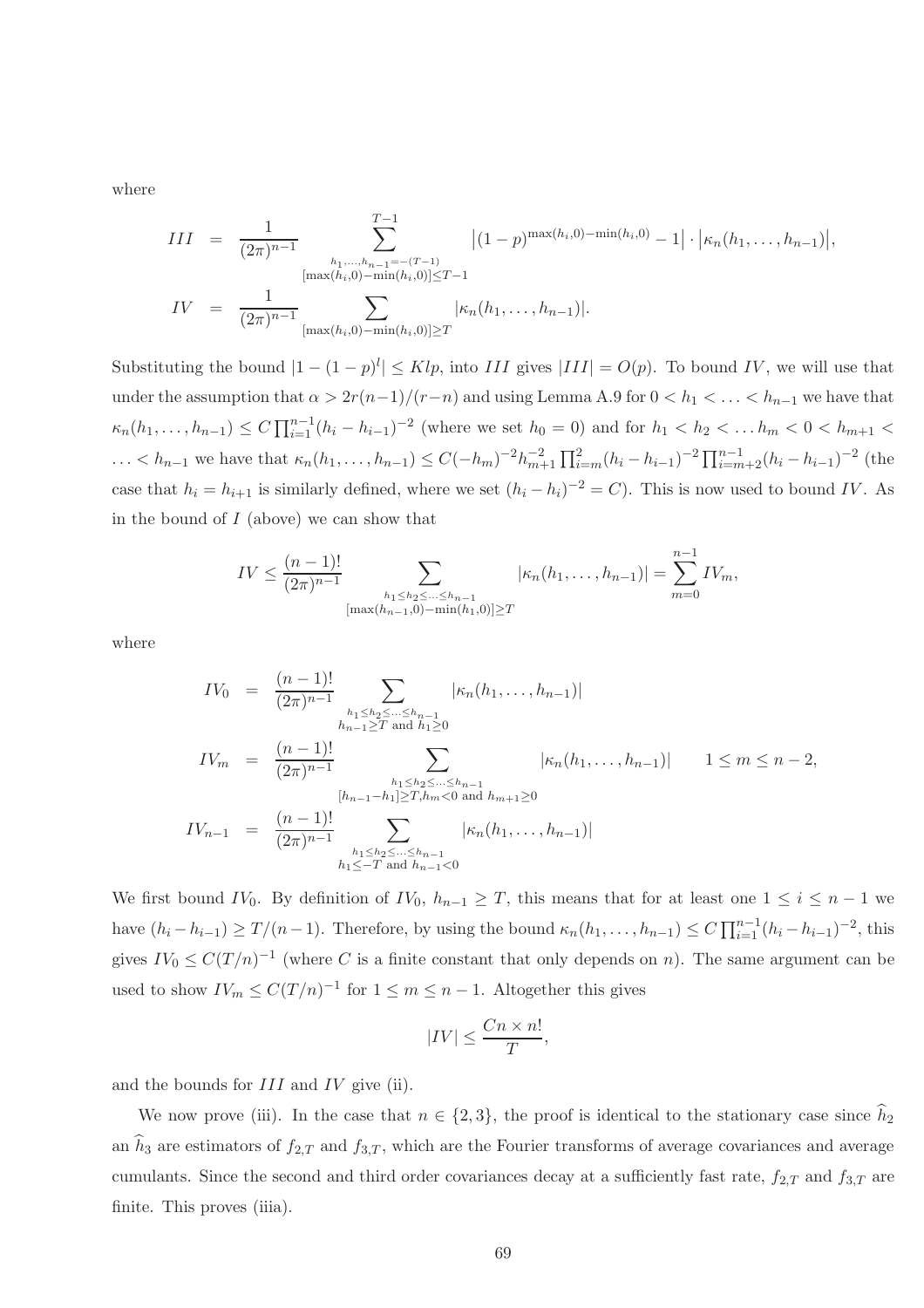On the other hand, we will prove that for  $n \geq 4$ ,  $f_{n,T}$  depends on p. We prove the result for  $n = 4$  (the result for the higher order cases follow similarly). Lemma A.9 implies that  $\sup_t \sum_h |\frac{1}{T}$  $\frac{1}{T}\sum_{t=1}^{\infty} \text{cov}(X_t, X_{t+h})$  <  $\infty$  and  $\sup_t \sum_{h_1,h_2,h_3} |\frac{1}{T}$  $\frac{1}{T} \sum_{t=1}^T \text{cum}(X_t, X_{t+h_1}, X_{t+h_2}, X_{t+h_3}) \vert < \infty$ . Therefore, taking absolutes inside the sum of  $f_{4,T}(\cdot)$ , using the  $h_1 \leq h_2 \leq \ldots \leq h_{n-1}$  decomposition given above and that  $\sum_{h_1,h_2} |\overline{\kappa}_4(h_1,h_2,h_3)|$  $\infty$  (note the boundedness of (4.8) over the double (but not triple) sum) we get

$$
\sup_{\omega_{k_1}, \omega_{k_2}, \omega_{k_3}} |f_{4,T}(\omega_1, \omega_2, \omega_3)| \leq \frac{1}{(2\pi)^3} \sum_{h_1, h_2, h_3 = -(T-1)}^{T-1} (1-p)^{\max(h_i, 0)} |\overline{\kappa}_4(h_1, h_2, h_3)|
$$
  

$$
\leq C \sum_{h=1}^{T-1} (1-p)^h = O(p^{-1}),
$$

where C is a finite constant (this proves (iiic)). The proof for the bound of the higher order  $f_{n,T}$  is similar. Thus we have shown (iii).  $\Box$ 

**PROOF of Theorem 4.1**. Substituting Lemma 4.1(i) into  $\text{cum}^*(J_T^*(\omega_{k_1}), \ldots, J_T^*(\omega_{k_n}))$  gives

$$
\begin{split}\n&\text{cum}^*(J_T^*(\omega_{k_1}),\ldots,J_T^*(\omega_{k_n})) \\
&=\frac{1}{(2\pi T)^{n/2}} \sum_{t_1,\ldots,t_n=1}^T (1-p)^{\max_i((t_i-t_n),0)-\min_i((t_i-t_n),0)} \widehat{\kappa}_n^C(t_1-t_n,\ldots,t_{n-1}-t_n) e^{-it_n\omega_{k_1}-\ldots-it_n\omega_{k_n}}.\n\end{split}
$$

For  $1 \leq i \leq n-1$  let  $h_i = t_i - t_n$  and  $t = t_n$ , then the above can be written as

$$
\begin{split}\n&\text{cum}^*(J_T^*(\omega_{k_1}),\ldots,J_T^*(\omega_{k_n})) \\
&= \frac{1}{(2\pi T)^{n/2}} \sum_{h_1,\ldots,h_{n-1}=- (T-1)}^{T-1} (1-p)^{g(\underline{h})} \widehat{\kappa}_n^C(h_1,\ldots,h_{n-1}) e^{-ih_1\omega_{k_1}-\ldots-ih_{n-1}\omega_{k_{n-1}}} \\
&\times \sum_{t=|\min_i(h_i,0)|+1}^{T-|\max_i(h_i,0)|+1} e^{-it(\omega_{k_1}+\omega_{k_2}+\ldots+\omega_{k_n})},\n\end{split}
$$

where  $g(\underline{h}) = \max_i(h_i, 0) - \min_i(h_i, 0)$ . Using that  $\|\widehat{\kappa}_n^C(h_1, \ldots, h_{n-1})\|_1 < \infty$ , it is clear from the above that  $\|\text{cum}^*(J_T^*(\omega_{k_1}), \ldots, J_T^*(\omega_{k_n}))\|_1 = O(\frac{1}{T^{n/2-1}})$  $\frac{1}{T^{n/2-1}p^{n-1}}$ , which proves (4.13). However, this is a crude bound and below we obtain more precise bounds (under stronger conditions). Let

$$
E_{\underline{h}}(\omega_{k_1},\ldots,\omega_{k_n})=\sum_{t=|\min_i(h_i,0)|+1}^{T-|\max_i(h_i,0)|}e^{-it(\omega_{k_1}+\omega_{k_2}+\ldots+\omega_{k_n})}.
$$

Replacing  $\widehat{\kappa}_n^C(h_1, \ldots, h_{n-1})$  in the above with  $\widehat{\kappa}_n(h_1, \ldots, h_{n-1})$  gives

$$
\text{cum}^*(J_T^*(\omega_{k_1}),\ldots,J_T^*(\omega_{k_n}))
$$
\n
$$
= \frac{1}{(2\pi T)^{n/2}} \sum_{h_1,\ldots,h_{n-1} = -(T-1)}^{T-1} (1-p)^{g(\underline{h})} \widehat{\kappa}_n(h_1,\ldots,h_{n-1}) e^{-ih_1\omega_{k_1} - \ldots -ih_{n-1}\omega_{k_{n-1}}} E_{\underline{h}}(\omega_{k_1},\ldots,\omega_{k_n}) + \text{AR34}
$$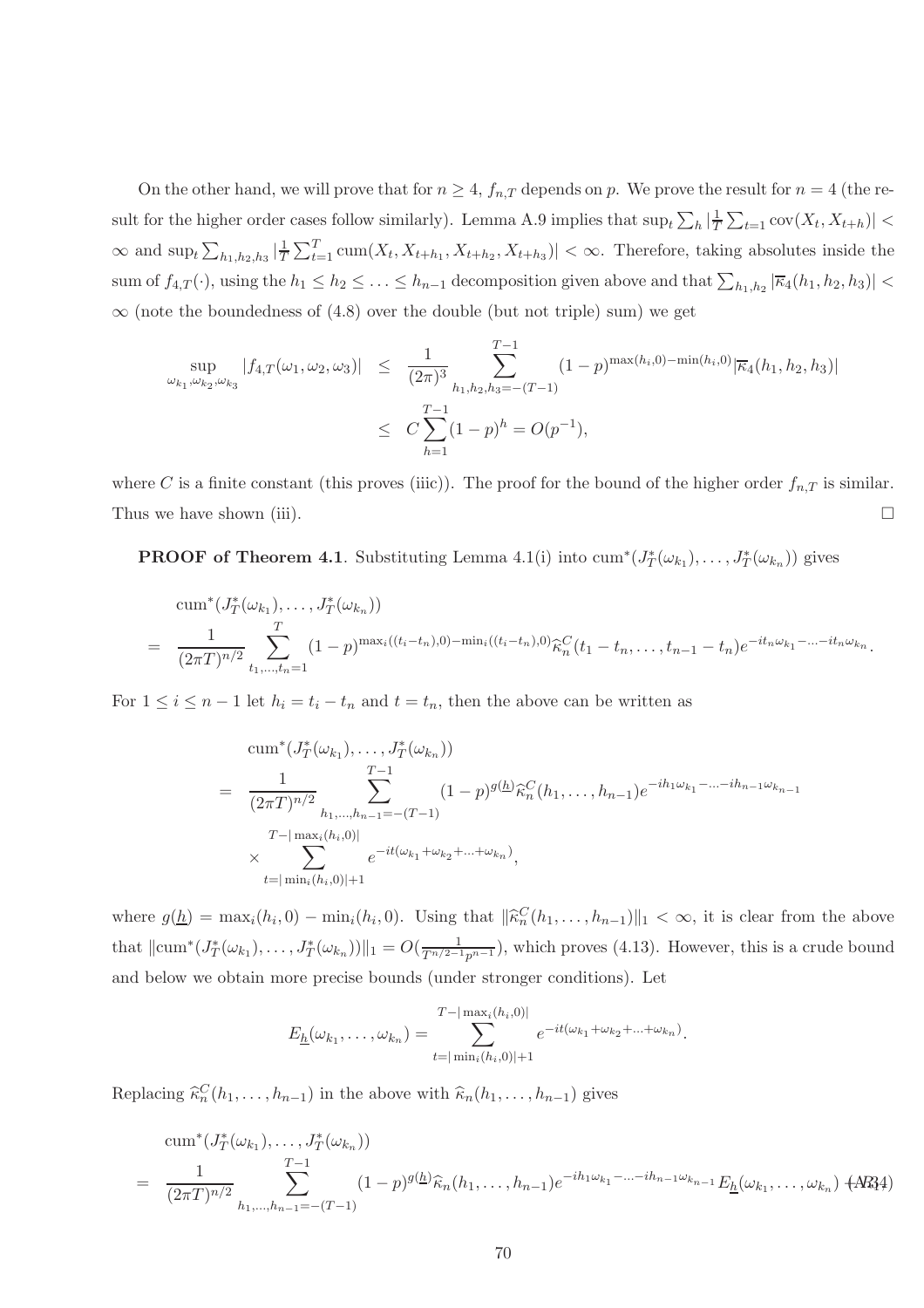where

$$
R_1 = \frac{1}{(2\pi T)^{n/2}} \sum_{h_1,\dots,h_{n-1} = -(T-1)}^{T-1} (1-p)^{g(\underline{h})} \left( \widehat{\kappa}_n^C(h_1,\dots,h_{n-1}) - \widehat{\kappa}_n(h_1,\dots,h_{n-1}) \right) E_{\underline{h}}(\omega_{k_1},\dots,\omega_{k_n}).
$$
\n(A.35)

Substituting  $(4.5)$  into  $R_1$  and using identical arguments to those used in the bound on I given in the proof of Lemma 4.2 we have

$$
||R_1||_{q/n} \leq \frac{n! \sup_t ||X_t||_q}{(2\pi T)^{n/2}} \sum_{\substack{h_1, \dots, h_{n-1} = -(T-1) \\ h_1 \leq h_2 \leq \dots \leq h_{n-1}}}^{T-1} (1-p)^{g(\underline{h})} \frac{g(\underline{h})}{T} \underbrace{\left[\underset{E_{\underline{h}}(\omega_{k_1}, \dots, \omega_{k_n})\right]}{\underbrace{E_{\underline{h}}(\omega_{k_1}, \dots, \omega_{k_n})}}}_{(\underline{2\pi}T)^{n/2}}_{\text{(2TT)}^{n/2}} \leq \frac{n! \sup_t ||X_t||_q}{\sum_{\substack{h_1, \dots, h_{n-1} = -(T-1) \\ h_1 \leq h_2 \leq \dots \leq h_{n-1}}}^{T-1} (1-p)^{g(\underline{h})} g(\underline{h}).
$$

Just as the bound on  $I$  (in the proof of Lemma 4.2) we decompose the above sum into  $n$  sums where  $0 \leq h_1 \leq \ldots \leq h_{n-1}$  using this decomposition and the same arguments as those used in Lemma 4.2 we have  $||R_1||_{q/n} = O(\frac{1}{p^nT})$  $\frac{1}{p^n T^{n/2}}$ ). We return to (A.34) and replace  $E_{\underline{h}}(\omega_{k_1},\ldots,\omega_{k_n})$  with  $\sum_{t=1}^T e^{-it(\omega_{k_1}+\omega_{k_2}+\ldots+\omega_{k_n})}$ to give

$$
\begin{split}\n&\text{cum}^*(J_T^*(\omega_{k_1}),\ldots,J_T^*(\omega_{k_n})) \\
&= \frac{1}{(2\pi T)^{n/2}} \sum_{h_1,\ldots,h_{n-1}=-(T-1)}^{T-1} (1-p)^{g(\underline{h})} \widehat{\kappa}_n(h_1,\ldots,h_{n-1}) e^{-ih_1\omega_{k_1}-\ldots-ih_{n-1}\omega_{k_{n-1}}} \sum_{t=1}^T e^{-it(\omega_{k_1}+\omega_{k_2}+\ldots+\omega_{k_n})} \\
&+R_1+R_2, \\
&= \frac{(2\pi)^{n/2-1}}{T^{n/2}} \widehat{h}_n(\omega_{k_1},\ldots,\omega_{k_{n-1}}) \sum_{t=1}^T e^{-it(\omega_{k_1}+\omega_{k_2}+\ldots+\omega_{k_n})} + R_1+R_2,\n\end{split} \tag{A.36}
$$

where  $R_1$  is defined in  $(A.35)$  and

$$
R_2 = \frac{1}{(2\pi T)^{n/2}} \sum_{h_1,\dots,h_{n-1} = -(T-1)}^{T-1} (1-p)^{g(\underline{h})} \widehat{\kappa}_n(h_1,\dots,h_{n-1})
$$
  
 
$$
\times e^{-ih_1\omega_{k_1} - \dots - ih_{n-1}\omega_{k_{n-1}}} \bigg(\sum_{t=|\min_i(h_i,0)|+1}^{T-|\max_i(h_i,0)|} - \sum_{t=1}^T \bigg) e^{-it(\omega_{k_1} + \omega_{k_2} + \dots + \omega_{k_n})}.
$$

(A.36) is in the form given in (4.14), with  $R_{T,n} = R_1 + R_2$ . To bound  $R_2$  we take absolutes to give

$$
|R_2| \leq \frac{1}{(2\pi T)^{n/2}} \sum_{h_1,\dots,h_{n-1} = -(T-1)}^{T-1} (1-p)^{g(\underline{h})} |\widehat{\kappa}_n(h_1,\dots,h_{n-1})| \left( |\max_i(h_i,0)| + |\min_i(h_i,0)| \right).
$$

By using Hölder's inequality, it is straightforward to show that  $\|\widehat{\kappa}_n(h_1,\ldots,h_{n-1})\|_{q/n} \leq C < \infty$ . This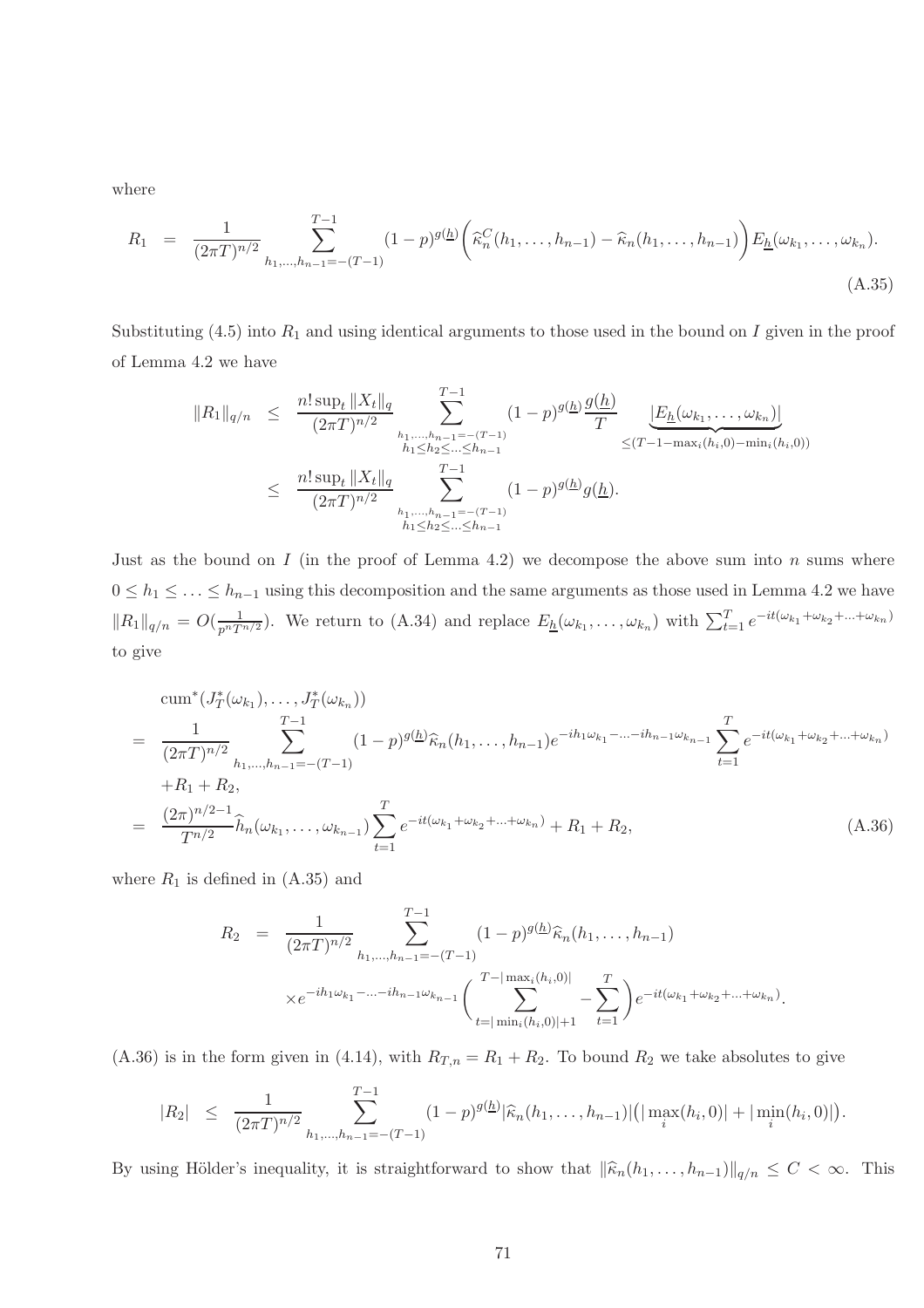implies

$$
||R_2||_{q/n} \leq \frac{C}{(2\pi T)^{n/2}} \sum_{h_1,\dots,h_{n-1}=- (T-1)}^{T-1} (1-p)^{g(\underline{h})} (|\max_i(h_i,0)| + |\min_i(h_i,0)|)
$$
  

$$
\leq \frac{2C}{(2\pi T)^{n/2}} \sum_{h_1,\dots,h_{n-1}=- (T-1)}^{T-1} (1-p)^{g(\underline{h})} \max_i(|h_i|) = O(\frac{1}{T^{n/2}p^n}).
$$

Therefore, since  $||R_{T,n}||_{q/n} \leq ||R_1||_{q/n} + ||R_2||_{q/n}$  we have  $||R_{T,n}||_{q/n} = O(\frac{1}{(T^{1/2})^n})$  $\frac{1}{(T^{1/2}p)^n}$ . This proves  $(4.14)$ .

To prove (a), we note that if  $\sum_{l=1}^{n} \omega_{k_l} \notin 2\pi \mathbb{Z}$ , then the first term in (4.14) is zero and we have (4.15) (since  $R_{T,n} = O_p(\frac{1}{(T^{1/2})^n})$  $\frac{1}{(T^{1/2}p)^n})$ . On the other hand, if  $\sum_{l=1}^n \omega_{k_l} \in 2\pi\mathbb{Z}$ , then the first term in (4.14) dominates and we use Lemma 4.2(ii) to obtain the other part of (4.15). The proof of (b) is similar, but uses Lemma 4.2(iii) rather than Lemma 4.2(ii), we omit the details.

## A.6 Proofs for Section 5

**PROOF of Lemma 5.1.** We first note that by Assumption 5.1, we have summability of the 2nd to 8th order cumulants (see Lemma A.9 for details). Therefore, to prove (ia) we can use Theorem 4.1 to obtain

$$
\begin{aligned}\n\text{cum}^*(J_{T,j_1}^*(\omega_{k_1}), J_{T,j_2}^*(\omega_{k_2})) &= f_{j_1,j_2}(\omega_{k_1}) \frac{1}{T} \sum_{t=1}^T \exp(-it(\omega_{k_1} + \omega_{k_2})) + O_p\left(\frac{1}{Tp^2}\right) \\
&= f_{j_1,j_2}(\omega_{k_1}) I(k_1 = -k_2) + O_p\left(\frac{1}{Tp^2}\right)\n\end{aligned}
$$

The proof of (ib) and (ii) is identical, hence we omit the details.  $\Box$ 

**PROOF of Theorem 5.1** Since the only random component in  $\tilde{c}^*_{j_1,j_2}(r,\ell_1)$  are the DFTs, evaluating the covariance with respect to the bootstrap measure and using Lemma 5.2 to obtain an expression for the covariance between the DFTs gives

$$
T\text{cov}^*\big(\tilde{c}_{j_1,j_2}^*(r,\ell_1),\tilde{c}_{j_3,j_4}^*(r,\ell_2)\big) = \delta_{j_1j_3}\delta_{j_2j_4}\delta_{\ell_1\ell_2} + \delta_{j_1j_4}\delta_{j_2j_3}\delta_{\ell_1,-\ell_2} + \kappa_T^{(\ell_1,\ell_2)}(j_1,j_2,j_3,j_4) + O_p\left(\frac{1}{Tp^4}\right)
$$
  
\n
$$
T\text{cov}^*\big(\tilde{c}_{j_1,j_2}^*(r,\ell_1),\tilde{c}_{j_3,j_4}^*(r,\ell_2)\big) = O_p\left(\frac{1}{Tp^4}\right),
$$

which gives both part (i) and (ii).  $\Box$ 

The proof of the above theorem is based on  $\tilde{c}_{j_1,j_2}^*(r,\ell)$  and we need to show that this is equivalent to  $\hat{c}_{j_1,j_2}^*(r,\ell)$  and  $\hat{c}_{j_1,j_2}^*(r,\ell)$ , which requires the following lemma.

## Lemma A.14

Suppose  $\{\underline{X}_t\}_t$  is a time series with a constant mean which satisfies Assumption 5.2(B2). Let  $\mathbf{f}_T^*$  be defined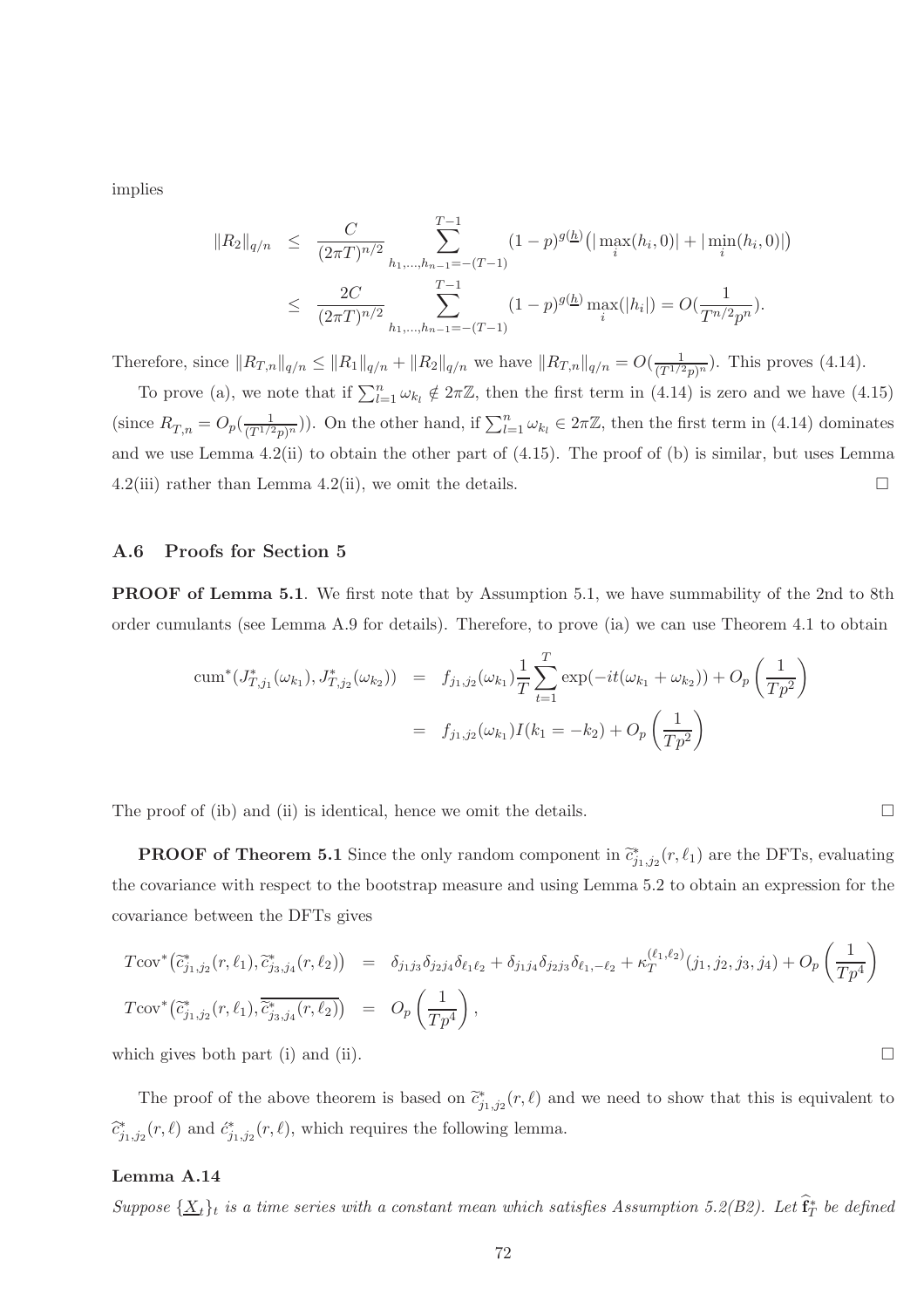$\inf_{(a,b)\in\mathbb{R}} f^*_{(a,b)}(a,b) = f^*_{(a,b)}(a,b) - \mathbb{E}^*(f^*_{(a,b)}(a,b))$  and  $I^*_{(a,b)}(a,b) = I^*_{(a,b)}(I^*_{(a,b)}(a,b))$ , where  $I_{k,r,j_1,j_2}^* = J_{j_1}^*(\omega_k)J_{j_2}^*(\omega_{k+r})$ . Then we have for all  $1 \leq r < T/2$ 

$$
\left\| \mathbf{E}^* | \tilde{f}_{j_1, j_2}^*(\omega_k) \right\|^2 \Big\|_4 = O\left( \frac{1}{bT} + \frac{1}{T^{3/2} p^3} + \frac{1}{T^2 p^2 b} \right),\tag{A.37}
$$

$$
\left\| \operatorname{cum}_4^*\left(\widetilde{f}_{j_1,j_2}^*(\omega_k)\right) \right\|_2 = O\left(\frac{1}{(bT)^3} + \frac{1}{(pT^{1/2})^4(bT)^2} + \frac{1}{(pT^{1/2})^6(bT)} + \frac{1}{(pT^{1/2})^8}\right),\tag{A.38}
$$

$$
\left\| \mathbf{E}^* | \widetilde{f}_{j_1, j_2}^*(\omega_k) \right\|^4 \Big\|_2 = O\left( \left[ \frac{1}{bT} + \frac{1}{T^{3/2} p^3} + \frac{1}{T^{3/2} pb} \right]^2 \right), \tag{A.39}
$$

$$
\left\| \mathcal{E}^* | J^*_{T,j_1}(\omega_k) \overline{J^*_{T,j_2}(\omega_{k+r})} | \right\|_8 = O\left( \left( 1 + \frac{1}{(pT^{1/2})^2} \right) \right), \tag{A.40}
$$

$$
\left\| \mathcal{E}^* \left( J_{T,j_1}(\omega_k)^* \overline{J_{T,j_2}^*(\omega_{k+r})} \right) \right\|_8 = O\left( \frac{1}{(pT^{1/2})^2} \right), \tag{A.41}
$$

$$
\left\| \text{cov}^*(J_{T,j_1}^*(\omega_k) \overline{J_{T,j_2}^*(\omega_{k+r})}, J_{T,j_3}^*(\omega_s) \overline{J_{T,j_4}^*(\omega_s)}) \right\|_4 = \begin{cases} O\left(\frac{1}{(p^{T^{1/2}})^2}\right), & k = \pm s \text{ or } k = \pm (s+r) \\ O\left(\frac{1}{(p^{T^{1/2}})^4}\right), & \text{otherwise} \end{cases}, (A.42)
$$

$$
\begin{aligned}\n&\left\|\text{cum}_{3}^{*}\left(J_{T,j_{1}}^{*}(\omega_{k_{1}})\overline{J_{T,j_{2}}^{*}(\omega_{k_{1}+r})}, J_{T,j_{3}}^{*}(\omega_{k_{2}})\overline{J_{T,j_{4}}^{*}(\omega_{k_{2}+r})}, \widetilde{f}_{j_{5}j_{6}}^{*}(\omega_{k_{1}})\right)\right\|_{8/3} \\
&= \left\{\n\begin{array}{c}\nO\left(\frac{1}{bT(pT^{1/2})^{2}} + \frac{1}{(pT^{1/2})^{4}}\right), & k_{1} = k_{2} \text{ or } k_{1} + r = k_{2} \text{ or } k_{1} = k_{2} + r \\
O\left(\frac{1}{bT(pT^{1/2})^{4}} + \frac{1}{(pT^{1/2})^{6}}\right), & \text{otherwise}\n\end{array}\n\right.\n\tag{A.43}\n\end{aligned}
$$

$$
\left\| \text{cum}_2^* \left( J_{T,j_1}^*(\omega_{k_1}) \overline{J_{T,j_2}^*(\omega_{k_1+r})}, \overline{J_{T,j_1}^*(\omega_{k_2})} J_{T,j_2}^*(\omega_{k_2+r}) \right) \right\|_4 = \begin{cases} O(1), & k_1 = k_2 \text{ or } k_1 = k_2 + r \ O\left(\frac{1}{(pT^{1/2})^4}\right), & \text{otherwise} \end{cases} \tag{A.44}
$$

$$
\left\| \operatorname{cum}_2^*(J_{T,j_1}^*(\omega_{k_1}) \overline{J_{T,j_2}^*(\omega_{k_1+r})}, \widetilde{f}_{j_3j_4}^*(\omega_{k_2})) \right\|_4 = O\left(\frac{1}{(pT^{1/2})^4} + \frac{1}{bT(pT^{1/2})^2}\right),\tag{A.45}
$$

$$
\begin{split}\n&\left\|\mathbf{E}^*\left(\widetilde{I}_{k_1,r,j_1,j_2}^*\widetilde{I}_{k_2,r,j_3,j_4}^*\widetilde{f}_{j_1,j_2}^*(\omega_{k_1})\widetilde{f}_{j_3,j_4}^*(\omega_{k_2})\right)\right\|_2 \\
&= \left\{\n\begin{array}{c}\nO\left(\frac{1}{bT} + \frac{1}{T^{3/2}p^3} + \frac{1}{T^{3/2}p^b}\right), & k_1 = k_2 \text{ or } k_1 = k_2 + r \text{ or } k_2 = k_1 + r \\
O\left(\frac{1}{(pT^{1/2})^4}\right), & otherwise\n\end{array}\n\right.,\n\end{split} \tag{A.46}
$$

and

$$
\left\| \mathbf{E}^* [\hat{f}_{j_1, j_2}^*(\omega_k)] - f_{j_1, j_2}(\omega_k) \right\|_8 = O\left(\frac{1}{pT^{1/2}} + p + b\right),\tag{A.47}
$$

with  $bT \to$  and  $p^{1/2}T \to \infty$  as  $T \to \infty$ ,  $b \to 0$  and  $p \to 0$ . Note that all these bounds are uniform over frequency.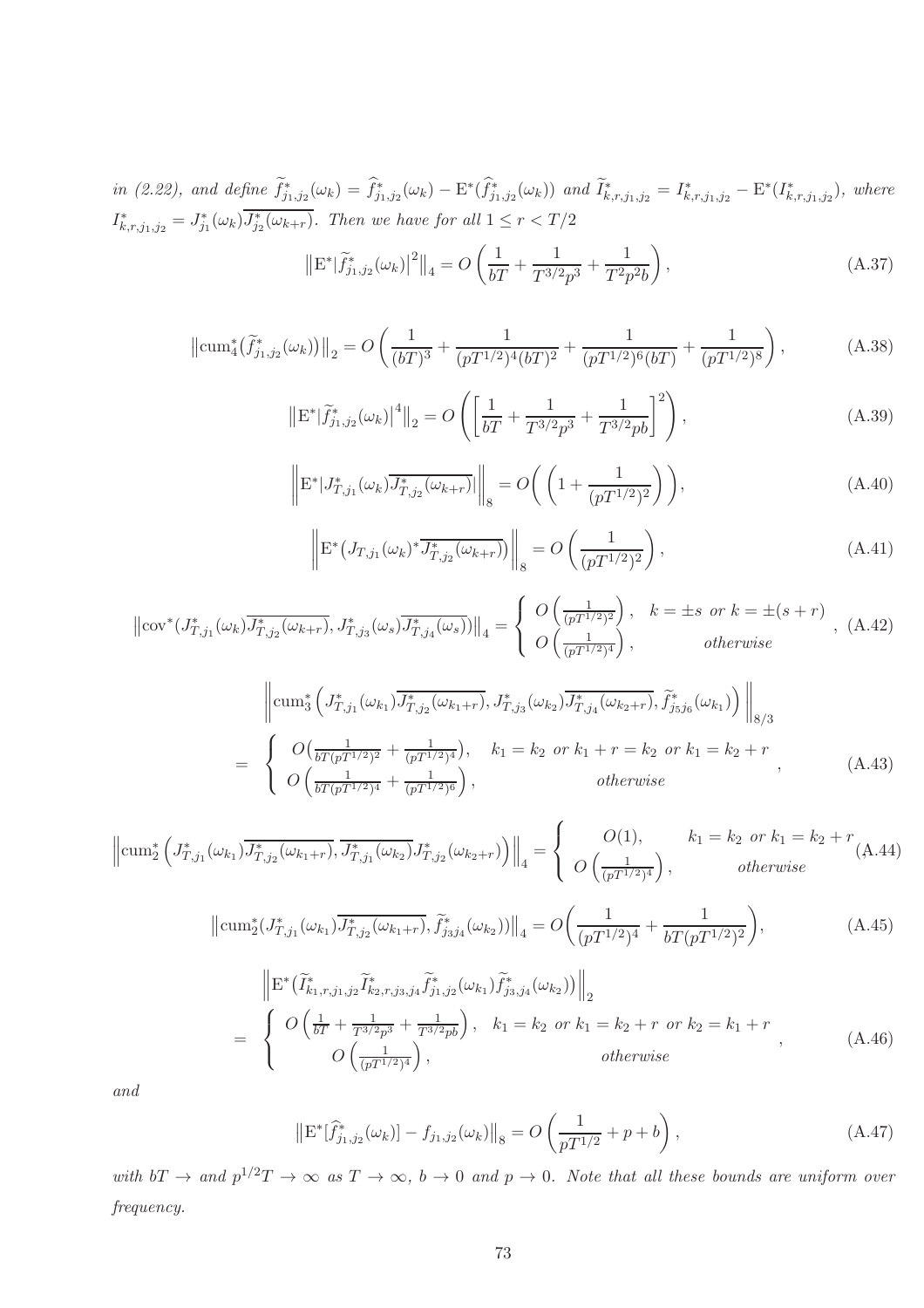PROOF. Without loss of generality, we will prove the result in the univariate case (and under the assumption of nonstationarity). We will make wide use of (4.15) and (4.16) which we summarize below. For  $n \in \{2,3\}$ , we have

$$
\left\| \text{cum}^*(J_T^*(\omega_{k_1}), \dots, J_T^*(\omega_{k_n})) \right\|_{q/n} = \begin{cases} O\left(\frac{1}{T^{n/2-1}} + \frac{1}{(pT^{1/2})^n}\right), & \sum_{l=1}^n \omega_{k_l} \in \mathbb{Z} \\ O\left(\frac{1}{(pT^{1/2})^n}\right), & \sum_{l=1}^n \omega_{k_l} \notin \mathbb{Z} \end{cases} \tag{A.48}
$$

and, for  $n \geq 4$ ,

$$
\|\text{cum}^*(J_T^*(\omega_{k_1}),\ldots,J_T^*(\omega_{k_n}))\|_{q/n} = \begin{cases} O\left(\frac{1}{T^{n/2-1}p^{n-3}} + \frac{1}{(pT^{1/2})^n}\right), & \sum_{l=1}^n \omega_{k_l} \in \mathbb{Z} \\ O\left(\frac{1}{(pT^{1/2})^n}\right), & \sum_{l=1}^n \omega_{k_l} \notin \mathbb{Z} \end{cases}
$$

To simplify notation, let  $J_T^*(\omega_k) = J_k^*$ . To prove  $(A.37)$ , we expand  $E^*(\tilde{f}_T^{*2}(\omega)) = \text{var}^*(\tilde{f}_T^*(\omega))$  to give

$$
\|\nabla\Phi\|_{\mathcal{I}^{2}} \leq \|\frac{1}{T^{2}} \sum_{l_{1},l_{2}} K_{b}(\omega_{k} - \omega_{l_{1}}) K_{b}(\omega_{k} - \omega_{l_{2}}) \Big[ \text{cov}^{*}(J_{l_{1}}^{*}, J_{l_{2}}^{*}) \text{cov}^{*}(\overline{J}_{l_{1}}^{*}, \overline{J}_{l_{2}}^{*}) + \text{cov}^{*}(J_{l_{1}}^{*}, \overline{J}_{l_{2}}^{*}) \text{cov}^{*}(\overline{J}_{l_{1}}^{*}, \overline{J}_{l_{2}}^{*}) + \text{cov}^{*}(J_{l_{1}}^{*}, \overline{J}_{l_{2}}^{*}, J_{l_{2}}^{*}) + \text{cov}^{*}(J_{l_{1}}^{*}, \overline{J}_{l_{1}}^{*}, \overline{J}_{l_{2}}^{*}) \|\|_{4}
$$
  
\n
$$
= \|\frac{1}{T^{2}} \sum_{l_{1} \neq l_{2}} K_{b}(\omega_{k} - \omega_{l_{1}}) K_{b}(\omega_{k} - \omega_{l_{2}}) \text{cov}^{*}(J_{l_{1}}^{*}, J_{l_{2}}^{*}) \text{cov}^{*}(\overline{J}_{l_{1}}^{*}, \overline{J}_{l_{2}}^{*})\|_{4}
$$
  
\n
$$
+ \|\frac{1}{T^{2}} \sum_{l_{1} \neq l_{2}} K_{b}(\omega_{k} - \omega_{l_{1}}) K_{b}(\omega_{k} - \omega_{l_{2}}) \text{cov}^{*}(J_{l_{1}}^{*}, \overline{J}_{l_{2}}^{*}) \text{cov}^{*}(\overline{J}_{l_{1}}^{*}, J_{l_{2}}^{*})\|_{4}
$$
  
\n
$$
+ \|\frac{1}{T^{2}} \sum_{l_{1},l_{2}} K_{b}(\omega_{k} - \omega_{l_{1}}) K_{b}(\omega_{k} - \omega_{l_{2}}) \text{cum}^{*}(J_{l_{1}}^{*}, \overline{J}_{l_{1}}^{*}, \overline{J}_{l_{2}}^{*}) + \text{cov}^{*}(J_{l_{1}}^{*}, J_{l_{2}}^{*})\|_{4}
$$
  
\n
$$
\leq \frac{C}{T^{2}} \sum_{l_{1},l_{2}} K_{b}(\omega_{k} - \omega
$$

We now prove (A.38), expanding  $\text{cum}_4^*(f_T^*(\omega_k))$  gives

$$
\|\operatorname{cum}_4^*(\widetilde{f}_T^*(\omega_k))\|_2 = \|\frac{1}{T^4} \sum_{l_1,l_2,l_3,l_4} \bigg(\prod_{i=1}^4 K_b(\omega_k - \omega_{l_i})\bigg) \operatorname{cum}_4^*(|J_{l_1}^*|^2,|J_{l_2}^*|^2,|J_{l_3}^*|^2,|J_{l_4}^*|^2)\|_2.
$$

By using indecomposable partitions to decompose the cumulant  $\text{cum}_{4}^*([J_{l_1}^*]^2, |J_{l_2}^*|^2, |J_{l_3}^*|^2, |J_{l_4}^*|^2)$  in terms of the product of cumulants of  $J_j$  and by (A.48), the leading term of cum<sub>4</sub><sup>'</sup>( $|J_{l_1}^*|^2, |J_{l_2}^*|^2, |J_{l_3}^*|^2, |J_{l_4}^*|^2$ ) can be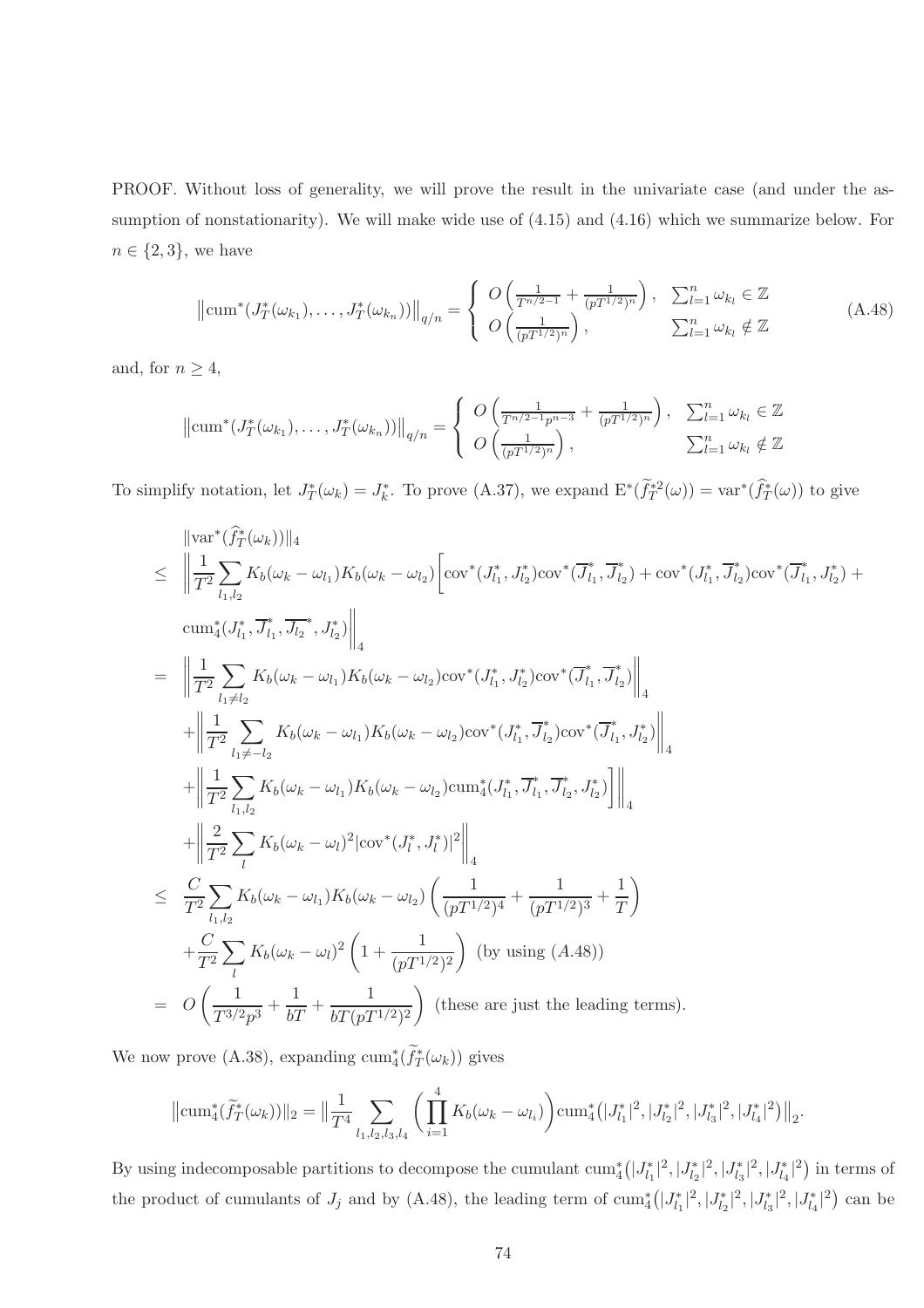shown to be the product of four covariances of the type  $\text{cov}^*(J_{l_1}^*, J_{l_2}^*) \text{cov}^*(\bar{J}_{l_2}^*, J_{l_3}^*) \text{cov}^*(\bar{J}_{l_3}^*, J_{l_4}^*) \text{cov}^*(\bar{J}_{l_4}^*, \bar{J}_{l_1}^*)$ . Using this and straightforward (but long) calculations we can show that

$$
\|\operatorname{cum}_4^*(\widetilde{f}_T^*(\omega_k))\|_2 = O\left(\frac{1}{(bT)^3} + \frac{1}{(pT^{1/2})^4(bT)^2} + \frac{1}{(pT^{1/2})^6(bT)} + \frac{1}{(pT^{1/2})^8}\right),
$$

which proves (A.38).

Since  $E^*[f_T^*(\omega)] = 0$ , we have

$$
\mathbf{E}^*|\widetilde{f}_T^*(\omega_k)|^4 = 3\text{var}^*(\widetilde{f}_T^*(\omega_k))^2 + \text{cum}_4^*(\widetilde{f}_T^*(\omega_k)),
$$

therefore by using  $(A.37)$  and  $(A.38)$ , we obtain  $(A.39)$ .

To prove (A.40), we note that  $E^*|J_k^* \overline{J_{k+r}^*}| \leq (E^*|J_k^* \overline{J_{k+r}^*}|^2)^{1/2}$ , therefore

$$
\left\| \mathcal{E}^* | J_k^* \overline{J_{k+r}^*} | \right\|_8 \le \left\| \left( \mathcal{E}^* | J_k^* \overline{J_{k+r}^*} |^2 \right)^{1/2} \right\|_8 = \left[ \mathcal{E} \left( \mathcal{E}^* | J_k^* \overline{J_{k+r}^*} |^2 \right)^4 \right]^{1/8} = \left\| \mathcal{E}^* | J_k^* \overline{J_{k+r}^*} |^2 \right\|_4^{1/2}.
$$
 (A.49)

Substituting the expansion

$$
E^* | J_T^*(\omega_k) J_T^*(\omega_{k+r})|^2 = E^* | J_T^*(\omega_k)|^2 E^* | \overline{J_T^*(\omega_{k+r})}|^2 + | E^* [ J_T^*(\omega_k) J_T^*(\omega_{k+r})] |^2 + | E^* [ J_T^*(\omega_k) J_T^*(\omega_{k+r})] |^2 + \text{cum}^* ( J_T^*(\omega_k), \overline{J_T^*(\omega_{k+r})}, \overline{J_T^*(\omega_k)}, J_T^*(\omega_{k+r})),
$$

into (A.49) gives

$$
\|E^*|J_k^* \overline{J_{k+r}^*}\|_8
$$
  
\n
$$
\leq \left( \left\|E^*|J_k^*|^2 E^* |\overline{J_{k+r}}^*|^2\right\|_4 + \left\| |E^*[J_k^* J_{k+r}^*]|^2\right\|_4 + \left\| |E^*[J_k^* \overline{J_{k+r}^*}]|^2\right\|_4 + \left\| \operatorname{cum}^*(J_k^*, \overline{J_{k+r}^*}, \overline{J_k^*}, J_{k+r}^*)\right\|_4 \right)^{1/2}.
$$

Thus by using (A.48) we obtain  $\|\mathbf{E}^*| J_k^* \overline{J_{k+r}}^* \|_{8} = O(1 + \frac{1}{(pT^{1/2})^2})$ , and thus (A.40).

The proof of (A.41) immediately follows from (A.48) (using  $n = 2$  and  $q/2 = 8$ ).

To prove (A.42), we expand it in terms of covariances and cumulants

$$
\text{cov}^*(J_k^* \overline{J_{k+r}}^*, J_s^* \overline{J_s}^*)
$$
  
=  $\text{cov}^*(J_k^*, J_s^*) \text{cov}^*(\overline{J_{k+r}}^*, \overline{J_s}^*) + \text{cov}^*(J_k^*, \overline{J_s}^*) \text{cov}(\overline{J_{k+r}}^*, J_s^*) + \text{cum}_4^*(J_k^*, \overline{J_{k+r}}^*, \overline{J_s}^*, J_s^*),$ 

thus by using (A.48) we obtain (A.42).

To prove (A.43), we expand the sample bootstrap spectral density in terms of DFTs to obtain

$$
\operatorname{cum}_3^*(J_{k_1}^* \overline{J}_{k_1+r}^*, J_{k_2}^* \overline{J}_{k_2+r}^*, \widetilde{f}_T^*(\omega_{k_1})) = \frac{1}{T} \sum_l K_b(\omega_{k_1} - \omega_l) \operatorname{cum}_3^*(J_{k_1}^* \overline{J}_{k_1+r}^*, J_{k_2}^* \overline{J}_{k_2+r}^*, |J_l^*|^2). \tag{A.50}
$$

By using indecomposable partitions to partition  $\text{cum}_3^*(J_{k_1}^*\overline{J}_{k_1+r}^*, J_{k_2}^*\overline{J}_{k_2+r}^*, |J_l^*|^2)$  in terms of cumulants of the DFTs, we observe that the leading term is the product of covariances. This gives

$$
\|\text{cum}_3^*(J_{k_1}^*\overline{J}_{k_1+r}^*, J_{k_2}^*\overline{J}_{k_2+r}^*, |J_l^*|^2)\|_{8/3} = \begin{cases} O\left(\frac{1}{(pT^{1/2})^2}\right), & (k_i = l \text{ and } k_i + r = k_j) \text{ etc.} \\ O\left(\frac{1}{(pT^{1/2})^4}\right), & k_1 = k_2 \text{ or } k_i + r = l \text{ or } k_j = l \\ O\left(\frac{1}{(pT^{1/2})^6}\right), & \text{otherwise} \end{cases}
$$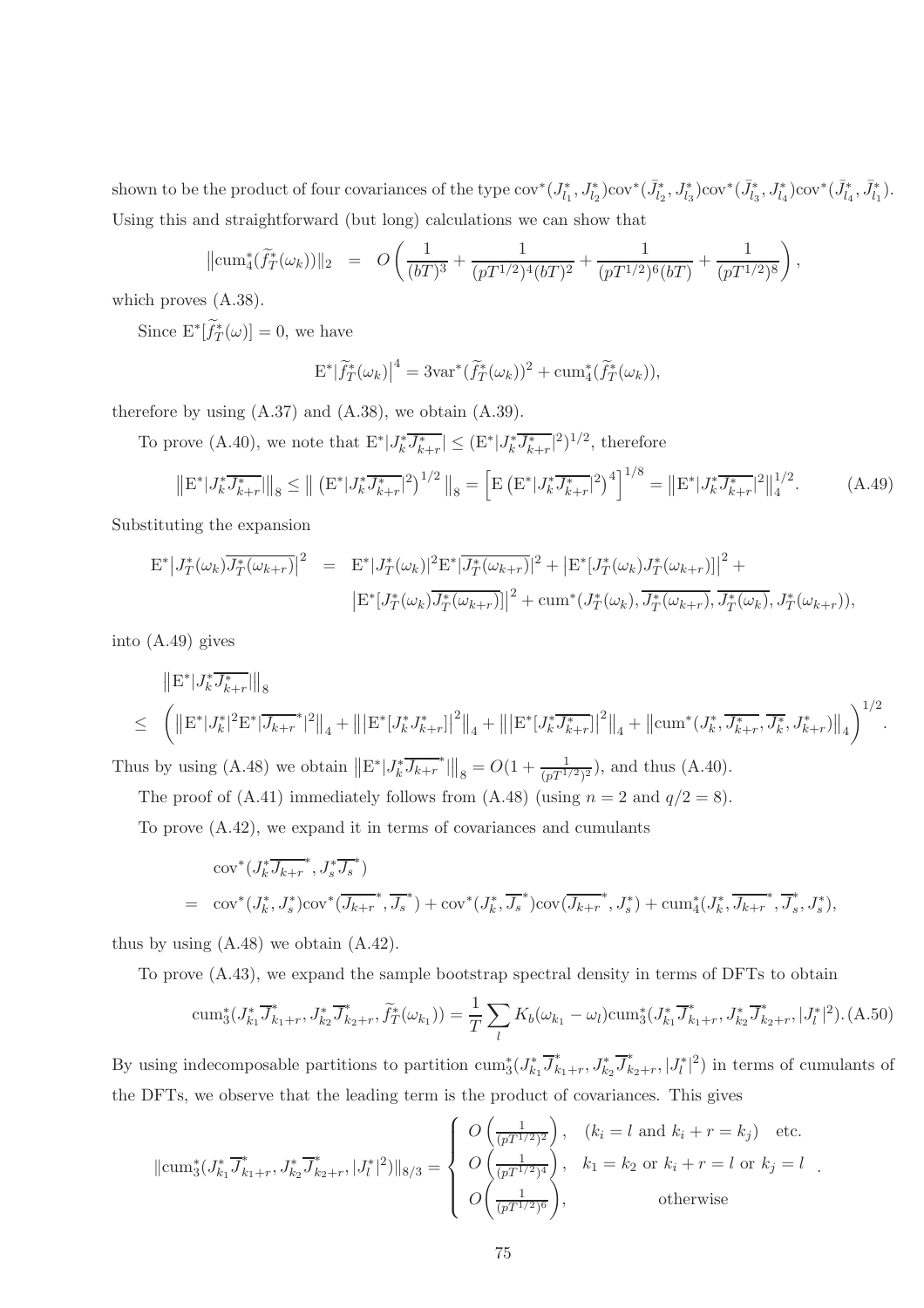for  $i, j \in \{1, 2\}$ . By substituting the above into  $(A.50)$ , we get

$$
\left\|\text{cum}_{3}^{*}(J_{k_{1}}^{*}\overline{J}_{k_{1}+r}^{*},J_{k_{2}}^{*}\overline{J}_{k_{2}+r}^{*},\widetilde{f}_{T}^{*}(\omega_{k_{1}}))\right\|_{8/3} = \left\{\begin{array}{l} O\left(\frac{1}{b_{T}(p_{T}^{1/2})^{2}} + \frac{1}{(p_{T}^{1/2})^{4}}\right), \quad k_{1} = k_{2} \text{ or } k_{1} + r = k_{2} \text{ or } k_{1} = k_{2} \text{ or } k_{1} = k_{2} \text{ or } k_{2} = k_{2} \text{ or } k_{2} = k_{2} \text{ or } k_{2} = k_{2} \text{ or } k_{2} = k_{2} \text{ or } k_{2} = k_{2} \text{ or } k_{2} = k_{2} \text{ or } k_{2} = k_{2} \text{ or } k_{2} = k_{2} \text{ or } k_{2} = k_{2} \text{ or } k_{2} = k_{2} \text{ or } k_{2} = k_{2} \text{ or } k_{2} = k_{2} \text{ or } k_{2} = k_{2} \text{ or } k_{2} = k_{2} \text{ or } k_{2} = k_{2} \text{ or } k_{2} = k_{2} \text{ or } k_{2} = k_{2} \text{ or } k_{2} = k_{2} \text{ or } k_{2} = k_{2} \text{ or } k_{2} = k_{2} \text{ or } k_{2} = k_{2} \text{ or } k_{2} = k_{2} \text{ or } k_{2} = k_{2} \text{ or } k_{2} = k_{2} \text{ or } k_{2} = k_{2} \text{ or } k_{2} = k_{2} \text{ or } k_{2} = k_{2} \text{ or } k_{2} = k_{2} \text{ or } k_{2} = k_{2} \text{ or } k_{2} = k_{2} \text{ or } k_{2} = k_{2} \text{ or } k_{2} = k_{2} \text{ or } k_{2} = k_{2} \text{ or } k_{2} = k_{2} \text{ or } k_{2} = k_{2} \text{ or } k_{2} = k_{2} \text{ or } k_{2} = k_{2} \text{ or } k_{2} = k_{2} \text{ or } k_{2} = k_{2} \text{ or } k_{2} = k_{
$$

which proves  $(A.43)$ . The proofs of  $(A.44)$  and  $(A.45)$  are identical to the proof of  $(A.43)$ , hence we omit the details.

To prove (A.46), in the case that  $k_1 = k_2$ ,  $k_1 = k_2 + r$  or  $k_2 = k_1 + r$  we use Cauchy-Schwarz inequality to give

$$
\| \mathbf{E}^* (\tilde{I}_{k_1,r,j_1,j_2}^* \tilde{I}_{k_2,r,j_3,j_4}^* \tilde{f}_{j_1,j_2}^* (\omega_{k_1}) \tilde{f}_{j_3,j_4}^* (\omega_{k_2}) ) \Big\|_2
$$
  
\n
$$
\leq \left\| \mathbf{E}^* |\tilde{I}_{k_1,r,j_1,j_2}^* \tilde{I}_{k_2,r,j_3,j_4}^* |^2 \right\|_2^{1/2} \left\| \mathbf{E}^* |\tilde{f}_{j_1,j_2}^* (\omega_{k_1}) |^4 \right\|_2^{1/4} \left\| \mathbf{E}^* |\tilde{f}_{j_3,j_4}^* (\omega_{k_2}) |^4 \right\|_2^{1/4}
$$

We observe that  $\left\|\mathbf{E}^*\left(\widetilde{I}^*_{k_1,r,j_1,j_2}\widetilde{I}^*_{k_2,r,j_3,j_4}\right)\right\|_2 = O(1)$ , thus by using  $(A.39)$  we get  $(A.46)$  when either  $k_1 = k_2$ or  $k_1 = k_2 + r$ . This bound is too crude when both  $k_1 \neq k_2$ ,  $k_1 \neq k_2 + r$  and  $k_2 \neq k_1 + r$ . Instead, we decompose the expectation as the product of cumulants and use  $(A.42)-(A.45)$  to get  $(A.46)$ . Finally to prove (A.47), we use the Minkowski inequality to give

$$
\left\| \mathbf{E}^*[\hat{f}_T^*(\omega_k)] - f(\omega_k) \right\|_8 \le \left\| \frac{1}{T} \sum_j K_b(\omega_k - \omega_j) \left[ \mathbf{E}^*(J_j^* \overline{J_j}^*) - \widehat{h}_2(\omega_j) \right] \right\|_8 + \left\| \frac{1}{T} \sum_j K_b(\omega_k - \omega_j) \left[ \widehat{h}_2(\omega_j) - f(\omega_j) \right] \right\|_8 + \left| \frac{1}{T} \sum_j K_b(\omega_k - \omega_j) f(\omega_j) - f(\omega_k) \right|, \tag{A.51}
$$

where  $\hat{h}_2$  is defined in (4.9). We now bound the above terms. By using Theorem 4.1 (for  $n = 2$ ), we have  $\begin{tabular}{|c|c|c|c|} \hline \quad \quad & \quad \quad & \quad \quad \\ \hline \quad \quad & \quad \quad & \quad \quad \\ \hline \quad \quad & \quad \quad & \quad \quad \\ \hline \end{tabular}$ 1 T  $\overline{\phantom{0}}$ j  $K_b(\omega_k - \omega_j) \left[ \mathbf{E}^*(J_j^* \overline{J_j}^*) - \widehat{h}_2(\omega_j) \right]_8 \leq$ 1 T  $\overline{\phantom{0}}$ j  $K_b(\omega_k - \omega_j) ||\mathbf{E}^*(J_j^* \overline{J_j}^*) - \widehat{h}_2(\omega_j)||_8 = O$  $\begin{pmatrix} 1 \end{pmatrix}$  $(pT^{1/2})^2$  $\overline{ }$ .

By using Lemma 4.2(ii), we obtain

$$
\left\|\frac{1}{T}\sum_j K_b(\omega_k-\omega_j)[\widehat{h}_2(\omega_j)-f(\omega_j)]\right\|_8\leq \frac{1}{T}\sum_j K_b(\omega_k-\omega_j)\|\widehat{h}_2(\omega_j)-f(\omega_j)\|_8=O\left(\frac{1}{Tp}+\frac{1}{pT^{1/2}}+p\right).
$$

By using similar methods to those used to prove Lemma A.2(i), we have

$$
\frac{1}{T}\sum_j K_b(\omega_k - \omega_j) f(\omega_j) - f(\omega_k) = O(b).
$$

Substituting the three bounds above into  $(A.51)$  gives  $(A.47)$ .

Analogous to  $\hat{\mathbf{C}}_T(r,\ell)$ , direct analysis of the variance of  $\hat{\mathbf{C}}_T^*(r,\ell)$  and  $\hat{\mathbf{C}}_T^*(r,\ell)$  with respect to the bootstrap measure is extremely difficult because of the  $\mathbf{L}^*(\omega_k)$  and  $\mathbf{L}(\omega_k)$  in the definition of  $\mathbf{C}_T^*(r,\ell)$ and  $\acute{C}_{T}^{*}(r,\ell)$ . However, analysis of  $\widetilde{C}_{T}^{*}(r,\ell)$  is much easier, therefore to show that the bootstrap variance

.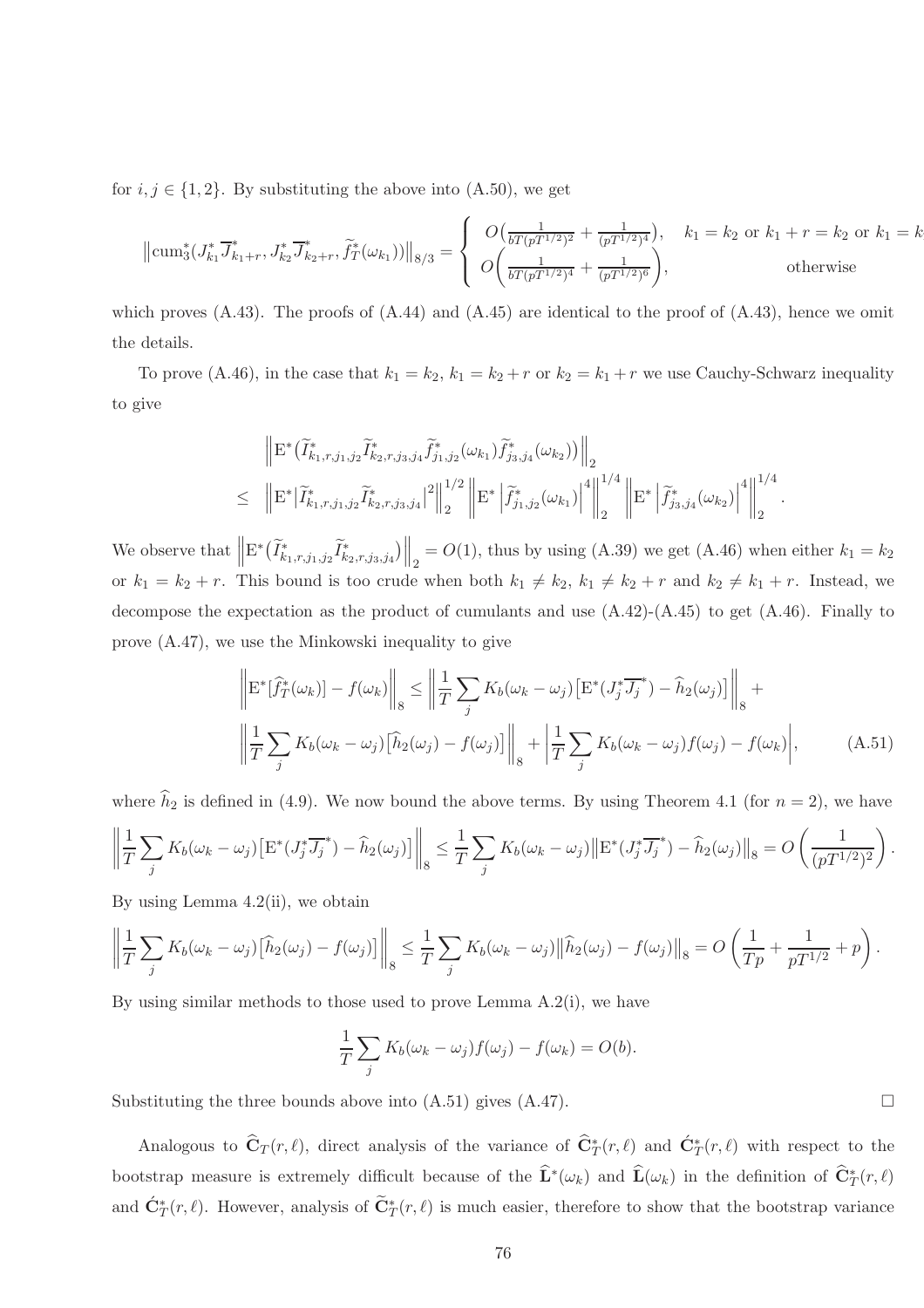converges to the true variance we will show that  $var^*(\hat{C}^*_{T}(r,\ell))$  and  $var^*(\hat{C}^*_{T}(r,\ell))$  can be replaced with  $var^*(\mathbf{C}^*_T(r,\ell))$ . To prove this result, we require the following definitions

$$
\begin{split}\n\widehat{c}_{j_{1},j_{2}}^{*}(r,\ell) &= \frac{1}{T} \sum_{k=1}^{T} \sum_{s_{1},s_{2}=1}^{d} A_{j_{1},s_{1},j_{2},s_{2}}(\hat{\underline{f}}_{k,r}^{*}) J_{k,s_{1}}^{*} \overline{J_{k+r,s_{2}}^{*}} \exp(i\ell\omega_{k}), \\
\widehat{c}_{j_{1},j_{2}}^{*}(r,\ell) &= \frac{1}{T} \sum_{k=1}^{T} \sum_{s_{1},s_{2}=1}^{d} A_{j_{1},s_{1},j_{2},s_{2}}(\mathbf{E}^{*}(\hat{\underline{f}}_{k,r}^{*})) J_{k,s_{1}}^{*} \overline{J_{k+r,s_{2}}^{*}} \exp(i\ell\omega_{k}), \\
\widehat{c}_{j_{1},j_{2}}^{*}(r,\ell) &= \frac{1}{T} \sum_{k=1}^{T} \sum_{s_{1},s_{2}=1}^{d} A_{j_{1},s_{1},j_{2},s_{2}}(\hat{\underline{f}}_{k,r}) J_{k,s_{1}}^{*} \overline{J_{k+r,s_{2}}^{*}} \exp(i\ell\omega_{k}), \\
\widehat{c}_{j_{1},j_{2}}^{*}(r,\ell) &= \frac{1}{T} \sum_{k=1}^{T} \sum_{s_{1},s_{2}=1}^{d} A_{j_{1},s_{1},j_{2},s_{2}}(\underline{f}_{k,r}) J_{k,s_{1}}^{*} \overline{J_{k+r,s_{2}}^{*}} \exp(i\ell\omega_{k}).\n\end{split} \tag{A.52}
$$

We also require the following lemma which is analogous to Lemma A.2, but applied to the bootstrap spectral density estimator  $\mathbf{f}_T^*(\omega)$ .

**Lemma A.15** Suppose that  $\{\underline{X}_t\}$  is an  $\alpha$ -mixing second order stationary or locally stationary time series (which satisfies Assumption 3.2(L2)) with  $\alpha > 4$  and the moment  $\sup_t ||\underline{X}_t||_s < \infty$  where  $s > 4\alpha/(\alpha - 2)$ . For  $h \neq 0$  either the covariance of locally stationary covariance satisfies  $|\kappa(h)|_1 \leq C|h|^{-(2+\varepsilon)}$  or  $|\kappa(u;h)|_1 \leq$  $C|h|^{-(2+\varepsilon)}$  for some  $\epsilon > 0$ . Let  $\underline{J}_T^*(\omega_k)$  be defined as in Step 5 of the bootstrap scheme.

- (a) If  $Tp^2 \to \infty$  and  $p \to 0$  as  $T \to \infty$ , then we have
	- (i)  $\sup_{1\leq k\leq T} |E[E^*(\hat{f}_T^*(\omega_k))] f(\omega_k)| = O(p + b + (bT)^{-1} + (p^2T)^{-1})$  and  $\text{var}(\hat{f}_T(\omega_k)) = O(\frac{1}{pT} + b)$ 1  $\frac{1}{T^{3/2}p^{5/2}}+\frac{1}{T^{2}p^{4}}).$
	- (*ii*)  $\sup_{1 \leq k \leq T} |E^*(\hat{f}_T^*(\omega_k)) \mathbf{f}(\omega_k)|_1 \stackrel{P}{\to} 0,$
	- (iii) Further, if  $f(\omega)$  is nonsingular on  $[0, 2\pi]$ , then for all  $1 \leq s_1, s_2 \leq d$ , we have  $\sup_{1\leq k\leq T}|L_{s_1,s_2}(\mathrm{E}^*(\hat{\underline{f}}_T^*)$  $T(\omega_k)) - L_{s_1,s_2}(\underline{f}(\omega_k)) \longrightarrow 0.$
- (b) In addition, suppose for the mixing rate  $\alpha > 16$  there exists an  $s > 16\alpha/(\alpha-2)$  such that  $\sup_t ||X_t||_s <$  $\infty$ . Then, we have

$$
\|\mathbf{E}^*[\hat{\mathbf{f}}^*(\omega_k)] - \mathbf{f}(\omega_k)\|_8 = O\left(\frac{1}{pT^{1/2}} + \frac{1}{p^2T} + p + b + \frac{1}{bT}\right).
$$
 (A.53)

PROOF. To reduce notation, we prove the result in the univariate case. By using Theorem 4.1 and equation (4.14), we have

$$
\mathcal{E}^* |J_T^*(\omega_j)|^2 = \widehat{h}_2(\omega_j) + R_1(\omega_j),
$$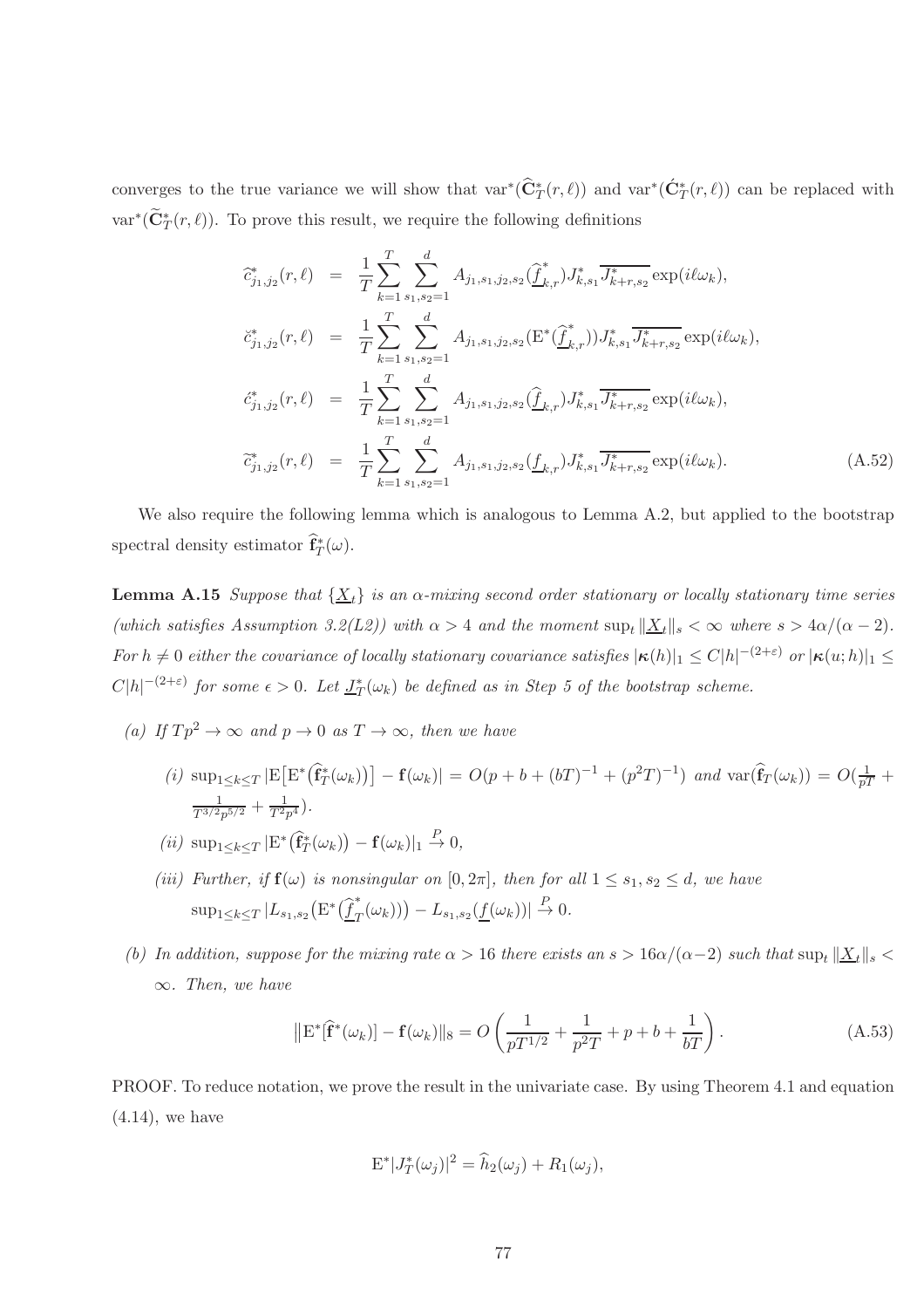where  $\widehat{h}_2(\omega_j)$  is defined in (4.9) and  $\|\sup_{1 \leq j \leq T} |R_1(\omega_j)|\|_2 = O(\frac{1}{Tp^2})$ . From  $E^*(\widehat{f}_T^*(\omega_k)) = E^*(\frac{1}{T}$  $\frac{1}{T} \sum_j K_b(\omega_k \omega_j$  $|J_T^*(\omega_j)|^2$  and the result above, we get

$$
E^*(\widehat{f}_T^*(\omega_k)) = \widetilde{f}_T(\omega_k) + R_2(\omega_k), \tag{A.54}
$$

where  $\tilde{f}_T(\omega) = \frac{1}{T} \sum_{|r| < T-1} \lambda_b(r) (1-p)^{|r|} \exp(-ir\omega) \hat{\kappa}_2(r)$  and  $\hat{\kappa}_2(r)$  is defined in (4.2). It can be shown that  $\|\sup_{\omega_k} R_2(\omega_k)\|_2 = O(\frac{1}{Tp^2})$ . Since  $R_2(\omega_k)$  is negligible, for the rest of the proof, we only need to analyze the leading term  $\tilde{f}_{T}(\omega)$  (note that unlike  $E^*(\hat{f}_{T}^*(\omega_s)), \hat{f}_{T}(\omega)$  is defined over  $[0, 2\pi]$  and not just for the fundamental frequencies).

Using the same methods as those used in the proof of Lemma  $A.2(a)$ , it is straightforward to show that

$$
E[\widetilde{f}_T(\omega)] = f(\omega) + R_3(\omega),\tag{A.55}
$$

where  $\sup_{\omega} |R_3(\omega)| = O(\frac{1}{bT} + b + p)$ . This proves  $\sup_{1 \le k \le T} |E[E^*(\widehat{f}_T^*(\omega_k))] - f(\omega_k)| = O(p + b + (bT)^{-1} +$  $(p^2T)^{-1}$ ). Using (4.6), it is straightforward to show that  $var(\tilde{f}_T(\omega)) = O(1/(pT))$ , therefore by (A.54) and the above we have shown (ai).

By using identical methods to those used to prove Lemma A.2(ci) we can show  $\sup_{\omega} |\widetilde{f}_T(\omega)-E(\widetilde{f}_T(\omega))| \overset{P}{\to}$ 0. Thus from uniform convergence of  $f_T(\omega)$  and part (ai) of this lemma we immediately obtain uniform convergence of  $E^*[f_T^*(\omega_k)]$  (sup<sub>1≤k≤T</sub> | $E^*[f_T^*(\omega_k)] - f(\omega_k)$ ). Similarly to show (aiii) we apply identical methods to those used in the proof of Lemma A.2(cii) to  $\tilde{f}_T(\omega)$ .

Finally, to show (b), we use that

$$
\left\|\mathbf{E}^*[\widehat{f}_T^*(\omega_k)] - f(\omega_k)\right\|_8 \leq \left\|\widetilde{f}_T(\omega_k) - \mathbf{E}[\widetilde{f}_T(\omega_k)]\right\|_8 + \left|\mathbf{E}[\widetilde{f}_T(\omega_k)] - f(\omega_k)\right| + \left\|R_2(\omega_k)\right\|_8.
$$

By using (4.6) and the Minkowski inequality, we can show  $\|\widetilde{f}_T(\omega_k) - \mathbb{E}[\widetilde{f}_T(\omega_k)]\|_8 = O((Tp^2)^{-1/2})$ , where this and the bounds above give (b).  $\Box$ 

**Lemma A.16** Suppose that Assumption 5.2 and the conditions in Lemma A.15 hold. Let  $\hat{c}_{j_1,j_2}^*(r,\ell)$  and  $\check{c}^*_{j_1,j_2}(r,\ell)$  be defined as in (A.52). Then we have

$$
T\left(\mathbf{E}^*\left[\hat{c}_{j_1,j_2}^*(r_1,\ell_1)\right]\overline{\mathbf{E}^*\left[\hat{c}_{j_3,j_4}^*(r_2,\ell_2)\right]} - \mathbf{E}^*\left[\check{c}_{j_1,j_2}^*(r_1,\ell_1)\right]\overline{\mathbf{E}^*\left[\check{c}_{j_3,j_4}^*(r_2,\ell_2)\right]}\right) = O_p\left(a(T,b,p)\right)
$$
\n(A.56)\n
$$
T\left(\mathbf{E}^*\left[\hat{c}_{j_1,j_2}^*(r_1,\ell_1)\overline{\hat{c}_{j_3,j_4}^*(r_2,\ell_2)}\right] - \mathbf{E}^*\left[\check{c}_{j_1,j_2}^*(r_1,\ell_1)\overline{\check{c}_{j_3,j_4}^*(r_2,\ell_2)}\right]\right) = O_p\left(a(T,b,p)\right)
$$

(A.57)

where  $a(T, b, p) = \frac{1}{bTp^2} + \frac{1}{Tp^4} + \frac{1}{b^2T} + b + \frac{1}{Tp^2} + \frac{1}{pT^{1/2}}$ .

PROOF. To simplify notation, we prove the result for the case  $d = 1$ ,  $\ell_1 = \ell_2 = 0$  and  $r_1 = -r_2 = r$  (the proof is identical for  $d > 1$ ,  $\ell_1 = \ell_2 \neq 0$  and  $r_1 \neq -r_2$ ). We first prove (A.56). Recalling that the only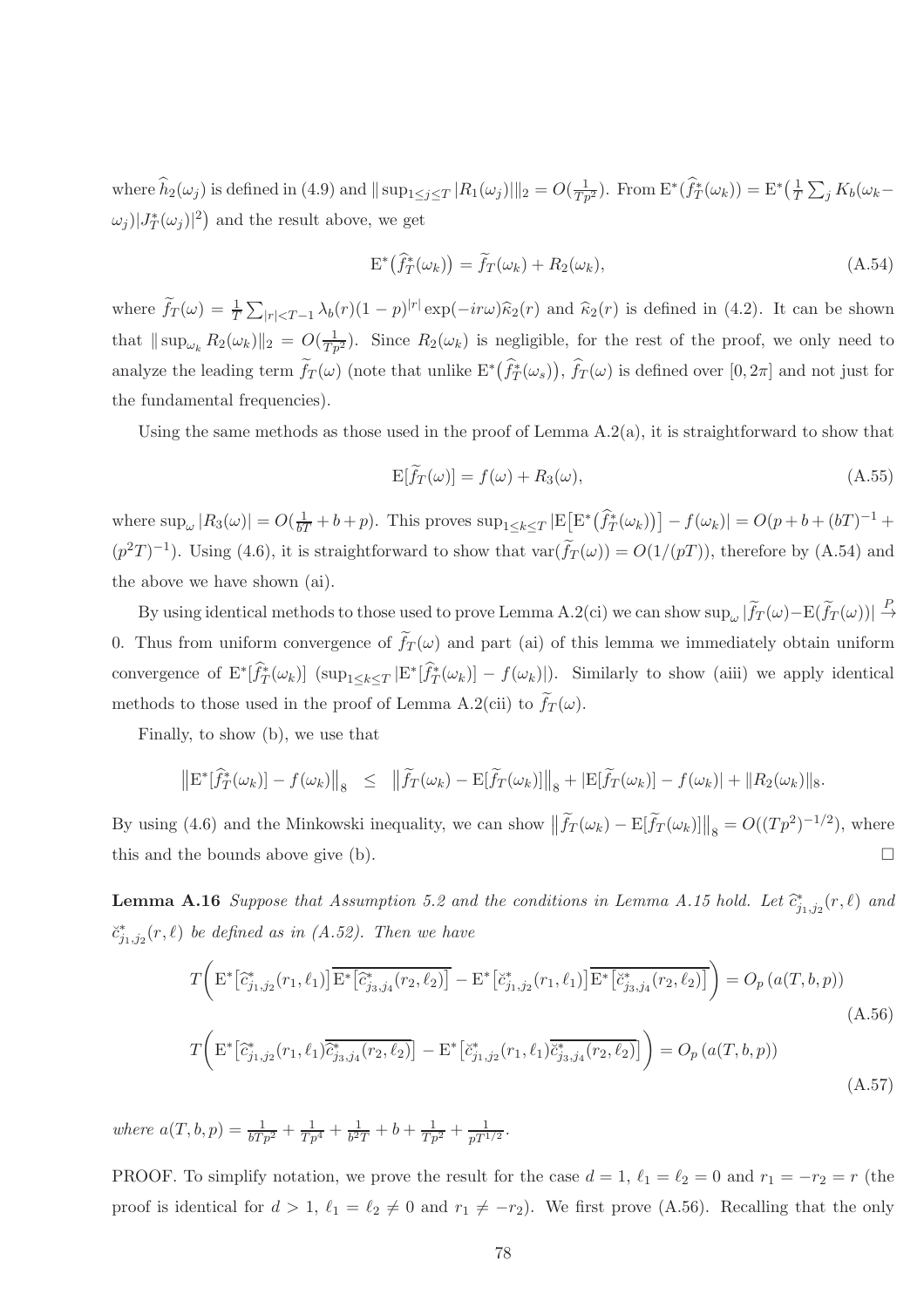difference between  $\tilde{c}^*(r,0)$  and  $\tilde{c}^*(r,0)$ , is that  $A(\hat{\underline{f}}^*_{k,r})$  is replaced with  $A(\mathrm{E}^*(\hat{\underline{f}}^*_{k,r}))$ , the difference between their expectations squared (with respect to the stationary bootstrap measure) is

$$
T\left(\left[\mathbf{E}^*(\hat{c}^*(r,0))\right]^2 - \left[\mathbf{E}^*(\check{c}^*(r,0))\right]^2\right) = \frac{1}{T} \sum_{k_1,k_2} \left(\mathbf{E}^*\left[A(\hat{\underline{f}}^*_{k_1,r})J^*_{k_1}\overline{J}^*_{k_1+r}\right]\mathbf{E}^*\left[A(\hat{\underline{f}}^*_{k_2,r})J^*_{k_2}\overline{J}^*_{k_2+r}\right] - A(\mathbf{E}^*(\hat{\underline{f}}^*_{k_1,r}))A(\mathbf{E}^*(\hat{\underline{f}}^*_{k_2,r}))\mathbf{E}^*(J^*_{k_1}\overline{J}^*_{k_1+r})\mathbf{E}^*(J^*_{k_2}\overline{J}^*_{k_2+r})\right)
$$
  
\n
$$
= \frac{1}{T} \sum_{k_1,k_2} \left(\mathbf{E}^*\left[a^*_{k_1}I^*_{k_1,r}\right]\mathbf{E}^*\left[a^*_{k_2}I^*_{k_2,r}\right] - \hat{a}_{k_1}\hat{a}_{k_2}\mathbf{E}^*\left[I^*_{k_1,r}\right]\mathbf{E}^*\left[I^*_{k_2,r}\right]\right),\tag{A.58}
$$

where

=

$$
a_k^* = A(\hat{\underline{f}}_{k,r}^*), \quad \hat{a}_k = A(\mathbf{E}^*(\hat{\underline{f}}_{k,r}^*)) \text{ and } \tilde{\underline{f}}_{k,r}^* = \hat{\underline{f}}_{k,r}^* - \mathbf{E}^*(\hat{\underline{f}}_{k,r}^*)
$$
(A.59)

and  $I_{k,r}$  is defined in Lemma A.14. To bound the above, we use the Taylor expansion

$$
A(\hat{\underline{f}}_{k,r}^*) = A(\mathbf{E}^*(\hat{\underline{f}}_{k,r}^*)) + (\hat{\underline{f}}_{k,r}^* - \mathbf{E}^*(\hat{\underline{f}}_{k,r}^*))' \nabla A(\mathbf{E}^*(\hat{\underline{f}}_{k,r}^*)) + \frac{1}{2} (\hat{\underline{f}}_{k,r}^* - \mathbf{E}^*(\hat{\underline{f}}_{k,r}^*))' \nabla^2 A(\hat{\underline{f}}_{k,r}^*) (\hat{\underline{f}}_{k,r}^* - \mathbf{E}^*(\hat{\underline{f}}_{k,r}^*)),
$$

where  $\nabla$  and  $\nabla^2$  denotes the first and second partial derivative with respect to  $\underline{f}_{k,r}$  and  $\overline{f}_{k,r}^*$  lies between  $\hat{f}_{k,r}^*$  and  $E^*(\hat{f}_{k,r}^*)$ . To reduce cumbersome notation (and with a slight loss of accuracy, since it will not effect the calculation) we shall ignore that  $\underline{f}_{k,r}$  is a vector and use (A.59) to rewrite the above Taylor expansion as

$$
a_k^* = \hat{a}_k + \tilde{f}_k^* \frac{\partial \hat{a}_k}{\partial f} + \tilde{f}_k^* \frac{1}{2} \frac{\partial^2 \bar{a}_k^*}{\partial f^2}, \tag{A.60}
$$

where  $\bar{a}_k^* = \nabla^2 A(\bar{f}_{k,r}^*)$ . Substituting (A.60) into (A.58), we obtain the decomposition

$$
T(|\mathcal{E}^*(\hat{c}^*(r,0))|^2 - |\mathcal{E}^*(\check{c}^*(r,0))|^2) = \sum_{i=1}^8 I_i,
$$

where the terms  $\{I_i\}_{i=1}^8$  are

$$
I_{1} = \frac{1}{T} \sum_{k_{1},k_{2}} \hat{a}_{k_{1}} \frac{\partial \hat{a}_{k_{2}}}{\partial f} E^{*}(I_{k_{1},r}^{*}) E^{*}(\tilde{I}_{k_{2},r}^{*} \tilde{f}_{k_{2}}^{*})
$$
\n
$$
I_{2} = \frac{1}{T} \sum_{k_{1},k_{2}} \frac{\partial \hat{a}_{k_{1}}}{\partial f} \frac{\partial \hat{a}_{k_{2}}}{\partial f} E^{*}[\tilde{I}_{k_{1},r}^{*} \tilde{f}_{k_{1}}^{*}] E^{*}[\tilde{I}_{k_{2},r}^{*} \tilde{f}_{k_{2}}^{*}]
$$
\n
$$
I_{3} = \frac{1}{2T} \sum_{k_{1},k_{2}} \hat{a}_{k_{2}} E^{*} \Big[ I_{k_{1},r}^{*} \tilde{f}_{k_{1}}^{*2} \frac{\partial^{2} \bar{a}_{k_{1}}^{*}}{\partial f^{2}} \Big] E^{*}(I_{k_{2},r}^{*})
$$
\n
$$
I_{7} = \frac{1}{T} \sum_{k_{1},k_{2}} \frac{\partial \hat{a}_{k_{2}}}{\partial f} E^{*} \Big[ I_{k_{1},r}^{*} \tilde{f}_{k_{1}}^{*2} \frac{\partial^{2} \bar{a}_{k_{1}}^{*}}{\partial f^{2}} \Big] E^{*}[\tilde{I}_{k_{2},r}^{*} \tilde{f}_{k_{2}}^{*}]
$$
\n
$$
I_{8} = \frac{1}{4T} \sum_{k_{1},k_{2}} E^{*} \Big[ I_{k_{1},r}^{*} \tilde{f}_{k_{1}}^{*2} \frac{\partial^{2} \bar{a}_{k_{1}}^{*}}{\partial f^{2}} \Big] E^{*} \Big[ I_{k_{2},r}^{*} \tilde{f}_{k_{2}}^{*2} \frac{\partial^{2} \bar{a}_{k_{2}}^{*}}{\partial f^{2}} \Big]
$$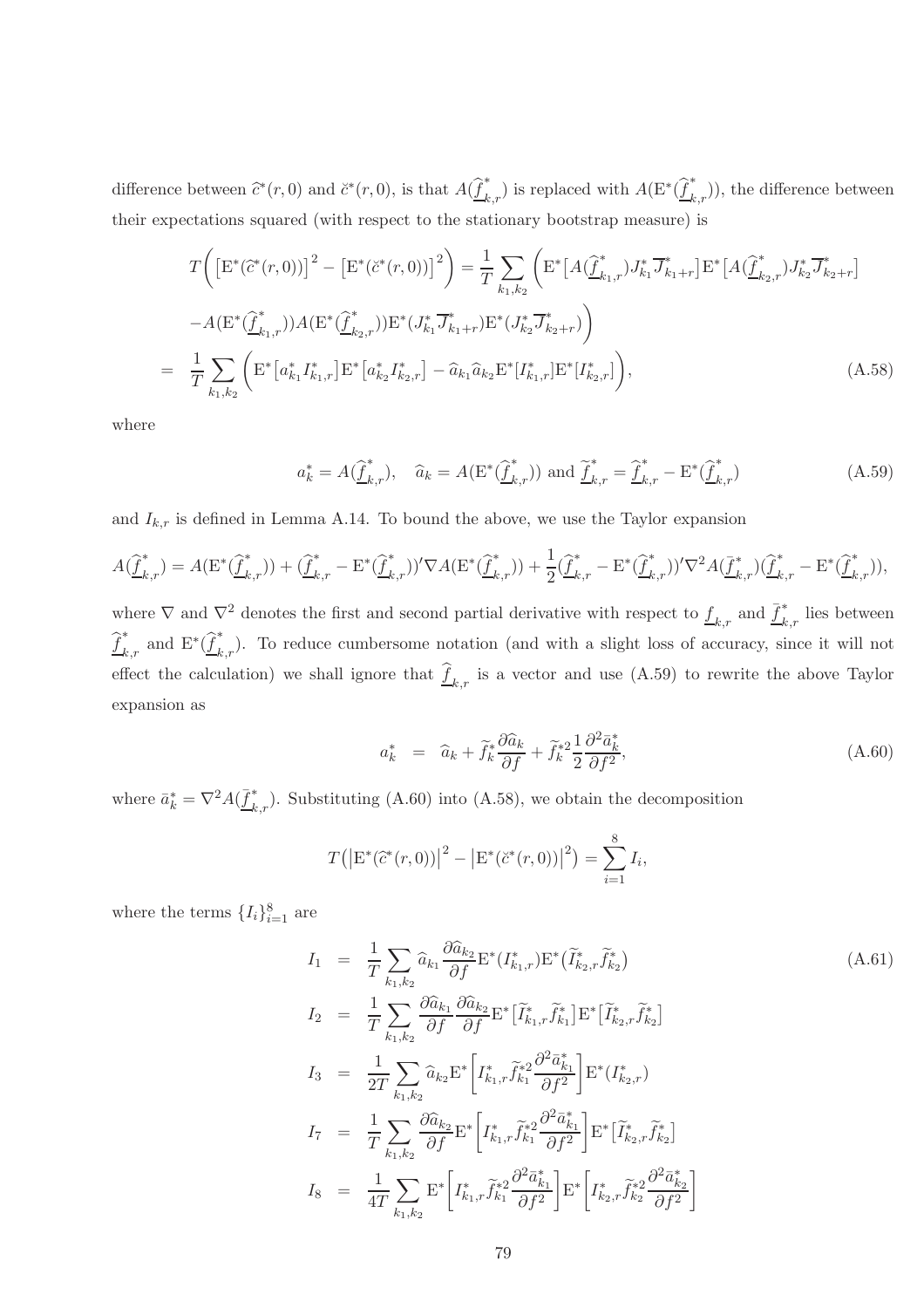(with  $I_{k,r}^* = I_{k,r}^* - \mathbb{E}^*(I_{k,r}^*)$ ) and  $I_4, I_5, I_6$  are defined similarly. We first bound  $I_1$ . Writing the bootstrap spectral density function estimator as  $\tilde{f}_k^* = \frac{1}{T}$  $\frac{1}{T} \sum_j K_b(\omega_k - \omega_j) \widetilde{I}^*_{j,0}$  gives

$$
I_1 = \frac{1}{T} \sum_{k_1, k_2, j} K_b(\omega_{k_2} - \omega_j) \widehat{a}_{k_1} \frac{\partial \widehat{a}_{k_2}}{\partial f} E^*(I^*_{k_1, r}) \text{cov}^*(\widetilde{I}^*_{k_2, r}, \widetilde{I}^*_{j, 0}).
$$

By using the uniform convergence result in Lemma A.15(a), we have  $\sup_k |\hat{a}_k - a_k| \overset{P}{\to} 0$ . Therefore,  $|I_1| = O_p(1)\hat{I}_1$ , where

$$
\hat{I}_1 = \frac{1}{T} \sum_{k_1, k_2, j} |K_b(\omega_{k_2} - \omega_j)| \cdot |a_{k_1} \frac{\partial a_{k_2}}{\partial f}| \cdot |E^*(I^*_{k_1, r}) \text{cov}^*(\widetilde{I}^*_{k_2, r}, \widetilde{I}^*_{j, 0})|
$$

with  $a_k = A(\underline{f}_{k,r})$  and  $\frac{\partial a_k}{\partial f} = \nabla_f A(\underline{f}_{k,r})$ . Using Cauchy-Schwarz inequality gives

$$
\|\hat{I}_1\|_1 \leq \frac{1}{T} \sum_{k_1, k_2, j} |K_b(\omega_{k_2} - \omega_j)| \cdot |a_{k_1} \frac{\partial a_{k_2}}{\partial f}| \cdot \underbrace{\left\| \mathbf{E}^*(I^*_{k_1, r}) \right\|_2}_{(A.40)} \underbrace{\left\| \text{cov}^*(\widetilde{I}^*_{k_2, r}, \widetilde{I}^*_{j, 0}) \right\|_2}_{(A.42)},
$$

thus we have  $\hat{I}_1 = O_p(\frac{1}{n^{4n}})$  $\frac{1}{p^4T}+\frac{1}{p^6T}$  $\frac{1}{p^6T^2}$ ) =  $O(\frac{1}{Tp^4})$  and  $I_1 = O_p(\frac{1}{p^4})$  $\frac{1}{p^4T}+\frac{1}{p^6T}$  $\frac{1}{p^6T^2}$ ) =  $O(\frac{1}{Tp^4})$ . We now bound  $I_2$ . By using an identical method to that given above (and the same notation), we have  $|I_2| = O_p(1)\hat{I}_2$ , where

$$
\hat{I}_{2} = \frac{1}{T} \sum_{k_{1},k_{2},j_{1},j_{2}} |K_{b}(\omega_{k_{1}} - \omega_{j_{1}})| \cdot |K_{b}(\omega_{k_{2}} - \omega_{j_{2}})| \cdot \left| \frac{\partial a_{k_{1}}}{\partial f} \frac{\partial a_{k_{2}}}{\partial f} \right| \cdot \left| \text{cov}^{*}(\widetilde{I}_{k_{1},r}^{*}, \widetilde{I}_{j_{1},0}^{*}) \text{cov}^{*}(\widetilde{I}_{k_{2},r}^{*}, \widetilde{I}_{j_{2},0}^{*}) \right|
$$
\n
$$
\Rightarrow \|\hat{I}_{2}\| \leq \frac{1}{T} \sum_{k_{1},k_{2},j_{1},j_{2}} |K_{b}(\omega_{k_{1}} - \omega_{j_{1}})| \cdot |K_{b}(\omega_{k_{2}} - \omega_{j_{2}})| \cdot \left| \frac{\partial a_{k_{1}}}{\partial f} \frac{\partial a_{k_{2}}}{\partial f} \right| \cdot \underbrace{\left\| \text{cov}^{*}(\widetilde{I}_{k_{1},r}^{*}, \widetilde{I}_{j_{1},0}^{*}) \right\|_{2}}_{(A.42)} \cdot \underbrace{\left\| \text{cov}^{*}(\widetilde{I}_{k_{2},r}^{*}, \widetilde{I}_{j_{2},0}^{*}) \right\|_{2}}_{(A.42)}
$$

2

which gives  $\hat{I}_2 = O_p(\frac{1}{T^2p^4})$  and thus  $I_2 = O_p(\frac{1}{T^2p^4})$ .

To bound  $I_3$ , we use Hölder's inequality to give

$$
|I_3| \leq \frac{1}{2} T \sum_{k_1, k_2} |\widehat{a}_{k_2}| \left( E^* |\widetilde{f}_{k_1}^*|^4 \right)^{1/2} \left( E^* |I_{k_1, r}^*|^6 \right)^{1/6} \left( E^* |\frac{\partial^2 \bar{a}_{k_1}^*}{\partial f^2}|^3 \right)^{1/3} |E^*(I_{k_2, r}^*)|.
$$

Under Assumption 5.2(B1), we have that  $(E^*|$  $\frac{\partial^2 \bar{a}_{k_1}^*}{\partial f^2}$  as uniformly bounded in probability. Therefore, using this and Lemma A.15(a), we have  $|I_3| = O_p(1)\hat{I}_3$ , where

$$
\hat{I}_3 = \frac{1}{T} \sum_{k_1, k_2} |a_{k_2}| \left( \mathbf{E}^* |\tilde{f}_{k_1}^*|^4 \right)^{1/2} \left( \mathbf{E}^* |I_{k_1, r}^*|^6 \right)^{1/6} |\mathbf{E}^* (I_{k_2, r}^*)|.
$$

Taking expectations of the above and using Hölder's inequality gives

$$
E(\hat{I}_{3}) \leq \frac{1}{T} \sum_{k_{1},k_{2}} |a_{k_{2}}| \cdot \left\| \left( E^{*} | \tilde{f}_{k_{1}}^{*} |^{4} \right)^{1/2} \right\|_{2} \cdot \left\| \left( E^{*} | I_{k_{1},r}^{*} |^{6} \right)^{1/6} \right\|_{6} \cdot \| E^{*}(I_{k_{2},r}^{*}) \|_{3}
$$
  

$$
= \frac{1}{T} \sum_{k_{1},k_{2}} |a_{k_{2}}| \cdot \underbrace{\left( E^{*} | \tilde{f}_{k_{1}}^{*} |^{4} \right) \left\|_{1}^{1/2}}_{(A.39)} \underbrace{\left( E^{*} | I_{k_{1},r}^{*} |^{6} \right) \left\|_{1}^{1/6} \left( E^{*}(I_{k_{2},r}^{*}) \right\|_{3}}_{(A.40)} \cdot \underbrace{\left( E^{*}(I_{k_{2},r}^{*}) \right) \left\|_{3}^{1}}_{(A.41)} \cdot \underbrace{\left( E^{*} | I_{k_{2},r}^{*} |^{6} \right) \left( E^{*} (I_{k_{2},r}^{*}) \right) \left\|_{3}^{1}}_{(A.41)} \cdot \underbrace{\left( E^{*} | I_{k_{2},r}^{*} |^{6} \right) \left( E^{*} (I_{k_{2},r}^{*}) \right) \left\|_{3}^{1}}_{(A.41)} \cdot \underbrace{\left( E^{*} | I_{k_{2},r}^{*} |^{6} \right) \left( E^{*} (I_{k_{2},r}^{*} | I_{k_{2},r}^{*} \right) \left( E^{*} (I_{k_{2},r}^{*} | I_{k_{2},r}^{*} \right) \left( E^{*} (I_{k_{2},r}^{*} | I_{k_{2},r}^{*} \right) \left( E^{*} (I_{k_{2},r}^{*} | I_{k_{2},r}^{*} \right) \left( E^{*} (I_{k_{2},r}^{*} | I_{k_{2},r}^{*} \right) \left( E^{*} (I_{k_{2},r}^{*} | I_{k_{2},r}^{*} \right) \left( E^{*} (I_{k_{2},r}^{*} | I_{k_{2},r}^{*}
$$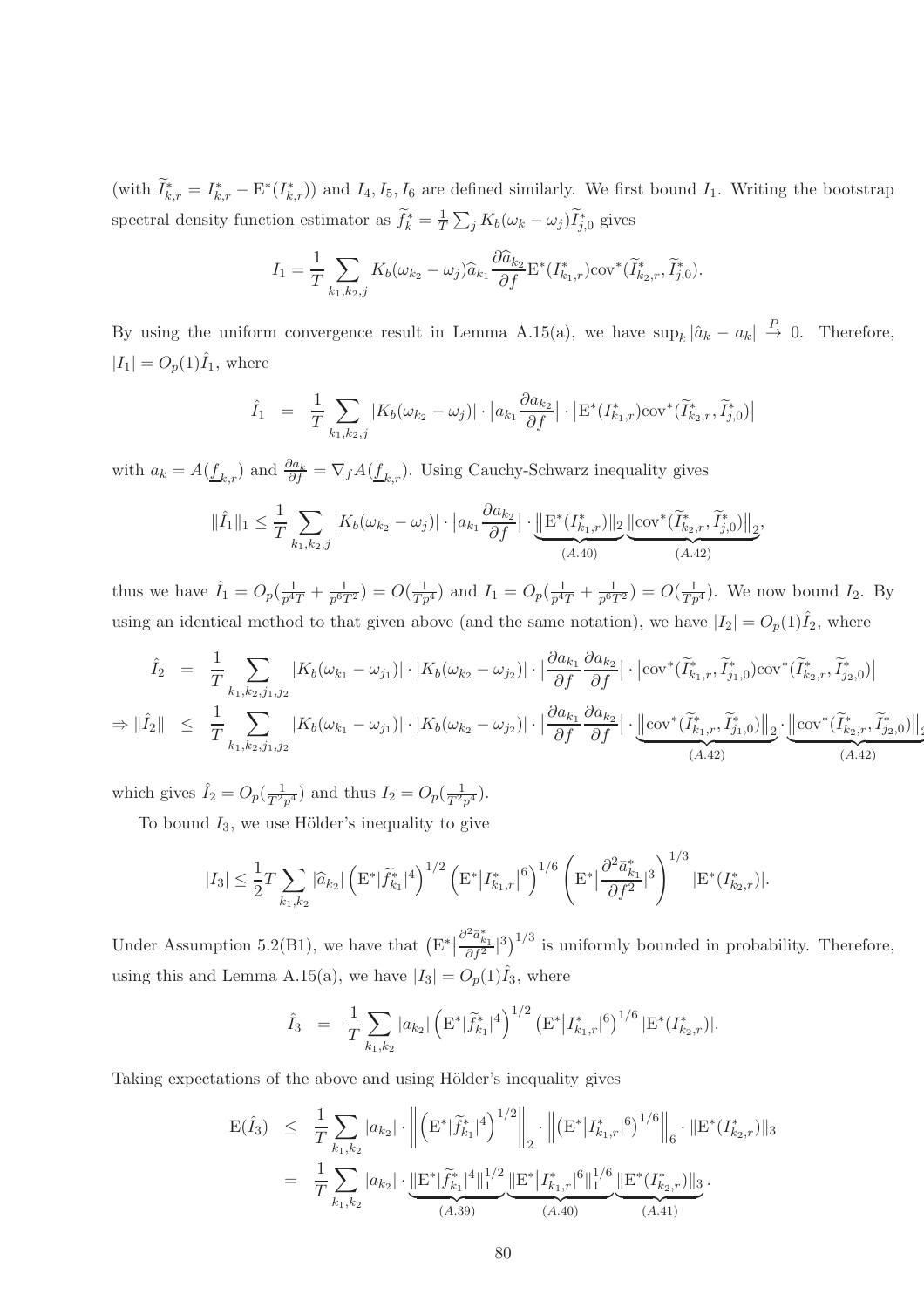Thus by using Lemma A.14, we obtain  $|I_3| = O_p(\frac{1}{bTp^2})$ . Using a similar method, we obtain  $|I_7| = O_p(1)\hat{I}_7$ , where

$$
\hat{I}_{7} = \frac{1}{T} \sum_{k_{1},k_{2}} \left| \frac{\partial a_{k_{2}}}{\partial f} \right| \left( \mathbf{E}^{*} | I_{k_{1},r}^{*} |^{6} \right)^{1/6} \left( \mathbf{E}^{*} | \tilde{f}_{k_{1}}^{*} |^{4} \right)^{1/2} \left| \mathbf{E}^{*} \left[ \tilde{I}_{k_{2},r}^{*} \tilde{f}_{k_{2}}^{*} \right] \right| \text{ and}
$$
\n
$$
\|\hat{I}_{7}\|_{1} \leq \frac{1}{T} \sum_{k_{1},k_{2}} \underbrace{\left\| \mathbf{E}^{*} | I_{k_{1},r}^{*} \right\|_{1}^{6} \left\| \mathbf{E}^{*} | \tilde{f}_{k_{1}}^{*} |^{4} \right\|_{1}^{1/2}}_{(A.40)} \underbrace{\left\| \mathbf{C}^{*} \left[ \tilde{I}_{k_{2},r}^{*} \tilde{f}_{k_{2}}^{*} \right] \right\|_{3}}_{(A.45)} = O\left(\frac{1}{Tp^{7}T^{5/2}} + \frac{1}{b^{2}T^{5/2}p^{3}}\right).
$$

Finally we use identical arguments as above to show that  $|I_8| = O_p(1)\hat{I}_8$ , where

$$
\hat{I}_8 \leq \frac{1}{4T} \sum_{k_1,k_2} \left( \mathbf{E}^* |\tilde{f}_{k_1}^*|^4 \right)^{1/2} \left( \mathbf{E}^* |I_{k_1,r}^*|^6 \right)^{1/6} \left( \mathbf{E}^* |\tilde{f}_{k_2}^*|^4 \right)^{1/2} \left( \mathbf{E}^* |I_{k_2,r}^*|^6 \right)^{1/6}.
$$

Thus, using similar arguments as those used to bound  $\|\hat{I}_3\|_1$ , we have  $|I_8| = O_p((b^2T)^{-1})$ . Similar arguments can be used to obtain the same bounds for  $I_4, \ldots, I_6$ , which altogether gives (A.56).

To bound (A.57), we write  $I_{k,r}^*$  as  $I_{k,r}^* = I_{k,r}^* + \mathbb{E}^*(I_{k,r}^*)$  and substitute this in the difference to give

$$
T\left(\mathbf{E}^*[\hat{c}^*(r,0)]^2 - \mathbf{E}^*[\check{c}^*(r,0)]^2\right) = \frac{1}{T} \sum_{k_1,k_2} \left(\mathbf{E}^*\left[a_{k_1}^* a_{k_2}^* I_{k_1,r}^* I_{k_2,r}^*\right] - \hat{a}_{k_1} \hat{a}_{k_2} \mathbf{E}^* [I_{k_1,r}^* I_{k_2,r}^*]\right)
$$
  
\n
$$
= \frac{1}{T} \sum_{k_1,k_2} \mathbf{E}^*\left(\left[a_{k_1}^* a_{k_2}^* - \hat{a}_{k_1} \hat{a}_{k_2}\right] \left[\tilde{I}_{k_1,r}^* \mathbf{E}^*(I_{k_2,r}^*) + \mathbf{E}^*(I_{k_1,r}^*) \tilde{I}_{k_2,r}^* + \mathbf{E}^*(I_{k_1,r}^*) \mathbf{E}^*(I_{k_2,r}^*)\right]\right)
$$
  
\n
$$
+ \frac{1}{T} \sum_{k_1,k_2} \mathbf{E}^*\left(\left[a_{k_1}^* a_{k_2}^* - \hat{a}_{k_1} \hat{a}_{k_2}\right] \left[\tilde{I}_{k_1,r}^* \tilde{I}_{k_2,r}^*\right]\right).
$$

We now substitute the Taylor expansion of  $a_k^*$  about  $\widehat{a}_k$  in (A.60) into the above to give

$$
T(\mathbf{E}^*[\hat{c}^*(r,0)]^2 - \mathbf{E}^*[\check{c}^*(r,0)]^2) = \sum_{i=0}^8 II_i,
$$
\n(A.62)

where

$$
II_0 = \frac{1}{T} \sum_{k_1, k_2} \mathbf{E}^* \bigg( \big[ \widetilde{I}_{k_1, r}^* \mathbf{E} (I_{k_2, r}^*) + \mathbf{E}^* (I_{k_1, r}^*) \widetilde{I}_{k_2, r}^* + \mathbf{E}^* (I_{k_1, r}^*) \mathbf{E}^* (I_{k_2, r}^*) \big] \times \n\big[ \widehat{a}_{k_1} + \widetilde{f}_{k_1}^* \frac{\partial \widehat{a}_{k_1}}{\partial f} + \widetilde{f}_{k_1}^{*2} \frac{1}{2} \frac{\partial^2 \bar{a}_{k_1}^*}{\partial f^2} \big] \big[ \widetilde{f}_{k_2}^* \frac{\partial \widehat{a}_{k_2}}{\partial f} + \widetilde{f}_{k_2}^{*2} \frac{1}{2} \frac{\partial^2 \bar{a}_{k_2}^*}{\partial f^2} \big] \bigg),
$$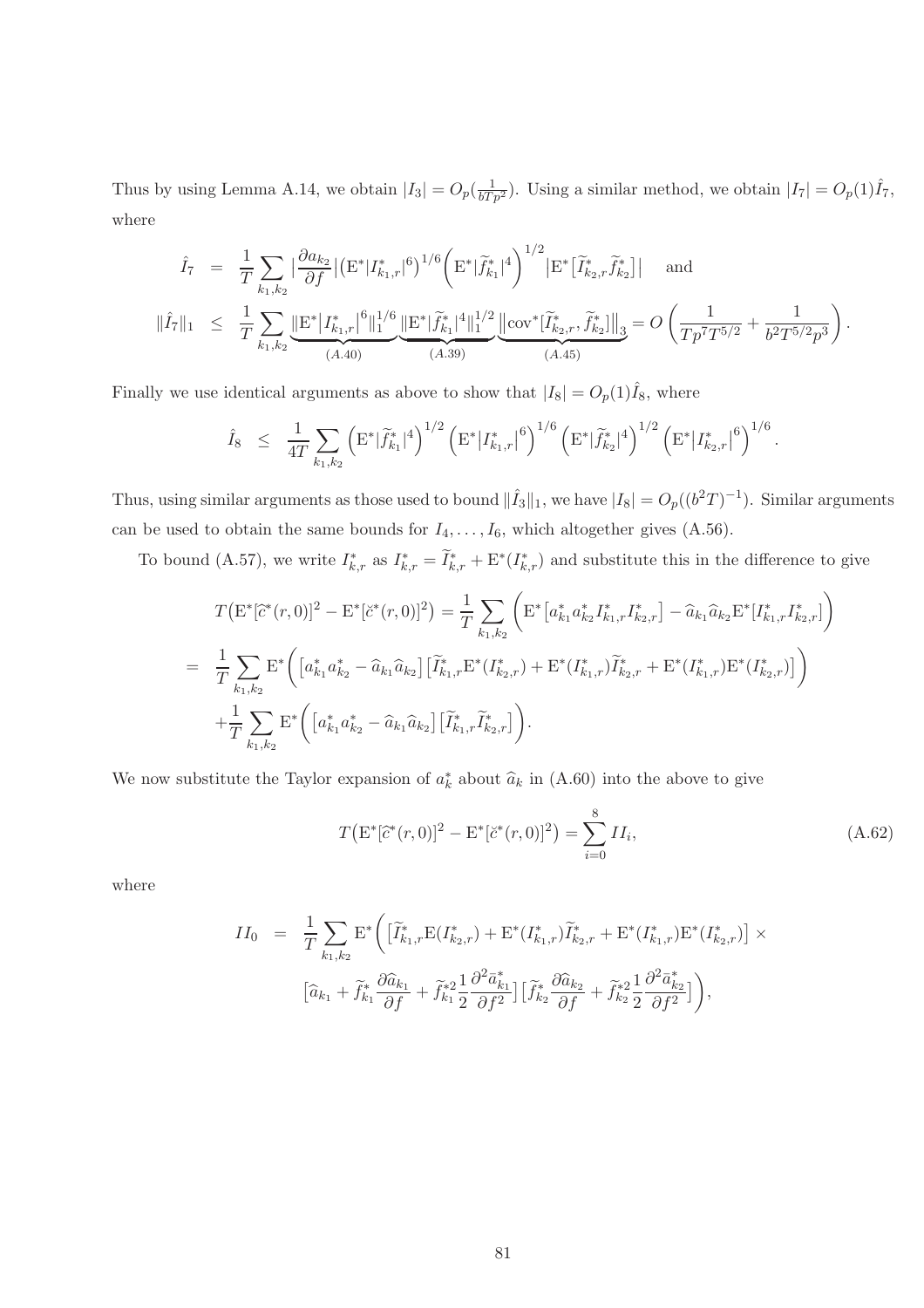$$
II_{1} = \frac{1}{T} \sum_{k_{1},k_{2}} \hat{a}_{k_{1}} \frac{\partial \hat{a}_{k_{2}}}{\partial f} E^{*}(\tilde{I}_{k_{1},r}^{*} \tilde{I}_{k_{2},r}^{*} \tilde{f}_{k_{2}}^{*}),
$$
  
\n
$$
II_{2} = \frac{1}{T} \sum_{k_{1},k_{2}} \frac{\partial \hat{a}_{k_{1}}}{\partial f} \frac{\partial \hat{a}_{k_{2}}}{\partial f} E^{*}[\tilde{I}_{k_{1},r}^{*} \tilde{f}_{k_{1}}^{*} \tilde{I}_{k_{2},r}^{*} \tilde{f}_{k_{2}}^{*}],
$$
  
\n
$$
II_{3} = \frac{1}{2T} \sum_{k_{1},k_{2}} \hat{a}_{k_{2}} E^{*} [\tilde{I}_{k_{1},r}^{*} \tilde{f}_{k_{1}}^{*2} \frac{\partial^{2} \bar{a}_{k_{1}}^{*}}{\partial f^{2}} \tilde{I}_{k_{2},r}^{*}]
$$
  
\n
$$
II_{7} = \frac{1}{T} \sum_{k_{1},k_{2}} \frac{\partial \hat{a}_{k_{2}}}{\partial f} E^{*} [\tilde{I}_{k_{1},r}^{*} \tilde{f}_{k_{1}}^{*2} \frac{\partial^{2} \bar{a}_{k_{1}}^{*}}{\partial f^{2}} \tilde{I}_{k_{2},r}^{*} \tilde{f}_{k_{2}}^{*}]
$$
  
\n
$$
II_{8} = \frac{1}{4T} \sum_{k_{1},k_{2}} E^{*} [\tilde{I}_{k_{1},r}^{*} \tilde{f}_{k_{1}}^{*2} \frac{\partial^{2} \bar{a}_{k_{1}}^{*}}{\partial f^{2}} \tilde{I}_{k_{2},r}^{*} \tilde{f}_{k_{2}}^{*2} \frac{\partial^{2} \bar{a}_{k_{2}}^{*}}{\partial f^{2}}]
$$

and  $II_4$ ,  $II_5$ ,  $II_6$  are defined similarly. By using similar methods to those used to bound (A.56), Assumption 5.2(B1), (A.39), (A.40) and (A.41), we can show that  $|II_0| = O_p((Tp^2b)^{-1})$ . To bound  $|II_1|, \ldots, |III_8|$  we use the same methods as those used to bound (A.56) and the bound in (A.39), (A.40), (A.43), (A.44),  $(A.45)$  and  $(A.46)$  to show  $(A.57)$ , we omit the details as they are identical to the proof of  $(A.56)$ .

## Lemma A.17

Suppose that Assumption 5.2(B2) and the conditions in Lemma A.15 hold. Let  $\check{c}_{j_1,j_2}^*(r,\ell),\ \hat{c}_{j_1,j_2}^*(r,\ell)$  and  $\tilde{c}_{j_1,j_2}^*(r,\ell)$  be defined as in  $(A.52)$ . Then, we have

$$
T\left(\mathbf{E}^*\left[\tilde{c}_{j_1,j_2}^*(r_1,\ell_1)\right]\overline{\mathbf{E}^*\left[\tilde{c}_{j_3,j_4}^*(r_2,\ell_2)\right]} - \mathbf{E}^*\left[\tilde{c}_{j_1,j_2}^*(r_1,\ell_1)\right]\overline{\mathbf{E}^*\left[\tilde{c}_{j_3,j_4}^*(r_2,\ell_2)\right]}\right) = O_p\left(a(T,b,p)\right),\tag{A.63}
$$

$$
T\bigg(\mathcal{E}^* \left[\tilde{c}_{j_1,j_2}^*(r_1,\ell_1)\overline{\tilde{c}_{j_3,j_4}^*(r_2,\ell_2)}\right] - \mathcal{E}^* \left[\tilde{c}_{j_1,j_2}^*(r_1,\ell_1)\overline{\tilde{c}_{j_3,j_4}^*(r_2,\ell_2)}\right]\bigg) = O_p\left(a(T,b,p)\right),\tag{A.64}
$$

$$
T\left(\mathbf{E}^*\left[\hat{c}_{j_1,j_2}^*(r_1,\ell_1)\right]\overline{\mathbf{E}^*\left[\hat{c}_{j_3,j_4}^*(r_2,\ell_2)\right]} - \mathbf{E}^*\left[\tilde{c}_{j_1,j_2}^*(r_1,\ell_1)\right]\overline{\mathbf{E}^*\left[\tilde{c}_{j_3,j_4}^*(r_2,\ell_2)\right]}\right) = O_p\left(a(T,b,p)\right),\tag{A.65}
$$

$$
T\bigg(\mathcal{E}^*\big[\mathcal{E}_{j_1,j_2}^*(r_1,\ell_1)\overline{\mathcal{E}_{j_3,j_4}^*(r_2,\ell_2)}\big] - \mathcal{E}^*\big[\overline{\mathcal{E}}_{j_1,j_2}^*(r_1,\ell_1)\overline{\mathcal{E}_{j_3,j_4}^*(r_2,\ell_2)}\big]\bigg) = O_p\left(a(T,b,p)\right),\tag{A.66}
$$

where  $a(T, b, p) = \frac{1}{bTp^2} + \frac{1}{Tp^4} + \frac{1}{b^2p^2}$  $\frac{1}{b^2T} + b + \frac{1}{Tp^2} + \frac{1}{pT^1}$  $\frac{1}{pT^{1/2}}$  .

PROOF. Without loss of generality, we consider the case  $d = 1$ ,  $\ell_1 = \ell_2 = 0$  and  $r_1 = -r_2 = r$  and use the same notation introduced in the proof of Lemma A.16. To bound (A.63), we use the Taylor expansion

$$
\begin{split}\n\widehat{a}_{k_1}\widehat{a}_{k_2} - a_{k_1}a_{k_2} \\
= \widetilde{f}_{k_2}a_{k_1}\frac{\partial \widehat{a}_{k_2}}{\partial f} + \widetilde{f}_{k_1}a_{k_2}\frac{\partial a_{k_1}}{\partial f} + \frac{1}{2}\widetilde{f}_{k_2}^2a_{k_1}\frac{\partial^2 \overline{a}_{k_2}}{\partial f^2} + \frac{1}{2}\widetilde{f}_{k_1}^2a_{k_2}\frac{\partial^2 \overline{a}_{k_1}}{\partial f^2} + \widetilde{f}_{k_1}\widetilde{f}_{k_2}\frac{\partial \overline{a}_{k_2}}{\partial f} + \widetilde{f}_{k_1}\widetilde{f}_{k_2}\frac{\partial \overline{a}_{k_2}}{\partial f},\n\end{split} \tag{A.67}
$$

where  $a_k = A(\underline{f}_{k,r})$ ,  $\bar{a}_k = A(\overline{f}_{k,r})$  and  $\overline{f}_{k,r}$  lies between  $\hat{f}_{k,r}$  and  $f_{k,r}$ . Using the above we have

$$
T\bigg(\big(\mathbf{E}^*\big[\tilde{c}^*(r,0)\big]\big)^2 - \big(\mathbf{E}^*\big[\tilde{c}^*(r,0)\big]\big)^2\bigg) = \sum_{i=1}^3 III_i,\tag{A.68}
$$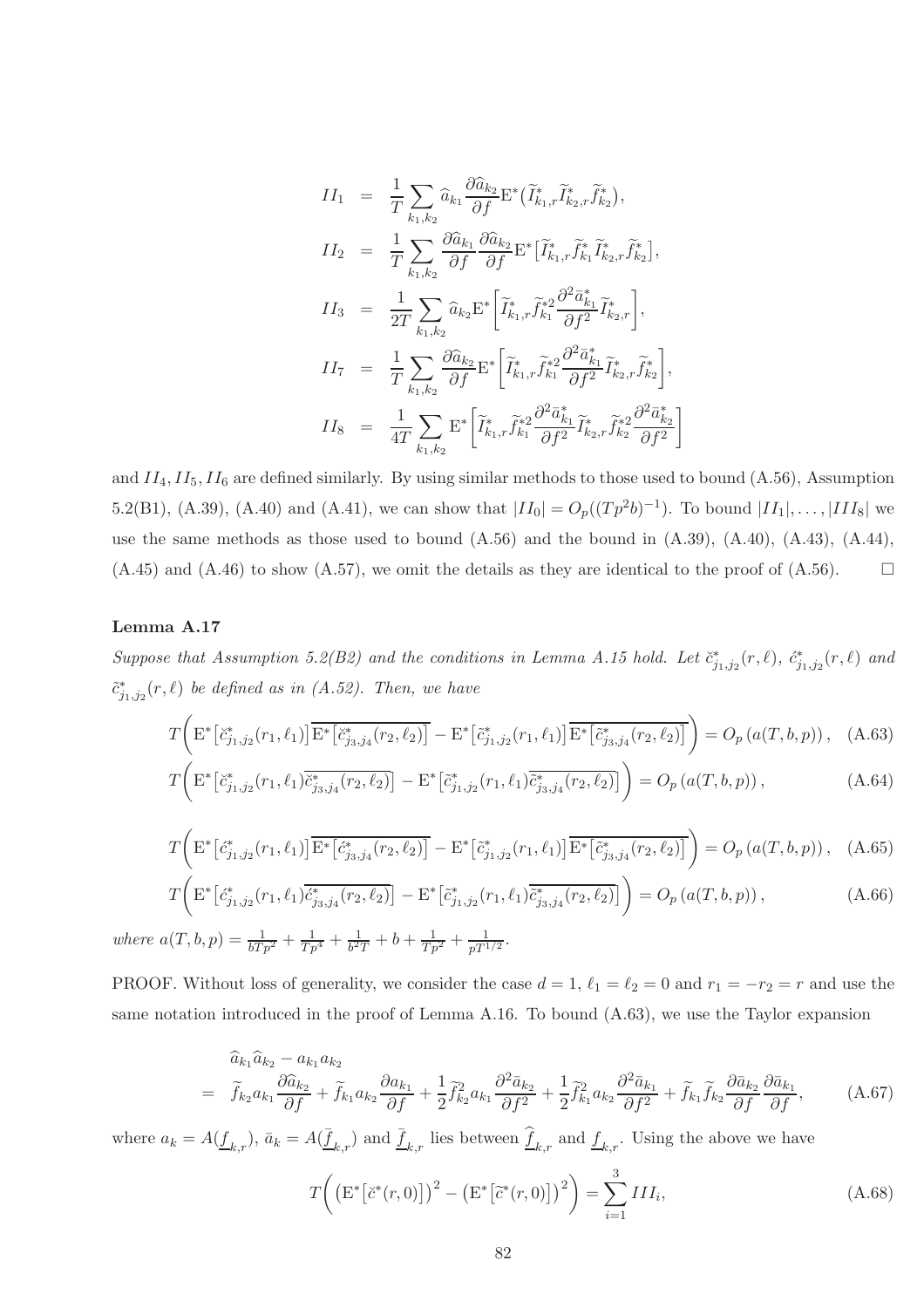where

$$
III_1 = \frac{2}{T} \sum_{k_1, k_2} a_{k_1} \frac{\partial a_{k_2}}{\partial f} \tilde{f}_{k_2} E^*(I_{k_1, r}^*) E^*(I_{k_2, r}^*),
$$
  
\n
$$
III_2 = \frac{1}{T} \sum_{k_1, k_2} a_{k_1} \frac{\partial \bar{a}_{k_2}^2}{\partial f^2} \tilde{f}_{k_2}^2 E^*(I_{k_1, r}^*) E^*(I_{k_2, r}^*),
$$
  
\n
$$
III_3 = \frac{1}{T} \sum_{k_1, k_2} \tilde{f}_{k_1} \tilde{f}_{k_2} \frac{\partial \bar{a}_{k_1}}{\partial f} \frac{\partial \bar{a}_{k_2}}{\partial f} E^*(I_{k_1, r}^*) E^*(I_{k_2, r}^*).
$$

By using Lemma A.15, (A.40) and (A.53) and the same procedure used to bound (A.56), we obtain (A.63).

To bound (A.64), we use a similar decomposition to (A.68) to give

$$
T\bigg(\mathrm{E}^*[\check{c}^*(r,0)]^2 - \mathrm{E}^*[\tilde{c}^*(r,0)]^2\bigg) = \sum_{i=0}^3 IV_i,
$$

where

$$
IV_{0} = \frac{1}{T} \sum_{k_{1},k_{2}} \mathbf{E}^{*} \left[ \tilde{I}_{k_{1},r}^{*} \mathbf{E}^{*} (I_{k_{2},r}^{*}) + \mathbf{E}^{*} (I_{k_{1},r}^{*}) \tilde{I}_{k_{2},r}^{*} + \mathbf{E}^{*} (I_{k_{1},r}^{*}) \mathbf{E}^{*} (I_{k_{2},r}^{*}) \right] \left[ \tilde{f}_{k_{2}} \hat{a}_{k_{1}} \frac{\partial \hat{a}_{k_{2}}}{\partial f} + \tilde{f}_{k_{1}} \hat{a}_{k_{2}} \frac{\partial \hat{a}_{k_{1}}}{\partial f} \right] + \frac{1}{2} \tilde{f}_{k_{2}} \hat{a}_{k_{1}} \frac{\partial^{2} \bar{a}_{k_{2}}}{\partial f^{2}} + \frac{1}{2} \tilde{f}_{k_{2}} \hat{a}_{k_{2}} \frac{\partial^{2} \bar{a}_{k_{1}}}{\partial f^{2}} + \tilde{f}_{k_{1}} \tilde{f}_{k_{2}} \frac{\partial \bar{a}_{k_{2}}}{\partial f} \frac{\partial \bar{a}_{k_{1}}}{\partial f} \right],
$$
  
\n
$$
IV_{1} = \frac{2}{T} \sum_{k_{1},k_{2}} a_{k_{1}} \frac{\partial a_{k_{2}}}{\partial f} \tilde{f}_{k_{2}} \mathbf{E}^{*} (\tilde{I}_{k_{1},r}^{*} \tilde{I}_{k_{2},r}^{*}),
$$
  
\n
$$
IV_{2} = \frac{1}{T} \sum_{k_{1},k_{2}} a_{k_{1}} \frac{\partial \bar{a}_{k_{2}}^{2}}{\partial f^{2}} \tilde{f}_{k_{2}}^{2} \mathbf{E}^{*} (\tilde{I}_{k_{1},r}^{*} \tilde{I}_{k_{2},r}^{*}),
$$
  
\n
$$
IV_{3} = \frac{1}{T} \sum_{k_{1},k_{2}} \tilde{f}_{k_{1}} \tilde{f}_{k_{2}} \frac{\partial \bar{a}_{k_{1}}}{\partial f} \frac{\partial \bar{a}_{k_{2}}}{\partial f} \mathbf{E}^{*} (\tilde{I}_{k_{1},r}^{*} \tilde{I}_{k_{2},r}^{*}).
$$

Again using the same methods to bound (A.56), Lemma A.15 (A.41), (A.44) and (A.53) we obtain  $IV_i =$  $O_p(b+\frac{1}{Tp^2}+\frac{1}{pT^{1/2}}+\frac{1}{Tp^4}),$  and thus (A.64).

To bound (A.65) and (A.66) we use identical methods to those given above, hence we omit the details.  $\Box$ 

PROOF of Lemma 5.2 We will prove (ii), the proof of (i) is similar. We observe that

$$
T\left(\text{cov}^*\left[\hat{c}_{j_1,j_2}^*(r,\ell_1),\hat{c}_{j_3,j_4}^*(r,\ell_2)\right] - \text{cov}^*\left[\hat{c}_{j_1,j_2}^*(r,\ell_1),\hat{c}_{j_3,j_4}^*(r,\ell_2)\right]\right) \n\leq T\left(\mathbf{E}^*\left[\hat{c}_{j_1,j_2}^*(r,\ell_1)\overline{\hat{c}_{j_3,j_4}^*(r,\ell_2)}\right] - \mathbf{E}^*\left[\hat{c}_{j_1,j_2}^*(r,\ell_1)\overline{\hat{c}_{j_3,j_4}^*(r,\ell_2)}\right]\right) \n+T\left(\mathbf{E}^*\left[\hat{c}_{j_1,j_2}^*(r,\ell_1)\right]\overline{\mathbf{E}^*\left[\hat{c}_{j_3,j_4}^*(r,\ell_2)\right]} - \mathbf{E}^*\left[\hat{c}_{j_1,j_2}^*(r,\ell_1)\right]\overline{\mathbf{E}^*\left[\hat{c}_{j_3,j_4}^*(r,\ell_2)\right]}\right).
$$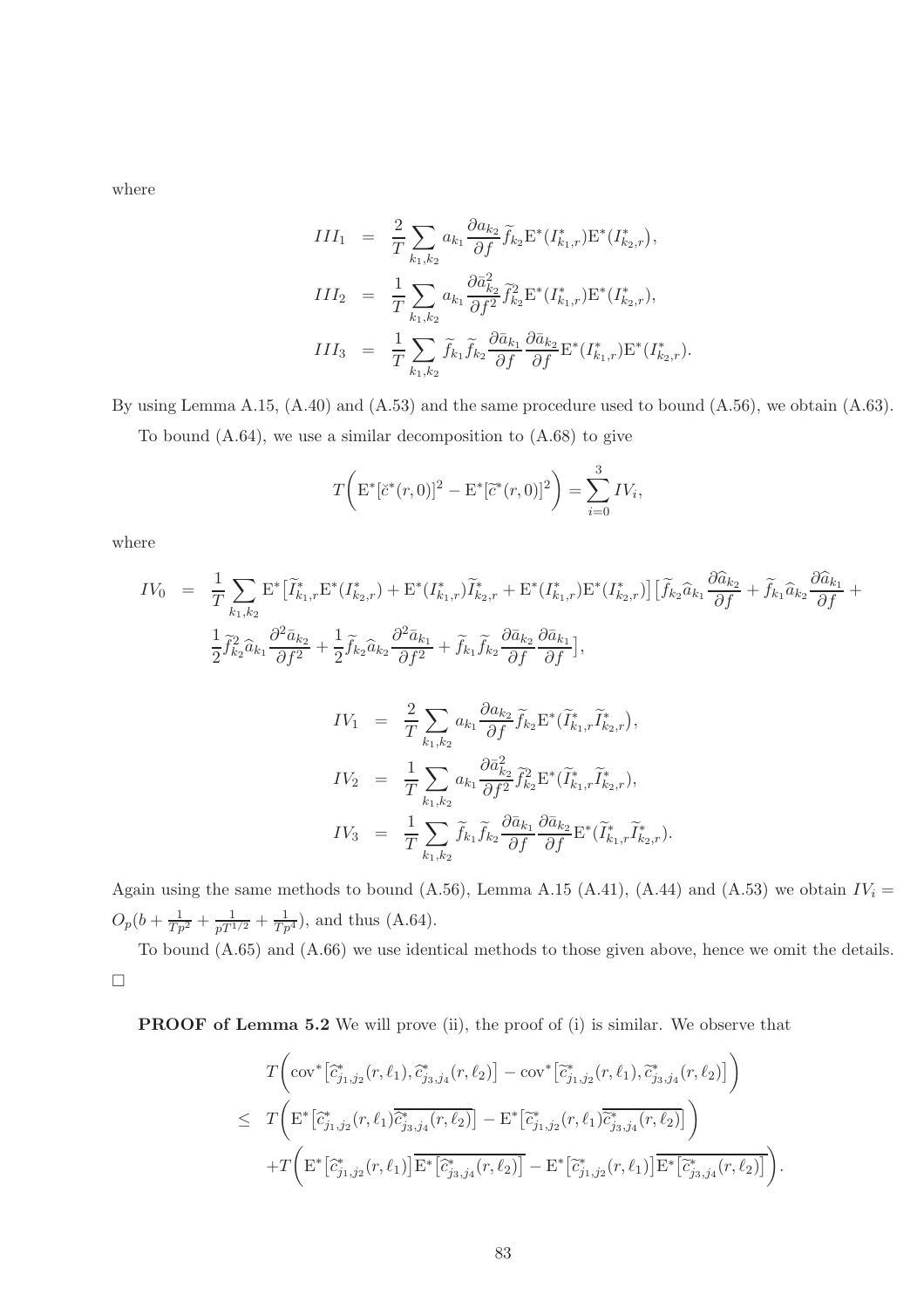Substituting (A.56)-(A.64) into the above gives the bound  $O_p(a(T, b, p))$ . By using a similar method, we can show

$$
T\bigg(\text{cov}^*\big[\widehat{c}_{j_1,j_2}^*(r,\ell_1),\overline{\widehat{c}_{j_3,j_4}^*(r,\ell_2)}\big] - \text{cov}^*\big[\widetilde{c}_{j_1,j_2}^*(r,\ell_1),\overline{\widetilde{c}_{j_3,j_4}^*(r,\ell_2)}\big]\bigg) = O_p(a(T,b,p)).
$$

Together, these two results give the bounds in Lemma 5.2.

**PROOF of Theorem 5.2** The proof of (i) (in the case of fourth order stationarity) follows by using that  $\mathbf{W}_{n}^{*}$  is a consistent estimator of  $\mathbf{W}_{n}$  (see Theorem 5.1 and Lemma 5.2) therefore

$$
|\mathcal{T}_{m,n,d}^* - \mathcal{T}_{m,n,d}| \stackrel{P}{\to} 0.
$$

Since  $\mathcal{T}_{m,n,d}$  is asymptotically a chi-squared (see Theorem 3.4), it immediately follows from the above that  $\mathcal{T}_{m,n,d}^*$  is asymptotically a chi-squared too.

To prove (ii), we need to consider the case that  $\{\underline{X}_t\}$  is locally stationary with  $A_n(r,\ell) \neq 0$  for some  $0 \leq r \leq m$ . From Theorem 3.6, we know that  $\sqrt{T}(\Re \widehat{\mathbf{K}}_n(r) - \Re \mathbf{A}_n(r) - \Re \mathbf{B}_n(r))$  and  $\sqrt{T}(\Im \widehat{\mathbf{K}}_n(r) \Im A_n(r) - \Im B_n(r)$  have a finite variance and are asymptotically normal with mean asymptotically equal to zero. Therefore, since  $\mathbf{W}_n^* = O(p^{-1})$ , we have  $(\mathbf{W}_n^*)^{-1/2} = O(p^{1/2})$ . This altogether gives

$$
|\sqrt{T}(\mathbf{W}_n^*)^{-1/2}\Re\widehat{\mathbf{K}}_n(r)|^2+|\sqrt{T}(\mathbf{W}_n^*)^{-1/2}\Im\widehat{\mathbf{K}}_n(r)|^2=O_p(Tp),
$$

and thus the required result.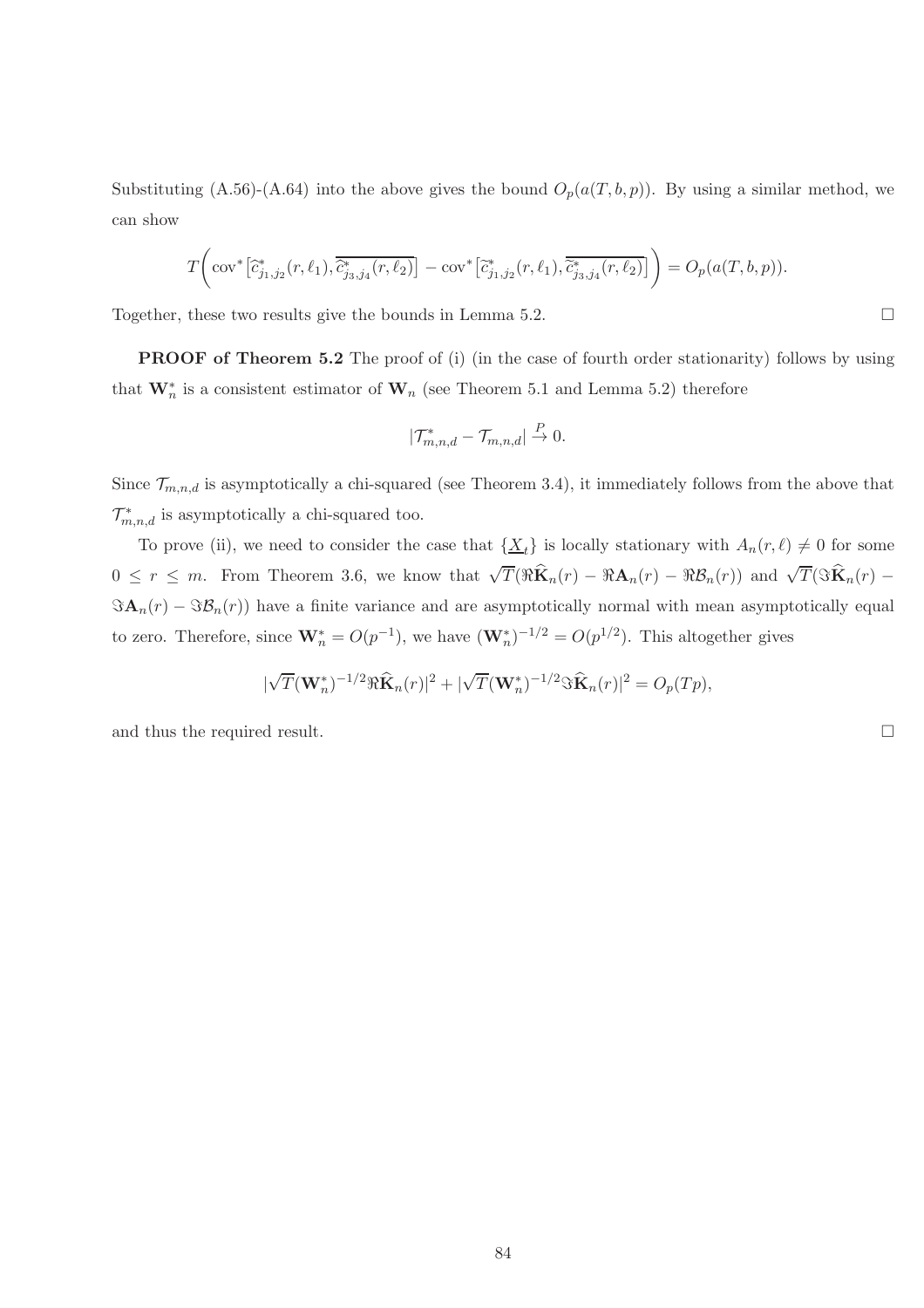## References

- Beltrao, K. I., & Bloomfield, P. (1987). Determining the bandwidth of a kernel spectrum estimate. Journal of Time Series Analysis, 8, 23-38.
- Billingsley, P. (1995). Probability and measure (Third ed.). New York: Wiley.
- Bloomfield, P., Hurd, H., & Lund, R. (1994). Periodic correlation in stratospheric data. Journal of Time Series Analysis, 15, 127-150.
- Bousamma, F. (1998). Ergodicité, mélange et estimation dans les modèles GARCH (Unpublished doctoral dissertation). Paris 7.
- Brillinger, D. (1981). Time series, data analysis and theory. San Francisco: SIAM.
- Dahlhaus, R. (1997). Fitting time series models to nonstationary processes. Annals of Statistics, 16, 1-37.
- Dahlhaus, R. (2012). Handbook of statistics, volume 30. In S. Subba Rao T. Subba Rao & C. Rao (Eds.), (p. 351-413). Elsevier.
- Dahlhaus, R., & Polonik, W. (2006). Nonparametric quasi-maximum likelihood estimation for Gaussian locally stationary processes. Annals of Statistics, 34, 2790-2824.
- Dahlhaus, R., & Polonik, W. (2009). Empirical spectral processes for locally stationary time series. Bernoulli, 15, 1-39.
- Dette, H., Preuss, P., & Vetter, M. (2011). A measure of stationarity in locally stationary processes with applications to testing. Journal of the Americal Statistical Association, 106, 1113-1124.
- Dwivedi, Y., & Subba Rao, S. (2011). A test for second order stationarity based on the Discrete Fourier Transform. Journal of Time Series Analysis, 32, 68-91.
- Eichler, M. (2012). Graphical modelling of multivariate time series. Probability Theory and Related Fields, 153, 233-268.
- Escanciano, J. C., & Lobato, I. N. (2009). An automatic Portmanteau test for serial correlation. Journal of Econometrics, 151, 140-149.
- Feigin, P., & Tweedie, R. L. (1985). Random coefficient Autoregressive processes: A Markov chain analysis of stationarity and finiteness of moments. Journal of Time Series Analysis, 6, 1-14.
- Franke, J., Stockis, J. P., & Tadjuidje-Kamgaing, J. (2010). On the geometric ergodicity of CHARME models. Journal of Time Series Analysis, 31, 141-152.
- Fryzlewicz, P., & Subba Rao, S. (2011). On mixing properties of ARCH and time-varying ARCH processes. Bernoulli, 17, 320-346.
- Goodman, N. R. (1965). Statistical test for stationarity within the framework of harmonizable processes (Tech. Rep. No. 65-28 (2nd August)). Office for Navel Research.
- Hallin, M. (1984). Spectral factorization of nonstationary moving average processes. Annals of Statistics,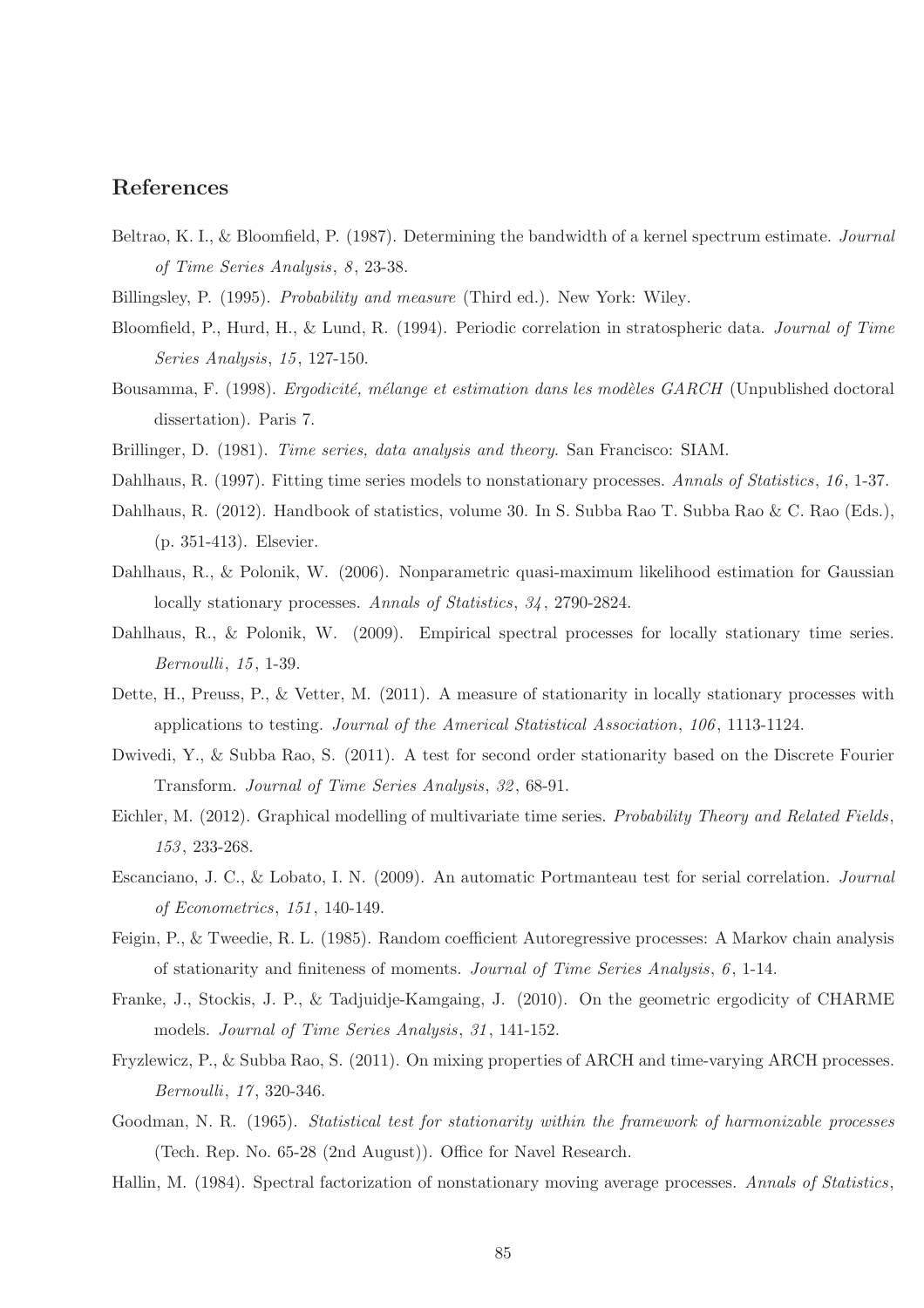12, 172-192.

- Hindberg, H., & Olhede, S. C. (2010). Estimation of ambiguity functions with limited spread. IEEE Transactions on Signal Processing, 58, 2383-2388.
- Hosking, J. R. M. (1980). The multivariate Portmanteau statistic. Journal of the American Statistical Association, 75, 602-608.
- Hosking, J. R. M. (1981). Lagrange-tests of multivariate time series models. Journal of the Royal Statistical Society (B), 43, 219-230.
- Hurd, H., & Gerr, N. (1991). Graphical methods for determining the presence of periodic correlation. Journal of Time Series Analysis, 12, 337-350.
- Jentsch, C. (2012). A new frequency domain approach of testing for covariance stationarity and for periodic stationarity in multivariate linear processes. Journal of Time Series Analysis, 33, 177-192.
- Kreiss, J.-P., & Lahiri, S. N. (2012). Handbook of statistics, volume 30. In S. Subba Rao T. Subba Rao & C. Rao (Eds.), (p. 3-26). Elsevier.
- Lahiri, S. N. (2003). Resampling methods for dependent data. New York: Springer.
- Laurent, S., Rombouts, J., & Violante, F. (2012). On the forecasting accuracy of multivariate GARCH models. Journal of Applied Econometrics, 27, 934-955.
- Lee, J., & Subba Rao, S. (2011). A note on general quadratic forms of nonstationary processes. Preprint.
- Lei, J., Wang, H., & Wang, S. (2012). A new nonparametric test for stationarity in the time domain. Preprint.
- Lii, K. S., & Rosenblatt, M. (2002). Spectral analysis for harmonizable processes. Annals of Statistics, 30, 258-297.
- Loretan, M., & Phillips, P. C. B. (1994). Testing the covariance stationarity of heavy tailed time series. Journal of Empirical Finance, 1, 211-248.
- Lütkepohl, H. (2005). New introduction to multiple time series analysis. Berlin: Springer.
- Meyn, S. P., & Tweedie, R. (1993). Markov chains and stochastic stability. London: Springer.
- Mokkadem, A. (1990). Propertiés de mélange des processus autoregressifs polnomiaux. Annales de l'I H. P., 26, 219-260.
- Nason, G. (2013). A test for second-order stationarity and approximate confidence intervals for localized autocovariances for locally stationary time series. Journal of the Royal Statistical Society, Series (B), 75.
- Neumann, M. (1996). Spectral density estimation via nonlinear wavelet methods for stationary nonGaussian time series. J. Time Series Analysis, 17, 601-633.
- Olhede, S., & Ombao, H. (2013). Covariance of replicated modulated cyclical time series. IEEE Transactions on Signal Processing, 61, 1944-1957.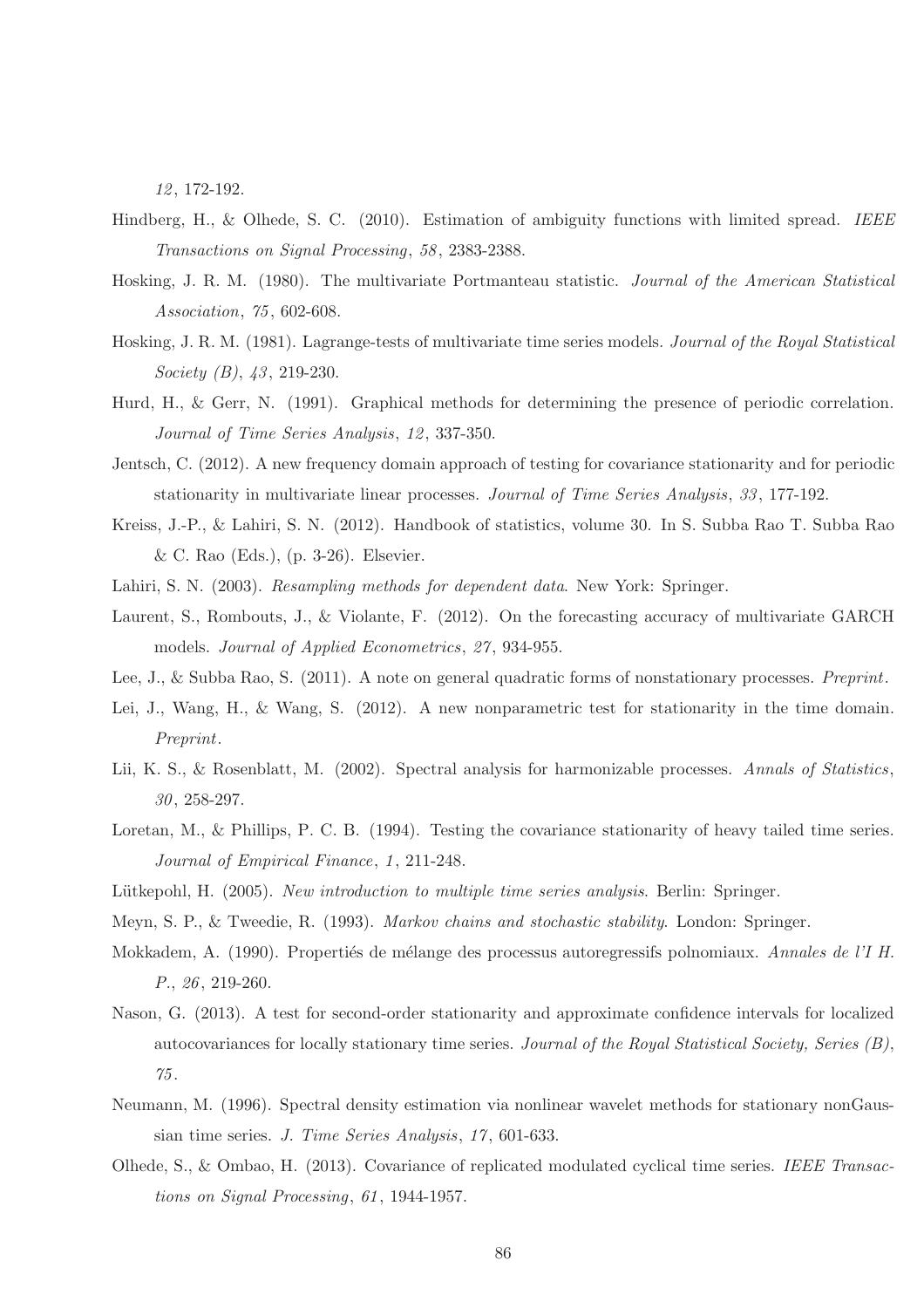Olhede, S. C. (2011). Ambiguity sparce processes. http://arxiv.org/pdf/1103.3932v2.pdf.

- Paparoditis, E. (2009). Testing temporal constancy of the spectral structure of a time series. *Bernoulli*, 15, 1190-1221.
- Paparoditis, E. (2010). Validating stationarity assumptions in time series analysis by rolling local periodograms. Journal of the American Statistical Association, 105, 839-851.
- Paparoditis, E., & Politis, D. N. (2004). Residual-based block bootstrap for unit root testing. Econometrica, 71, 813-855.
- Parker, C., Paparoditis, E., & Politis, D. N. (2006). Unit root testing via the stationary bootstrap. Journal of Econometrics, 133, 601-638.
- Parzen, E. (1999). Stochastic processes. San Francisco: SIAM.
- Patton, A., Politis, D., & White, H. (2009). Correction to "automatic block-length selection for the dependent bootstrap" by D. Politis and H. White',. Econometric Reviews, 28, 372-375.
- Pelagatti, M. M., & Sen, K. S. (2013). Rank tests for short memory stationarity. Journal of Econometrics, 172, 90-105.
- Pham, T. D., & Tran, L. T. (1985). Some mixing properties of time series models. Stochastic processes and their applicatons, 19, 297-303.
- Politis, D., & Romano, J. P. (1994). The stationary bootstrap. Journal of the American Statistical Association, 89, 1303-1313.
- Politis, D., & White, H. (2004). Automatic block-length selection for the dependent bootstrap. Econometric Reviews, 23, 53-70.
- Priestley, M. B. (1965). Evolutionary spectral and nonstationary processes. Journal of the Royal Statistical Society (B), 27, 385-392.
- Priestley, M. B., & Subba Rao, T. (1969). A test for non-stationarity of a time series. Journal of the Royal Statistical Society (B), 31, 140-149.
- Robinson, P. (1989). Nonparametric estimation of time-varying parameters. In P. Hackl (Ed.), Statistical analysis and Forecasting of Economic Structural Change (p. 253-264). Berlin: Springer.
- Robinson, P. (1991). Automatic frequency inference on semiparametric and nonparametric models. Econometrica, 59, 1329-1363.
- Statulevicius, V., & Jakimavicius. (1988). Estimates of semiivariant and centered moments of stochastic p rocesses with mixing: I. Lithuanian Math. J., 28, 226-238.
- Subba Rao, T. (1970). The fitting of non-stationary time-series models with time-dependent parameters. Journal of the Royal Statistical Society B, 32, 312-22.
- Subba Rao, T., & Gabr, M. M. (1984). An introduction to bispectral analysis and bilinear time series models (Vol. 24). Berlin: Springer.